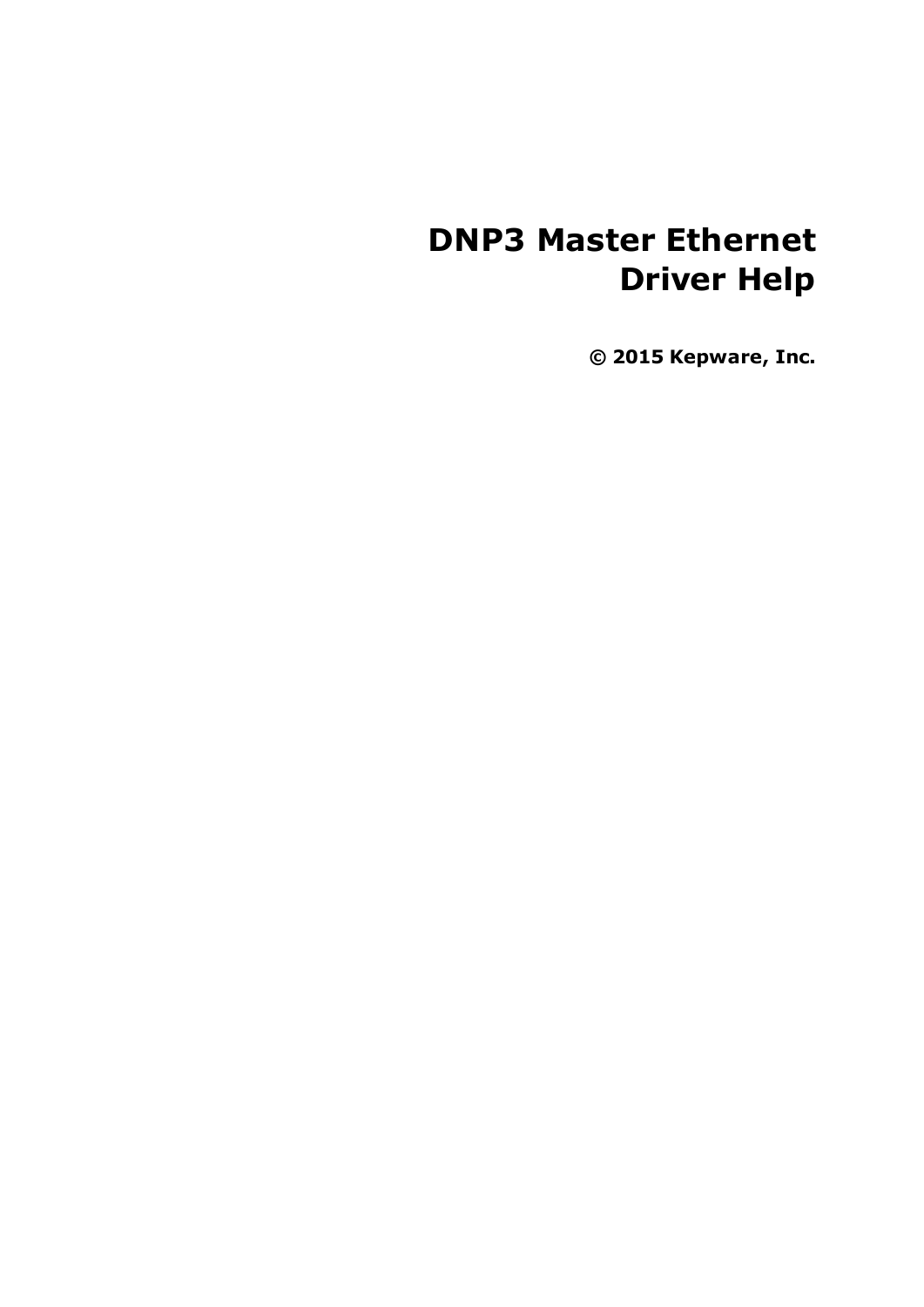# <span id="page-1-0"></span>**Table of Contents**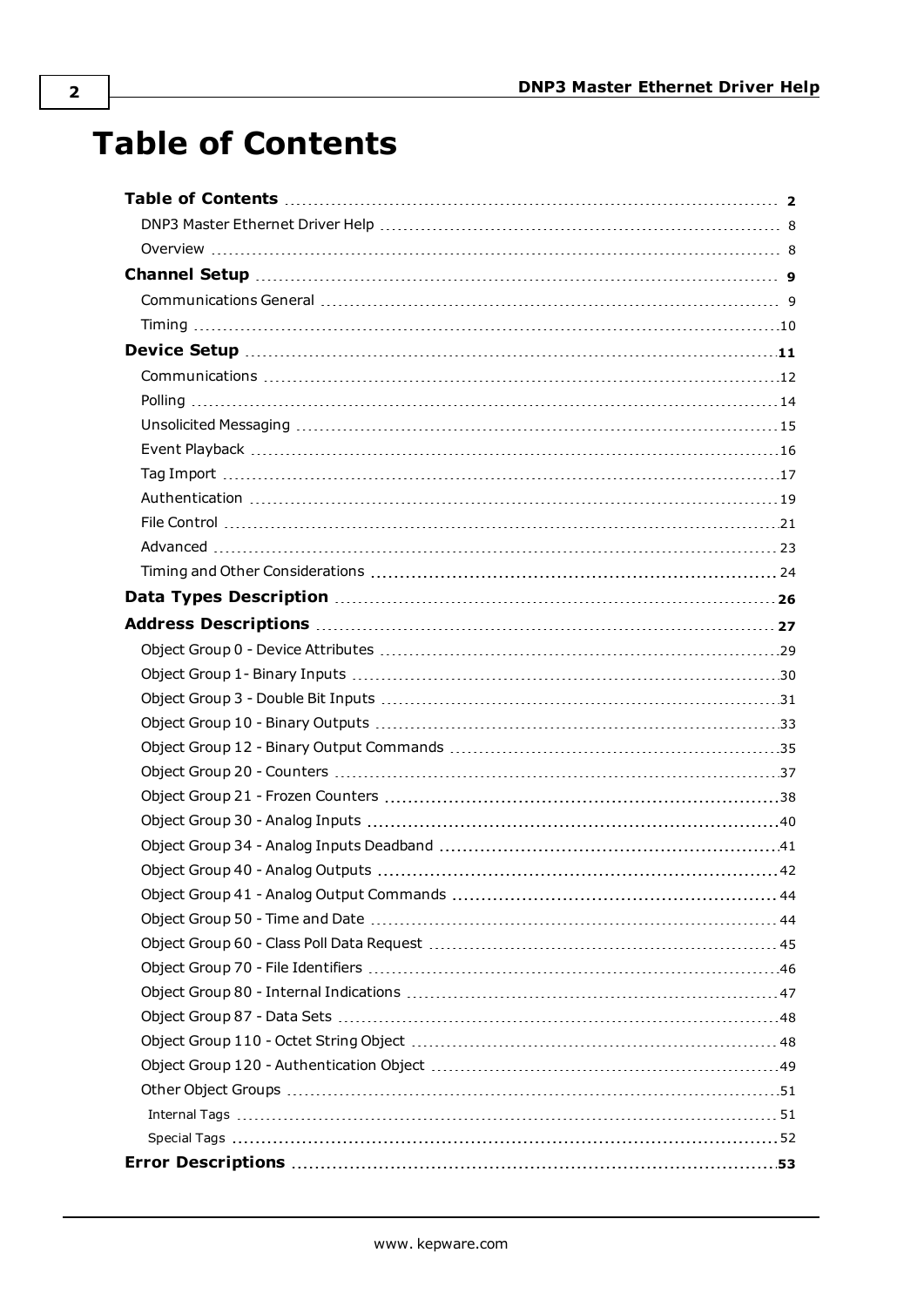| Address <address> is out of range for the specified device or register. 53</address>                                                                                                                                                                                         |  |
|------------------------------------------------------------------------------------------------------------------------------------------------------------------------------------------------------------------------------------------------------------------------------|--|
|                                                                                                                                                                                                                                                                              |  |
|                                                                                                                                                                                                                                                                              |  |
|                                                                                                                                                                                                                                                                              |  |
|                                                                                                                                                                                                                                                                              |  |
| Secure authentication failure on device <channel.device>. Device does not support the function code</channel.device>                                                                                                                                                         |  |
| Secure authentication failure on device <channel.device>. Key Status Request communications</channel.device>                                                                                                                                                                 |  |
| Secure authentication failure on device <channel.device>. Key Status Request non-authentic. Session</channel.device>                                                                                                                                                         |  |
| Secure authentication failure on device <channel.device>. Aggressive Mode Response indicates</channel.device>                                                                                                                                                                |  |
| Secure authentication failure on device < channel.device>. Challenge Reply indicates improper                                                                                                                                                                                |  |
| Secure authentication failure on device <channel.device>. User= <user number="">, AssocID=<br/><association id="">, Sequence= <sequence number="">. RX Error Code= <error code="">-<error< td=""><td></td></error<></error></sequence></association></user></channel.device> |  |
| Secure authentication failure on device < channel.device>. User = < User Number>, AssocID=<br><association id="">, Sequence= <sequence number="">. TX Error Code= <error code="">-<error< td=""><td></td></error<></error></sequence></association>                          |  |
| Secure authentication failure on device < device>. Key Status Request response status code: < status                                                                                                                                                                         |  |
|                                                                                                                                                                                                                                                                              |  |
|                                                                                                                                                                                                                                                                              |  |
|                                                                                                                                                                                                                                                                              |  |
| Unable to add data set < data set index> on device < device name>. Data set has < number of<br>elements > elements. The maximum number of elements allowed is <max. elements="">.  57</max.>                                                                                 |  |
| Unable to generate a tag database for device < device>. Channel is not open. 57                                                                                                                                                                                              |  |
| Unable to generate a tag database for device < device>. Session is not open. 57                                                                                                                                                                                              |  |
| Unable to generate a tag database for device <driver>. The device is not responding. 58</driver>                                                                                                                                                                             |  |
| Unable to read device attribute set <set number="">. No tags added on device <device>. 58</device></set>                                                                                                                                                                     |  |
|                                                                                                                                                                                                                                                                              |  |
|                                                                                                                                                                                                                                                                              |  |
| <item description=""> on device <device> has been auto-promoted to determine if it can be completed. 59</device></item>                                                                                                                                                      |  |
|                                                                                                                                                                                                                                                                              |  |
| Data Set write of value < value to be written > pending on tag address < address > on device < device > . 60                                                                                                                                                                 |  |
| Device < device> does not support the LAN Time Sync Style Record Current Time Function Code 24. 60                                                                                                                                                                           |  |
| Device < device> does not support the LAN Time Sync Style write to object group 50, variation 3.  60                                                                                                                                                                         |  |
|                                                                                                                                                                                                                                                                              |  |
|                                                                                                                                                                                                                                                                              |  |
|                                                                                                                                                                                                                                                                              |  |
|                                                                                                                                                                                                                                                                              |  |
|                                                                                                                                                                                                                                                                              |  |
|                                                                                                                                                                                                                                                                              |  |
|                                                                                                                                                                                                                                                                              |  |
| The Keep-Alive Interval with UDP Protocol on device < device> was overridden.  63                                                                                                                                                                                            |  |

**3**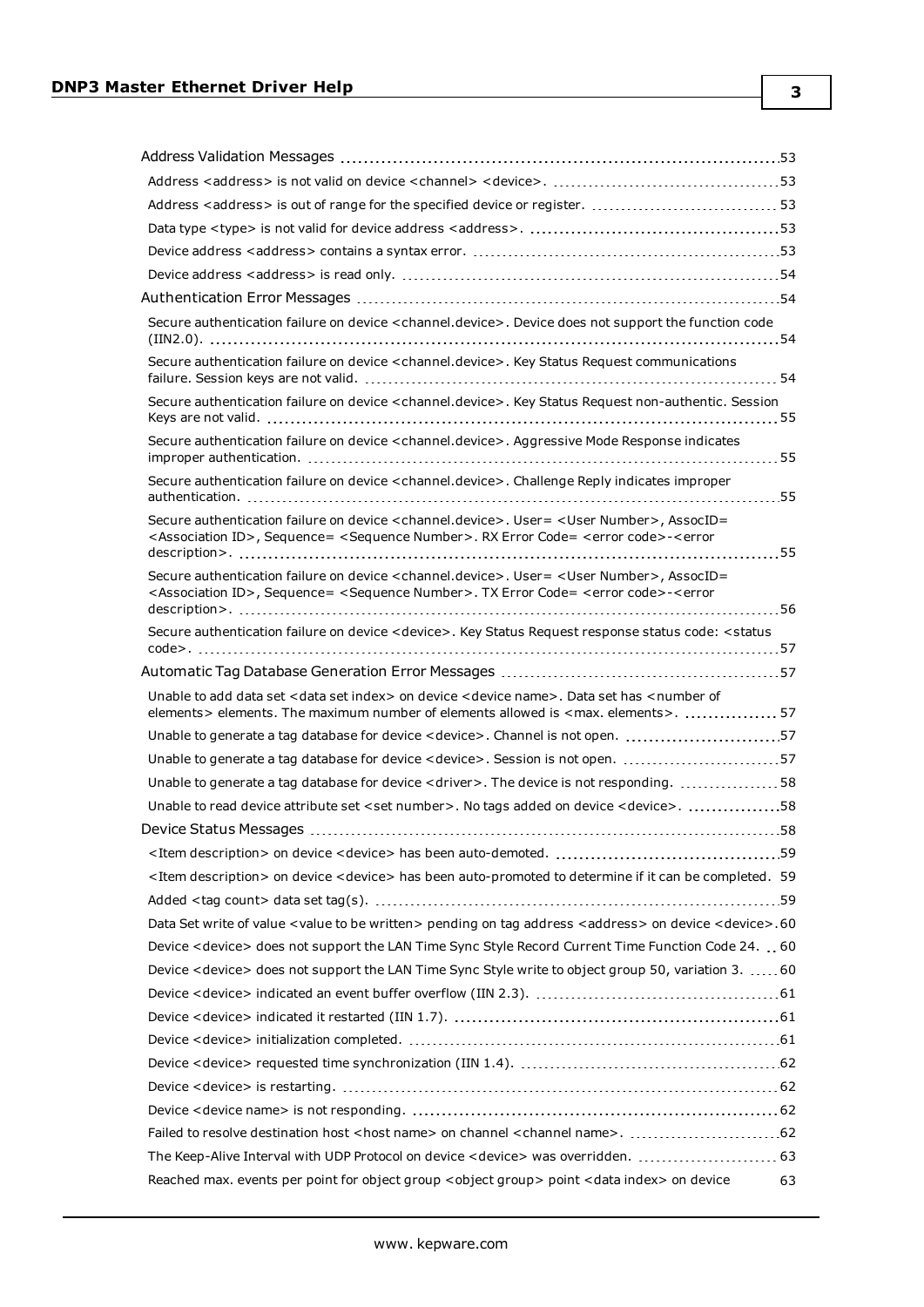| Request failed on device <device>. Device does not support the function code (IIN2.0). 63</device>                                                                                                                                                  |     |
|-----------------------------------------------------------------------------------------------------------------------------------------------------------------------------------------------------------------------------------------------------|-----|
|                                                                                                                                                                                                                                                     |     |
|                                                                                                                                                                                                                                                     |     |
| Unable to read point(s) < OBJ. VAR. IDX> on device < device>. Failed to initialize communication stack. 64                                                                                                                                          |     |
| Unable to read point(s) < OBJ.VAR.IDX> on device < device>. Internal Error occurred. 55                                                                                                                                                             |     |
| Unable to read point(s) < OBJ.VAR.IDX - OBJ.VAR.IDX> on device < device>. Failed to initialize                                                                                                                                                      |     |
| Unable to read point(s) < OBJ.VAR.IDX - OBJ.VAR.IDX> on device < device>. Internal error occurred. .65                                                                                                                                              |     |
| Unable to read tag <tag address=""> on device <device>. Device indicates one or more exception<br/>conditions (DNP flags byte=<hexadecimal byte=""> - <dnp 65<="" exception="" flag="" list).="" td=""><td></td></dnp></hexadecimal></device></tag> |     |
| Unable to receive response from device < device> within timeout. Either the request or response could                                                                                                                                               |     |
| Unable to write to address <address> on device <device>. Failed to initialize communication stack.  66</device></address>                                                                                                                           |     |
| Unable to write to address <address> on device <device>. Internal error occurred. 66</device></address>                                                                                                                                             |     |
|                                                                                                                                                                                                                                                     |     |
|                                                                                                                                                                                                                                                     |     |
|                                                                                                                                                                                                                                                     |     |
|                                                                                                                                                                                                                                                     |     |
| Winsock V1.1 or higher must be installed to use the DNP3 Master Ethernet Driver. 67                                                                                                                                                                 |     |
|                                                                                                                                                                                                                                                     |     |
|                                                                                                                                                                                                                                                     |     |
| The returned value for tag address <tag address=""> in device <device name=""> has a length of zero. The</device></tag>                                                                                                                             |     |
| The returned value of <date returned="" value=""> for tag address <address> in device <device> is invalid</device></address></date>                                                                                                                 |     |
| The returned value of <returned numeric="" value=""> for tag address <address> in device <device> is</device></address></returned>                                                                                                                  |     |
| The returned value of <returned numeric="" value=""> for tag address <address> in device <device> is</device></address></returned>                                                                                                                  |     |
| The returned value of <returned string="" value=""> for tag address <address> in device <device> is</device></address></returned>                                                                                                                   | .70 |
| Unable to read point(s) < OBJ. VAR. IDX> on device < device>. An abnormal condition exists in the                                                                                                                                                   |     |
| Unable to read point(s) < OBJ. VAR. IDX> on device < device>. Device detected corrupt configuration                                                                                                                                                 |     |
| Unable to read point(s) < OBJ. VAR. IDX> on device < device>. Device does not support a point in the                                                                                                                                                |     |
| Unable to read point(s) < OBJ. VAR. IDX> on device < device>. Device does not support requested                                                                                                                                                     |     |
| Unable to read point(s) <obj.var.idx> on device <device>. Device does not support the function</device></obj.var.idx>                                                                                                                               |     |
| Unable to read point(s) < OBJ.VAR.IDX> on device < device>. Device reports that some output points                                                                                                                                                  |     |
| Unable to read point(s) < OBJ.VAR.IDX> on device < device>. Device reports that the operation is                                                                                                                                                    |     |

[request.](#page-70-3) [71](#page-70-3) Unable to read point(s) [<OBJ.VAR.IDX>](#page-71-0) on device <device>. Unable to receive response from device <device> within timeout. Either the request or response could not be [completed](#page-71-0) or the response is [72](#page-71-0)

Unable to read point(s) [<OBJ.VAR.IDX>](#page-70-3) on device <device>. Session shutting down or duplicate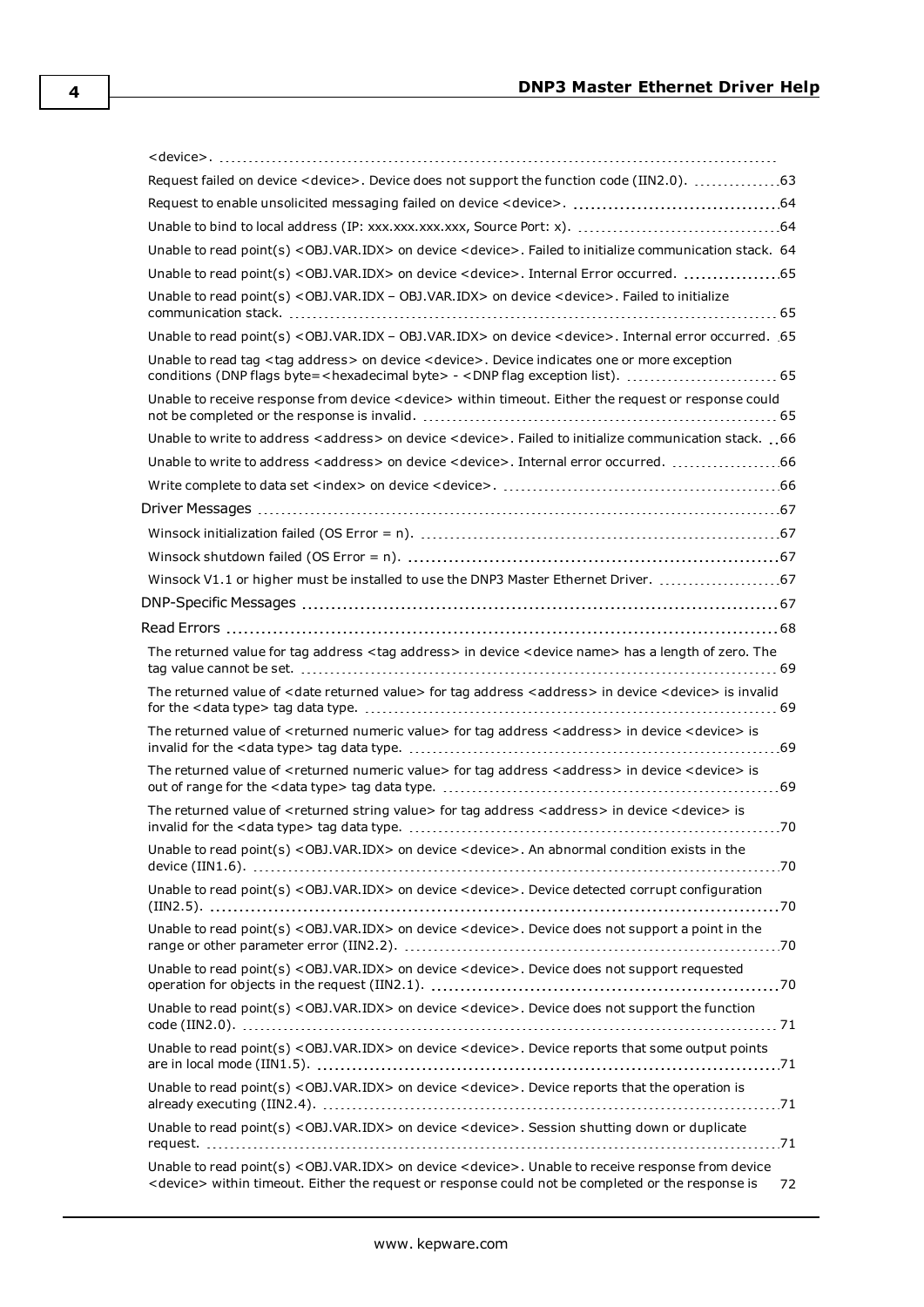| Unable to read point(s) < OBJ. VAR. IDX> on device < device>. Unrecognized object returned in                                                                                                                                   |
|---------------------------------------------------------------------------------------------------------------------------------------------------------------------------------------------------------------------------------|
| Unable to read point(s) < OBJ. VAR. IDX - OBJ. VAR. IDX> on device < device>. An abnormal condition                                                                                                                             |
| Unable to read point(s) < OBJ. VAR.IDX - OBJ. VAR.IDX> on device < device>. Device detected corrupt                                                                                                                             |
| Unable to read point(s) < OBJ. VAR.IDX - OBJ. VAR.IDX> on device < device>. Device does not support                                                                                                                             |
| Unable to read point(s) < OBJ. VAR.IDX - OBJ. VAR.IDX> on device < device>. Device does not support                                                                                                                             |
| Unable to read point(s) < OBJ. VAR.IDX - OBJ. VAR.IDX> on device < device>. Device does not support                                                                                                                             |
| Unable to read point(s) < OBJ. VAR. IDX - OBJ. VAR. IDX> on device < device>. Device reports that some                                                                                                                          |
| Unable to read point(s) < OBJ.VAR.IDX - OBJ.VAR.IDX> on device < device>. Device reports that the                                                                                                                               |
| Unable to read point(s) < OBJ. VAR. IDX - OBJ. VAR. IDX> on device < device>. Session shutting down or                                                                                                                          |
| Unable to read point(s) < OBJ. VAR. IDX - OBJ. VAR. IDX> on device < device>. Unable to receive<br>response from device <device> within timeout. Either the request or response could not be completed</device>                 |
| Unable to read point(s) < OBJ.VAR.IDX - OBJ.VAR.IDX> on device < device>. Unrecognized object                                                                                                                                   |
| Unable to read set <set index=""> of object group <object group=""> on device <device>. An abnormal</device></object></set>                                                                                                     |
| Unable to read set <set index=""> of object group <object group=""> on device <device>. Device detected</device></object></set>                                                                                                 |
| Unable to read set <set index=""> of object group <object group=""> on device <device>. Device does not</device></object></set>                                                                                                 |
| Unable to read set <set index=""> of object group <object group=""> on device <device>. Device does not</device></object></set>                                                                                                 |
| Unable to read set <set index=""> of object group <object group=""> on device <device>. Device does not</device></object></set>                                                                                                 |
| Unable to read set <set index=""> of object group <object group=""> on device <device>. Device reports<br/>.76</device></object></set>                                                                                          |
| Unable to read set <set index=""> of object group <object group=""> on device <device>. Device reports</device></object></set>                                                                                                  |
| Unable to read set <set index=""> of object group <object group=""> on device <device>. Session shutting</device></object></set>                                                                                                |
| Unable to read set <set index=""> of object group <object group=""> on device <device>. Unrecognized</device></object></set>                                                                                                    |
| Unable to read tag address <address> on device <device>. No definition for data set <index>.  78</index></device></address>                                                                                                     |
| Unable to read tag address <address> on device <device>. Response missing data.  78</device></address>                                                                                                                          |
|                                                                                                                                                                                                                                 |
| Unable to write to address <address> on device <device>. Activate configuration-related status code</device></address>                                                                                                          |
| Unable to write to address <address> on device <device>. An abnormal condition exists in the device</device></address>                                                                                                          |
| Unable to write to address <address> on device <device>. Channel response timeout must be<br/>between <min channel="" response="" timeout=""> and <max. channel="" response="" timeout="">.  80</max.></min></device></address> |
| Unable to write to address <address> on device <device>. Control-related status code <status<br>80</status<br></device></address>                                                                                               |

**5**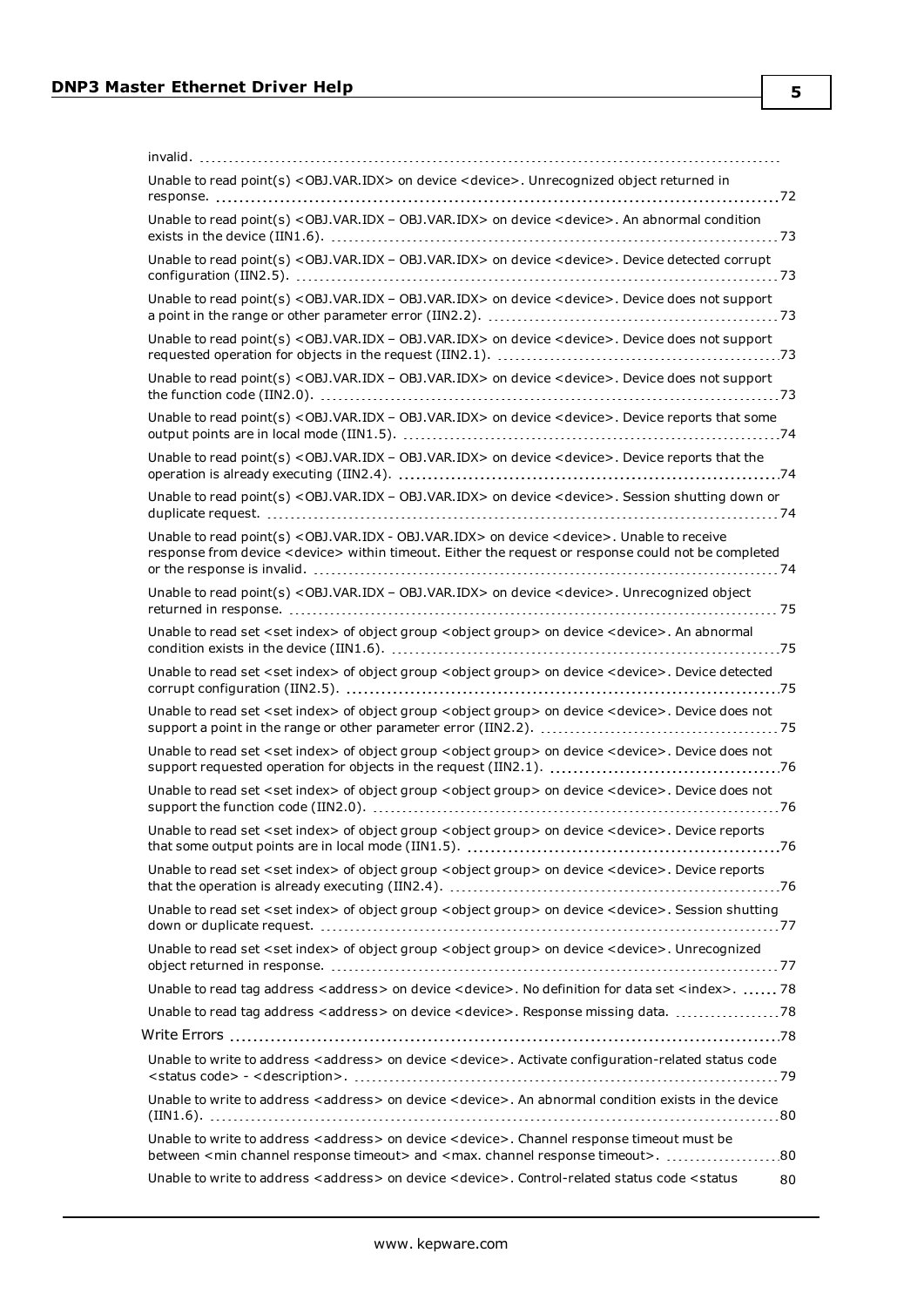| Unable to write to address < address > on device < device >. Destination < destination host                                                                                                                                       |
|-----------------------------------------------------------------------------------------------------------------------------------------------------------------------------------------------------------------------------------|
| Unable to write to address <address> on device <device>. Destination port must be between <min.< td=""></min.<></device></address>                                                                                                |
| Unable to write to address <address> on device <device>. Device detected corrupt configuration</device></address>                                                                                                                 |
| Unable to write to address <address> on device <device>. Device does not support a point in the</device></address>                                                                                                                |
| Unable to write to address <address> on device <device>. Device does not support requested</device></address>                                                                                                                     |
| Unable to write to address <address> on device <device>. Device does not support the function code</device></address>                                                                                                             |
| Unable to write to address < address > on device < device >. Device reports that some output points                                                                                                                               |
| Unable to write to address <address> on device <device>. Device reports that the operation is</device></address>                                                                                                                  |
| Unable to write to address <address> on device <device>. Device Request Timeout must be between</device></address>                                                                                                                |
| Unable to write to address <address> on device <device>. Element index <variation> is not defined</variation></device></address>                                                                                                  |
| Unable to write to address <address> on device <device>. Event poll interval must be between <min.< td=""></min.<></device></address>                                                                                             |
| Unable to write to address <address> on device <device>. File name writes have been disabled.  83</device></address>                                                                                                              |
| Unable to write to address <address> on device <device>. Integrity poll interval must be between</device></address>                                                                                                               |
|                                                                                                                                                                                                                                   |
| Unable to write to address <address> on device <device>. Master address <master address=""></master></device></address>                                                                                                           |
| Unable to write to address <address> on device <device>. Master address must be between <min.< td=""></min.<></device></address>                                                                                                  |
| Unable to write to address <address> on device <device>. Master and slave address cannot be the</device></address>                                                                                                                |
| Unable to write to address <address> on device <device>. No definition for data set <index>84</index></device></address>                                                                                                          |
| Unable to write to address <address> on device <device>. Protocol must be between <min.< td=""></min.<></device></address>                                                                                                        |
| Unable to write to address <address> on device <device>. Select Operate response invalid. 85</device></address>                                                                                                                   |
| Unable to write to address <address> on device <device>. Session shutting down or duplicate</device></address>                                                                                                                    |
| Unable to write to address <address> on device <device>. Slave address <slave address=""> already in</slave></device></address>                                                                                                   |
| Unable to write to address <address> on device <device>. Slave address must be between <min.< td=""></min.<></device></address>                                                                                                   |
| Unable to write to address <address> on device <device>. Source port must be between <min< td=""></min<></device></address>                                                                                                       |
| Unable to write to address <address> on device <device>. Tag <data type=""> data type is incompatible</data></device></address>                                                                                                   |
| Unable to write to address <address> on device <device>. Unable to receive response from device<br/><device> within timeout. Either the request or response could not be completed or the response is</device></device></address> |
| Unable to write to address <address> on device <device>. Unrecognized object returned in</device></address>                                                                                                                       |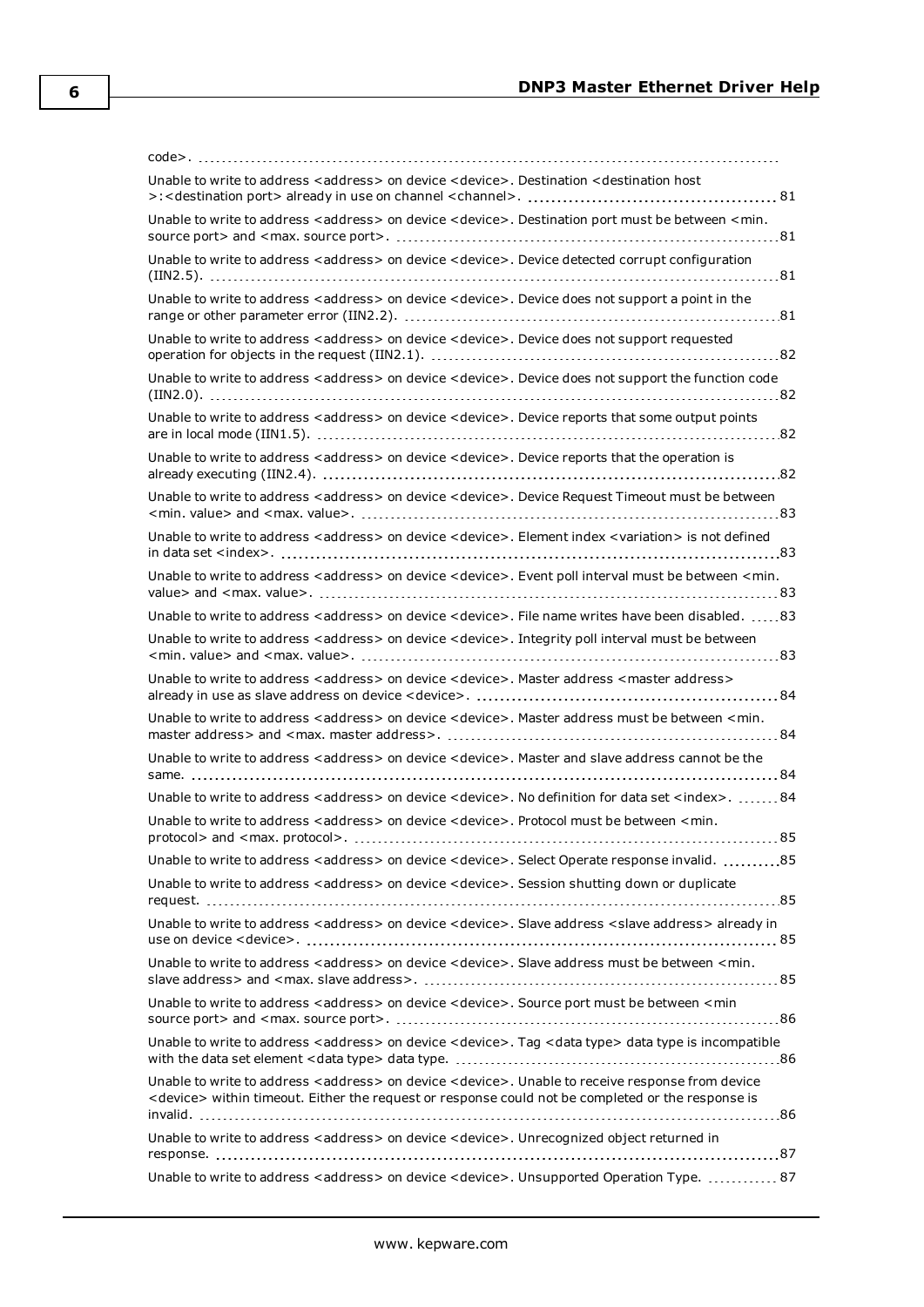| Unable to write to address <address> on device <device>. Unsupported Trip-Close Code. 87</device></address>                                       |
|---------------------------------------------------------------------------------------------------------------------------------------------------|
| Unable to write to address <address> on device <device>. Write value specified is invalid or</device></address>                                   |
|                                                                                                                                                   |
| File Transfer failure on device <device> for file index <index>. Device returned File-Related Status</index></device>                             |
| File Transfer failure on device < device> for file index < index>. File size of < size> kilobytes is greater                                      |
| File Transfer failure on device < device> for file index < index>. File transfer aborted by user. 89                                              |
| File Transfer failure on device < device> for file index < index>. File transfer aborted due to                                                   |
| File Transfer failure on device < device> for file index < index>. Local file < file name> is empty. 89                                           |
| File Transfer failure on device <device> for file index <index>. Local file open failure. <local file="" open<="" td=""></local></index></device> |
| File Transfer failure on device <device> for file index <index>. Session shutting down or duplicate</index></device>                              |
|                                                                                                                                                   |
| Invalid Local File for File Index 70. <file index="">, verify the specified path is write-enabled. 91</file>                                      |
|                                                                                                                                                   |
|                                                                                                                                                   |
|                                                                                                                                                   |
|                                                                                                                                                   |
|                                                                                                                                                   |
|                                                                                                                                                   |
|                                                                                                                                                   |
|                                                                                                                                                   |
|                                                                                                                                                   |
|                                                                                                                                                   |

**7**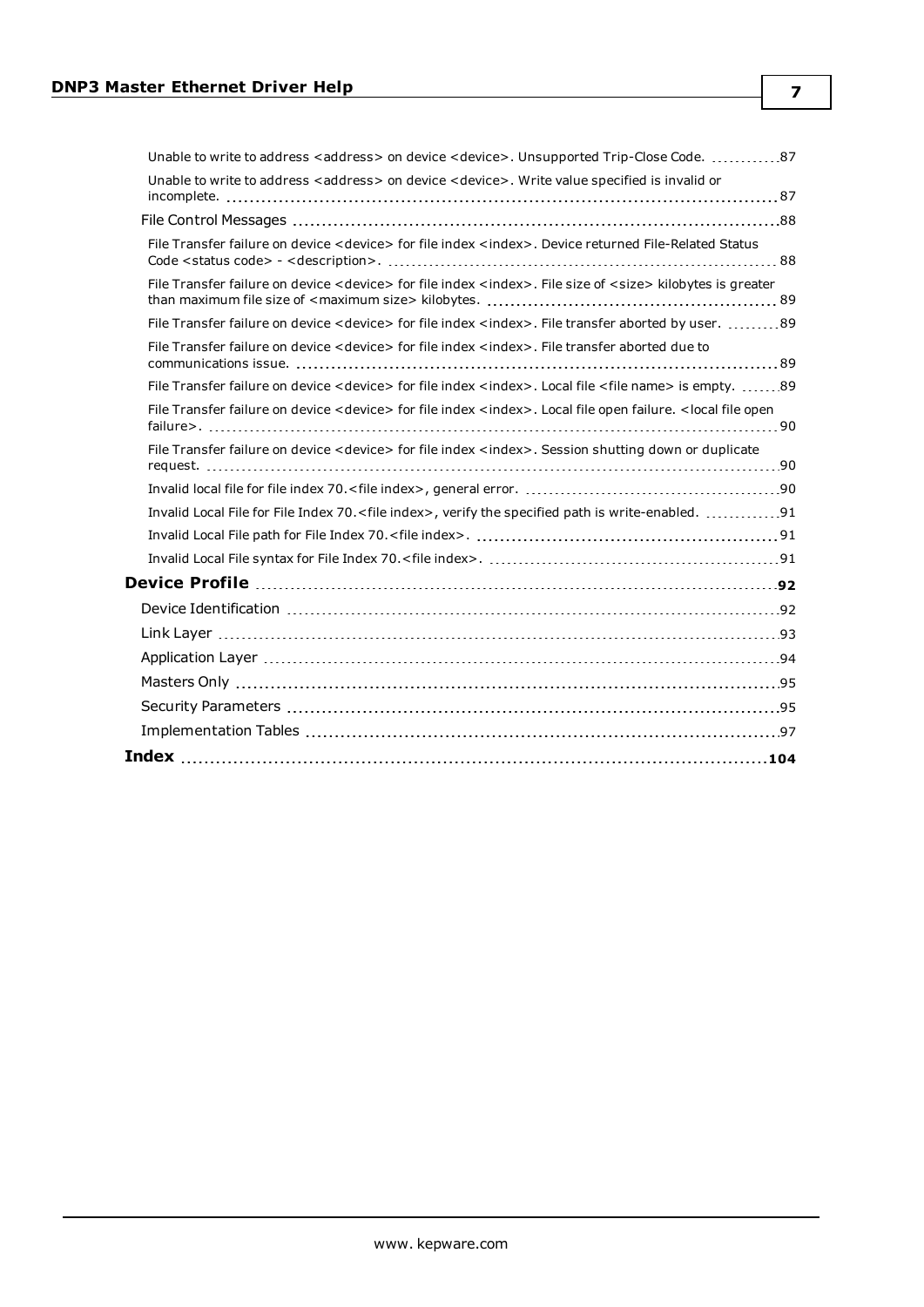## <span id="page-7-0"></span>**DNP3 Master Ethernet Driver Help**

Help version 1.186

#### **CONTENTS**

**[Overview](#page-7-1)** What is the DNP3 Master Ethernet Driver?

**[Channel](#page-8-0) Setup** How do I configure channels for use with this driver?

**[Device](#page-10-0) Setup** How do I configure a device for use with this driver?

**Data Types [Description](#page-25-0)** What data types does this driver support?

#### **Address [Descriptions](#page-26-0)**

How do I address a data location?

#### **Error [Descriptions](#page-52-0)**

What error messages are produced by the DNP3 Master Ethernet Driver?

#### **[Device](#page-91-0) Profile**

Where can I find more information about the device profile?

#### <span id="page-7-1"></span>**Overview**

The DNP3 Master Ethernet Driver provides a reliable way to connect DNP slave Ethernet devices to OPC Client applications, including HMI, SCADA, Historian, MES, ERP, and countless custom applications.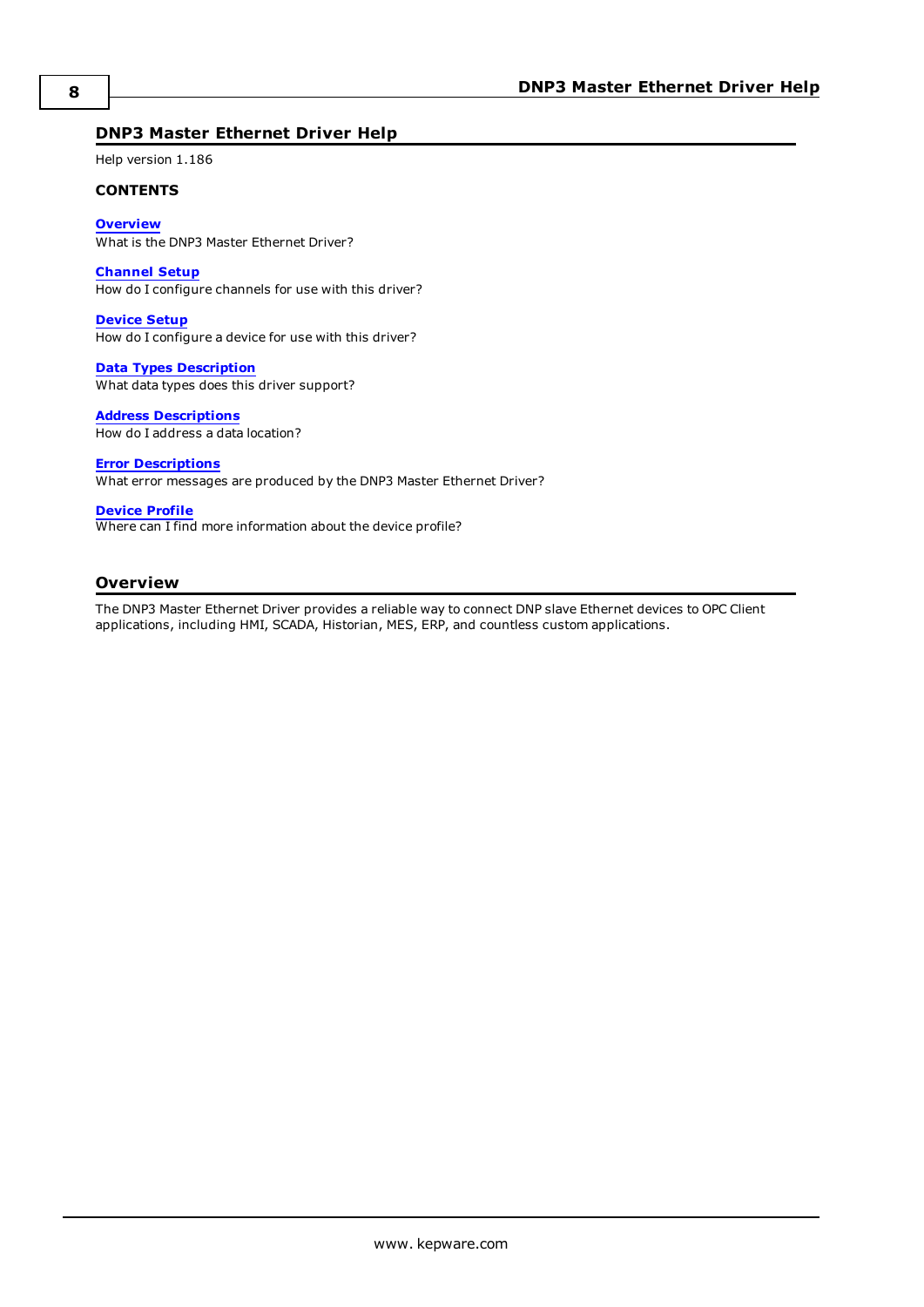## <span id="page-8-0"></span>**Channel Setup**

In the DNP3 protocol, a channel describes a communications path between two endpoints. DNP3 sessions describe specific communications between a DNP master node (server channel) and a DNP slave node (server device). In the DNP3 Master Ethernet Driver, DNP sessions are represented as server devices for each channel. T the server channel describes the communications conduit over which the master and slave communicate. The other endpoint of the DNP channel may have one or more slave nodes available.

#### **Communication Serialization**

The DNP Master Ethernet Driver supports communication serialization, which specifies whether data transmissions should be limited to one channel at a time. For more information, refer to "Channel Properties - Advanced" in the server help file.

## <span id="page-8-1"></span>**Communications General**

The Communications General dialog is used to specify the protocol settings for communication with the DNP outstation.

| Set the communication protocol settings for<br>communicating with the DNP outstation                                                                                                |                 |  |  |  |  |
|-------------------------------------------------------------------------------------------------------------------------------------------------------------------------------------|-----------------|--|--|--|--|
| You may set the protocol, source port (Optional -<br>UDP Only - set if you want the master to bind to<br>a specific port), and the destination host name or<br>IP address and port. |                 |  |  |  |  |
| Protocol:                                                                                                                                                                           | ГСР             |  |  |  |  |
| Source Port:                                                                                                                                                                        | lo              |  |  |  |  |
| Destination Host:                                                                                                                                                                   | 255.255.255.255 |  |  |  |  |
| )estination Port:                                                                                                                                                                   |                 |  |  |  |  |

Descriptions of the parameters are as follows:

- **Protocol:** This parameter specifies the communication protocol. Options include TCP and UDP. The default setting is TCP.
- **Source Port:** This parameter specifies the Source Port. The default setting is 0.

**Note:** When the selected protocol is TCP, this parameter is disabled. When the selected protocol is UDP, setting the Source Port to 0 causes an implicit bind using a unique source port assigned by the system.

- **Destination Host:** This parameter specifies the Destination Host. The default setting is 255.255.255.255.
- **Destination Port:** This parameter specifies the Destination Port. The valid range is 1 to 65535. The default setting is 20000.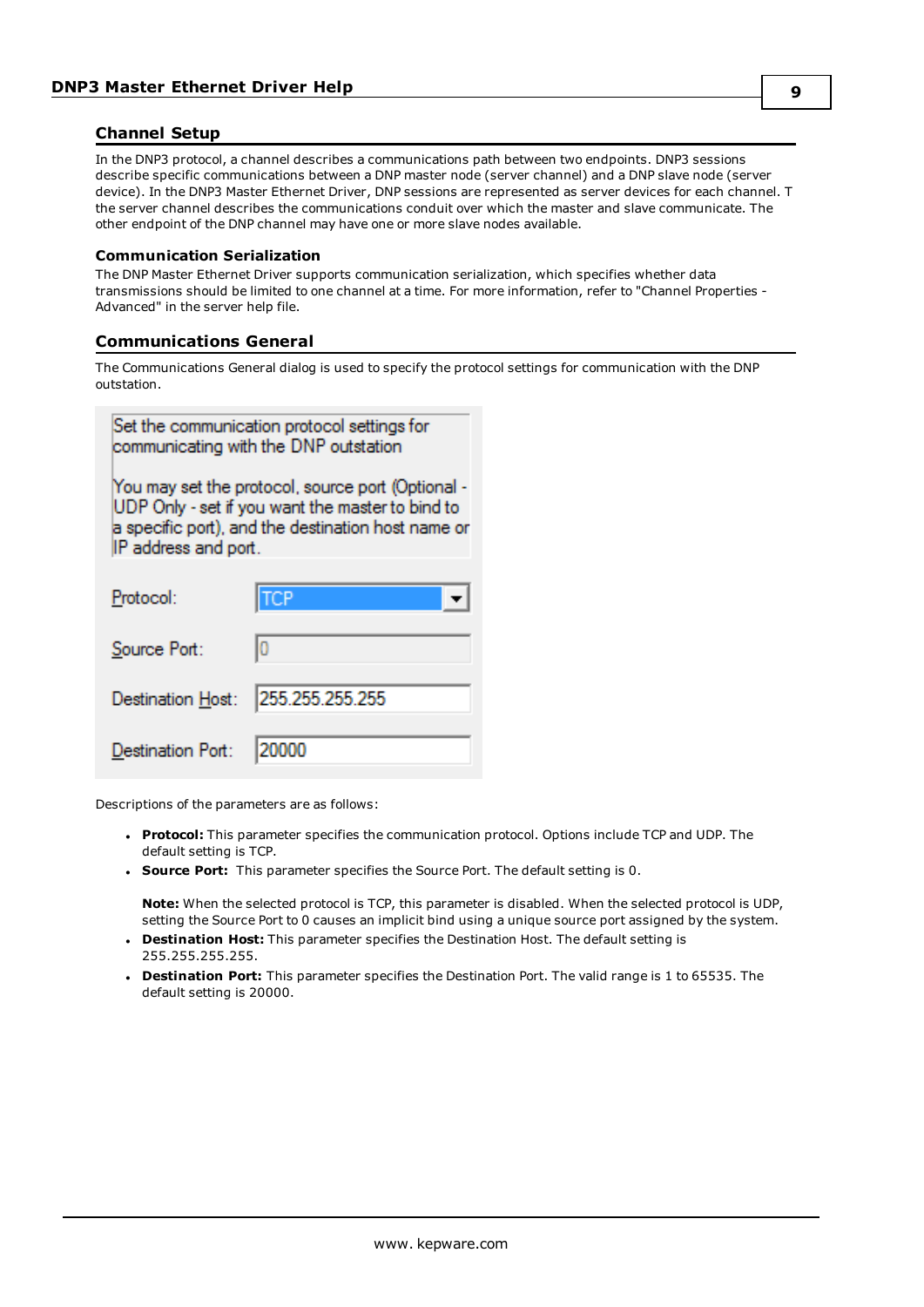## <span id="page-9-0"></span>**Timing**

The Timing dialog is independent of any OPC timeout values and only affects the DNP communications with slave units. It is used to specify the length of time the driver waits until a connect or response timeout occurs.



Descriptions of the parameters are as follows:

- **Connect Timeout (sec):** This parameter specifies how long the device waits for a connection request to complete before timing out. The valid range is 1 to 30 seconds. The default setting is 3 seconds.
- **Response Timeout (ms):** This parameter specifies how long the device waits for a response to a request before timing out. The valid range is 100 to 3600000 milliseconds. The default setting is 10000 milliseconds.

**Note:** For more information on performance, refer to **Timing and Other [Considerations](#page-23-0)**.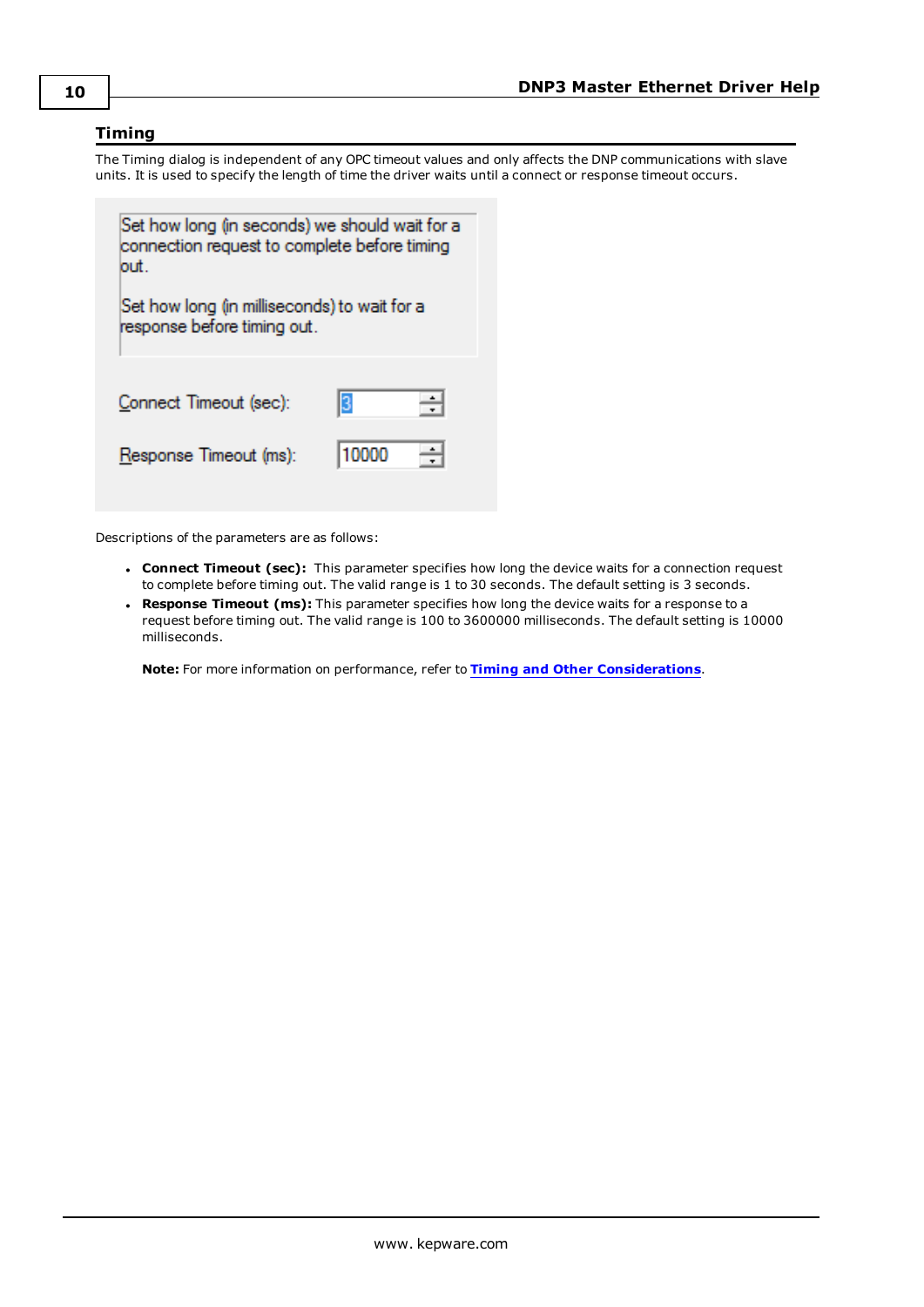## <span id="page-10-0"></span>**Device Setup**

**Communication Protocol**

Distributed Network Protocol 3.0 (DNP3) via TCP or UDP.

#### **Supported Devices**

Any DNP3 slave device.

#### **Maximum Channels and Devices**

The maximum number of channels supported by this driver is 1024. The maximum number of devices (per channel) is 1024. This driver uses one socket per channel.

#### **Device IDs**

The Device ID property is not available to this driver.

#### **Cable Diagrams**

Patch Cable (Straight Through)





10 BaseT

8-pin RJ45

#### **Crossover Cable**

|                | $TD + 1$ OR/WHT | GRN/WHT $\boxed{1}$ TD + |   |          |
|----------------|-----------------|--------------------------|---|----------|
| $TD - 2OR$     |                 | $GRN$ 2 TD -             |   |          |
|                | RD + 3 GRN/WHT  | OR/WHT 3 RD +            |   |          |
|                | BLU             | BLU                      | 4 |          |
|                | <b>BLU/WHT</b>  | BLU/WHT 5                |   |          |
| $RD -$         | <b>GRN</b>      | ORI                      |   | $6$ RD - |
|                | <b>BRN/WHT</b>  | <b>BRN/WHT</b>           |   |          |
|                | <b>BRN</b>      | <b>BRN</b>               | 8 |          |
| . . <i>.</i> . |                 |                          |   | - -      |

**RJ45** 

**RJ45**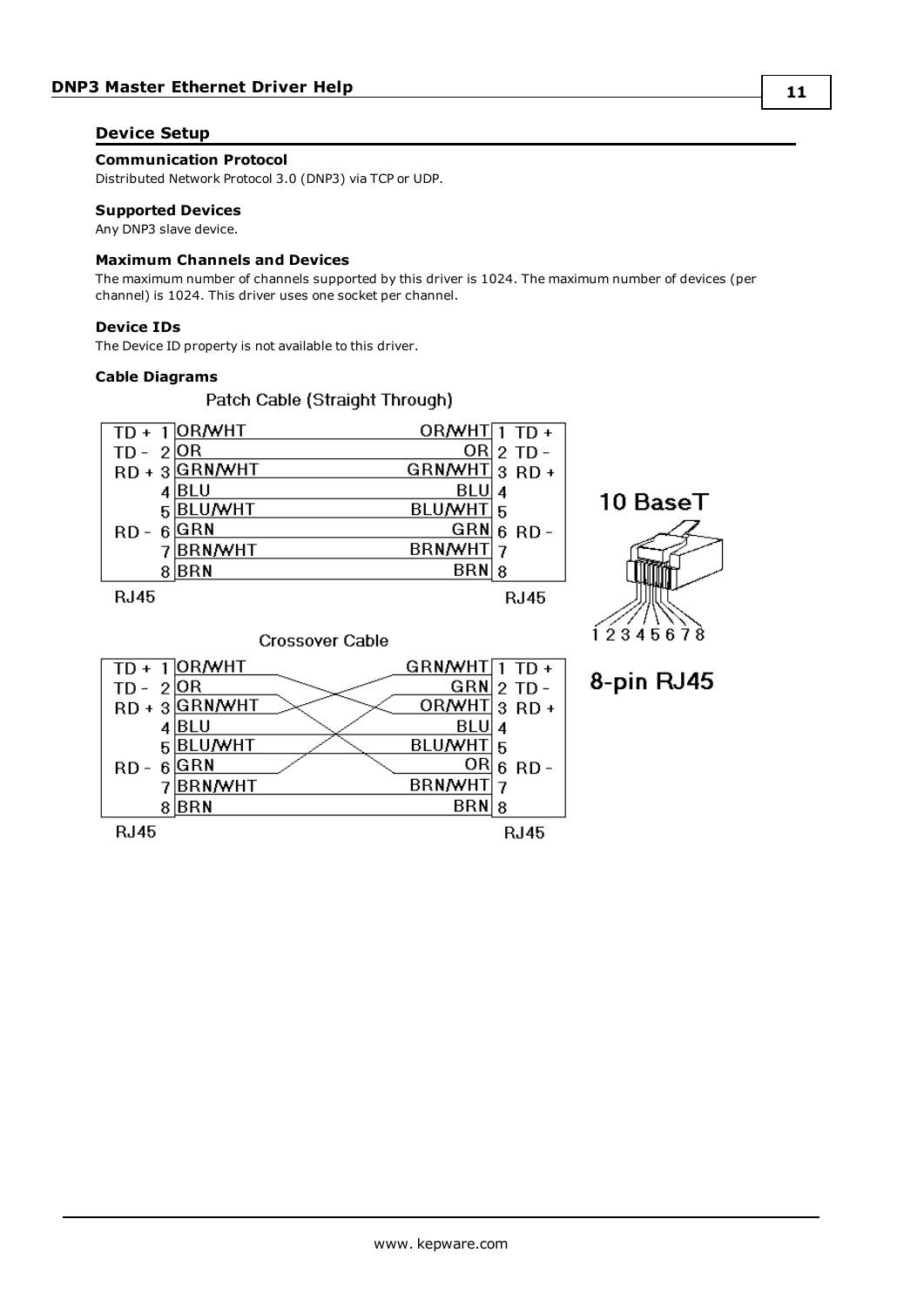## <span id="page-11-0"></span>**Communications**

The Communication Settings section is used to specify the DNP master and slave's 16-bit addresses, the request timeout, and the keep-alive interval.

| Class Polling                 | <b>Unsolicited</b> | Event Playback |  |  |  |
|-------------------------------|--------------------|----------------|--|--|--|
| $\Box$ Communication Settings |                    |                |  |  |  |
| Master Address                | 3                  |                |  |  |  |
| Slave Address                 | 4                  |                |  |  |  |
| Request Timeout               | 30000              |                |  |  |  |
|                               |                    |                |  |  |  |
| Keep Alive Interval           | 0                  |                |  |  |  |
| <b>Time Base Options</b>      |                    |                |  |  |  |
| <b>Time Synchronization</b>   |                    |                |  |  |  |
|                               |                    |                |  |  |  |
|                               |                    |                |  |  |  |
|                               |                    |                |  |  |  |
| <b>Time Synchronization</b>   |                    |                |  |  |  |
|                               |                    |                |  |  |  |
|                               |                    |                |  |  |  |
|                               |                    |                |  |  |  |

Descriptions of the parameters are as follows:

- **Master Address:** This parameter specifies the address to which the DNP slave devices communicate. The address must be unique and can range from 0 to 65519. Some addresses are reserved. The default setting is 3.
- <sup>l</sup> **Slave Address:** This parameter specifies the slave address. The valid range is 0 to 65519. The default setting is 4.
- <sup>l</sup> **Request Timeout (ms):** This parameter specifies the amount of time in which a command must be completed once it is transmitted. The valid range is 100 to 3600000 milliseconds. The default setting is 30000 milliseconds.

**Note:** For more information on performance, refer to **Timing and Other [Considerations](#page-23-0)**.

**Max. Timeouts:** This parameter specifies the maximum number of successive timeouts that can occur with the same request before the device is considered to be in error. A timeout occurs when the entire request and response do not complete within the device Request Timeout, or when the request successfully transmits but the response is not received within the Channel Response Timeout. Due to incremented sequence numbers, the regenerated request is not identical to the original request. Requests to and responses from other devices on the same channel may occur between retries. The valid range is 1 to 10 timeouts. The default setting is 1 timeout.

**Note:** If a large response is being received when the timeout expires, it is NOT considered a timeout because there is no problem with communications. Only if the device truly stops responding does a timeout occur. For more information on such a message, refer to **Unable to receive [response](#page-64-4) from [device](#page-64-4)**.

**· Keep-Alive Interval (sec):** This parameter specifies when to transmit a keep-alive status request to the slave. The valid range is 0 to 86400 seconds. The default setting is 0 seconds (which indicates that a keep-alive status request message are not sent).

**Important:** The status request is only transmitted if the entire Keep-Alive Interval elapses without any communication from the slave. The keep-alive timer restarts whenever a message is received from a slave. If a response is not received from the keep-alive status request, the connection is called broken and the appropriate action is taken. If a keep-alive design is desired and polling for events occurs, users should set the Keep-Alive Interval longer than the Event Poll Intervals. In this situation, the received event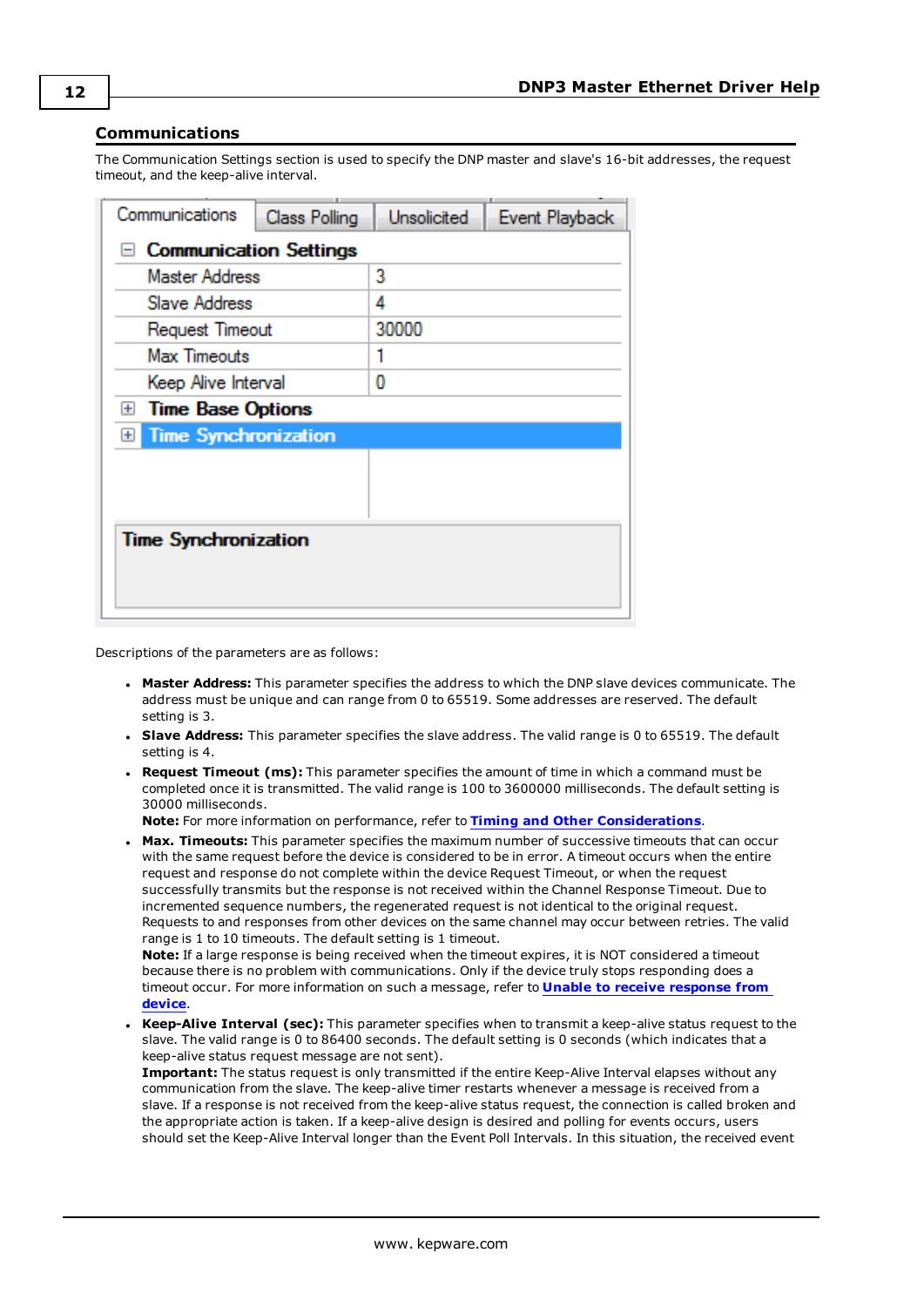**Note:** This parameter is disabled when the channel protocol is set to UDP.

#### **Time Base Options**

The Time Base Options section is used to specify the slave time base for time synchronization and event time of occurrence. Although the DNP3 specification indicates that DNP3 time corresponds to Universal Coordinated Time (UTC), these parameters allow users to specify that the DNP slave use a different time base. The driver uses these parameters both when synching the device time and when converting the device's event time of occurrence to UTC time.

|                                                            | <b>Unsolicited</b>                          | Event Playback                |  |  |
|------------------------------------------------------------|---------------------------------------------|-------------------------------|--|--|
| <b>Communication Settings</b><br>$+$                       |                                             |                               |  |  |
|                                                            |                                             |                               |  |  |
|                                                            | No                                          |                               |  |  |
|                                                            |                                             | (UTC) Coordinated Universal T |  |  |
| No<br>Slave respects DST                                   |                                             |                               |  |  |
| <b>Time Synchronization</b><br>$+$                         |                                             |                               |  |  |
|                                                            |                                             |                               |  |  |
|                                                            |                                             |                               |  |  |
|                                                            |                                             |                               |  |  |
|                                                            |                                             |                               |  |  |
|                                                            |                                             |                               |  |  |
| <b>Time Base Options</b>                                   |                                             |                               |  |  |
| The current DNP3 Specification specifies using Coordinated |                                             |                               |  |  |
| Universal Time (UTC).                                      |                                             |                               |  |  |
|                                                            | <b>Time Base Options</b><br>Slave Time Zone |                               |  |  |

Descriptions of the parameters are as follows:

**UTC:** This parameter specifies the time base of the DNP slave to be used during time synchronization and event time of occurrences. When Yes is selected, Universal Coordinated Time is used. The default setting is Yes.

**Caution:** Because the majority of DNP slaves follow the DNP3 Specification and use UTC as their time base, it is not recommended that users change this setting unless it is known that the device does not follow the DNP3 Specification.

- <sup>l</sup> **Slave Time Zone:** This parameter specifies the time zone to be used to set the time in the DNP3 slave. This option is only available when the UTC parameter is set to No. The default setting is (UTC) Coordinated Universal Time, which is set according to the DNP3 specification.
- <sup>l</sup> **Slave respects DST:** This parameter specifies whether the time that is set in the DNP3 slave respects Daylight Saving Time. When No is selected, Daylight Saving Time is ignored. This option is only available when the UTC parameter is set to No. The default setting is No because UTC does not use Daylight Saving Time.

#### **Time Synchronization**

The Time Synchronization section is used to specify the device's time synchronization style and delays. Until time synchronization has occurred, it is possible for the reported DNP slave's time information to be inaccurate.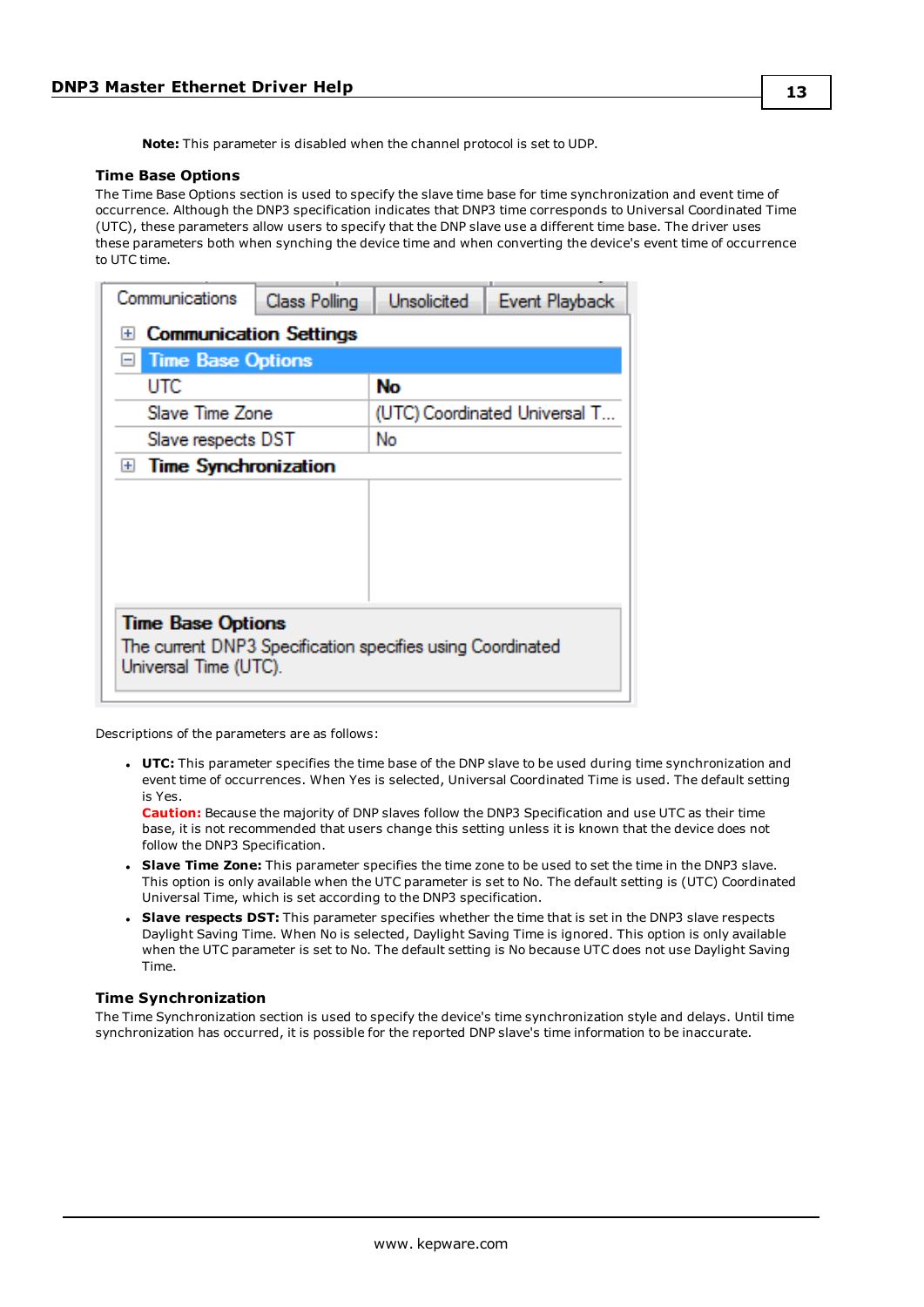| Communications                                      | Class Polling | <b>Unsolicited</b> | Event Playback |  |  |
|-----------------------------------------------------|---------------|--------------------|----------------|--|--|
| <b>Communication Settings</b><br>$\left  + \right $ |               |                    |                |  |  |
| <b>Time Base Options</b><br>田                       |               |                    |                |  |  |
| <b>Time Synchronization</b><br>$\left  - \right $   |               |                    |                |  |  |
| Honor Time Sync Requests                            |               | Yes                |                |  |  |
| Time Sync Style                                     |               | <b>Serial</b>      |                |  |  |
| Delay Measure in Time Sync                          |               | No                 |                |  |  |
|                                                     |               |                    |                |  |  |
|                                                     |               |                    |                |  |  |
|                                                     |               |                    |                |  |  |
|                                                     |               |                    |                |  |  |
|                                                     |               |                    |                |  |  |
| <b>Time Synchronization</b>                         |               |                    |                |  |  |
|                                                     |               |                    |                |  |  |
|                                                     |               |                    |                |  |  |

Descriptions of the parameters are as follows:

- <sup>l</sup> **Honor Time Sync Requests**: When set to No, the driver does not respect time synchronization requests from the device. The request is acknowledged, but no time synchronization occurs. The default setting is Yes.
- <sup>l</sup> **Time Sync Style:** This parameter specifies the DNP master's style of time synchronization when a synchronization request is received from the slave. Options include Serial and LAN. In Serial, the DNP master makes a delay measurement using function code 23 over the link and then writes a lag-corrected value using object group 50 - Variation 1. In LAN, the DNP master first sends a request with function code 24 to tell the slave to record the current time. Then, the master writes the current time using object group 50 - Variation 3. The default setting is LAN. This option is only available when Honor Time Sync Requests is set to Yes.
- <sup>l</sup> **Delay Measure in Time Sync:** When checked, this parameter specifies that the delay measure function code 23 is used in time synchronization. This option is only available when Honor Time Sync Requests is set to Yes and Time Sync Style is Serial. The default setting is No.

#### <span id="page-13-0"></span>**Polling**

#### **Event Class Polling**

The Event Class Polling dialog is used to specify the frequency with which each event class is polled for data changes. The units are selected from the drop-down list to the right of each class. To turn off the event poll for a given class, enter zero (0). The default setting is 5 seconds. The valid ranges are:

- $\bullet$  Milliseconds: 0, 10 99999
- $\cdot$  Seconds: 0 86400
- Minutes:  $0 1440$
- $\bullet$  Hours:  $0 24$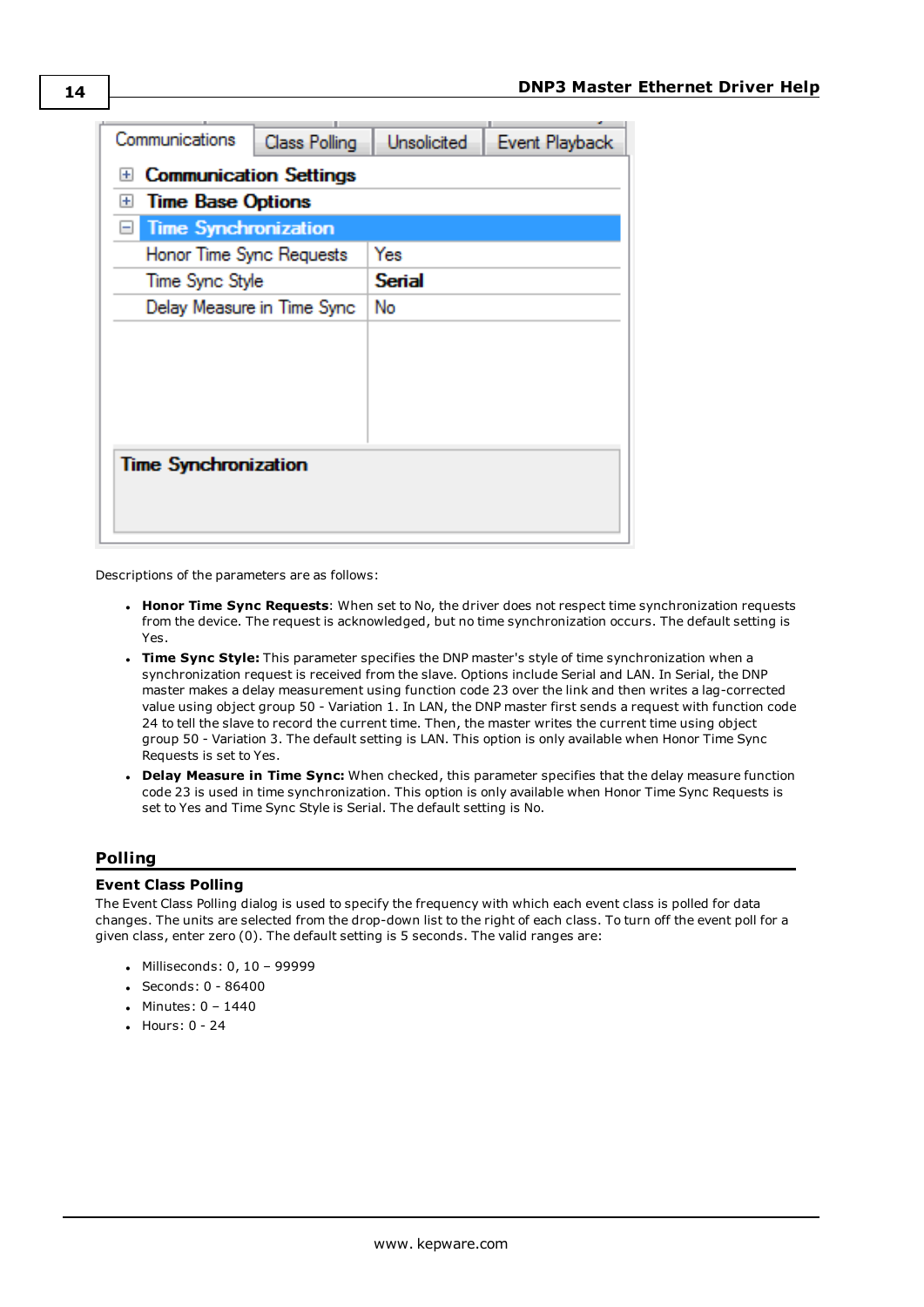| The Event Poll intervals specify how often each<br>Event Class will be polled for data changes. |  |  |         |  |  |
|-------------------------------------------------------------------------------------------------|--|--|---------|--|--|
| Class 1 Poll Interval 5                                                                         |  |  | Seconds |  |  |
| Class 2 Poll Interval 5                                                                         |  |  | Seconds |  |  |
| Class 3 Poll Interval 5                                                                         |  |  | Seconds |  |  |

#### **Integrity Polling**

The Integrity Polling dialog is used to specify the frequency with which classes 0, 1, 2, and 3 request data.

| The Integrity Poll interval specifies how often<br>Class 0,1,2,3 data will be requested. Integrity<br>polls can also be done when the master restarts,<br>the slave comes online, and/or the slave<br>indicates it has an event buffer overflow. |                        |  |
|--------------------------------------------------------------------------------------------------------------------------------------------------------------------------------------------------------------------------------------------------|------------------------|--|
| Integrity Poll Interval (sec)                                                                                                                                                                                                                    | 3600                   |  |
| Issue Integrity Poll on: V Restart                                                                                                                                                                                                               |                        |  |
|                                                                                                                                                                                                                                                  | Slave Online           |  |
|                                                                                                                                                                                                                                                  | <b>Buffer Overflow</b> |  |
|                                                                                                                                                                                                                                                  |                        |  |

Descriptions of the parameters are as follows:

- <sup>l</sup> **Integrity Poll Interval (sec):** This parameter specifies the frequency with which a complete data retrieval is requested from the DNP slave device. To turn off integrity polling, enter zero (0). The valid range is 0 to 2592000 seconds (30 days). The default setting is 3600 seconds.
- <sup>l</sup> **Issue Integrity Poll on:** This parameter specifies when integrity polls occur. Options include Restart, Slave Online and Buffer Overflow. The default setting is Restart.

#### <span id="page-14-0"></span>**Unsolicited Messaging**

The Unsolicited Messaging dialog is used to specify whether the DNP slave sends class 1, 2, and 3 unsolicited data updates.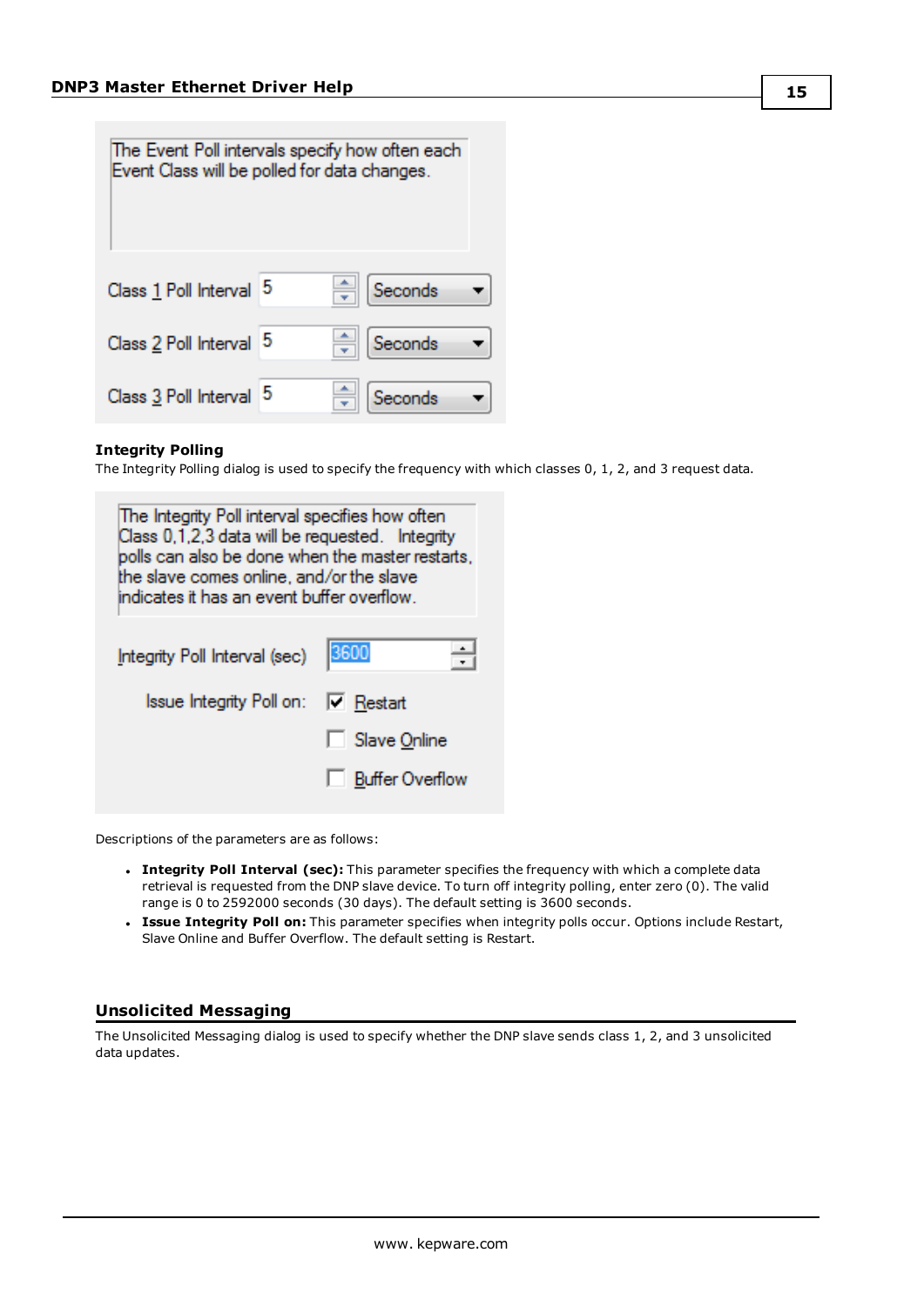A DNP Slave can be configured to send data updates without solicitation. 'Automatic' takes no action (Slave's discretion). 'Enable' permits unsolicited messages. 'Disable' tums off this feature. Unsolicited messages during startup can be disabled. Automatic Unsolicited Mode Class 1:

Unsolicited Mode Class 2: Automatic

 $\Box$  Disable unsolicited messaging during start up

**Automatic** 

Descriptions of the parameters are as follows:

Unsolicited Mode Class 3:

<sup>l</sup> **Unsolicited Mode Class 1, 2, and 3:** These parameters specify whether unsolicited messaging is allowed. Options include **Automatic**, **Enable**, and **Disable**. Automatic takes no action and is at the slave's discretion. Enable permits the reporting of data updates for the selected classes. Disable turns off unsolicited messaging. The default setting is Automatic.

 $\mathbf{r}$ 

 $\overline{\phantom{a}}$ 

<sup>l</sup> **Disable unsolicited messaging during start up:** When checked, this option stops unsolicited messaging during start up. This option is only available when one or more classes have Enable selected and no class has been set to Automatic. This setting applies to all Event classes. The default setting is unchecked.

## <span id="page-15-0"></span>**Event Playback**

The Event Playback dialog specifies when to retain a set number of updates and deliver them to clients. DNP slave devices may be configured to retain event reports until contacted by a DNP master. The slave typically delivers event reports in bulk when responding to an integrity poll, event poll, or via unsolicited messages. The DNP driver retains only the most recent update for a given I/O point and discards most or all of the historical stream by default.

**Important:** Event Playback continues if the device goes into an error state. If the device is still in an error state when playback for the tag completes, the tag quality is bad.

**Note:** Playback may be disrupted periodically by TCP connection attempts. It stops if auto-demotion is enabled and the device is demoted.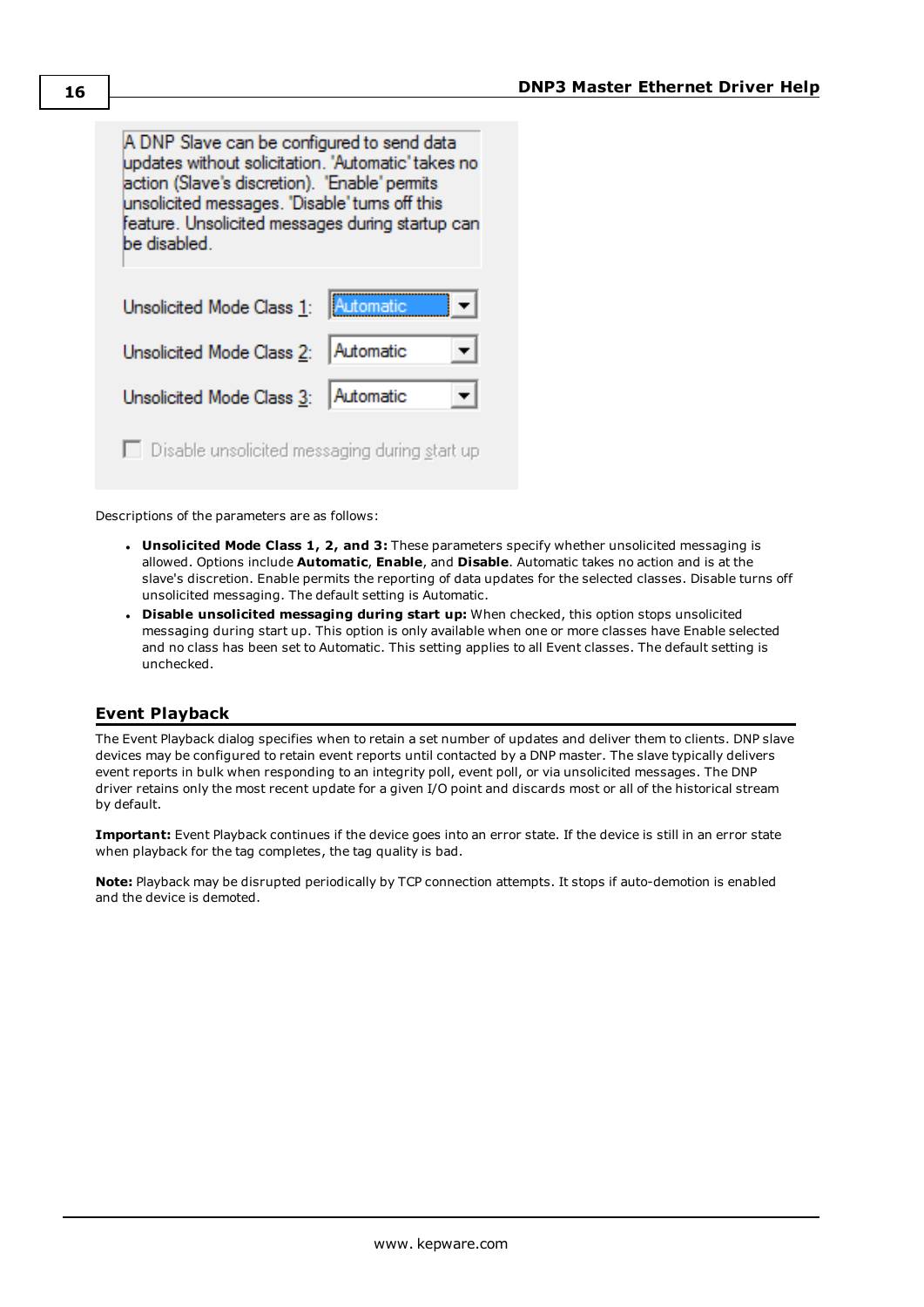| Enabling event buffering allows event reports<br>from the device to be buffered and then played<br>back so the clients can collect them all. |      |  |  |
|----------------------------------------------------------------------------------------------------------------------------------------------|------|--|--|
| Enable Event Buffer                                                                                                                          |      |  |  |
| Max Events Per Point:                                                                                                                        | 100  |  |  |
| Playback Rate (msecs)                                                                                                                        | 2000 |  |  |

Descriptions of the parameters are as follows:

<sup>l</sup> **Enable Event Buffer:** When checked, this option allows event reports from the remote DNP device to be buffered and played back for OPC client collection. The default setting is unchecked.

**Note:** The client may display intermittent buffered values if the slave sends buffered data while Event Playback is turned off.

<sup>l</sup> **Max. Events Per Point:** This parameter specifies the maximum events to be collected per point. The valid range is 1 to 10000. The default setting is 100.

**Note:** More than the specified Max. Events Per Point can be played back if the DNP3 Master Ethernet Driver is in the middle of processing buffered data from the slave and more events arrive (or if Max. Events Per Point is exceeded during the playback).

<sup>l</sup> **Playback Rate (ms):** This parameter specifies the rate at which event reports are played back. The valid range is 50 to 10000. The default setting is 2000 milliseconds.

#### **Effects of Playback on Clients**

- 1. To assure retrieval of all buffered events, the client must have an update rate that is at least twice as fast as the Playback Rate. If the client's update rate is slower, it effectively overrides the Playback Rate.
- 2. Event Playback introduces latency to the tags for those affected objects. After the initial burst of events is played out of the buffer, incoming updates are only reported at the Playback Rate. New updates may have a time period of 2000 milliseconds between arriving and reporting to clients (at the default settings).

**Note:** Buffering should only be used when preservation of the event stream is more important than timely delivery of point updates. If a tag's event buffer fills up, new reports displace the oldest reports in the queue.

**Note:** Enabling the OPC DA setting **Return initial updates for items in a single callback** may result in loss of buffered data when using drivers that support Event Playback for unsolicited device protocols. The compliance setting should be disabled if loss of buffered data is a concern. Consult the OPC Compliance Options in the server help.

## <span id="page-16-0"></span>**Tag Import**

The Tag Import dialog is used to specify options for importing tags from the DNP device.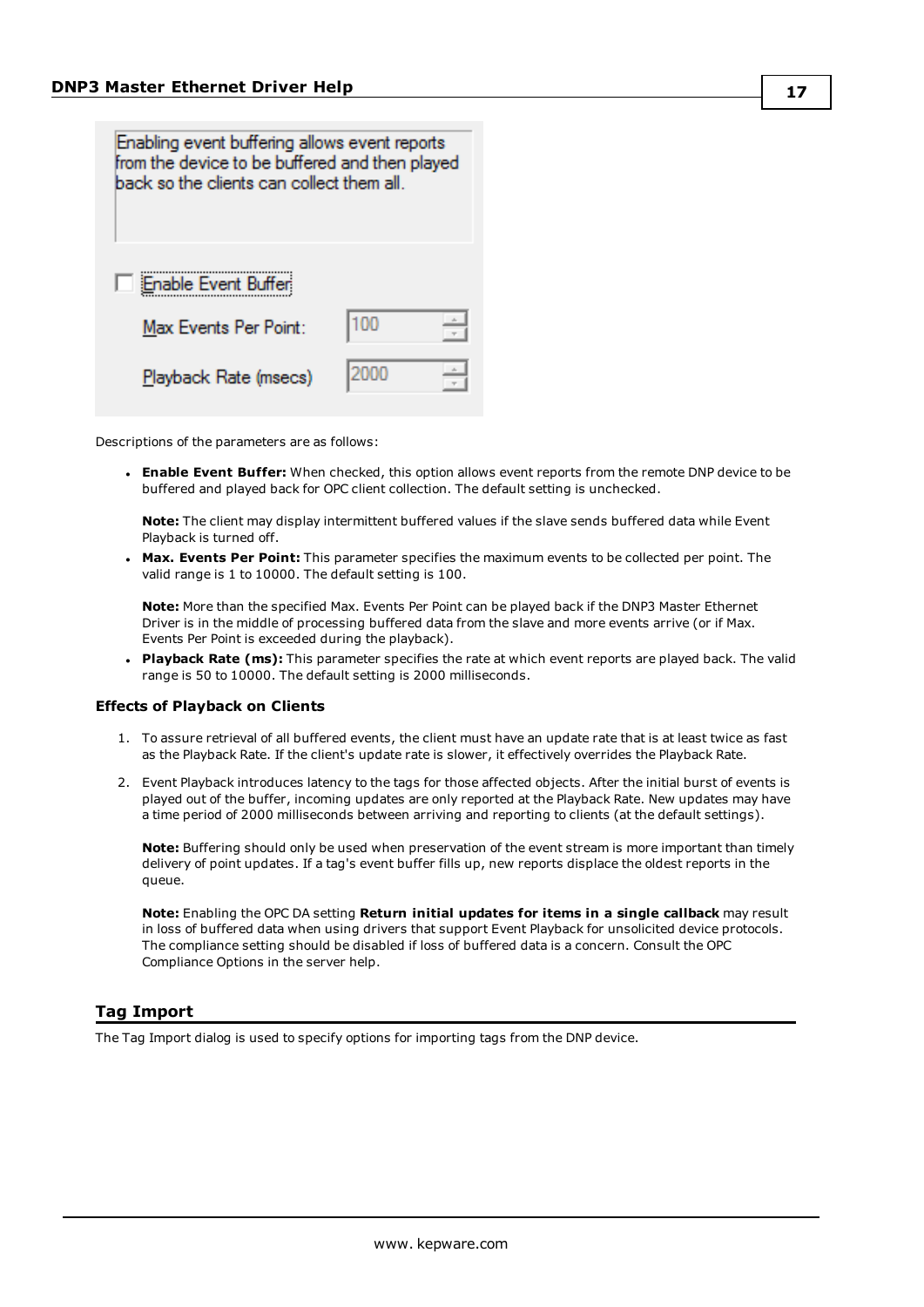

Descriptions of the parameters are as follows:

- <sup>l</sup> **Standard Device Attributes:** When checked, the driver creates tags for standardized object group 0 device Attributes defined by DNP3 at set index 0. The default setting is unchecked.
- <sup>l</sup> **User Defined Device Attributes:** When checked, the driver creates tags for object group 0 device Attributes indexes 1 and above. The default setting is unchecked.
- <sup>l</sup> **Data Sets:** When checked, the driver creates tags for object group 87 Data Sets. The default setting is unchecked.

**Note:** The DNP3 Master Ethernet Driver does not create tags for data sets with more than 32 elements.

**Data Set Subtypes:** This parameter specifies the sub-type of the Data Set tags. It is only available when data sets are selected for import. The default setting is value tags. For more information on sub-types, refer to **Address [Descriptions](#page-26-0)**.

**Important:** The driver creates all tag groups through communication with the device after it has been determined that tags are available in the target device. For accurate tag import, the communication settings must be correct.

**Note:** When the Tag Import settings are accessed through the device properties, an **Import Tags** button is available. When clicked, this button imports the tag types specified in "Select Tags for Import". If the "Enable Authentication" device property is checked, authentication Statistics tags are also generated. When a tag import is in progress, the properties on this page are disabled. For more information, refer to **[Authentication](#page-18-0)**.

**18**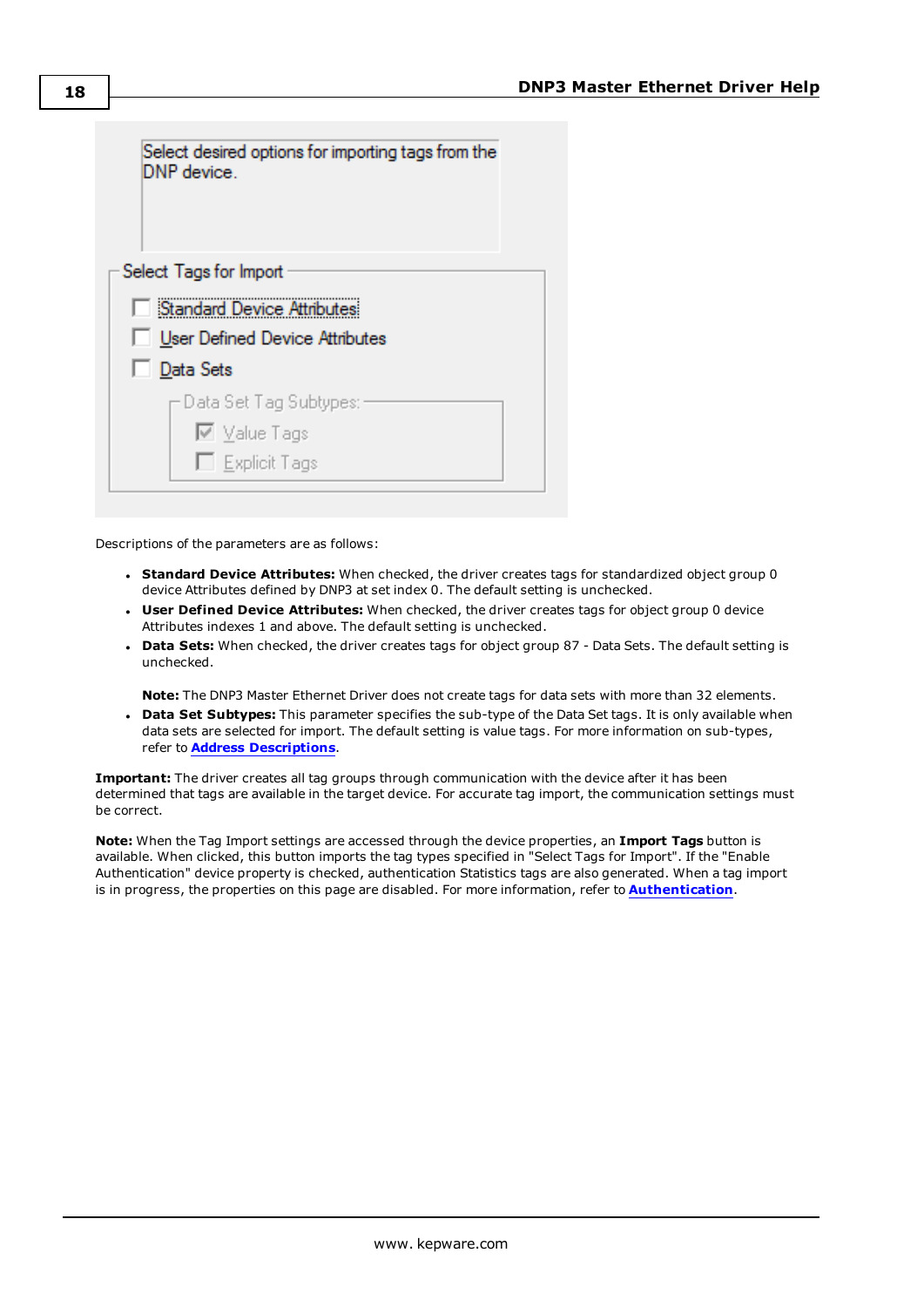| Select Tags for Import                                  |             |
|---------------------------------------------------------|-------------|
| □ Standard Device Attributes                            |             |
| □ User Defined Device Attributes                        |             |
| □ Data Sets                                             |             |
| Data Set Tag Subtypes:<br>M Value Tags<br>Explicit Tags |             |
|                                                         | Import Tags |

## <span id="page-18-0"></span>**Authentication**

The Authentication dialog is used to configure the device's authentication settings.

| Enabling authentication allows the master to<br>unambiguously determine that it is<br>communicating with the correct outstation. |                   |  |  |
|----------------------------------------------------------------------------------------------------------------------------------|-------------------|--|--|
| <b>Enable Authentication</b><br>F Enable Aggressive Mode Support                                                                 |                   |  |  |
| Session Key<br>900<br>Change Interval (sec):                                                                                     |                   |  |  |
| Change Count:<br>Reply Timeout (msec):<br>Max Error Count:                                                                       | 1000<br>2000<br>2 |  |  |
|                                                                                                                                  |                   |  |  |

Descriptions of the parameters are as follows:

<sup>l</sup> **Enable Authentication:** When checked, this parameter enables authentication. If the device requires authentication, the master needs to configure it as well. The default setting is unchecked.

**Note:** A tag import is performed when this property changes. This ensures that the authentication object internal statistics tags are automatically generated when authentication is enabled. These tags are predefined, and may be imported without communication with the device. When authentication is disabled, a tag import is performed to remove the authentication object internal Statistics tags. When a tag import is in progress, the properties on this page is disabled. For more information, refer to **Tag [Import](#page-16-0)**.

<sup>l</sup> **Enable Aggressive Mode Support:** When checked, this parameter reduces traffic by not requiring a critical request "challenge and reply" after at least one "challenge and reply" was successful during the session key change interval. The default setting is checked.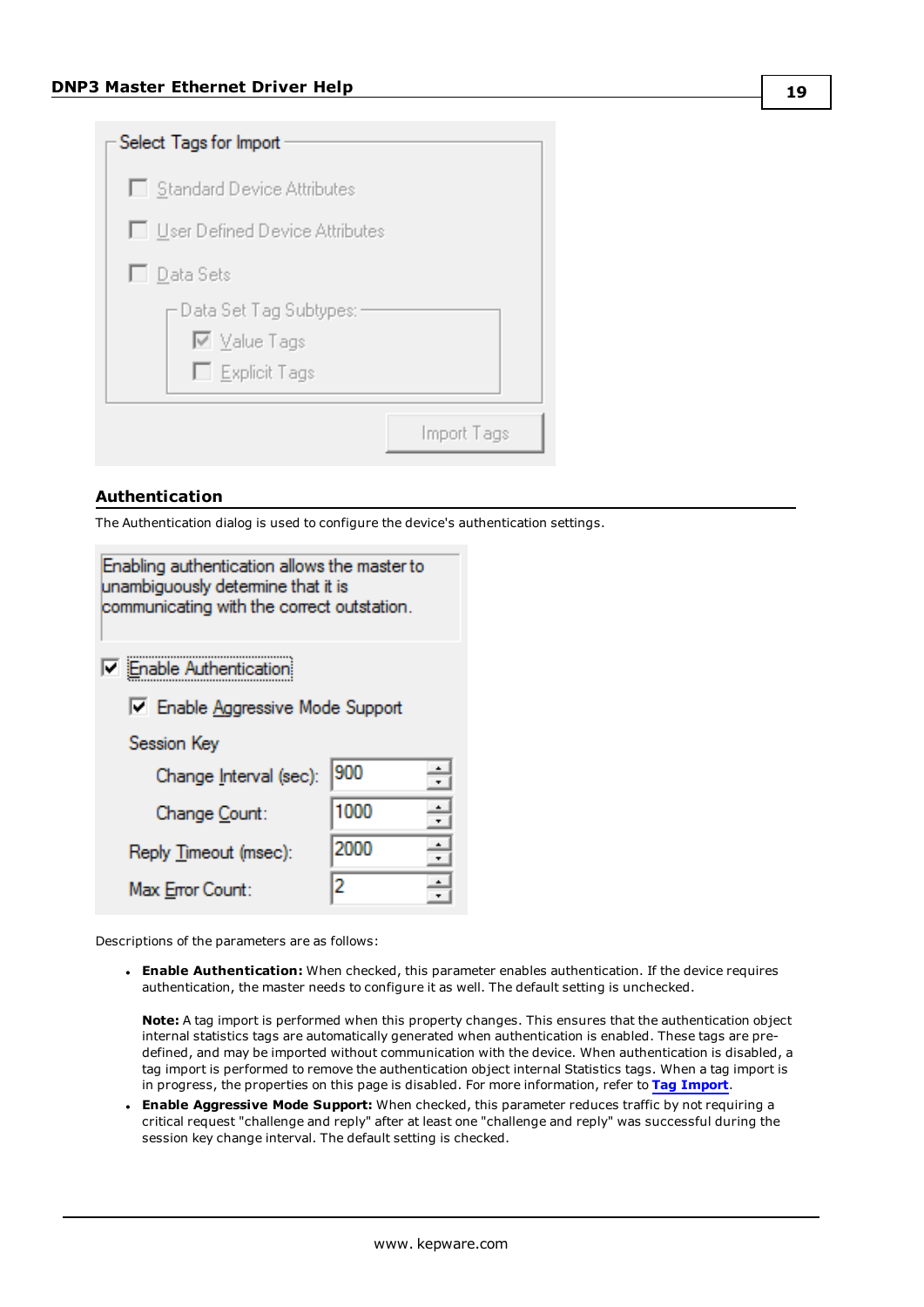- <sup>l</sup> **Session Key Change Interval (sec):** This parameter specifies the session key change timeout to be used by the master to determine when to change session keys. When a value of 0 is entered, Session Key Change Count is used instead. The valid range is 0 to 7200 seconds. The default setting is 900 seconds.
- <sup>l</sup> **Session Key Change Count:** This parameter specifies the number of transmitted authentication messages at which the master changes session keys. The messages may have been transmitted in either direction. The valid range is 0 to 65535. The default setting is 1000.
- **Reply Timeout (ms):** This parameter specifies how long the device waits for an authentication reply. The valid range is 0 to 300000 milliseconds. The default setting is 2000 milliseconds.
- **Max. Error Count:** This parameter specifies the number of error messages sent before error message transmission is disabled. It is also used to limit the number of authentication attempts when there is no reply from the slave. With proper timeout settings, the maximum number of authentication retries per response timeout are Max. Error Count + 2. The valid range is 0 to 10. The default setting is 2.

**Note:** The DNP3 Master Ethernet Driver automatically matches the HMAC algorithm as configured in the slave.

#### **Update Key Authentication**

When "Enable Authentication" is checked, the New Device Wizard presents the following additional dialog. When it is not checked, this dialog is not displayed.



Descriptions of the parameters are as follows:

- <sup>l</sup> **Current User Number:** This parameter specifies the User Number to be used to retrieve the Update Key during authentication. The valid range includes only those values in the User Number/Update Key table. The default setting is 1.
- **User Number/Update Key:** This parameter displays an array of 10 users, each with their own 16 hexadecimal byte Update Key. The same User Number/Update Key combination must be configured in the device. The valid range for User Number is 0 to 65535. The default setting for the first row of User Numbers is 1. All others are 0.

To edit a specific row's User Number and Update Key, double-click on it.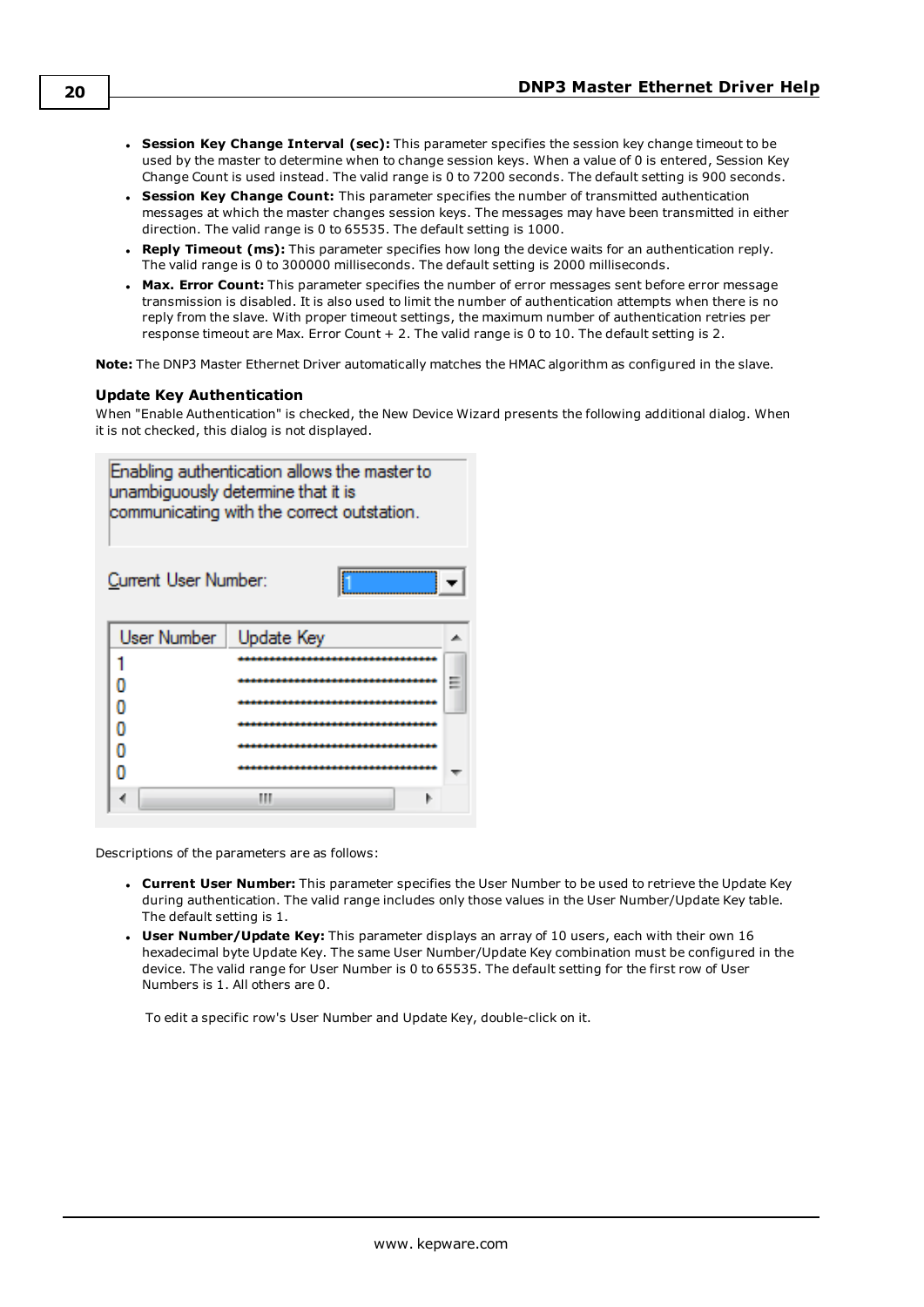| User Number / Update Key          |              |
|-----------------------------------|--------------|
| User Number:<br>10<br>Update Key: | OΚ<br>Cancel |

Descriptions of the parameters are as follows:

- **User Number:** This parameter modifies the current User Number.
- **· Update Key:** This parameter modifies the existing Update Key. Update Keys can be entered either as 32 characters (such as "493B56AF89120C0429767DB301C63CA8") or as 16 sets of 2 characters that are separated by spaces (such as "49 3B 56 AF 89 12 0C 04 29 76 7D B3 01 C6 3C A8").

## <span id="page-20-0"></span>**File Control**

The File Control feature set is intended to be used as a mechanism for transferring log and configuration files between DNP masters and slaves. The DNP3 Master Ethernet Driver supports the transfer of files to and from a DNP slave. In the File Control tab of device properties, users can change a setting by clicking in the second column of the parameter. In most cases, this invokes a drop-down menu that displays the available options. For the path properties, this invokes a browse button instead.

| Informational logging            | No        |  |
|----------------------------------|-----------|--|
| File name writes                 | No        |  |
| Activate Config Objects          |           |  |
| File Index 70.0<br>$-\mathbf{I}$ |           |  |
| $\boxminus$ Local File           | Overwrite |  |
| <b>File Name</b>                 |           |  |
| Path                             |           |  |
| Open Mode                        | Overwrite |  |
| $\boxminus$ Remote File          |           |  |

Descriptions of the parameters are as follows:

- **Informational logging:** When Yes is selected, this parameter logs informational messages to the Event Log during file transfers. When No is selected, informational logging is turned off. In both cases, error messages are always logged to the Event Log. The default setting is No.
- <sup>l</sup> **File name writes:** When Yes is selected, the file name tags are created with read/write access. When No is selected, the file name tags are created with read-only access. The default setting is No.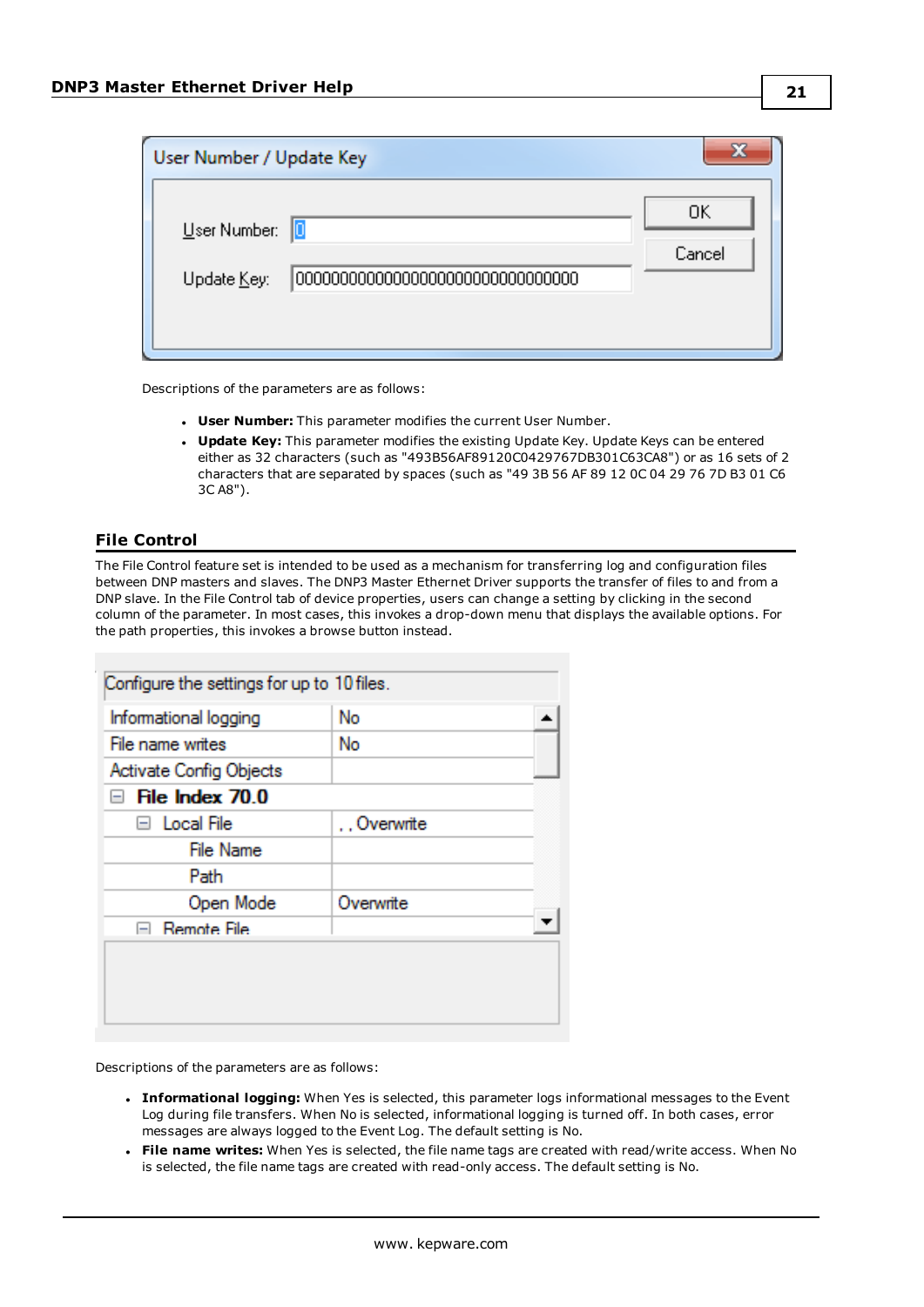**Note:** When the applied setting changes from No to Yes, a message is invoked warning the user that writes to the file name tags changes the device properties.

- <sup>l</sup> **Activate Config Objects:** This parameter specifies a comma-delimited string that contains a list of the objects to be used in the Activate Configuration Request. All 70.index objects listed in the string must have the remote file name and path defined in the File Index section for that index. All 110.index objects listed must have a tag defined for that data point. For example, the format of this list would be 70.0, 70.1, 110.5. The maximum number of characters allowed for this string is 256.
- <sup>l</sup> **File Index 70.0:** The following local and remote path and file settings, file authentication, and maximum size are for the file index 0.
	- **Local File:** This is the definition of the DNP Master local file.
		- **File Name:** This parameter specifies the name of the file located on the master. It can include the entire path, part of the path, or only the file name. If a local path is defined, the local file identifier is defined by either *<local path>\<local file name>* or *<local path>/<local file name>*. The file name property is exposed to the client in a tag. If the **File name writes** property is set to Yes, then the client can change the file name as needed by writing to the tag. The maximum number of characters for the file identifier is 256.
		- **Path:** This parameter specifies the local path of the file. When users click in the right column of this property, a browse button is invoked. If the **Local File Name** property contains the entire file identifier, the path property should remain empty. For security, the path property is not exposed to the client in a tag. A non-empty path precedes a backslash (or forward slash) and the local file name to identify the local file. The maximum number of characters for the file identifier is 256.

**Note:** The Local File Path and Name must form a valid UNC path (which cannot contain the characters |?"\*:<>). For security purposes, the parent directory (denoted by '..') is not permitted. Furthermore, the current user must have Read/Write privileges to the Local File Identifier.

- <sup>l</sup> **Open Mode:** When **Overwrite** is selected, the local file is overwritten during file transfers. When **Append** is selected, the incoming file data is appended to an existing file. The default setting is Overwrite.
- <sup>l</sup> **Remote File:** This is the definition of the DNP slave remote file. The Remote File Identifier is restricted in length to 256 characters. Because the server cannot verify that the file name and path are valid, users must make sure to specify the path correctly to avoid unintended file transfers. For example, users that set the Remote File Identifier to a folder/directory on the DNP slave may find that the transfer completes successfully, but that the file cannot be used by the DNP Master.
	- <sup>l</sup> **File Name:** This parameter specifies the name of the file located on the slave. This entry can include the entire path, part of the path, or only the file name. If a remote path is defined, then the remote file identifier is defined by either *<remote path>\<remote file name>* or *<remote path>/<remote file name>*. The file name property is exposed to the client in a tag. If the **File name writes** property is set to Yes, then the client can change the file name as needed by writing to the tag. The maximum number of characters for the file identifier is 256.
	- <sup>l</sup> **Path:** This parameter specifies the path of the file located on the slave. If the **Remote File Name** property contains the entire file identifier, the path property should remain empty. For security, the path property is not exposed to the client in a tag. A non-empty path precedes a backslash (or forward slash) and the remote file name to identify the remote file. The maximum number of characters for the file identifier is 256.
- **Authentication:** This determines the file authentication. The username and password should be as configured in the device.
	- **User Name:** This parameter specifies the username required by the device to authenticate the file. The maximum number of characters is 32.
	- **Password:** This parameter specifies the password required by the device to authenticate the file. The encrypted password is case-sensitive, and is not displayed. The maximum number of characters is 32.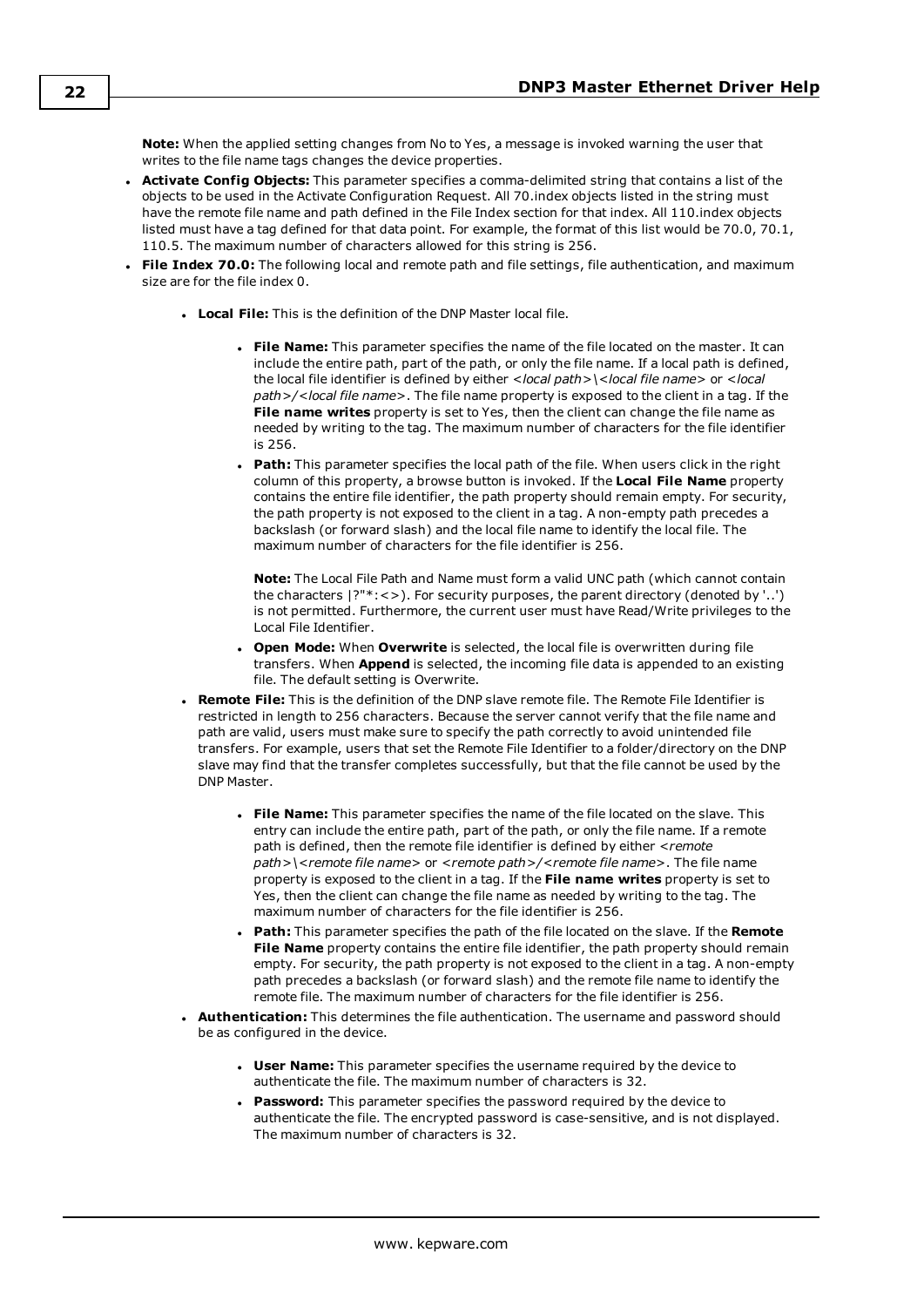- <sup>l</sup> **Retype Password:** This parameter verifies the password entered in the parameter above. The encrypted verification password is case-sensitive, and is not displayed. The maximum number of characters is 32.
- **Max. file size:** This parameter specifies the maximum file size in kilobytes that are allowed in file transfers. The valid range is 100 to 65535 kilobytes. The default setting is 1000 kilobytes.
- <sup>l</sup> **File Index 70.1** through **File Index 70.9:** Up to ten different files can be configured. The properties are persisted to the project.

**Note:** When property changes are made and applied, a tag import is performed. At that time, a tag group titled "File Control" is created automatically. Four tags for each of the 0-9 file indexes that have non-empty file names or path names are also created. The format of the tags is *70.<index>.Upload, 70.<index>.Download, 70.<index>.LocalFileName*, and *70.<index>.RemoteFileName*. These tags are pre-defined, and may be imported without communication with the device. When a tag import is in progress, the properties on this page are disabled. *For more information, refer to Tag [Import](#page-16-0).*

#### <span id="page-22-0"></span>**Advanced**

The Advanced dialog is used to specify the operate mode, whether to perform a feedback poll after a write, how to display the DNP .Timestamp, whether to exchange data sets on restart, and whether to log informational messages to the Event Log when device Restart or Need Time IIN bits are set.

**Note:** In the Advanced tab of device properties, users can change a setting by clicking in the second column of the parameter. In most cases, this invokes a drop-down menu that displays the available options.

| Configure advanced settings. |                |
|------------------------------|----------------|
| Operate Mode                 | Direct Operate |
| Feedback Poll after operate  | Yes            |
| Timestamp to local time      | No             |
| Ignore Remote Force flag     | No             |
| Ignore Local Force flag      | No             |
| Exchange Data Sets           | Yes            |
| Device Restart IIN Logging   | No             |
| Need Time IIN Logging        | No             |
|                              |                |

<span id="page-22-1"></span>Descriptions of the parameters are as follows:

<sup>l</sup> **Operate Mode:** This parameter determines whether the writable I/O points (object group 10 - Binary Outputs and object group 40 - Analog Outputs) use the Direct Operate or Select then Operate sequence. The default selection is Direct Operate.

**Note:** Individual tags' write behavior can override this setting by writing a Boolean True to the output's corresponding .DO or .SO sub-type tags. For more information, refer to **DNP DO and SO [sub-types](#page-27-0)**.

- <sup>l</sup> **Feedback Poll after operate:** When Yes is selected, this parameter enables a feedback poll to occur after an operate. The default setting is Yes.
- <sup>l</sup> **Timestamp to local time:** When Yes is selected, this parameter converts the UTC timestamp to local time. It is displayed in .Timestamp tags. The default setting is No.
- <sup>l</sup> **Ignore Remote Force flag:** If the DNP Remote Force flag is set and this parameter is set to No, the quality of the corresponding .Value and .Explicit tags is bad. If the DNP Remote Force flag is set at the slave end and this parameter is set to Yes, the quality of the corresponding .Value and .Explicit tags remain good. The default setting is No.
- <sup>l</sup> **Ignore Local Force flag:** If the DNP Local Force flag is set and this parameter is set to No, the quality of the corresponding .Value and .Explicit tags are bad. If the DNP Local Force flag is set at the slave end and this parameter is set to Yes, the quality of the corresponding .Value and .Explicit tags remain good. The default setting is No.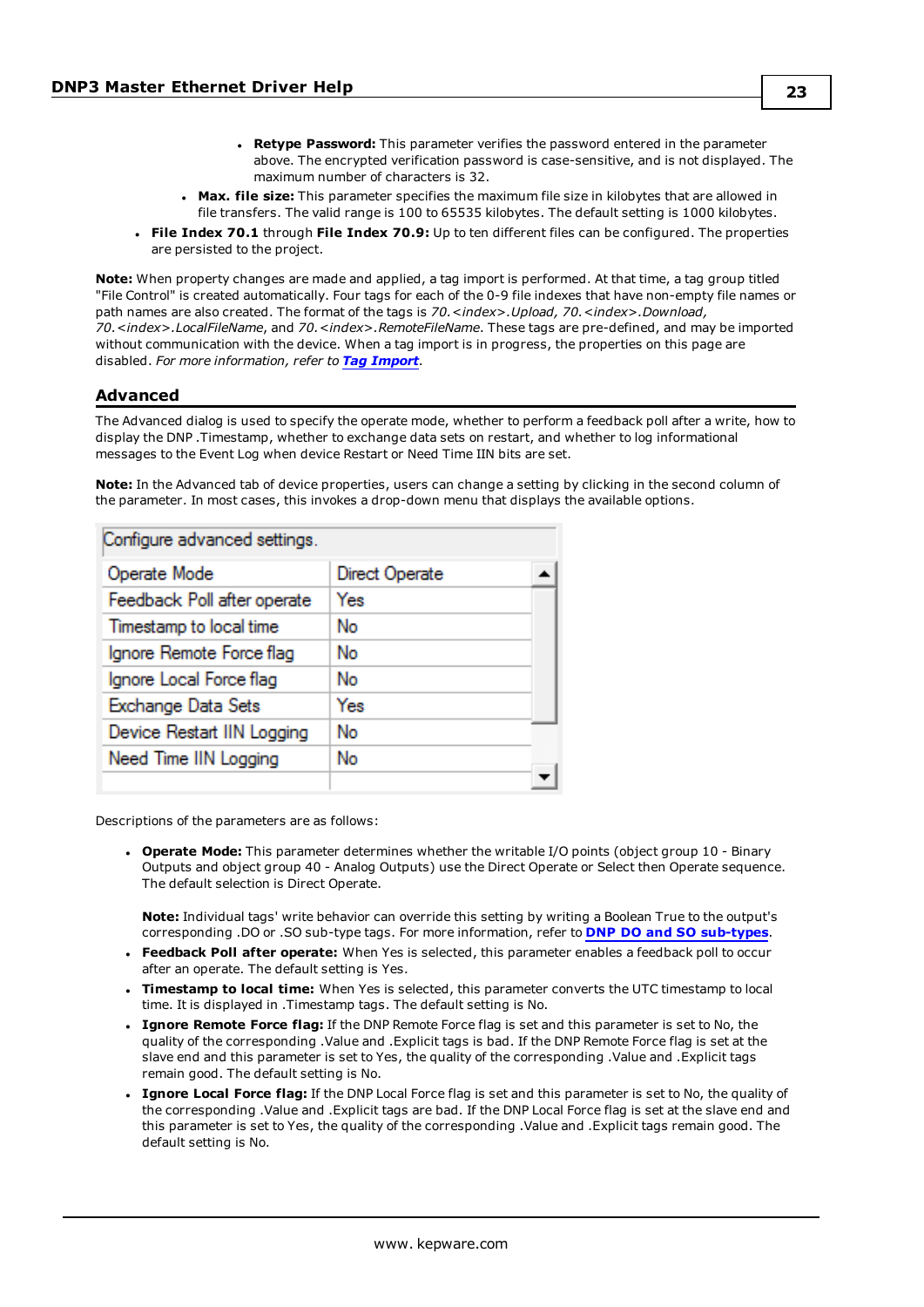- **Exchange Data Sets:** When Yes is selected, this parameter ensures that the data set prototypes and descriptors are exchanged with the slave whenever the master or slave restarts. When No is selected, the initial exchange of data sets does not take place. If a Data Set tag needs to be updated, the data set prototype and descriptors must be exchanged before requesting the update. If the master restarts and does not exchange data sets, any data set events that occurred before the master restarted are lost: the master has no knowledge of the data sets. The default setting is No.
- <sup>l</sup> **Device Restart IIN Logging:** When Yes is selected, this parameter logs informational messages to the Event Log when a response from the slave has the device Restart IIN 1.7 bit set. When No is selected, informational logging is turned off. The default setting is No.
- <sup>l</sup> **Need Time IIN Logging:** When Yes is selected, this parameter logs informational messages to the Event Log when a response from the slave has the Need Time IIN 1.4 bit set. When No is selected, informational logging is turned off. The default setting is No.

**Note:** For more information on DNP flag bytes, refer to "DNP Object Flag Definitions" located in object group 1, 3, 10, 20, 21, 30, and 40.

## <span id="page-23-0"></span>**Timing and Other Considerations**

#### **Suggested Time Settings**

Since the DNP3 protocol keeps communications at a minimum, the following suggested settings help the OPC server and driver operate efficiently.

1. Only one transaction can be handled on the communications channel at a time. In situations where multiple devices share a single communications channel, the driver must move from one device to the next as quickly as possible to gather information at an effective rate. As more devices are added (or more information is requested from a device), the overall update rate begins to suffer.

**Note:** An unresponsive device blocks the other devices on that channel from receiving service while the Channel Response Timeout elapses. The explicit requests to the devices slow down and the event poll intervals are affected once one or more devices fail to respond.

- 2. The entire send and receive transaction for a device must complete within the device Request Timeout. If the send is successful, the response must be received within the Channel Response Timeout. The device Request Timeout should be greater than or equal to the Channel Response Timeout.
- 3. Timeouts should be set to accommodate the responsiveness of a particular slave device: they should not be set too low. For example, if the device Request Timeout and/or Channel Response Timeout were set to zero, the driver would be perpetually timed out and all effective communication would cease. Under these circumstances, users would likely receive Event Log error messages such as "Device <device name> is not responding". To determine the best settings for the Channel Response Timeout and the device Request Timeout, consider the following example:

There is one communications channel for 10 devices, and 9 of them are offline. Each device waits the duration of the Channel Response Timeout (default setting 10 seconds), which blocks the other devices. To keep the tenth device from failing due to the device Request Timeout (default setting 30 seconds), the device Request Timeout must be longer than it takes all of the offline devices to timeout one at a time. In this situation, a device Request Timeout of 100 seconds should allow the tenth device to successfully complete its send and receive transaction after the nine devices timed out.

- 4. If the channel response timeout is longer than a device's poll interval, a delay may occur in event polling. For example, a device that shares a channel with other devices is not responding. If any device on that channel has a poll interval set at a shorter rate than the channel response timeout, the poll interval rate for that device is not met. Event polling occurs as soon as the timeout has elapsed and the device is serviced. Once the device begins communicating again, the event poll interval returns to its defined rate.
- 5. Object group 50 is the slave's clock. Since it cannot be received in event polls or through unsolicited messages, the DNP Master driver must explicitly request a read. Furthermore, because it is a time datum, the driver requests a read every time the tag is pulled for an update. On a default instantiation, that is every 200 ms. To avoid congesting the communications link, create a separate OPC group for the object group 50 time tag and set that group's update rate to 1000 ms or slower. For more information on all objects, refer to **Object [Definitions](#page-50-0)**.

**Note:** There are a variety of communication serialization tags that can be used to debug timing issues involving a serialization network. *For more information, refer to "Communication Serialization Tags" in the server help documentation.*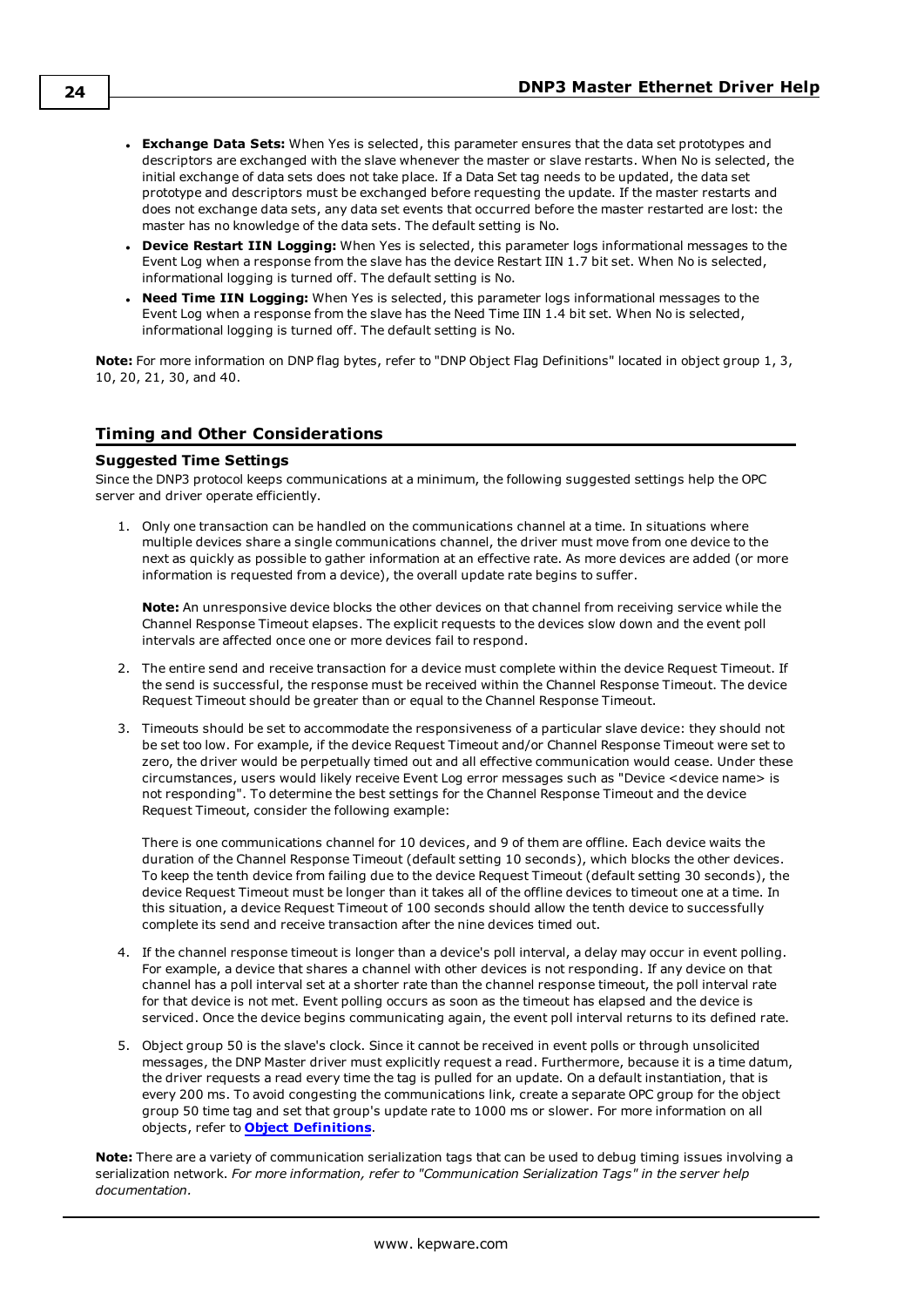#### **Effects of DNP Devices Going Offline**

When a device goes offline, it may disrupt the DNP communications for all devices using the same channel. This is because DNP is a synchronous protocol; meaning, it requires an acknowledgment, timeout, or confirmed failure for the current command before the next command in the queue may be transmitted. The OPC driver often queues multiple commands within a typical DNP timeout period. The DNP stack must dispose of these commands in the order they are received. Outstanding commands for still-responsive slave devices can be blocked until the command queue empties. For more examples of offline scenarios, refer to "Suggested Time Settings" above.

**Note:** Devices that have gone offline cause a delay in the shutdown of the OPC server while the server waits for timeouts to expire.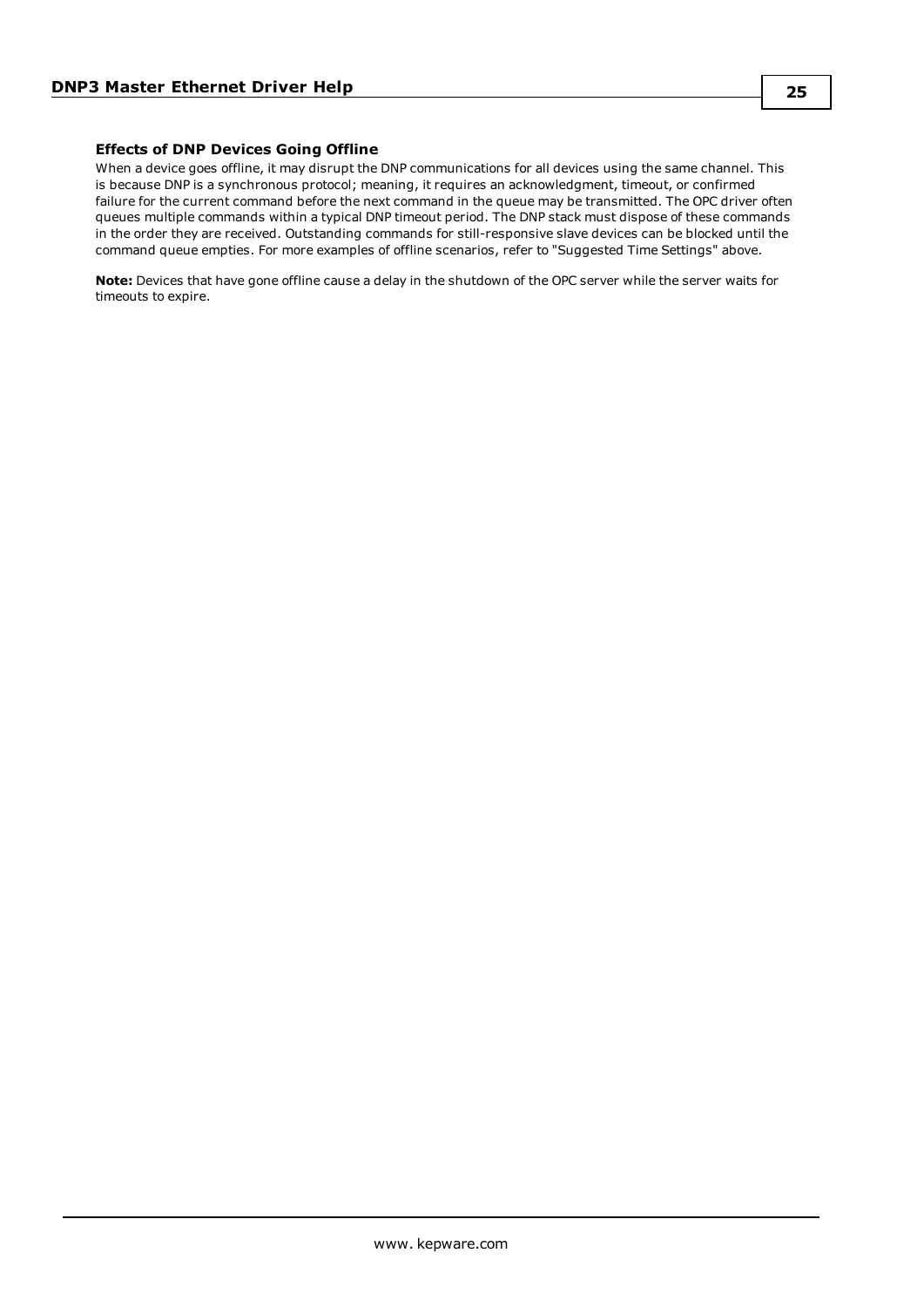# <span id="page-25-0"></span>**Data Types Description**

| Data Type      | <b>Description</b>           |
|----------------|------------------------------|
| <b>Boolean</b> | Single bit                   |
| Word           | Unsigned 16-bit value        |
|                |                              |
|                | bit 0 is the low bit         |
|                | bit 15 is the high bit       |
| Short          | Signed 16-bit value          |
|                |                              |
|                | $bit$ 0 is the low bit       |
|                | bit 14 is the high bit       |
|                | bit 15 is the sign bit       |
| <b>DWord</b>   | Unsigned 32-bit value        |
|                |                              |
|                | bit 0 is the low bit         |
|                | bit 31 is the high bit       |
| Long           | Signed 32-bit value          |
|                |                              |
|                | bit 0 is the low bit         |
|                | bit 30 is the high bit       |
|                | bit 31 is the sign bit       |
| Float          | 32-bit floating-point value  |
| Double         | 64-bit floating-point value  |
| String         | Null-terminated ASCII string |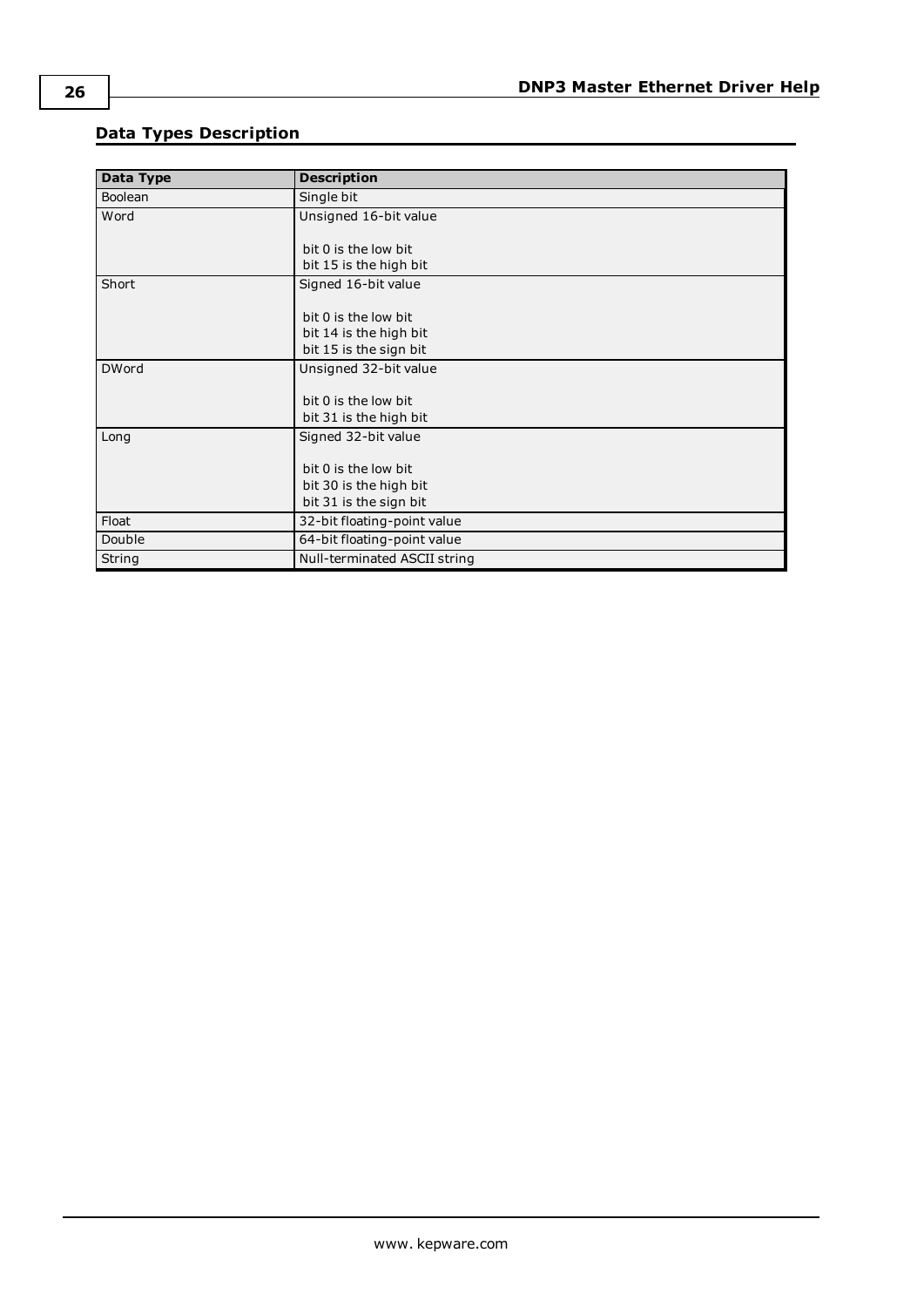## <span id="page-26-0"></span>**Address Descriptions**

#### **Tag Addressing**

Tag addressing is of the form *OBJ.VAR.IDX.SUB (ObjectGroup.Variation.Index.Sub-Type)*, where:

- **.** OBJ: The data object group.
- **· VAR:** The variation requested for the tag equates to data type. Strings do not have a variation component.

**Note:** The variation is only applicable to .Value and .Explicit sub-types. For .Value tags, no request is sent to the slave. All variations defined for .Value tags in the master display the value in the slave's default event variation. For .Explicit tags, the variation is used in the request to the slave. If the request is for variation 0, the slave returns the value in its default static variation. All other variations for .Explicit tags are specifically requested from the slave.

- <sup>l</sup> **IDX:** The specific data object in a given group. For example, IDX 4 is the 5th binary input. Indexes start with 0 for each object group with multiple points. Some objects, such as Objects 50 and 60, do not have an index component.
- **.** SUB: The specific attribute of the point.

#### **See Also: Other Object [Groups](#page-50-0)**

#### **Sub-Types**

Values reported to the server from the slave device are in the slave device's default variation (which may differ from the server default variation) and are obtained through report by exception. Certain object group variations in the DNP3 protocol return multiple data items. For example, object group 20.1 asks for an analog input point's 32-bit value as well as a Flag byte. Many event object group variations also return the time of occurrence: because the OPC interface does not handle complex data types, the value, flags, and timestamp data are not available in a single tag. The OPC server must retrieve the various parts of the combined report in separate tags.

- <sup>l</sup> For the .SUB value attribute, the data type is designated by the variation (.VAR). If the variation is .0, the .SUB value attribute has the same data type as the default variation.
- <sup>l</sup> For the .SUB flags attributes contained within the flags attribute, the data type is always Boolean. They are unaffected by the variation.
- For the .SUB flags attribute, the data type is always byte. It is unaffected by the variation.
- . The .SUB timestamp attribute is always Date. It is unaffected by the variation.

| Sub-Type  | <b>Description</b>                                                                                                                                                                                                                                                                                                                                                                                                                                                                                                                                                                                                                                                                                                                                           |
|-----------|--------------------------------------------------------------------------------------------------------------------------------------------------------------------------------------------------------------------------------------------------------------------------------------------------------------------------------------------------------------------------------------------------------------------------------------------------------------------------------------------------------------------------------------------------------------------------------------------------------------------------------------------------------------------------------------------------------------------------------------------------------------|
| Value     | The current value of the point. The data type returned from the slave depends on<br>the default event variation and the default static variation configured in the slave for<br>the point. The data type exposed to the client depends on the variation part of the<br>tag address.                                                                                                                                                                                                                                                                                                                                                                                                                                                                          |
| Explicit  | The current value of the point. The data type varies as determined by the selected<br>variation. Reading a tag with the Explicit sub-type causes the driver to initiate a DNP<br>Read transaction.                                                                                                                                                                                                                                                                                                                                                                                                                                                                                                                                                           |
|           | DNP is usually used in a report-by-exception model, where the DNP slave device<br>responds to an Event Poll with the point data that has changed since the last report.<br>Some DNP slave devices may have I/O points that are not configured to answer to<br>Event or Integrity polls. These points require special handling via the . Explicit sub-<br>type. The . Explicit sub-type triggers a DNP read transaction for every tag update,<br>which may cause traffic on the DNP bus. Tags using the .Explicit sub-type must use<br>a suitable update rate. Rates of 1000 ms or longer are recommended, as is limiting<br>the use of . Explicit tags to only where required. It is the user's responsibility to<br>configure. Explicit tags appropriately. |
|           | <b>Note:</b> To reduce traffic, Explicit reads of the same object group and variation are<br>blocked together to be read 64 at a time. If any tag in the block fails, the whole block<br>fails.                                                                                                                                                                                                                                                                                                                                                                                                                                                                                                                                                              |
| Timestamp | The date and time of the last update received from the slave (if an event has<br>occurred and the time of occurrence was returned).                                                                                                                                                                                                                                                                                                                                                                                                                                                                                                                                                                                                                          |
|           | A successful write to a .Value or .Explicit tag causes its corresponding .Timestamp<br>tag quality to be bad. The timestamp of the .Timestamp tag is then the timestamp of                                                                                                                                                                                                                                                                                                                                                                                                                                                                                                                                                                                   |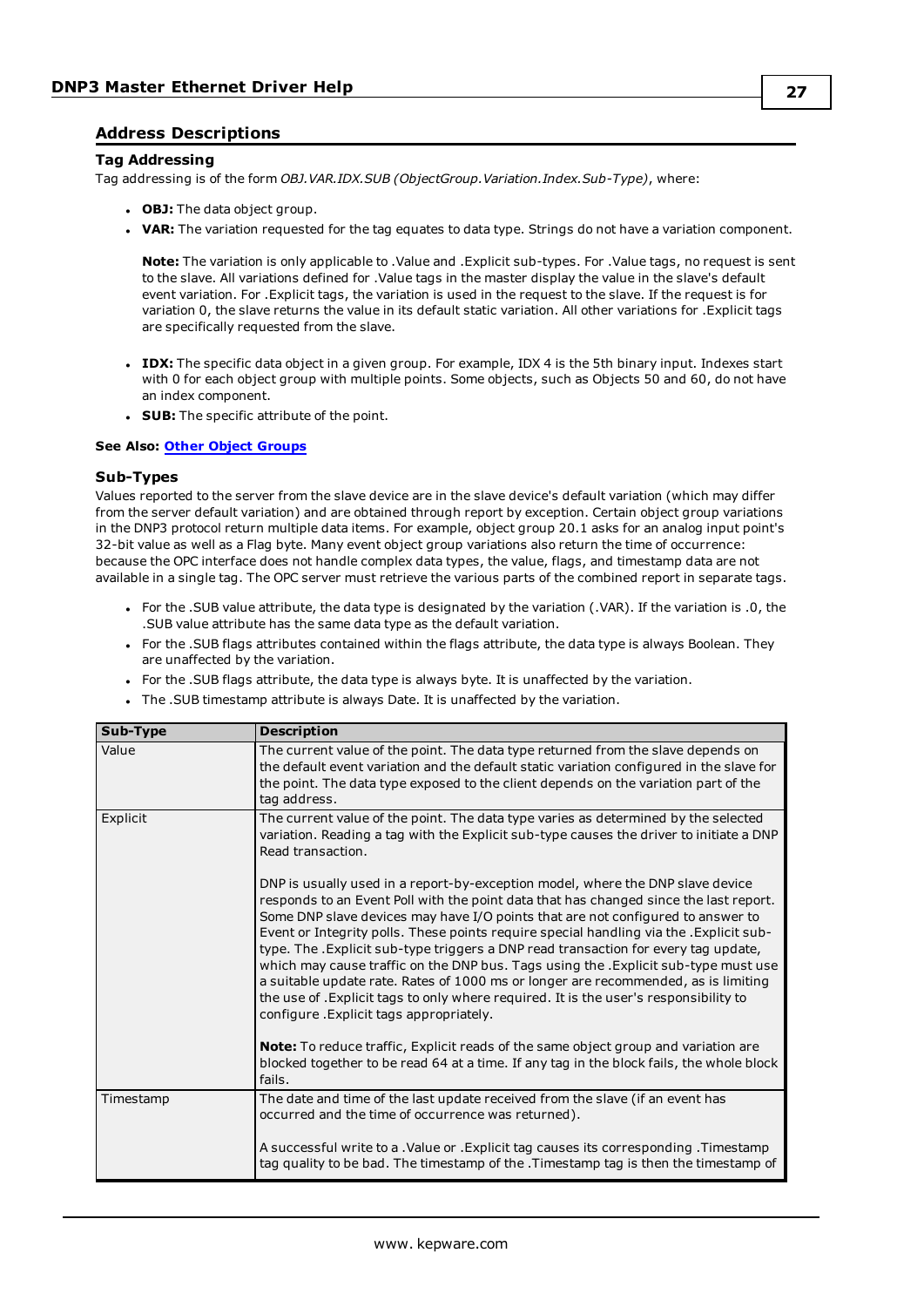<span id="page-27-0"></span>

| Sub-Type         | <b>Description</b>                                                                                                                                                                                                                                                                                                                                                                                                                                                                                                                                                                                                                                                                                                                                                                                                                                                                                                                                                                                     |  |  |
|------------------|--------------------------------------------------------------------------------------------------------------------------------------------------------------------------------------------------------------------------------------------------------------------------------------------------------------------------------------------------------------------------------------------------------------------------------------------------------------------------------------------------------------------------------------------------------------------------------------------------------------------------------------------------------------------------------------------------------------------------------------------------------------------------------------------------------------------------------------------------------------------------------------------------------------------------------------------------------------------------------------------------------|--|--|
|                  | the update from the write. The next time a DNP timestamp is received, the quality of<br>the .Timestamp tag changes to good and its timestamp displays the DNP<br>timestamp.                                                                                                                                                                                                                                                                                                                                                                                                                                                                                                                                                                                                                                                                                                                                                                                                                            |  |  |
|                  | Note: The timestamp of the . Value item is only updated if its value has changed<br>since the last update. To find the current DNP timestamp value for the point, use<br>the DNP. Timestamp tag.                                                                                                                                                                                                                                                                                                                                                                                                                                                                                                                                                                                                                                                                                                                                                                                                       |  |  |
| Online           | Boolean: True if the slave is online.                                                                                                                                                                                                                                                                                                                                                                                                                                                                                                                                                                                                                                                                                                                                                                                                                                                                                                                                                                  |  |  |
| Restart          | Boolean: True if the slave has been restarted.                                                                                                                                                                                                                                                                                                                                                                                                                                                                                                                                                                                                                                                                                                                                                                                                                                                                                                                                                         |  |  |
| Lost             | Boolean: True if communications with this point were lost.                                                                                                                                                                                                                                                                                                                                                                                                                                                                                                                                                                                                                                                                                                                                                                                                                                                                                                                                             |  |  |
| RemoteForce      | Boolean: True if the point value is forced to its current state at a device other than<br>the end device.                                                                                                                                                                                                                                                                                                                                                                                                                                                                                                                                                                                                                                                                                                                                                                                                                                                                                              |  |  |
| LocalForce       | Boolean: True if the point value is forced to its current state at the end device.                                                                                                                                                                                                                                                                                                                                                                                                                                                                                                                                                                                                                                                                                                                                                                                                                                                                                                                     |  |  |
| Chatter          | Note: Local force is not yet implemented.<br>Boolean: True if the slave's chatter filter is activated and applying correction.                                                                                                                                                                                                                                                                                                                                                                                                                                                                                                                                                                                                                                                                                                                                                                                                                                                                         |  |  |
| Reference Check  | Boolean: True if the reference signal used to digitize the analog input is not stable                                                                                                                                                                                                                                                                                                                                                                                                                                                                                                                                                                                                                                                                                                                                                                                                                                                                                                                  |  |  |
|                  | and the resulting digitized value may not be correct.                                                                                                                                                                                                                                                                                                                                                                                                                                                                                                                                                                                                                                                                                                                                                                                                                                                                                                                                                  |  |  |
| Over-range       | Boolean: True if the digitized signal or calculation has exceeded its range. The                                                                                                                                                                                                                                                                                                                                                                                                                                                                                                                                                                                                                                                                                                                                                                                                                                                                                                                       |  |  |
|                  | actual value field can be ignored as its value is not defined.                                                                                                                                                                                                                                                                                                                                                                                                                                                                                                                                                                                                                                                                                                                                                                                                                                                                                                                                         |  |  |
| $DO*$            | Boolean: True if a writable point is set to Direct Operate mode. Writing to a tag of<br>this sub-type overrides the global Operate Mode setting. For more information,<br>refer to Operate Mode.                                                                                                                                                                                                                                                                                                                                                                                                                                                                                                                                                                                                                                                                                                                                                                                                       |  |  |
| $SO^*$           | Boolean: True if a writable point is set to Select then Operate mode. Writing to a tag<br>of this sub-type overrides the global Operate Mode setting. For more information,<br>refer to Operate Mode.                                                                                                                                                                                                                                                                                                                                                                                                                                                                                                                                                                                                                                                                                                                                                                                                  |  |  |
| Flags            | The full set of transaction flags (0 through 7) for the specified DNP point.                                                                                                                                                                                                                                                                                                                                                                                                                                                                                                                                                                                                                                                                                                                                                                                                                                                                                                                           |  |  |
| Operate          | This limited functionality is only retained to support older projects. New projects<br>should use the enhanced Operate commands shown below.**<br>The user specifies a crafted value to write. The . Operate sub-type is implemented<br>as a DWord, but currently only the lowest 8 bits are significant. Bits 0-3 form a<br>command number. Allowable values are currently 0-4. Values outside this range<br>result in a failed write. The commands are as follows:<br>0 - No operation<br>1 - Pulse on<br>2 - Pulse off<br>3 - Latch on (same as writing a 1 to 10.x.x.Value)<br>4 - Latch off (same as writing a 0 to 10.x.x.Value.<br>Bit 4 is the Queue command modifier.<br>Bit 5 is the Clear command modifier.<br>Bits 6 & 7 form a Trip-Close command pair. Allowable values are currently 0-2.<br>Values outside this range result in a failed write.<br>Bit 6 is the Paired Close command modifier.<br>Bit 7 is the Paired Trip command modifier.<br>The allowable commands are as follows: |  |  |
|                  | 0 - Nul<br>$1 - Close$<br>2 - Trip                                                                                                                                                                                                                                                                                                                                                                                                                                                                                                                                                                                                                                                                                                                                                                                                                                                                                                                                                                     |  |  |
| Enhanced Operate | These expanded Operate sub-types allow a user to completely control commands                                                                                                                                                                                                                                                                                                                                                                                                                                                                                                                                                                                                                                                                                                                                                                                                                                                                                                                           |  |  |
| Controls         | sent to a Control Relay Output Block.**                                                                                                                                                                                                                                                                                                                                                                                                                                                                                                                                                                                                                                                                                                                                                                                                                                                                                                                                                                |  |  |
| Operate.OpType   | This Byte contains the specific operation type to perform. The commands are as<br>follows:                                                                                                                                                                                                                                                                                                                                                                                                                                                                                                                                                                                                                                                                                                                                                                                                                                                                                                             |  |  |
|                  | 0 - No operation                                                                                                                                                                                                                                                                                                                                                                                                                                                                                                                                                                                                                                                                                                                                                                                                                                                                                                                                                                                       |  |  |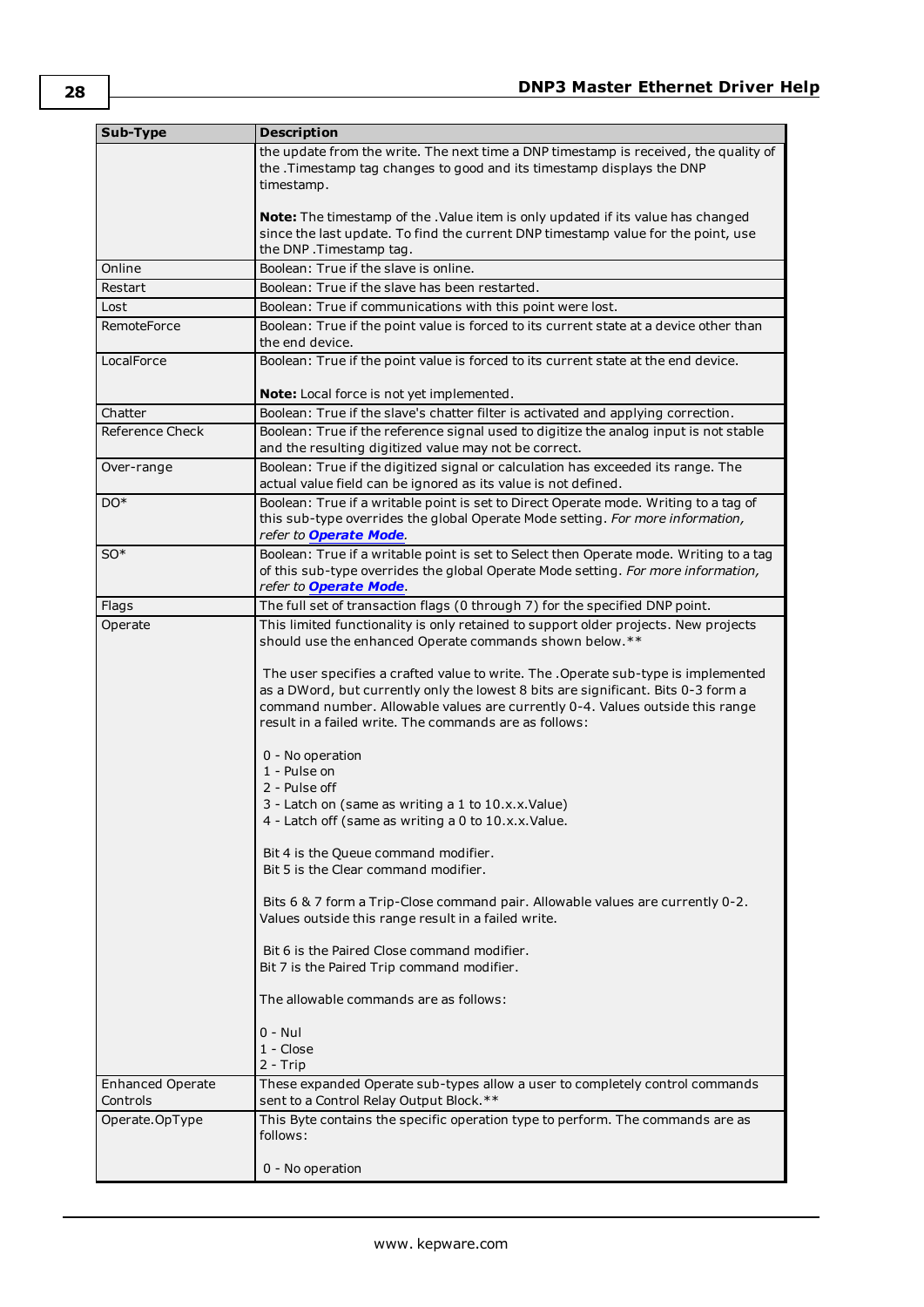| Sub-Type              | <b>Description</b>                                                                 |
|-----------------------|------------------------------------------------------------------------------------|
|                       | 1 - Pulse on                                                                       |
|                       | 2 - Pulse off                                                                      |
|                       | 3 - Latch on (same as writing a 1 to 10.x.x. Value)                                |
|                       | 4 - Latch off (same as writing a 0 to 10.x.x.Value)                                |
| Operate.TripCloseCode | This Byte contains the Trip-Close code to apply to the operation. The commands are |
|                       | as follows:                                                                        |
|                       |                                                                                    |
|                       | 0 - No operation                                                                   |
|                       | $1 - Close$                                                                        |
|                       | 2 - Trip                                                                           |
| Operate.Clear         | This Boolean adds the 'Clear' attribute to the command.                            |
| Operate.OnTime        | This DWord specifies the on-time in milliseconds for the command.                  |
| Operate.OffTime       | This DWord specifies the off-time in milliseconds for the command.                 |
| Operate.FeedbackDelay | This DWord specifies the time in milliseconds before a feedback poll is performed  |
|                       | after the command completes.                                                       |
| Operate.Set           | After all of the parameters above have been written, writing True to this Boolean  |
|                       | initiates the command.                                                             |

\*Direct Operate (DO) and Select-then-Operate (SO) sub-types apply only to object groups 10 and 40. DO and SO are not allowed for other object groups.

<span id="page-28-0"></span>\*\***See Also: Object 10 - Binary [Outputs](#page-32-0)**.

#### **Object Group 0 - Device Attributes**

These tags are only read explicitly once after start up. If the device does not support object group 0 (or the specific variation), the tag quality is bad; as such, explicit reads of this tag do not resume until the master or slave restarts.

#### **Attributes**

The default data type is shown in **bold**.

| OBJ.VAR.IDX<br>Attributes* | .SUB<br><b>Attribute</b> | Data Type                                                                | <b>Access</b> |
|----------------------------|--------------------------|--------------------------------------------------------------------------|---------------|
| $0.\{1-253\}.\{0-65535\}$  | Value                    | Byte, Char, Double, <b>DWord</b> , Float, Long, Short,<br>String**, Word | Read/Write    |

\*The IDX attribute indicates the particular set of device attributes that are defined in the device. The set of standardized device attributes defined by DNP3 are accessible at set index 0; indexes 1 and above are available for vendor-specific attributes.

\*\*Device attribute strings have a maximum length of 210 characters.

**Note:** Flags do not apply.

#### **Variations**

Variations for object group 0 do not equate to a specific data type. A variation is a specific element for a set of device attributes. If the tag is configured by the user, the variation's data type must match the data type that is configured in the slave.

Although the DNP protocol allows requests for object group 0, variations 254 and 255, the DNP Master Ethernet Driver does not allow tags to be created with those variations. The responses to each of those requests may be too large for a tag value.

| <b>Number</b> | <b>Description</b>                                                                                                                                                                          |
|---------------|---------------------------------------------------------------------------------------------------------------------------------------------------------------------------------------------|
| 254           | This attribute is used as shorthand to request that a device return all of its attributes in a single                                                                                       |
|               | response.                                                                                                                                                                                   |
| 255           | This special attribute is used to retrieve a list of all the device attribute variation numbers (in<br>addition to their properties) that are supported by the device at a specified index. |

**Note:** Tags with other device attribute variations can both be manually created and automatically generated through the Tag Import settings in device Properties. During tag import, the driver issues requests for group 0 Variation 254 and group 0 Variation 255 to gather information from the device and to create only those device attribute tags as defined in the responses. For more information, refer to **Tag [Import](#page-16-0)**.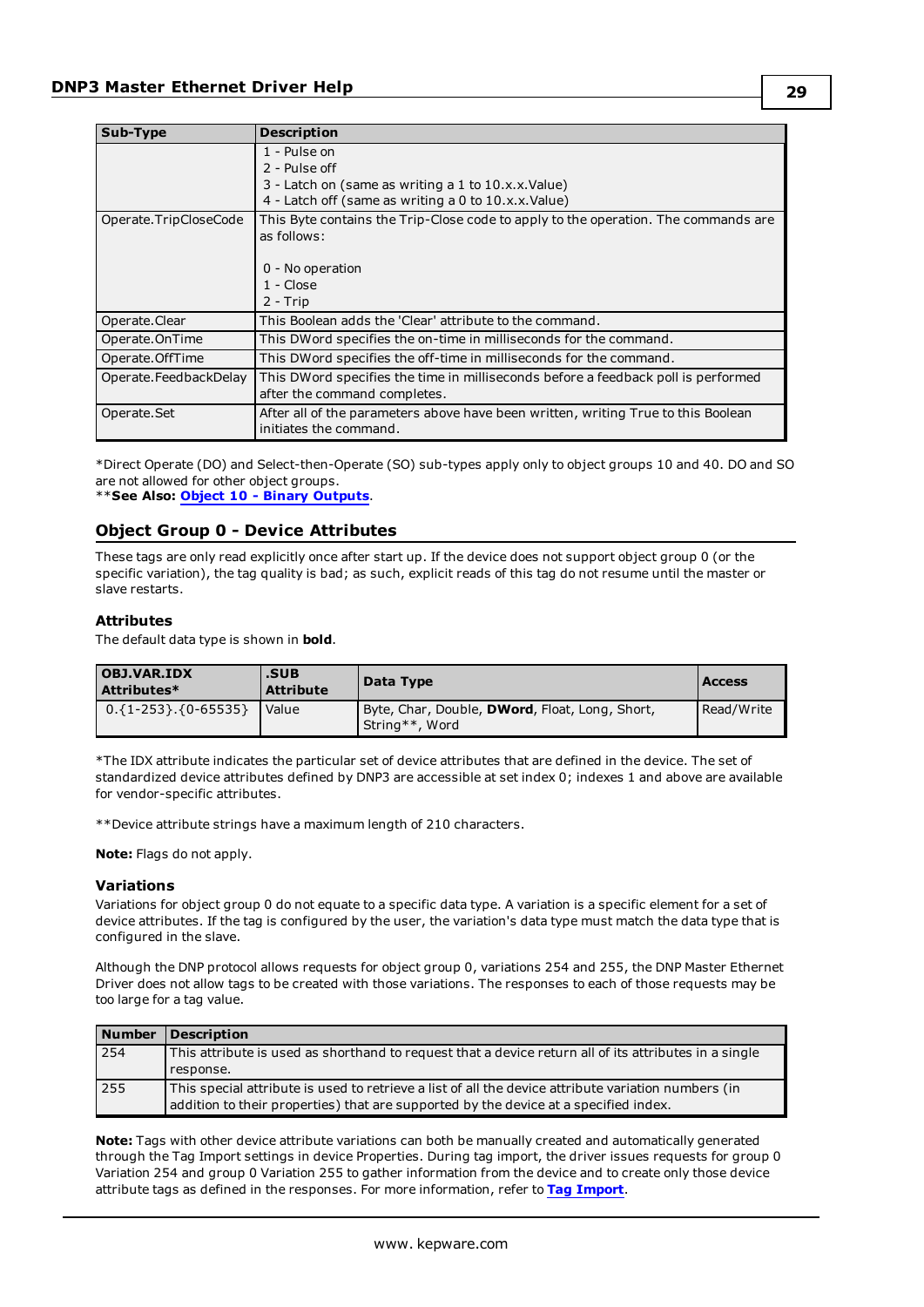## **Examples**

| <b>Tag Address</b> | <b>Definition</b>                                                                                 | <b>Description</b>                                                                                                                                                                                                                                                                                                                                                                                                                                                                                                                                     |
|--------------------|---------------------------------------------------------------------------------------------------|--------------------------------------------------------------------------------------------------------------------------------------------------------------------------------------------------------------------------------------------------------------------------------------------------------------------------------------------------------------------------------------------------------------------------------------------------------------------------------------------------------------------------------------------------------|
| $0.211.0$ . Value  | Displays the standard<br>DNP device Attribute<br>Number of Analog<br>Outputs.                     | If a value for this tag has not been received from the device, an<br>explicit request is sent. Once the point has been initialized, the tag<br>receives its updates from the data store. A second explicit request<br>is only issued if the slave or master restarts.<br>If the response to the initial request indicates that the device does<br>not support the variation 211 of set 0, then no other request is<br>issued and tag quality is bad. The user must configure the tag's<br>data type to match the data type as configured by the slave. |
| 0.250.0. Value     | Displays the standard<br><b>DNP</b> device Attribute<br>Manufacturer's product<br>name and model. | If a value for this tag has not been received from the device, an<br>explicit request is sent. Once the point has been initialized, the tag<br>receives its updates from the data store. A second explicit request<br>is only issued if the slave or master restarts.<br>If the response to the initial request indicates that the device does<br>not support variation 250 of set 0, no other request is issued and<br>the tag quality is bad. The user must configure the tag's data type<br>to match the data type as configured by the slave.      |
| 0.211.1. Value     | Displays the custom<br>device attribute set 1<br>variation 211 value.                             | If a value for this tag has not been received from the device, an<br>explicit request is sent. Once the point has been initialized, the tag<br>receives its updates from the data store. A second explicit request<br>is only issued if the slave or master restarts.<br>If the response to the initial request indicates that the device does<br>not support variation 211 of set 1, then no other request is issued<br>and the tag quality is bad. The user must configure the tag's data<br>type to match the data type as configured by the slave. |

## <span id="page-29-0"></span>**Object Group 1- Binary Inputs**

The status for each point in an object group is retained on each transaction; all flags are reported in their subtype tags. The corresponding event object may also return Time of Occurrence.

**Note:** Object group 1 - Binary Input State is reflected in object group 2 - Binary Input Change Event. For more information, refer to **Other Object [Groups](#page-50-0)**.

#### **Attributes**

The default data type is shown in **bold**.

| <b>OBJ.VAR.IDX Attributes</b>         | .SUB Attribute                                          | Data Type      | <b>Access</b> |
|---------------------------------------|---------------------------------------------------------|----------------|---------------|
| $\vert 1.\{0,1,2\}.\{0-65535\} \vert$ | Chatter, LocalForce, Lost, Online, RemoteForce, Restart | Boolean        | Read Only     |
| $\vert 1.\{0,1,2\}.\{0-65535\} \vert$ | Flags                                                   | <b>Byte</b>    | Read Only     |
| $1.\{0,1,2\}.\{0-65535\}$             | TimeStamp                                               | Date           | Read Only     |
| $1.0.\{0-65535\}$                     | Value, Explicit                                         | Boolean        | Read Only     |
| $1.1.\{0-65535\}$                     | Value, Explicit                                         | <b>Boolean</b> | Read Only     |
| $1.2.\{0-65535\}$                     | Value, Explicit                                         | <b>Byte</b>    | Read Only     |

## **Variations**

| <b>Number</b> | <b>Description</b>                   |  |
|---------------|--------------------------------------|--|
|               | Variation determined by slave device |  |
|               | Packed format                        |  |
|               | With Flags                           |  |

#### **DNP Object Flag Definitions**

If the device returns an exception bit set, the quality of the .Value or .Explicit tag is bad. The following available bits are exception bits, excluding Online and State. Descriptions are as follows:

- $. 0:$  Online
- $-1:$  Restart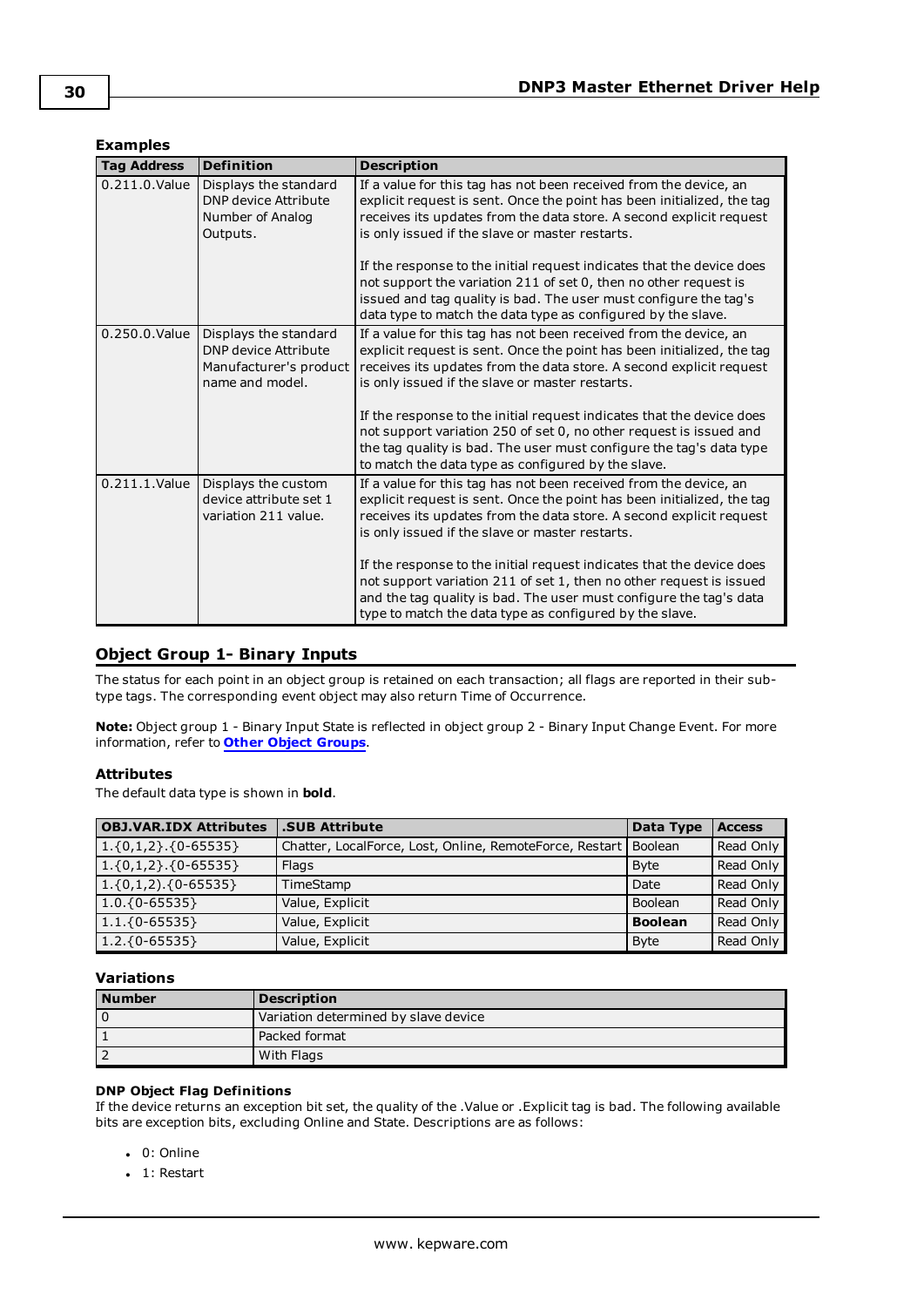- 2: Communications Lost
- 3: Remote Force
- 4: Local Force
- $-5:$  Chatter
- 6: Reserved
- <sup>l</sup> 7: State Status of input.

#### **Examples**

| <b>Tag Address</b>  | <b>Definition</b>                                                                                                           | <b>Description</b>                                                                                                                                                                                                                                                                                                                                                                                                                            |
|---------------------|-----------------------------------------------------------------------------------------------------------------------------|-----------------------------------------------------------------------------------------------------------------------------------------------------------------------------------------------------------------------------------------------------------------------------------------------------------------------------------------------------------------------------------------------------------------------------------------------|
| $1.0.0$ . Value $*$ | Value of point 0<br>as a Boolean                                                                                            | This tag is updated from the data store that is populated via<br>responses to integrity and event polls. An explicit request is not sent<br>to the device. Although the slave could return variation 1 or 2<br>(depending on its object group 2 default event variation), this tag<br>displays the state of the binary input point 0 without the flags.                                                                                       |
| 1.0.5. Explicit     | Value of point 5<br>as a Boolean                                                                                            | An explicit request is sent to the device to get the value for this tag.<br>Other object 1 variation 0 Explicit tags are blocked with this tag in<br>one request. Although the slave could return variation 1 or 2<br>(depending on its default static variation), this tag displays the state<br>of the binary input point 5 without the flags.                                                                                              |
| 1.1.10. Explicit    | Value of point 10<br>as a Boolean                                                                                           | An explicit request is sent to the device to get the value for this tag.<br>Other object 1 variation 1 explicit tags are blocked with this tag in<br>one request. Although the slave may have returned the response<br>with other points in a packed format, this tag only displays the 0 or<br>1, depending on the state of point 10.                                                                                                        |
| 1.1.10.Value*       | Value of point 10<br>as a Boolean                                                                                           | This tag is updated from the data store that is populated via<br>responses to integrity and event polls. An explicit request is not sent<br>to the device. The variation of 1 in the tag address sets the data type<br>of the tag, but does not define the data type returned by the slave.<br>The slave uses object 2 default event variation.                                                                                               |
| 1.2.10. Explicit    | Value of point 10<br>as a byte                                                                                              | An explicit request is sent to the device to get the value for this tag.<br>Other object 1 variation 2 explicit tags are blocked with this tag in<br>one request. This tag displays the status of the point as a byte where<br>bits 0-6 are the flags and bit 7 is the state of the digital input point<br>10.                                                                                                                                |
| 1.0.8. Timestamp*   | Event Time of<br>Occurrence of<br>point 8 (if an<br>event has<br>occurred and the<br>time of<br>occurrence was<br>returned) | This tag is updated from the data store that is populated via<br>responses to integrity and event polls. An explicit request is not sent<br>to the device. This tag shows a timestamp of 1999-11-30T00:00:00<br>or 1899-12-30T00:00:00. It has bad quality until the device sends<br>an event with the time. The object group 2 default event variation on<br>the device needs to be 2 or 3 for it to return the event time of<br>occurrence. |
| $1.0.9$ . Flags*    | Latest Flag byte<br>for point 9                                                                                             | This tag is updated from the data store that is populated via<br>responses to integrity and event polls or an explicit request for<br>binary input point 9. An explicit request is not sent to the device. The<br>value of this tag displays the latest flags' byte received for point 9<br>(regardless of the variation in the tag address).                                                                                                 |
| $1.0.3$ . Lost*     | Latest state of bit<br>2 of the Flag byte<br>for point 3                                                                    | This tag is updated from the data store that is populated via<br>responses to integrity and event polls or an explicit request for<br>binary input point 3. An explicit request is not sent to the device. The<br>value of this tag displays the state of bit 2 from the flags byte<br>received for point 3 (regardless of the variation in the tag address).                                                                                 |

\*If an event time of occurrence is received with the event, then the tag's OPC timestamp should display the master's local time in which the event occurred within the slave. *For more information, refer to [Communications](#page-11-0).*

## <span id="page-30-0"></span>**Object Group 3 - Double Bit Inputs**

The status for each point in an object group is retained on each transaction; all flags are reported in their subtype tags. The corresponding event object may also return Time of Occurrence.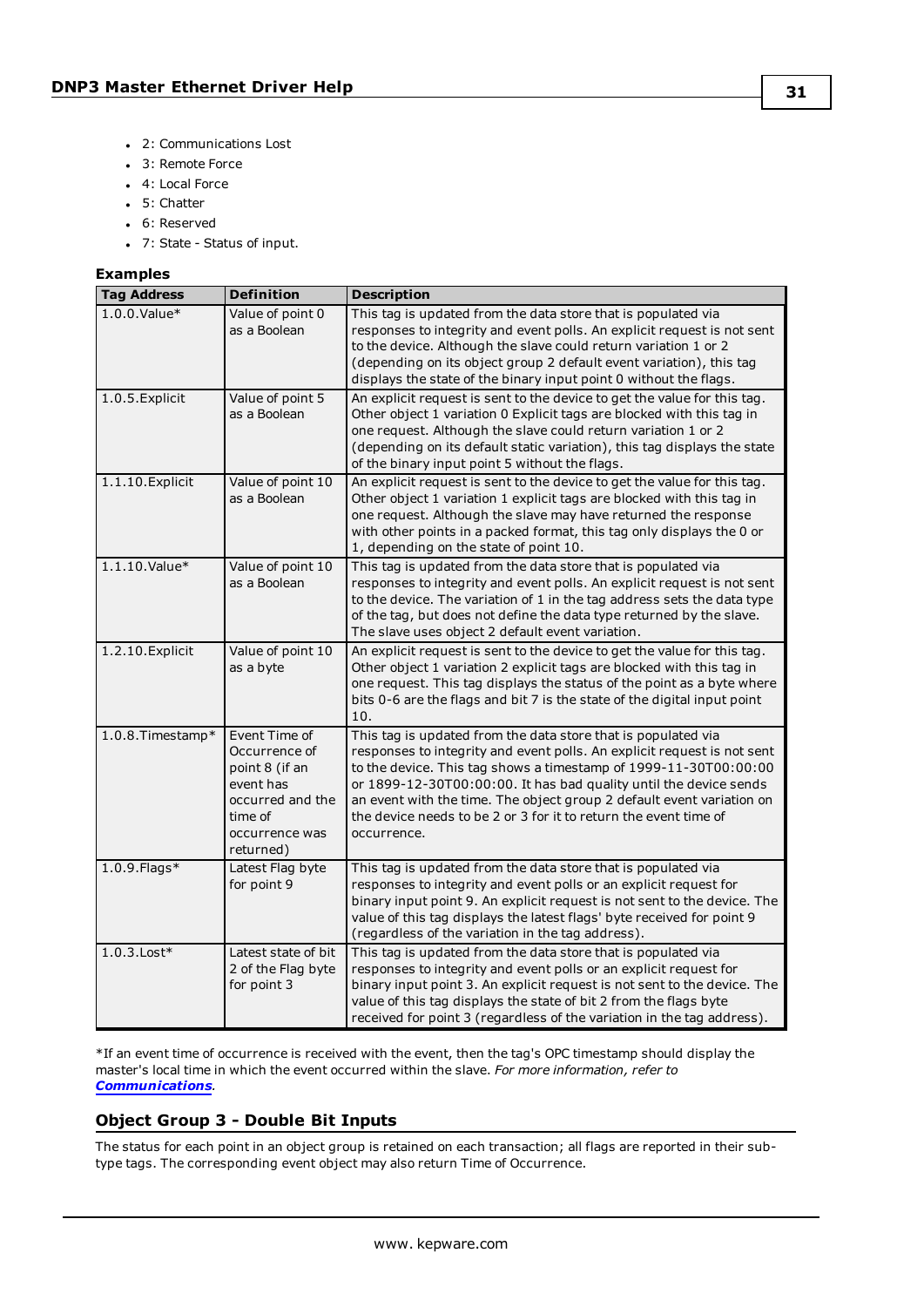**Note:** Object group 3 - double-bit input state is reflected in object group 4 - Double Bit Input Change Event. For more information, refer to **Other Object [Groups](#page-50-0)**.

## **Attributes**

The default data type is shown in **bold**.

| <b>OBJ.VAR.IDX Attributes</b> | .SUB Attribute                                          | Data Type      | <b>Access</b> |
|-------------------------------|---------------------------------------------------------|----------------|---------------|
| $(3.\{0,1,2\}.\{0-65535\})$   | Chatter, LocalForce, Lost, Online, RemoteForce, Restart | <b>Boolean</b> | Read Only     |
| $(3.\{0,1,2\}.\{0-65535\})$   | Flags                                                   | <b>Byte</b>    | Read Only     |
| $3.\{0,1,2\}.\{0-65535\}$     | TimeStamp                                               | Date           | Read Only     |
| $3.0.$ {0-65535}              | Value, Explicit                                         | <b>B</b> vte   | Read Only     |
| $3.1.\{0-65535\}$             | Value, Explicit                                         | <b>Byte</b>    | Read Only     |
| $3.2.$ {0-65535}              | Value, Explicit                                         | Byte*          | Read Only     |

\*The extra bits are used to provide Flags.

## **Variations**

| <b>Number</b> | <b>Description</b>            | <b>Bits</b>                                              |
|---------------|-------------------------------|----------------------------------------------------------|
| $\Omega$      | Variation determined by slave | N/A                                                      |
|               | device                        |                                                          |
|               | Packed format                 | Bits 0 and 1: 0 is Intermediate, 1 is OFF, 2 is ON, 3 is |
|               |                               | Indeterminate.                                           |
|               | With Flags                    | Bits 6 and 7: 0 is Intermediate, 1 is OFF, 2 is ON, 3 is |
|               |                               | Indeterminate.                                           |

#### **DNP Object Flag Definitions**

If the device returns an exception bit set, the quality of the .Value or .Explicit tag is bad. The following available bits are exception bits, excluding Online and State. Descriptions are as follows:

- $. 0:$  Online
- 1: Restart
- 2: Communications Lost
- 3: Remote Force
- 4: Local Force
- 5: Chatter
- <sup>l</sup> 6: State Status of input.
- <sup>l</sup> 7: State Status of input.

#### **Examples**

| <b>Tag Address</b>  | <b>Definition</b>              | <b>Description</b>                                                                                                                                                                                                                                                                                                                                                                   |
|---------------------|--------------------------------|--------------------------------------------------------------------------------------------------------------------------------------------------------------------------------------------------------------------------------------------------------------------------------------------------------------------------------------------------------------------------------------|
| $3.0.0$ . Value $*$ | Value of point 0<br>as a byte  | This tag is updated from the data store that is populated via<br>responses to integrity and event polls. No explicit request is sent to<br>the device. Although the slave could return variation 1 or 2<br>(depending on its object group 4 default event variation), this tag<br>displays the state of the double-bit binary input point 0 without the<br>flags.                    |
| 3.0.5. Explicit     | Value of point 5<br>as a byte  | An explicit request is sent to the device to get the value for this tag.<br>Other object 3 variation 0 Explicit tags are blocked with this tag in<br>one request. Although the slave could return variation 1 or 2<br>(depending on its default static variation), this tag displays the state<br>of the double-bit binary input point 5 without the flags.                          |
| 3.1.10. Explicit    | Value of point 10<br>as a byte | An explicit request is sent to the device to get the value for this tag.<br>Other object 3 variation 1 Explicit tags are blocked with this tag in<br>one request. Although the slave returned the response in a packed<br>format, possibly with other points, this tag only shows 0<br>(intermediate), 1 (Off), 2 (On), or 3 (indeterminate); depending on<br>the state of point 10. |
| 3.1.10.Value*       | Value of point 10<br>as a byte | This tag is updated from the data store that is populated via<br>responses to integrity and event polls. No explicit request is sent to<br>the device. The variation of 1 in the tag address sets the data type of<br>the tag, but does not define the data type returned by the slave                                                                                               |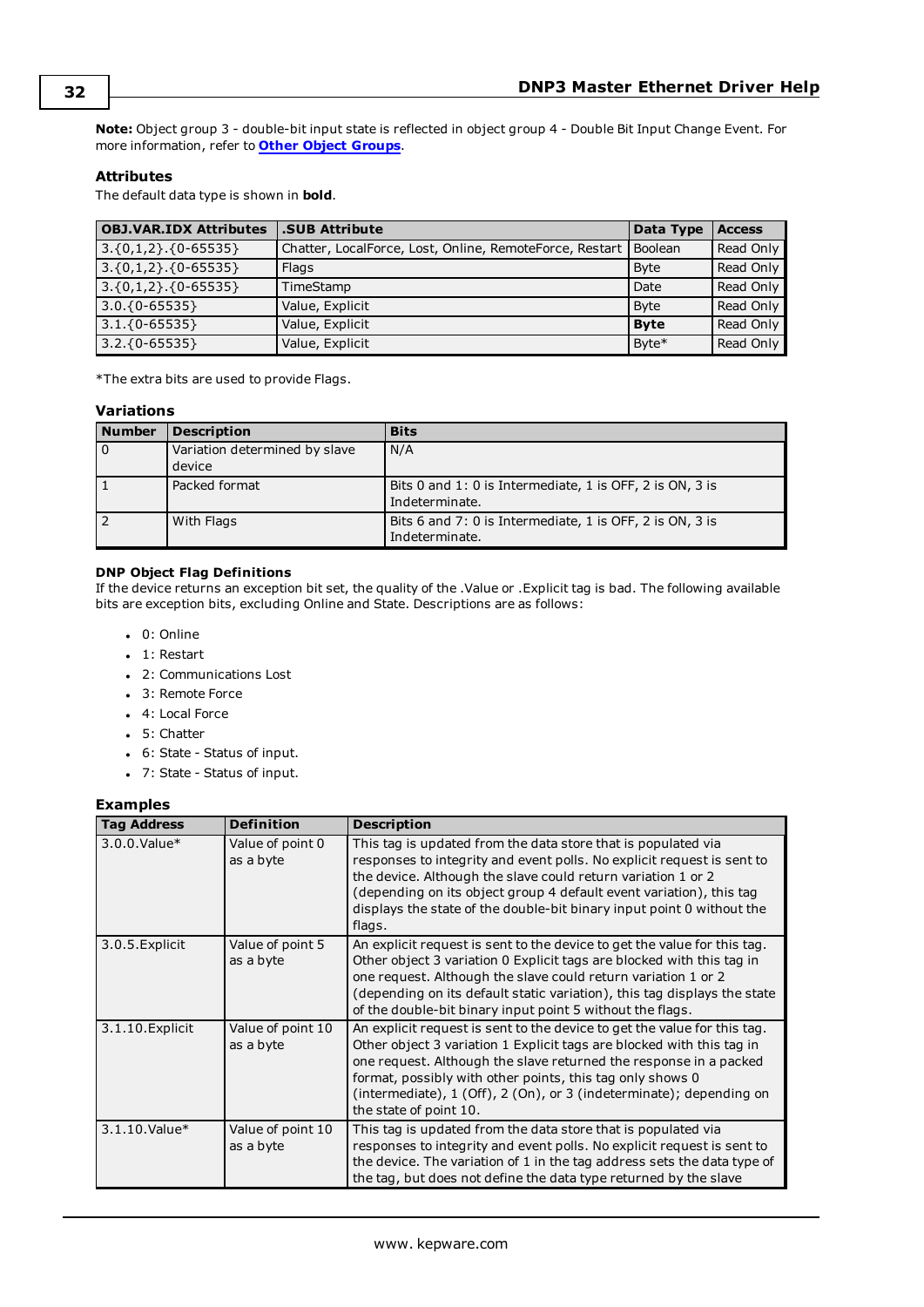| <b>Tag Address</b> | <b>Definition</b>                                                                                                            | <b>Description</b>                                                                                                                                                                                                                                                                                                                                                                                                                        |
|--------------------|------------------------------------------------------------------------------------------------------------------------------|-------------------------------------------------------------------------------------------------------------------------------------------------------------------------------------------------------------------------------------------------------------------------------------------------------------------------------------------------------------------------------------------------------------------------------------------|
|                    |                                                                                                                              | (which uses its object 4 default event variation).                                                                                                                                                                                                                                                                                                                                                                                        |
| 3.2.10. Explicit   | Value of point 10<br>as a byte                                                                                               | An explicit request is sent to the device to get the value for this tag.<br>Other object 3 variation 2 Explicit tags are blocked with this tag in<br>one request. This tag displays the status of the point as a byte where<br>bits 0-5 are the flags and bits 6 & 7 are the state of the digital input<br>point 10.                                                                                                                      |
| 3.0.8. Timestamp*  | Event Time of<br>Occurrence of<br>point 8 (if an<br>event has<br>occurred and the<br>time of<br>occurrence was<br>returned). | This tag is updated from the data store that is populated via<br>responses to integrity and event polls. No explicit request is sent to<br>the device. This tag shows a timestamp of 1999-11-30T00:00:00 or<br>1899-12-30T00:00:00. It has bad quality until the device sends an<br>event with the time. The object group 4 default event variation on the<br>device needs to be 2 or 3 for it to return the event time of<br>occurrence. |
| 3.0.9. Flags*      | Latest Flag byte<br>for point 9                                                                                              | This tag is updated from the data store that is populated via<br>responses to integrity and event polls or an explicit request for<br>binary input point 9. No explicit request is sent to the device. The<br>value of this tag displays the latest flags' byte received for point 9<br>regardless of the variation in the tag address.                                                                                                   |
| $3.0.3$ . Lost $*$ | Latest state of the<br>bit 2 of the Flag<br>Byte for point 3                                                                 | This tag is updated from the data store that is populated via<br>responses to integrity and event polls or an explicit request for<br>binary input point 3. No explicit request is sent to the device. The<br>value of this tag displays the state of bit 2 from the flags byte<br>received for point 3 regardless of the variation in the tag address.                                                                                   |

\*If an event time of occurrence is received with the event, then the tag's OPC timestamp should display the master's local time in which the event occurred within the slave. *For more information, refer to [Communications](#page-11-0).*

## <span id="page-32-0"></span>**Object Group 10 - Binary Outputs**

The status for each point in an object group is retained on each transaction; all flags are reported in their subtype tags. The corresponding event object may also return Time of Occurrence.

**Note:** Object group 10 - Binary Output State is reflected in object group 11 - Binary Output Change Event, object group 12 - Control Relay Output Block, and object group 13 - Binary Output Command Event. For more information, refer to **Other Object [Groups](#page-50-0)**.

#### **See Also: Object Group 12 - Binary Output [Commands](#page-34-0)**

## **Attributes**

The default data type is shown in **bold**.

| <b>OBJ.VAR.IDX</b><br><b>Attributes</b> | <b>.SUB Attribute</b>                                     | Data Type      | <b>Access</b> |
|-----------------------------------------|-----------------------------------------------------------|----------------|---------------|
| $10.\{0,1,2\}.\{0-65535\}$              | LocalForce, Lost, Online, RemoteForce, Restart            | <b>Boolean</b> | Read Only     |
| $10.\{0,1,2\}.\{0-65535\}$              | DO, SO                                                    | <b>Boolean</b> | Read/Write    |
| $10.\{0,1,2\}.\{0-65535\}$              | Operate.Set, Operate.Clear                                | Boolean        | Read/Write    |
| $10.\{0,1,2\}.\{0-65535\}$              | Operate.OpType, Operate.TripCloseCode                     | <b>Byte</b>    | Read/Write    |
| $10.\{0,1,2\}.\{0-65535\}$              | Operate.OnTime, Operate.OffTime,<br>Operate.FeedbackDelay | <b>DWord</b>   | Read/Write    |
| $10.\{0,1,2\}.\{0-65535\}$              | Flags                                                     | <b>Byte</b>    | Read Only     |
| $10.\{0,1,2\}.\{0-65535\}$              | TimeStamp                                                 | Date           | Read Only     |
| $10.0.\{0-65535\}$                      | Value, Explicit                                           | Boolean        | Read/Write    |
| $10.1.\{0-65535\}$                      | Value, Explicit                                           | <b>Boolean</b> | Read/Write    |
| $10.2.\{0-65535\}$                      | Value, Explicit                                           | Byte*          | Read Only     |

\*The extra bits are used to provide Flags.

#### **Variations**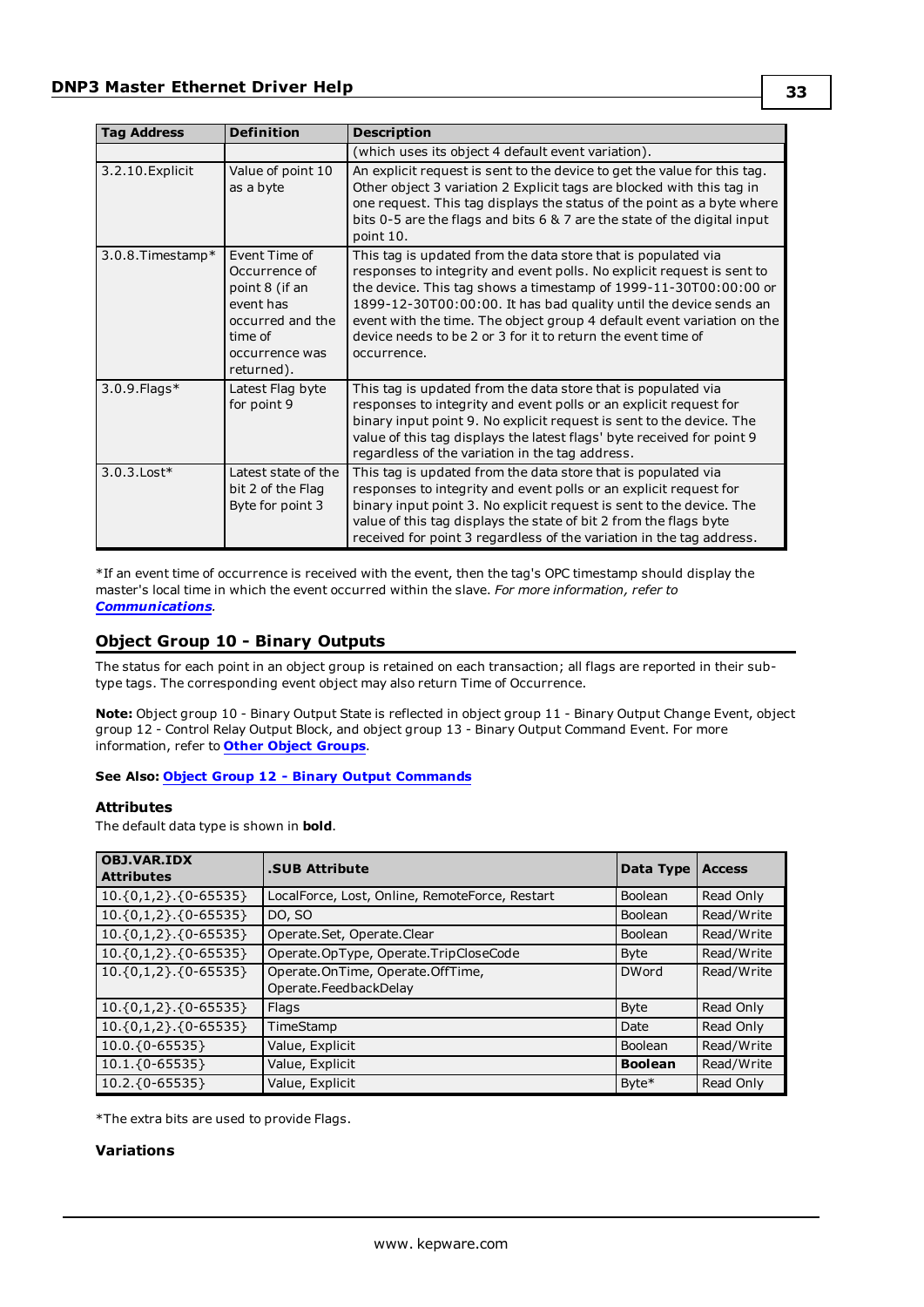| <b>Number</b> | <b>Description</b>                    |
|---------------|---------------------------------------|
| 0             | Variation determined by slave device. |
|               | l Packed format.                      |
| ∍             | Status with Flags.                    |

#### **DNP Object Flag Definitions**

If the device returns an exception bit set, the quality of the .Value or .Explicit tag is bad. The following available bits are exception bits, excluding Online and State. Descriptions are as follows:

- $. 0:$  Online
- $\bullet$  1: Restart
- 2: Communications Lost
- 3: Remote Force
- 4: Local Force
- 5: Reserved
- 6: Reserved
- <sup>l</sup> 7: State Status of input.

#### **Binary Output Examples**

| <b>Tag Address</b> | <b>Definition</b>                                                                                                           | <b>Description</b>                                                                                                                                                                                                                                                                                                                                                                                                                    |
|--------------------|-----------------------------------------------------------------------------------------------------------------------------|---------------------------------------------------------------------------------------------------------------------------------------------------------------------------------------------------------------------------------------------------------------------------------------------------------------------------------------------------------------------------------------------------------------------------------------|
| 10.0.0.Value*      | Value of point 0<br>as a Boolean                                                                                            | This tag is updated from the data store that is populated via<br>responses to integrity and event polls. No explicit request are sent<br>to the device. Although the slave could return variation 1 or 2<br>(depending on its object group 11 default event variation), this tag<br>displays the state of the binary output point 0 without the flags.                                                                                |
| 10.0.5. Explicit   | Value of point 5<br>as a Boolean                                                                                            | An explicit request is sent to the device to get the value for this tag.<br>Other object 10 variation 0 Explicit tags are blocked with this tag in<br>one request. Although the slave could return variation 1 or 2<br>(depending on its default static variation), this tag displays the<br>state of the binary output point 5 without the flags.                                                                                    |
| 10.1.10. Explicit  | Value of point 10<br>as a Boolean                                                                                           | An explicit request is sent to the device to get the value for this tag.<br>Other object 10 variation 1 Explicit tags are blocked with this tag in<br>one request. Although the slave may return the response with other<br>points in a packed format, this tag only shows the 0 or 1 (depending<br>on the state of point 10).                                                                                                        |
| 10.1.10.Value*     | Value of point 10<br>as a Boolean                                                                                           | This tag is updated from the data store that is populated via<br>responses to integrity and event polls. No explicit request is sent to<br>the device. The variation of 1 in the tag address sets the data type of<br>the tag. It does not define the data type returned by the slave,<br>which uses its object group 11 default event variation.                                                                                     |
| 10.2.10. Explicit  | Value of point 10<br>as a byte                                                                                              | An explicit request is sent to the device to get the value for this tag.<br>Other object 10 variation 2 Explicit tags are blocked with this tag in<br>one request. This tag displays the status of the point as a byte,<br>where bits 0-6 are the flags and bit 7 is the state of the digital<br>output point 10.                                                                                                                     |
| 10.0.8. Timestamp* | Event Time of<br>Occurrence of<br>point 8 (if an<br>event has<br>occurred and the<br>time of<br>occurrence was<br>returned) | This tag is updated from the data store that is populated via<br>responses to integrity and event polls. No explicit request is sent to<br>the device. This tag shows a timestamp of 1999-11-30T00:00:00<br>or 1899-12-30T00:00:00. It has bad quality until the device sends<br>an event with the time. The object group 11 default event variation<br>on the device needs to be 2 for it to return the event time of<br>occurrence. |
| 10.0.9. Flags*     | Latest Flag byte<br>for point 9                                                                                             | This tag is updated from the data store that is populated via<br>responses to integrity and event polls or an explicit request for<br>binary output point 9. No explicit request is sent to the device. The<br>value of this tag displays the latest flags' byte received for point 9<br>(regardless of the variation in the tag address).                                                                                            |
| $10.0.3$ . Lost*   | Latest state of bit<br>2 of the Flag byte<br>for point 3                                                                    | This tag is updated from the data store that is populated via<br>responses to integrity and event polls or an explicit request for<br>binary output point 3. No explicit request is sent to the device. The<br>value of this tag displays the state of bit 2 from the flags' byte                                                                                                                                                     |

**34**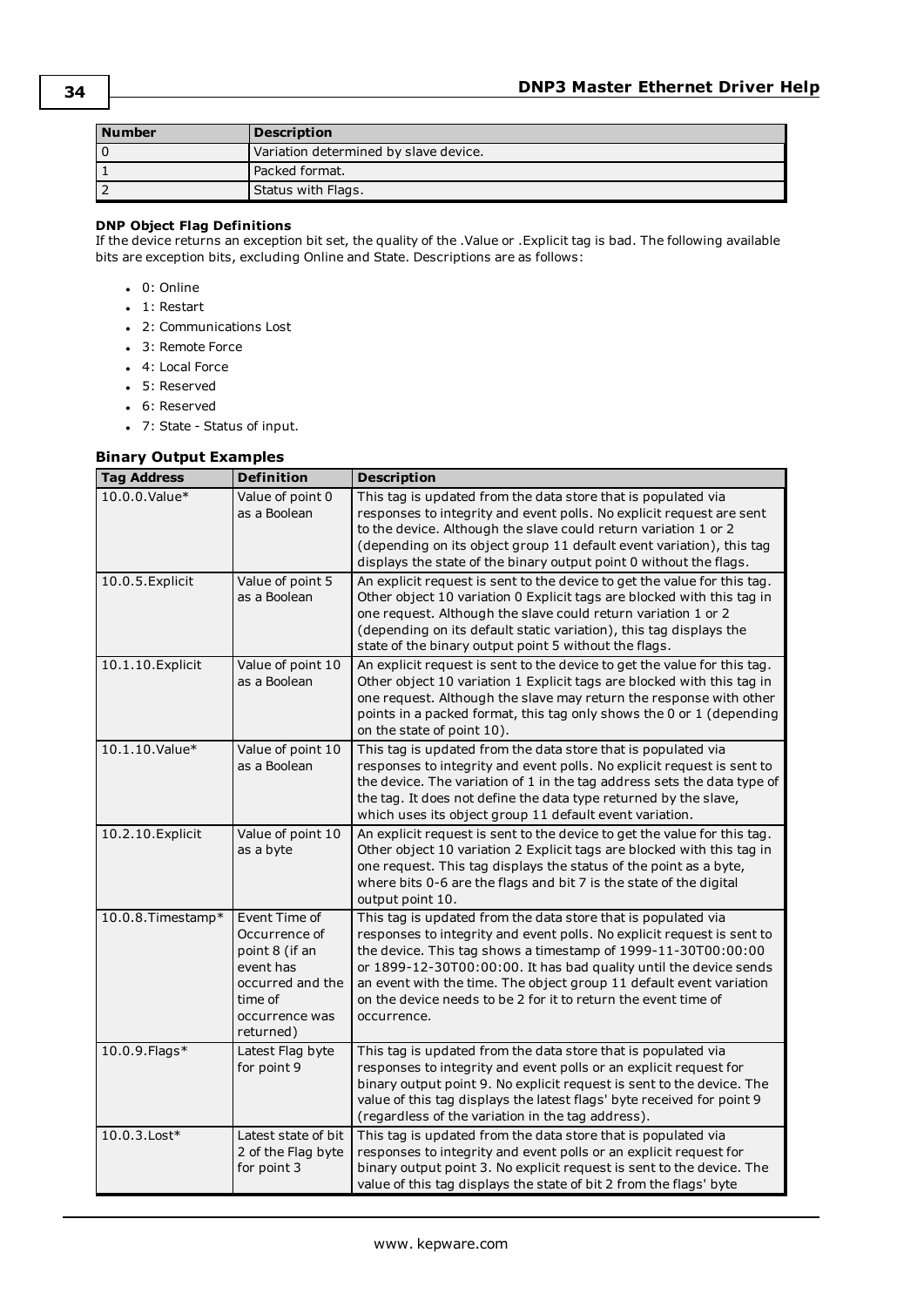| <b>Tag Address</b> | <b>Definition</b>                                                                                                                    | <b>Description</b>                                                                                                                                                                                                                                                                                                                                                                                                                                                    |
|--------------------|--------------------------------------------------------------------------------------------------------------------------------------|-----------------------------------------------------------------------------------------------------------------------------------------------------------------------------------------------------------------------------------------------------------------------------------------------------------------------------------------------------------------------------------------------------------------------------------------------------------------------|
|                    |                                                                                                                                      | received for point 3 (regardless of the variation in the tag address).                                                                                                                                                                                                                                                                                                                                                                                                |
| $10.0.2.$ DO*      | Boolean value<br>indicating if<br>operations on<br>binary output<br>point 2 should be<br>Direct Operate or<br>Select then<br>Operate | Writing to this tag does not cause an explicit write to the device. It<br>also does not change the overall device property for Operate Mode:<br>it only changes it for Binary Output point 2. The variation of the tag<br>does not matter. The value of this tag is used when an operation is<br>performed on binary output point 2 either using the Operate sub-<br>type commands or a synchronous/asynchronous write to a<br>10.x.2. Value or 10.x.2. Explicit tag. |
| $10.0.2$ .SO*      | Boolean value<br>indicating if<br>operations on<br>binary output<br>point 2 should be<br>Direct Operate or<br>Select then<br>Operate | Writing to this tag does not cause an explicit write to the device. It<br>also does not change the overall device property for Operate Mode:<br>it only changes it for Binary Output point 2. The variation of the tag<br>does not matter. The value of this tag is used when an operation is<br>performed on binary output point 2 either using the Operate sub-<br>type commands or a synchronous/asynchronous write to a<br>10.x.2. Value or 10.x.2. Explicit tag. |

\*If an event time of occurrence is received with the event, then the tag's OPC timestamp should display the master's local time in which the event occurred within the slave. For more information, refer to **[Communications](#page-11-0)**.

## <span id="page-34-0"></span>**Object Group 12 - Binary Output Commands**

#### **Control Relay Output Block Operate Command Examples**

To perform digital control operations (such as electro-mechanical relays) at binary output points using object group 12, variation 1, use tags addressed with object group 10. An operation on an object group 10 tag issues the CROB command using object group 12, variation 1. Depending on the Feedback Poll after Operate device property, another request may be sent after the actual operate request to obtain the latest value of all binary output points. If the operate is successful but the feedback poll fails, the device reports status code 4. *For more information, refer to [Advanced](#page-22-0)*.

**See Also: Unable to write to address <address> on device <device>. [Control-Related](#page-79-2) Status Code [<status](#page-79-2) code>.**

The following example discusses how to issue a Select then Operate request for Binary Output point 10 that closes the point one time for 250 milliseconds.

1. To start, click **Device Properties** | **Advanced**. Then, set the **Operate Mode** to **Select Then Operate**.

**Note:** If the device's Operate Mode is Direct Operate, create a tag with the address "10.0.10.SO". Then, write "1" to that tag.

- 2. Next, create a tag with the address "10.0.10.Operate.Optype". Then, write "1" to that tag. This sets the **Operation Type Field** of the **Control Code** to **Pulse On**.
- 3. Next, create a tag with the address "10.0.10.Operate.Tripclosecode". Then, write "1" to that tag. This sets the **Trip-Close Code Field** of the **Control Code** to **Close**.
- 4. Next, create a tag with the address "10.0.10.Operate.Ontime". Then, write "250" to that tag. This sets the duration (in milliseconds) in which the output drive remains active.
- 5. Next, create a tag with the address "10.0.10.Operate.Set". Then, write "1" to that tag. This triggers the master to send the object group 12, variation 1 request that performs the digital control operation.

#### **See Also: Object Group 10 - Binary [Outputs](#page-32-0)**

**Note:** The Channel Diagnostics should display the three transactions. The master sends a request using function code 0x03 to select the output point. The slave responds by echoing the request if everything is okay. The master then sends the operate request using function code 0x04. The slave responds by echoing the request if everything is okay. The master then sends the feedback poll and the slave responds with the current static value for all binary outputs.

| <b>Tag Address</b>     | <b>Definition</b> | <b>Description</b>                                        |
|------------------------|-------------------|-----------------------------------------------------------|
| 10.0.2. Operate. Clear | Value of the      | This Boolean tag displays a 0 or 1, depending on the last |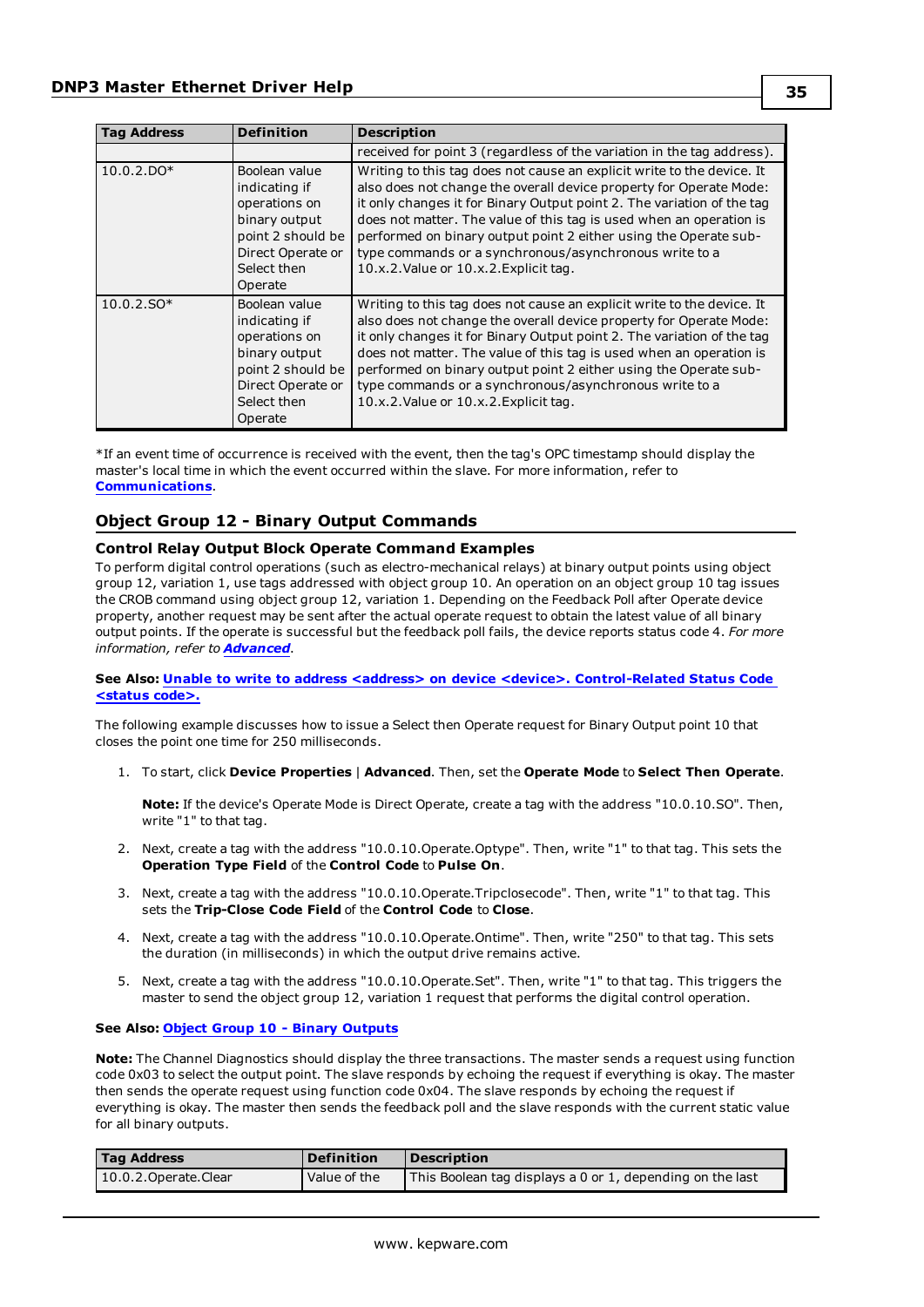| <b>Tag Address</b>              | <b>Definition</b>                                                                                              | <b>Description</b>                                                                                                                                                                                                                                                                                                                                                                                                                                            |
|---------------------------------|----------------------------------------------------------------------------------------------------------------|---------------------------------------------------------------------------------------------------------------------------------------------------------------------------------------------------------------------------------------------------------------------------------------------------------------------------------------------------------------------------------------------------------------------------------------------------------------|
|                                 | <b>CROB control</b><br>code bit 5                                                                              | update from the client. The variation of the tag does not<br>matter. Writing to this tag does not cause an explicit write<br>to the device. It is used in building the CROB control code to<br>be written to the object group 12 point 2 with the<br>Operate.Set tag.                                                                                                                                                                                         |
| 10.0.2. Operate. OpType         | Value of the<br><b>CROB</b> control<br>code bits 0-3.                                                          | This byte tag displays the operation type, depending on the<br>last update from the client. Operation types are as follows:<br>Nul $(0)$<br>Pulse_On (1)<br>Pulse_Off (2)<br>Latch_On $(3)$<br>Latch_Off (4)<br>The variation of the tag does not matter. Writing to this tag<br>does not cause an explicit write to the device. It is used in<br>building the CROB control code that is written to the object<br>group 12 point 2 with the Operate. Set tag. |
| 10.0.2. Operate. TripCloseCode  | Value of the<br><b>CROB control</b><br>code bits 6 &<br>7                                                      | This byte tag displays the Trip-Close field, depending on<br>the last update from the client.<br>Trip-close fields are as follows:<br>Nul $(0)$<br>Paired_Close (1)<br>Paired_Trip (2)<br>The variation of the tag does not matter. Writing to this tag<br>does not cause an explicit write to the device. It is used in<br>building the CROB control code to be written to the object<br>group 12 point 2 with the Operate. Set tag.                         |
| 10.0.2.Operate.OnTime           | Value in<br>milliseconds<br>that the<br>operation on<br>the binary<br>output point 2<br>remains active         | This DWord tag displays the on time last updated from the<br>client. The variation of the tag does not matter. Writing to<br>this tag does not cause an explicit write to the device. It is<br>used in an object group 12 control operation on binary<br>output point 2 when the Operate. Set tag is toggled to 1.                                                                                                                                            |
| 10.0.2. Operate. OffTime        | Value in<br>milliseconds<br>that the<br>operation on<br>the binary<br>output point 2<br>remains non-<br>active | This DWord tag displays the off time last updated from the<br>client. The variation of the tag does not matter. Writing to<br>this tag does not cause an explicit write to the device. It is<br>used in an object group 12 control operation on binary<br>output point 2 when the Operate. Set tag is toggled to 1.                                                                                                                                           |
| 10.0.2. Operate. Feedback Delay | Value in<br>milliseconds<br>to delay after<br>receiving the<br>response<br>before issuing<br>feedback poll     | This DWord tag displays the feedback delay last updated<br>from the client. The variation of the tag does not matter.<br>Writing to this tag does not cause an explicit write to the<br>device. It is used to delay before issuing a feedback poll<br>after receiving a response to an object group 12 control<br>operation on binary output point 2.                                                                                                         |
| 10.0.2.Operate.Set              | Always<br>displays a<br>Boolean value<br>of 0 with good<br>quality                                             | The variation of the tag does not matter. Writing a 1 to this<br>tag causes an object group 12 control operation on binary<br>output point 2. The CROB control code is built from the<br>values of the Operate. Clear, Operate. OpType, and<br>Operate. TripCloseCode tags. The values of the<br>Operate.OnTime, Operate.OffTime, and<br>Operate.FeedbackDelay tags are used in the operation as<br>well.                                                     |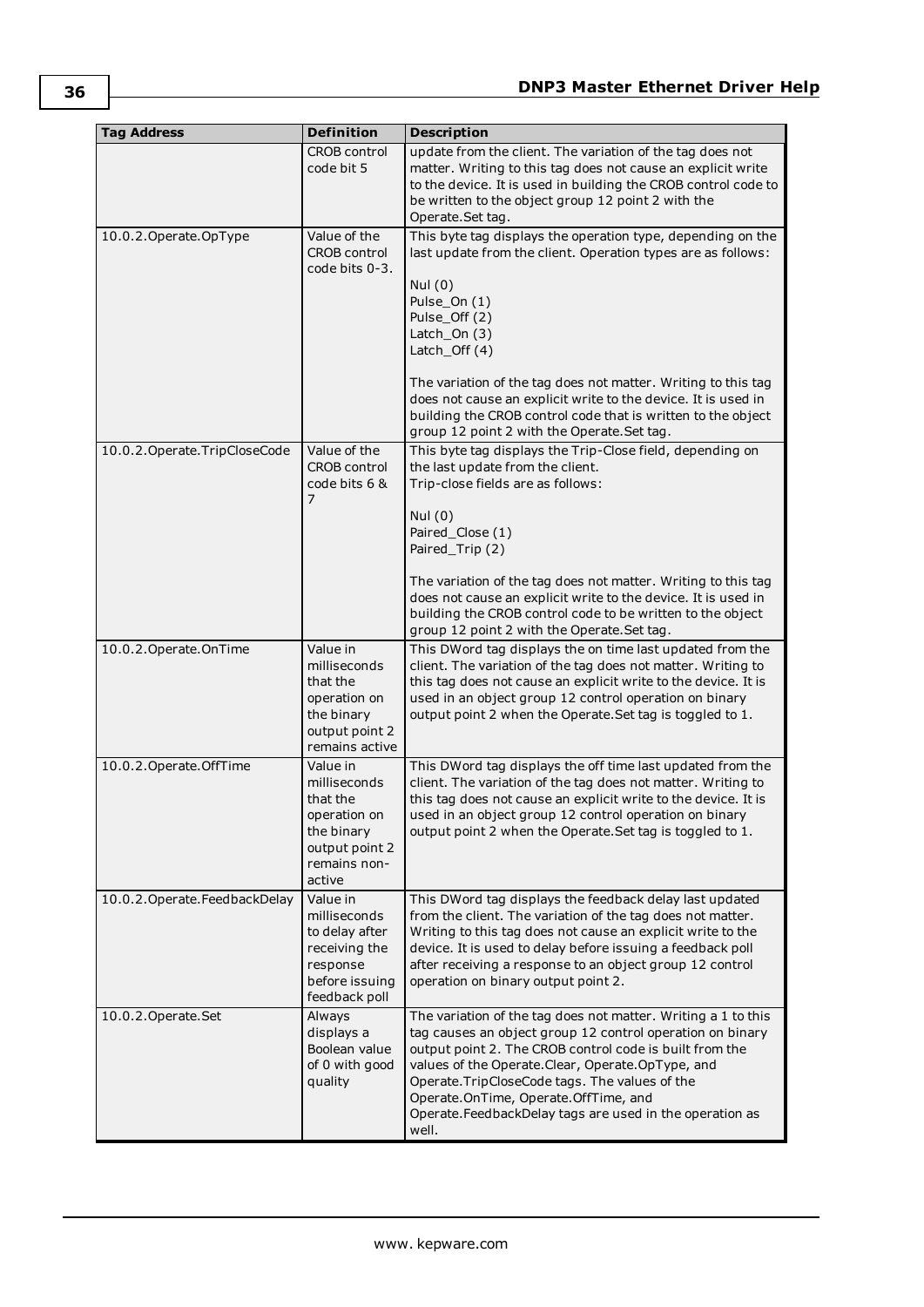### **Object Group 20 - Counters**

The status for each point in an object group is retained on each transaction; all flags are reported in their subtype tags. The corresponding event object may also return Time of Occurrence.

**Note:** Object group 20 - Counter value is reflected in object group 22 - Counter Event Change. For more information, refer to **Other Object [Groups](#page-50-0)**.

#### **Attributes**

The default data type is shown in **bold**.

| <b>OBJ.VAR.IDX Attributes</b>    | <b>.SUB Attribute</b>                          | Data Type    | <b>Access</b> |
|----------------------------------|------------------------------------------------|--------------|---------------|
| $\{20.\{0,1,2,5,6\}.\{0-65535\}$ | LocalForce, Lost, Online, RemoteForce, Restart | Boolean      | Read Only     |
| $20.\{0,1,2,5,6\}.\{0-65535\}$   | <b>Flags</b>                                   | <b>Byte</b>  | Read Only     |
| $\vert$ 20.{0,1,2,5,6}.{0-65535} | TimeStamp                                      | Date         | Read Only     |
| 20.0.{0-65535}                   | Value, Explicit                                | <b>DWord</b> | Read Only     |
| 20.1.{0-65535}                   | Value, Explicit                                | <b>DWord</b> | Read Only     |
| 20.2.{0-65535}                   | Value, Explicit                                | Word         | Read Only     |
| 20.5.{0-65535}                   | Value, Explicit                                | <b>DWord</b> | Read Only     |
| 20.6.{0-65535}                   | Value, Explicit                                | Word         | Read Only     |

### **Variations**

| <b>Number</b> | <b>Description</b>                   |  |
|---------------|--------------------------------------|--|
| 0             | Variation determined by slave device |  |
|               | 32-bit with Flag                     |  |
|               | 16-bit with Flag                     |  |
|               | 32-bit without Flag                  |  |
| $\mathbf b$   | 16-bit without Flag                  |  |

#### **DNP Object Flag Definitions**

If the device returns an exception bit set, the quality of the .Value or .Explicit tag is bad. The following available bits are exception bits, excluding Online. Descriptions are as follows:

- $\bullet$  0: Online
- $\bullet$  1: Restart
- 2: Communications Lost
- 3: Remote Force
- 4: Local Force
- 5: Rollover
- 6: Discontinuity
- 7: Reserved

#### **Examples**

| <b>Tag Address</b> | <b>Definition</b>                      | <b>Description</b>                                                                                                                                                                                                                                                                               |
|--------------------|----------------------------------------|--------------------------------------------------------------------------------------------------------------------------------------------------------------------------------------------------------------------------------------------------------------------------------------------------|
| 20.0.0. Value*     | Value of point 0 as a<br><b>DWord</b>  | This tag is updated from the data store that is populated via<br>responses to integrity and event polls. No explicit request is<br>sent to the device. The slave could return variation 1, 2, 5,<br>or 6; depending on its object group 22 default event<br>variation. These all fit in a DWord. |
| 20.0.5. Explicit   | Value of point 5 as a<br><b>DWord</b>  | An explicit request is sent to the device to get the value for<br>this tag. Other object 20 variation 0 explicit tags are<br>blocked with this tag in one request. The slave could return<br>variation 1, 2, 5, or 6; depending on its default static<br>variation. These all fit in a DWord.    |
| 20.1.10. Explicit  | Value of point 10 as a<br><b>DWord</b> | An explicit request is sent to the device to get the value for<br>this tag. Other object 20 variation 1 Explicit tags are<br>blocked with this tag in one request.                                                                                                                               |
| 20.1.10.Value*     | Value of point 10 as a<br><b>DWord</b> | This tag is updated from the data store that is populated via<br>responses to integrity and event polls. No explicit request<br>are sent to the device. The variation of 1 in the tag address                                                                                                    |

**37**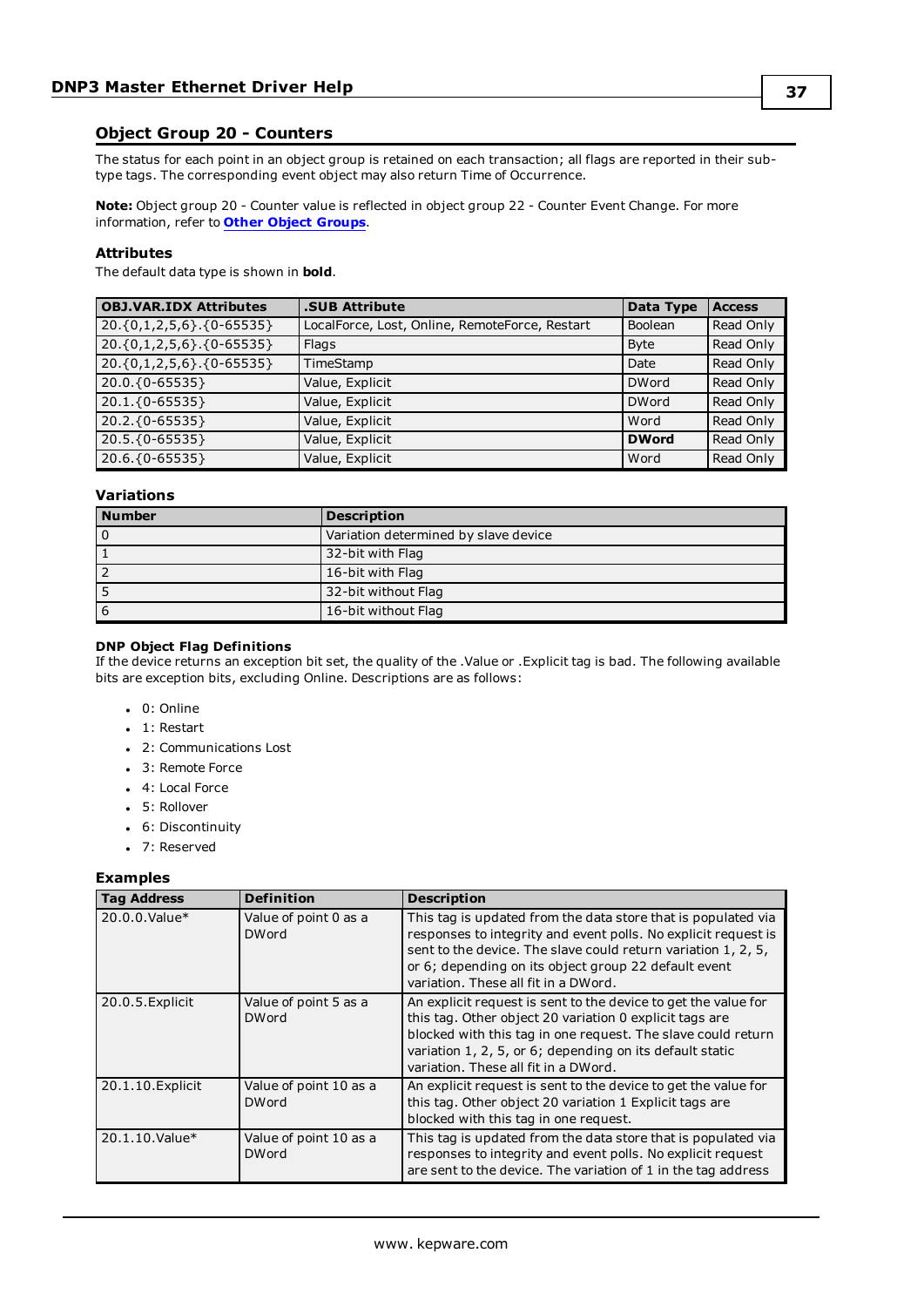|                    |                                                                                                                       | sets the data type of the tag, but does not define the data<br>type returned by the slave. The slave uses its object group<br>22 default event variation.                                                                                                                                                                                                                                                                                      |
|--------------------|-----------------------------------------------------------------------------------------------------------------------|------------------------------------------------------------------------------------------------------------------------------------------------------------------------------------------------------------------------------------------------------------------------------------------------------------------------------------------------------------------------------------------------------------------------------------------------|
| 20.2.10. Explicit  | Value of point 10 as a<br>Word                                                                                        | An explicit request is sent to the device to get the value for<br>this tag. Other object 20 variation 2 Explicit tags are<br>blocked with this tag in one request.                                                                                                                                                                                                                                                                             |
| 20.0.8. Timestamp* | Event Time of<br>Occurrence of point 8 (if<br>an event has occurred<br>and the time of<br>occurrence was<br>returned) | This tag is updated from the data store that is populated via<br>responses to integrity and event polls. No explicit request is<br>sent to the device. This tag shows a timestamp of 1999-11-<br>30T00:00:00 or 1899-12-30T00:00:00. They have bad<br>quality until the device sends an event with the time. The<br>object group 22 default event variation on the device needs<br>to be 5 or 6 for it to return the event time of occurrence. |
| 20.0.9. Flags*     | Latest Flag byte for<br>point 9                                                                                       | This tag is updated from the data store that is populated via<br>responses to integrity and event polls or an explicit request<br>for counter point 9. No explicit request is sent to the device.<br>The value of this tag displays the latest flags' byte received<br>for point 9 (regardless of the variation in the tag address).                                                                                                           |
| 20.0.3. Lost*      | Latest state of bit 2 of<br>the Flag byte for point 3                                                                 | This tag is updated from the data store that is populated via<br>responses to integrity and event polls or an explicit request<br>for counter point 3. No explicit request is sent to the device.<br>The value of this tag displays the state of bit 2 from the<br>flags byte received for point 3 (regardless of the variation in<br>the tag address).                                                                                        |

\*If an event time of occurrence is received with the event, then the tag's OPC timestamp should display the master's local time in which the event occurred within the slave. For more information, refer to **[Communications](#page-11-0)**.

### **Object Group 21 - Frozen Counters**

The status for each point in an object group is retained on each transaction; all flags are reported in their subtype tags. The corresponding event object may also return Time of Occurrence.

**Note:** Object group 21 - Frozen Counter value is reflected in object group 23 - Frozen Counter Event Change. For more information, refer to **Other Object [Groups](#page-50-0)**.

#### **Attributes**

The default data type is shown in **bold**.

| <b>OBJ.VAR.IDX Attributes</b> | <b>.SUB Attribute</b>                          | Data Type    | <b>Access</b> |
|-------------------------------|------------------------------------------------|--------------|---------------|
| 21.{0,1,2,5,6,9,10}.{0-65535} | LocalForce, Lost, Online, RemoteForce, Restart | Boolean      | Read Only     |
| 21.{0,1,2,5,6,9,10}.{0-65535} | Flags                                          | <b>Byte</b>  | Read Only     |
| 21.{0,1,2,5,6,9,10}.{0-65535} | TimeStamp                                      | Date         | Read Only     |
| 21.0.{0-65535}                | Value, Explicit                                | <b>DWord</b> | Read Only     |
| 21.1.{0-65535}                | Value, Explicit                                | <b>DWord</b> | Read Only     |
| 21.2.{0-65535}                | Value, Explicit                                | Word         | Read Only     |
| 21.5.{0-65535}                | Value, Explicit                                | <b>DWord</b> | Read Only     |
| 21.6. {0-65535}               | Value, Explicit                                | Word         | Read Only     |
| 21.9. { 0-65535 }             | Value, Explicit                                | <b>DWord</b> | Read Only     |
| 21.10.{0-65535}               | Value, Explicit                                | Word         | Read Only     |

#### **Variations**

| <b>Number</b> | <b>Description</b>                   |  |
|---------------|--------------------------------------|--|
|               | Variation determined by slave device |  |
|               | 32-bit with Flag                     |  |
|               | 16-bit with Flag                     |  |
|               | 32-bit with Flag and Time            |  |
| 6             | 16-bit with Flag and Time            |  |
| 9             | 32-bit without Flag                  |  |
| 10            | 16-bit without Flag                  |  |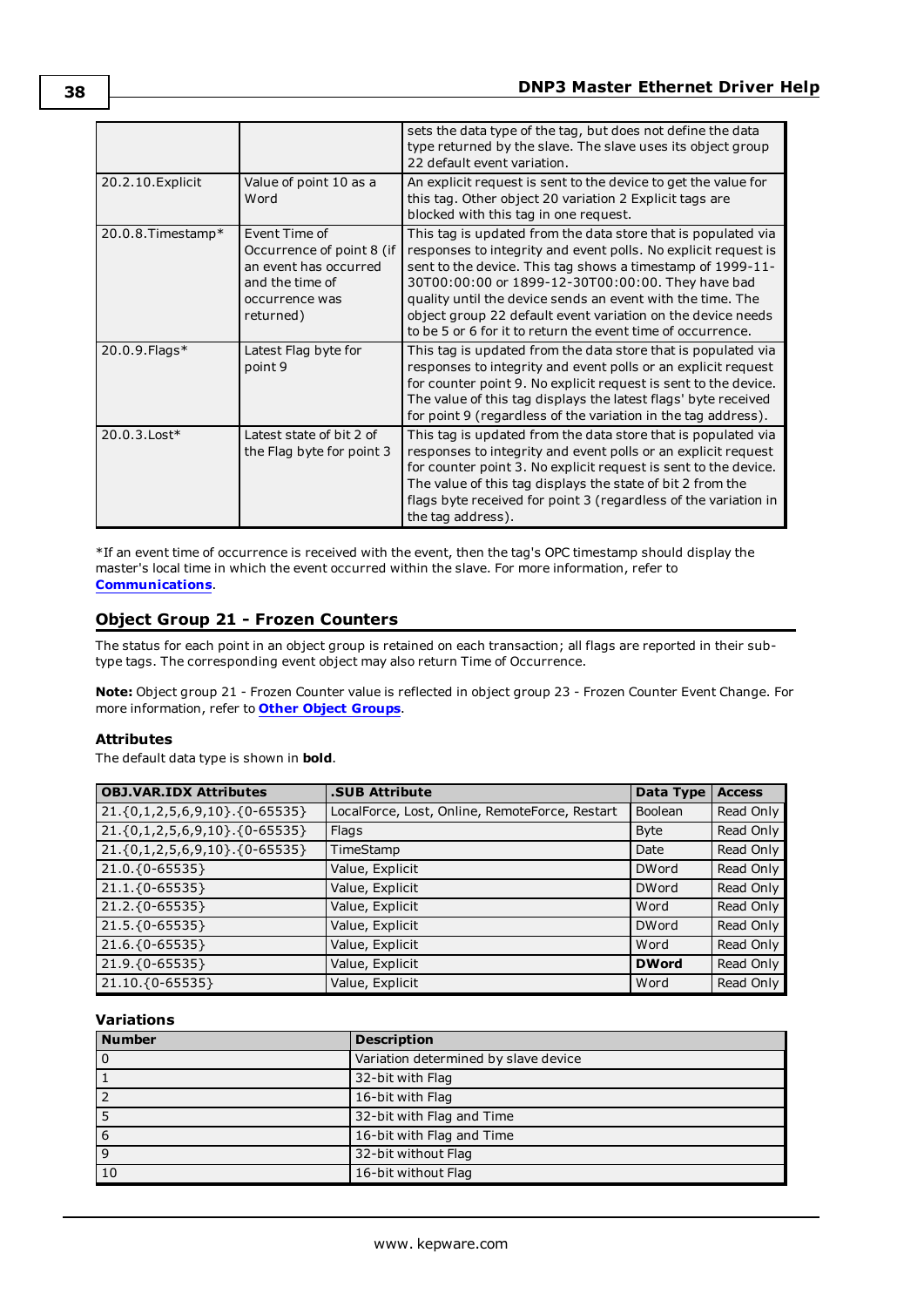#### **DNP Object Flag Definitions**

If the device returns an exception bit set, the quality of the .Value or .Explicit tag is bad. The following available bits are exception bits, excluding Online. Descriptions are as follows:

- $. 0:$  Online
- $\bullet$  1: Restart
- 2: Communications Lost
- 3: Remote Force
- 4: Local Force
- 5: Rollover
- 6: Discontinuity
- 7: Reserved

### **Examples**

| <b>Tag Address</b> | <b>Definition</b>                                                                                                     | <b>Description</b>                                                                                                                                                                                                                                                                                                                                                                                                                          |
|--------------------|-----------------------------------------------------------------------------------------------------------------------|---------------------------------------------------------------------------------------------------------------------------------------------------------------------------------------------------------------------------------------------------------------------------------------------------------------------------------------------------------------------------------------------------------------------------------------------|
| 21.0.0. Value*     | Value of point 0 as a<br><b>DWord</b>                                                                                 | This tag is updated from the data store that is populated via<br>responses to integrity and event polls. No explicit request is<br>sent to the device. The slave could return variation 1, 2, 5,<br>6, 9, or 10; depending on its object group 23 default event<br>variation. These all fit in a DWord.                                                                                                                                     |
| 21.0.5. Explicit   | Value of point 5 as a<br><b>DWord</b>                                                                                 | An explicit request is sent to the device to get the value for<br>this tag. Other object 21 variation 0 Explicit tags are blocked<br>with this tag in one request. The slave could return variation<br>1, 2, 5, 6, 9, or 10; depending on its default static variation.<br>These all fit in a DWord.                                                                                                                                        |
| 21.1.10. Explicit  | Value of point 10 as a<br><b>DWord</b>                                                                                | An explicit request is sent to the device to get the value for<br>this tag. Other object 21 variation 1 Explicit tags are blocked<br>with this tag in one request.                                                                                                                                                                                                                                                                          |
| 21.1.10.Value*     | Value of point 10 as a<br><b>DWord</b>                                                                                | This tag is updated from the data store that is populated via<br>responses to integrity and event polls. No explicit request is<br>sent to the device. The variation of 1 in the tag address sets<br>the data type of the tag, but does not define the data type<br>returned by the slave. The slave uses its object group 23<br>default event variation.                                                                                   |
| 21.2.10. Explicit  | Value of point 10 as a<br>Word                                                                                        | An explicit request is sent to the device to get the value for<br>this tag. Other object 21 variation 2 Explicit tags are blocked<br>with this tag in one request.                                                                                                                                                                                                                                                                          |
| 21.0.8. Timestamp* | Event Time of<br>Occurrence of point 8 (if<br>an event has occurred<br>and the time of<br>occurrence was<br>returned) | This tag is updated from the data store that is populated via<br>responses to integrity and event polls. No explicit request is<br>sent to the device. This tag shows a timestamp of 1999-11-<br>30T00:00:00 or 1899-12-30T00:00:00. It has bad quality<br>until the device sends an event with the time. The object<br>group 23 default event variation on the device needs to be 5<br>or 6 for it to return the event time of occurrence. |
| 21.0.9. Flags*     | Latest Flag byte for point<br>9                                                                                       | This tag is updated from the data store that is populated via<br>responses to integrity and event polls or an explicit request<br>for frozen counter point 9. No explicit request is sent to the<br>device. The value of this tag displays the latest flags' byte<br>received for point 9 (regardless of the variation in the tag<br>address).                                                                                              |
| 21.0.3. Lost*      | Latest state of bit 2 of<br>the Flag byte for point 3                                                                 | This tag is updated from the data store that is populated via<br>responses to integrity and event polls or an explicit request<br>for frozen counter point 3. No explicit request is sent to the<br>device. The value of this tag displays the state of bit 2 from<br>the flags byte received for point 3 (regardless of the<br>variation in the tag address).                                                                              |

\*If an event time of occurrence is received with the event, then the tag's OPC timestamp should display the master's local time in which the event occurred within the slave. For more information, refer to **[Communications](#page-11-0)**.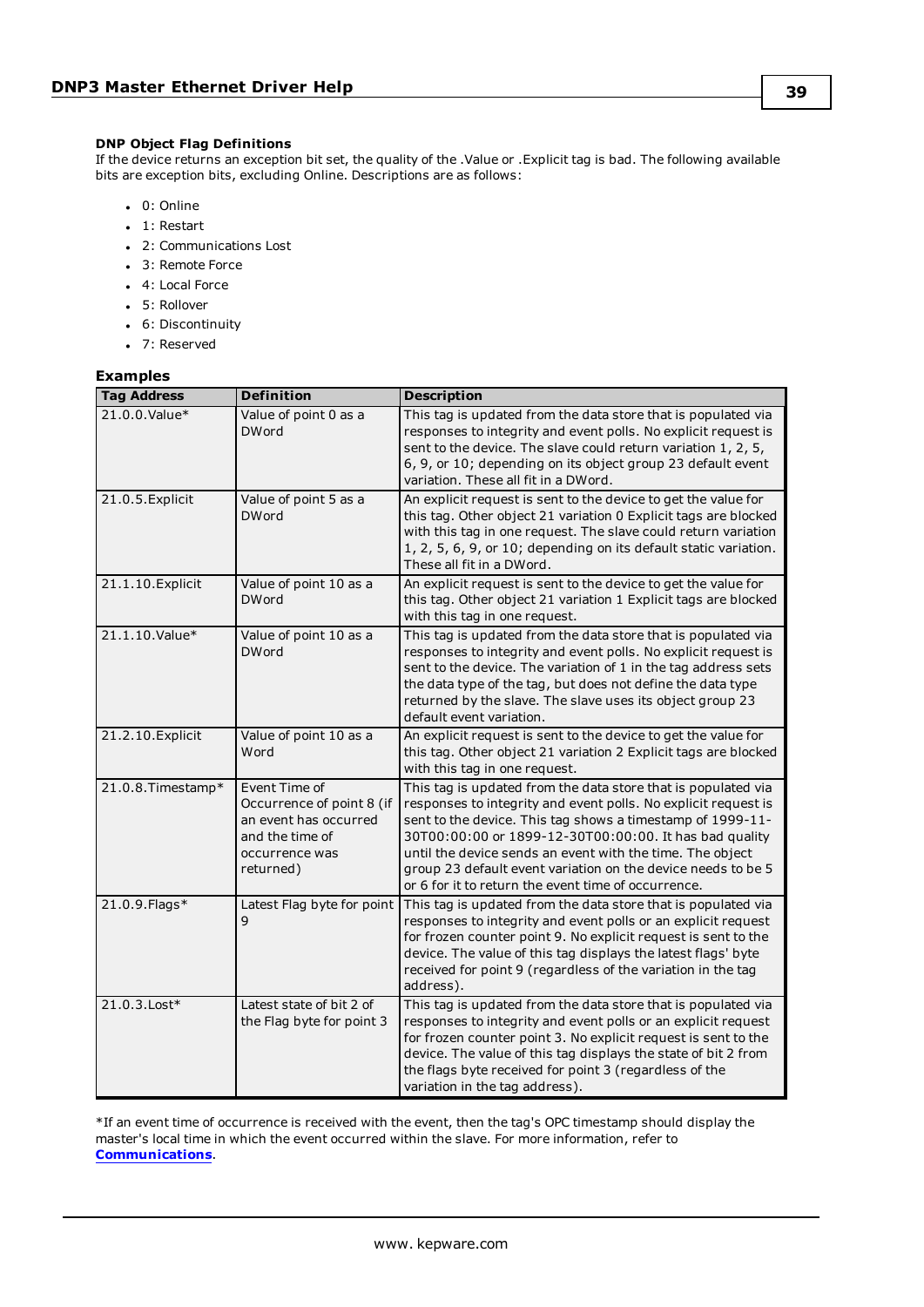### **Object Group 30 - Analog Inputs**

The status for each point in an object group is retained on each transaction; all flags are reported in their subtype tags. The corresponding event object may also return Time of Occurrence.

**Note:** object group 30 - Analog Input value is reflected in object group 32 - Analog Input Change Event. For more information, refer to **Other Object [Groups](#page-50-0)**.

#### **Attributes**

The default data type is shown in **bold**.

| <b>OBJ.VAR.IDX Attributes</b> | <b>.SUB Attribute</b>                                                        | Data Type      | <b>Access</b> |
|-------------------------------|------------------------------------------------------------------------------|----------------|---------------|
| 30.{0,1,2,3,4,5,6}.{0-65535}  | LocalForce, Lost, Online, RemoteForce, Restart,<br>OverRange, ReferenceCheck | <b>Boolean</b> | Read Only     |
| 30.{0,1,2,3,4,5,6}.{0-65535}  | Flags                                                                        | <b>Byte</b>    | Read Only     |
| 30.{0,1,2,3,4,5,6}.{0-65535}  | TimeStamp                                                                    | Date           | Read Only     |
| 30.0.{0-65535}                | Value, Explicit                                                              | Double         | Read Only     |
| $30.1.\{0-65535\}$            | Value, Explicit                                                              | Long           | Read Only     |
| 30.2.{0-65535}                | Value, Explicit                                                              | Short          | Read Only     |
| 30.3.{0-65535}                | Value, Explicit                                                              | Long           | Read Only     |
| 30.4.{0-65535}                | Value, Explicit                                                              | Short          | Read Only     |
| 30.5.{0-65535}                | Value, Explicit                                                              | Float          | Read Only     |
| $30.6.\{0-65535\}$            | Value, Explicit                                                              | <b>Double</b>  | Read Only     |

#### **Variations**

| <b>Number</b> | <b>Description</b>                   |
|---------------|--------------------------------------|
| l O           | Variation determined by slave device |
|               | 32-bit with Flag                     |
|               | 16-bit with Flag                     |
|               | 32-bit without Flag                  |
| 4             | 16-bit without Flag                  |
|               | 32-bit floating-point with Flag      |
| 6             | 64-bit floating-point with Flag      |

#### **DNP Object Flag Definitions**

If the device returns an exception bit set, the quality of the .Value or .Explicit tag is bad. The following available bits are exception bits, excluding Online. Descriptions are as follows:

- $\bullet$  0: Online
- $\bullet$  1: Restart
- 2: Communications Lost
- 3: Remote Force
- 4: Local Force
- 5: Overrange
- 6: Reference Check
- 7: Reserved

#### **Examples**

| <b>Tag Address</b> | <b>Definition</b>               | <b>Description</b>                                                                                                                                                                                                                                                                                  |
|--------------------|---------------------------------|-----------------------------------------------------------------------------------------------------------------------------------------------------------------------------------------------------------------------------------------------------------------------------------------------------|
| 30.0.0. Value*     | Value of point 0 as a<br>Double | This tag is updated from the data store that is populated via<br>responses to integrity and event polls. No explicit request is<br>sent to the device. The slave could return variation 1, 2, 3,<br>4, 5, or 6; depending on its object group 32 default event<br>variation. These fit in a Double. |
| 30.0.5. Explicit   | Value of point 5 as a<br>Double | An explicit request is sent to the device to get the value for<br>this tag. Other object 30 variation 0 Explicit tags are<br>blocked with this tag in one request. The slave could return<br>variation 1, 2, 3, 4, 5, or 6; depending on its default static<br>variation. These fit in a Double.    |
| 30.1.10. Explicit  | Value of point 10 as a          | An explicit request is sent to the device to get the value for                                                                                                                                                                                                                                      |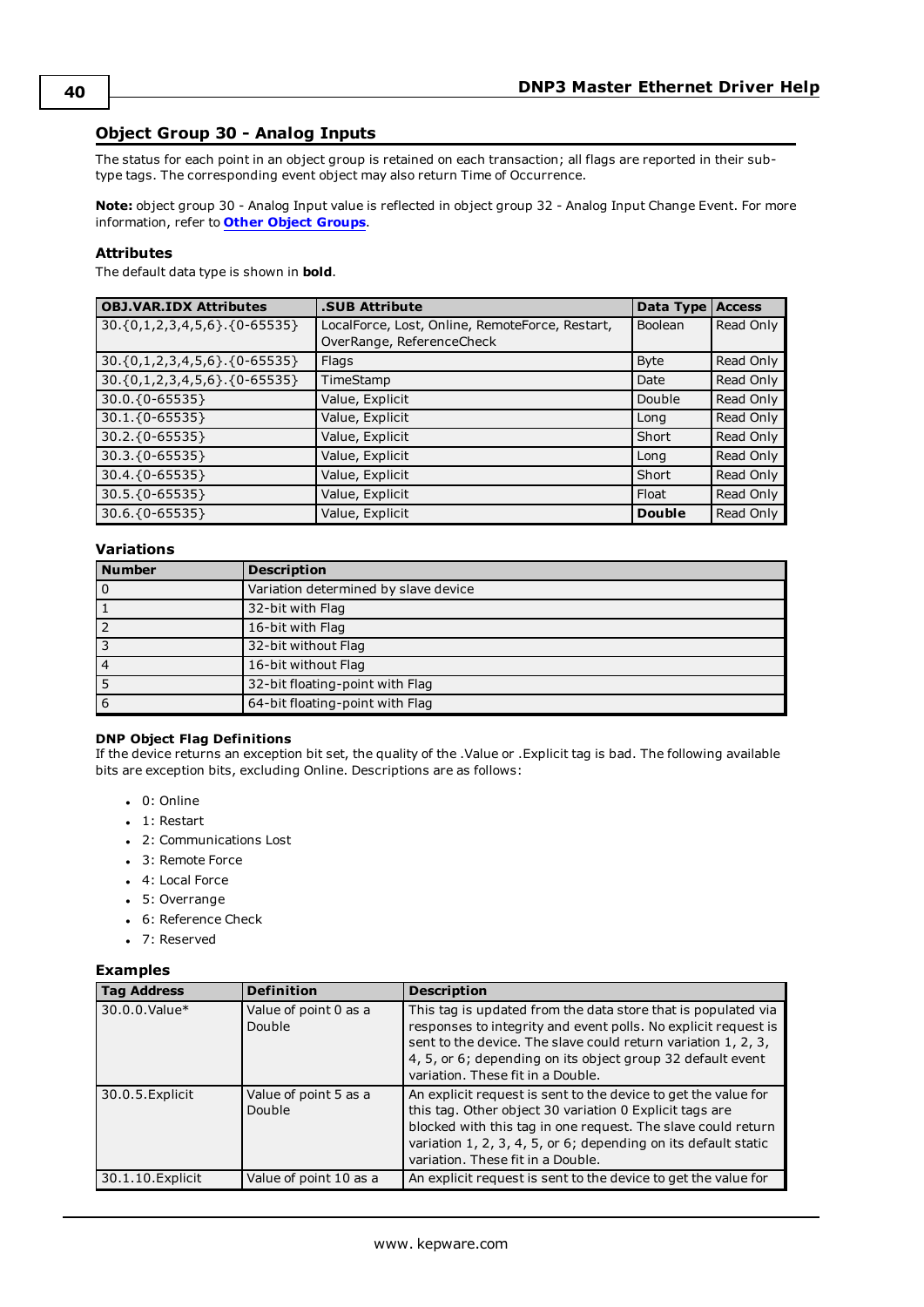| <b>Tag Address</b> | <b>Definition</b>                                                                                                     | <b>Description</b>                                                                                                                                                                                                                                                                                                                                                                                                                                                                                                                      |
|--------------------|-----------------------------------------------------------------------------------------------------------------------|-----------------------------------------------------------------------------------------------------------------------------------------------------------------------------------------------------------------------------------------------------------------------------------------------------------------------------------------------------------------------------------------------------------------------------------------------------------------------------------------------------------------------------------------|
|                    | <b>DWord</b>                                                                                                          | this tag. Other object 30 variation 1 Explicit tags are<br>blocked with this tag in one request.                                                                                                                                                                                                                                                                                                                                                                                                                                        |
| 30.1.10. Value*    | Value of point 10 as a<br><b>DWord</b>                                                                                | This tag is updated from the data store that is populated via<br>responses to integrity and event polls. No explicit request is<br>sent to the device. The variation of 1 in the tag address sets<br>the data type of the tag, but does not define the data type<br>returned by the slave. The slave uses its object group 32<br>default event variation. If the slave is returning a floating-<br>point value using object group 32 variations 5, 6, 7, or 8,<br>this tag only displays the integer part of the value of the<br>point. |
| 30.2.10. Explicit  | Value of point 10 as a<br>Word                                                                                        | An explicit request is sent to the device to get the value for<br>this tag. Other object 30 variation 2 Explicit tags are<br>blocked with this tag in one request.                                                                                                                                                                                                                                                                                                                                                                      |
| 30.0.8. Timestamp* | Event Time of<br>Occurrence of point 8<br>(if an event has<br>occurred and the time<br>of occurrence was<br>returned) | This tag is updated from the data store that is populated via<br>responses to integrity and event polls. No explicit request is<br>sent to the device. This tag shows a timestamp of 1999-11-<br>30T00:00:00 or 1899-12-30T00:00:00. It has bad quality<br>until the device sends an event with the time. The object<br>group 32 default event variation on the device needs to be<br>3, 4, 7, or 8 for it to return the event time of occurrence.                                                                                      |
| 30.0.9. Flags*     | Latest Flag byte for<br>point 9                                                                                       | This tag is updated from the data store that is populated via<br>responses to integrity and event polls or an explicit request<br>for analog input point 9. No explicit request is sent to the<br>device. The value of this tag displays the latest flags' byte<br>received for point 9 (regardless of the variation in the tag<br>address).                                                                                                                                                                                            |
| 30.0.3. Lost*      | Latest state of bit 2 of<br>the Flag byte for point 3                                                                 | This tag is updated from the data store that is populated via<br>responses to integrity and event polls or an explicit request<br>for analog input point 3. No explicit request is sent to the<br>device. The value of this tag displays the state of bit 2 from<br>the flags byte received for point 3 (regardless of the<br>variation in the tag address).                                                                                                                                                                            |

\*If an event time of occurrence is received with the event, then the tag's OPC timestamp should display the master's local time in which the event occurred within the slave. For more information, refer to **[Communications](#page-11-0)**.

### **Object Group 34 - Analog Inputs Deadband**

These tags are only read explicitly once after start up. Explicit reads of the same object group and Variation are blocked together: A block that contains a failed tag continues to be read until the tag's quality changes to good or is removed.

#### **Attributes**

The default data type is shown in **bold**.

| <b>OBJ.VAR.IDX Attributes</b> | <b>.SUB Attribute</b> | Data Type    | <b>Access</b> |
|-------------------------------|-----------------------|--------------|---------------|
| $34.0.\{0-65535\}$            | Value, Explicit       | <b>DWord</b> | Read/Write    |
| $34.1.\{0-65535\}$            | Value, Explicit       | Word         | Read/Write    |
| $34.2.\{0-65535\}$            | Value, Explicit       | <b>DWord</b> | Read/Write    |
| $34.3.\{0-65535\}$            | Value, Explicit       | Float        | Read/Write    |

#### **Variations**

| Number | <b>Description</b>                    |  |
|--------|---------------------------------------|--|
|        | Variation determined by slave device* |  |
|        | Deadband 16-bit                       |  |
|        | Deadband 32-bit                       |  |
|        | Deadband 32-bit floating-point        |  |

\*Variation 0 is used to request the default variation.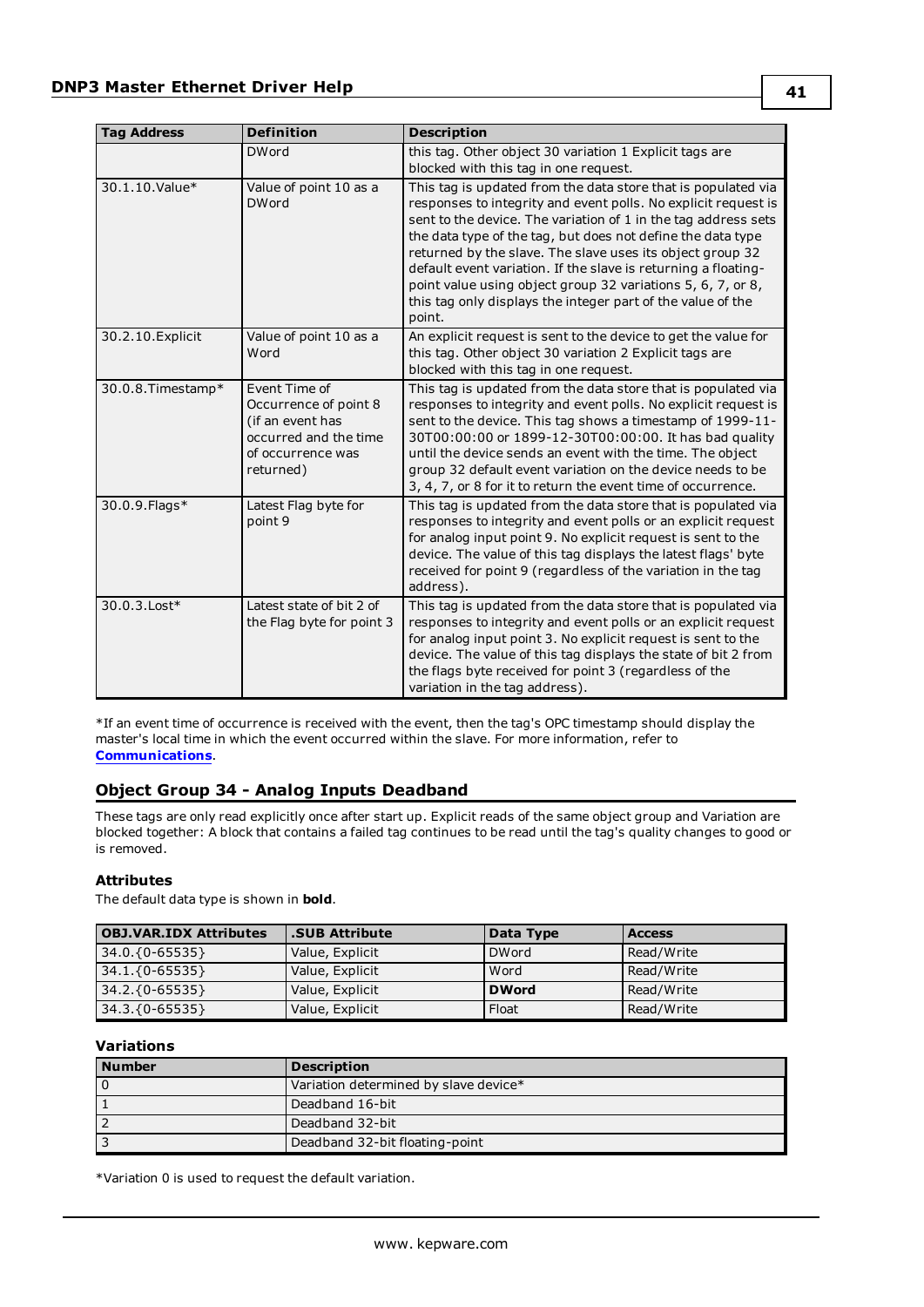### **Examples**

| <b>Tag Address</b> | <b>Definition</b>                                              | <b>Description</b>                                                                                                                                                                                                                                                                                                                                                                                                                                                                                        |
|--------------------|----------------------------------------------------------------|-----------------------------------------------------------------------------------------------------------------------------------------------------------------------------------------------------------------------------------------------------------------------------------------------------------------------------------------------------------------------------------------------------------------------------------------------------------------------------------------------------------|
| 34.0.0. Value      | Deadband Value of<br>analog input point 0 as a<br><b>DWord</b> | If a value for this tag has not been received from the device,<br>then an explicit request is sent. The slave could return variation<br>1, 2, or 3; depending on its object 34 default variation. These all<br>fit in a DWord. Once the point has been initialized, the tag<br>receives its updates from the data store. A second explicit<br>request is only issued if the slave or master restarts. Other<br>object 34 variation 0 Explicit and Value tags are blocked with<br>this tag in one request. |
| 34.0.5. Explicit   | Deadband value of<br>analog input point 5 as a<br><b>DWord</b> | If a value for this tag has not been received from the device,<br>then an explicit request is sent. The slave could return variation<br>1, 2, or 3; depending on its object 34 default variation. These all<br>fit in a DWord. Once the point has been initialized, the tag<br>receives its updates from the data store. A second explicit<br>request is only issued if the slave or master restarts. Other<br>object 34 variation 0 Explicit and Value tags are blocked with<br>this tag in one request. |
| 34.1.10. Explicit  | Deadband value of<br>analog input point 10 as<br>a Word        | If a value for this tag has not been received from the device,<br>then an explicit request is sent. Once the point has been<br>initialized, the tag receives its updates from the data store. A<br>second explicit request is only issued if the slave or master<br>restarts. Other object 34 variation 1 Explicit and Value tags are<br>blocked with this tag in one request.                                                                                                                            |
| 34.1.10.Value      | Deadband value of<br>analog input point 10 as<br>a Word        | If a value for this tag has not been received from the device,<br>then an explicit request is sent. Once the point has been<br>initialized, the tag receives its updates from the data store. A<br>second explicit request is only issued if the slave or master<br>restarts. Other object 34 variation 2 Explicit and Value tags are<br>blocked with this tag in one request.                                                                                                                            |
| 34.2.10. Explicit  | Deadband value of<br>analog input point 10 as<br>a DWord       | If a value for this tag has not been received from the device,<br>then an explicit request is sent. Once the point has been<br>initialized, the tag receives its updates from the data store. A<br>second explicit request is only issued if the slave or master<br>restarts. Other object 34 variation 2 Explicit and Value tags are<br>blocked with this tag in one request.                                                                                                                            |

## <span id="page-41-0"></span>**Object Group 40 - Analog Outputs**

The status for each point in an object group is retained on each transaction; all flags are reported in their subtype tags. The corresponding event object may also return Time of Occurrence.

**Note:** Object group 40 - Analog Output value is reflected in object group 41 - Analog Output Write, object group 42 - Analog Output Change Event, and object group 43 - Analog Output Command Event. For more information, refer to **Other Object [Groups](#page-50-0)**.

**See Also: Object Group 41 - Analog Output [Commands](#page-43-0)**

#### **Attributes**

The default data type is shown in **bold**.

| <b>OBJ.VAR.IDX Attributes</b>    | <b>.SUB Attribute</b>                                                        | <b>Data</b><br><b>Type</b> | <b>Access</b> |
|----------------------------------|------------------------------------------------------------------------------|----------------------------|---------------|
| ${40.\{0,1,2,3,4\}.\{0-65535\}}$ | LocalForce, Lost, Online, RemoteForce, Restart,<br>OverRange, ReferenceCheck | Boolean                    | Read Only     |
| $\vert$ 40.{0,1,2,3,4}.{0-65535} | DO, SO                                                                       | Boolean                    | Read/Write    |
| $\vert$ 40.{0,1,2,3,4}.{0-65535} | Flags                                                                        | <b>Byte</b>                | Read Only     |
| $\vert$ 40.{0,1,2,3,4}.{0-65535} | Timestamp                                                                    | Date                       | Read Only     |
| 40.0.{0-65535}                   | Value, Explicit                                                              | Double                     | Read/Write    |
| $ 40.1.\{0-65535\}$              | Value, Explicit                                                              | Long                       | Read/Write    |
| $40.2.\{0-65535\}$               | Value, Explicit                                                              | Short                      | Read/Write    |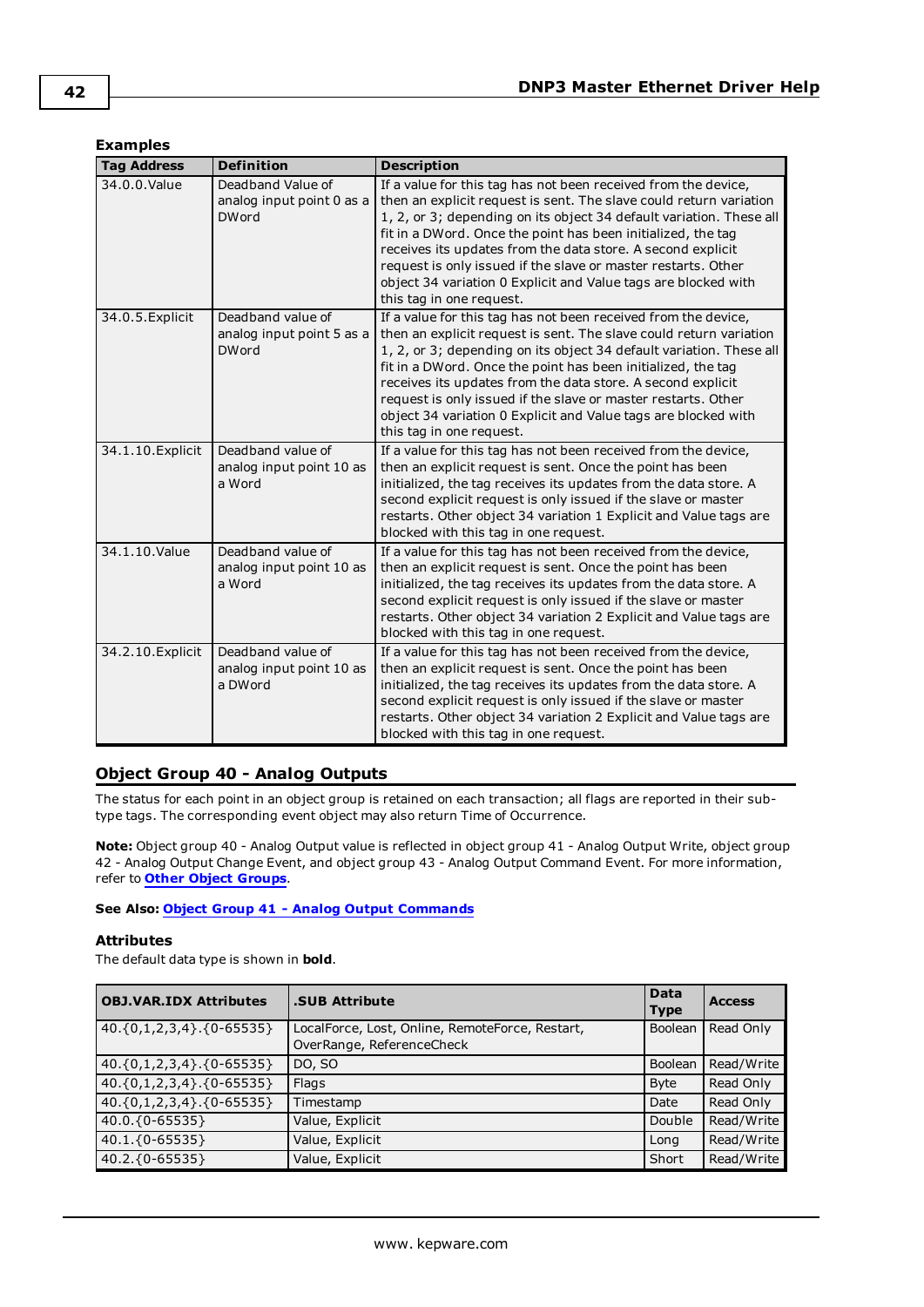| <b>OBJ.VAR.IDX Attributes</b> | <b>SUB Attribute.</b> | Data<br><b>Type</b> | <b>Access</b>            |
|-------------------------------|-----------------------|---------------------|--------------------------|
| $ 40.3.\{0-65535\}$           | Value, Explicit       | Float               | Read/Write               |
| 40.4.{0-65535}                | Value, Explicit       |                     | <b>Double Read/Write</b> |

### **Variations**

| <b>Variation</b> | <b>Description</b>                             |
|------------------|------------------------------------------------|
|                  | Status - Variation determined by slave device* |
|                  | Status 32-bit with flag                        |
|                  | Status 16-bit with flag                        |
|                  | Status 32-bit floating-point with flag         |
|                  | Status 64-bit floating-point with flag         |

\*Variation 0 is used to request the default variation.

#### **DNP Object Flag Definitions**

If the device returns an exception bit set, the quality of the .Value or .Explicit tag is bad. The following available bits are exception bits, excluding Online. Descriptions are as follows:

- $\cdot$  0: Online
- $\bullet$  1: Restart
- 2: Communications Lost
- 3: Remote Force
- 4: Local Force
- 5: Overrange
- 6: Reference Check
- 7: Reserved

#### **Examples**

| <b>Tag Address</b> | <b>Definition</b>                                                                                                     | <b>Description</b>                                                                                                                                                                                                                                                                                                                                                                                                                                                                                                                      |
|--------------------|-----------------------------------------------------------------------------------------------------------------------|-----------------------------------------------------------------------------------------------------------------------------------------------------------------------------------------------------------------------------------------------------------------------------------------------------------------------------------------------------------------------------------------------------------------------------------------------------------------------------------------------------------------------------------------|
| 40.0.0.Value*      | Value of point 0 as a<br>Double                                                                                       | This tag is updated from the data store that is populated via<br>responses to integrity and event polls. No explicit request is<br>sent to the device. The slave could return variation 1, 2, 3, 4,<br>5, 6, 7, or 8; depending on its object group 42 default event<br>variation. These all fit in a Double.                                                                                                                                                                                                                           |
| 40.0.5. Explicit   | Value of point 5 as a<br>Double                                                                                       | An explicit request is sent to the device to get the value for<br>this tag. Other object 40 variation 0 Explicit tags are blocked<br>with this tag in one request. The slave could return variation<br>1, 2, 3, or 4; depending on its default static variation. These<br>all fit in a Double.                                                                                                                                                                                                                                          |
| 40.1.10. Explicit  | Value of point 10 as a<br><b>DWord</b>                                                                                | An explicit request is sent to the device to get the value for<br>this tag. Other object 40 variation 1 Explicit tags are blocked<br>with this tag in one request.                                                                                                                                                                                                                                                                                                                                                                      |
| 40.1.10.Value*     | Value of point 10 as a<br><b>DWord</b>                                                                                | This tag is updated from the data store that is populated via<br>responses to integrity and event polls. No explicit request is<br>sent to the device. The variation of 1 in the tag address sets<br>the data type of the tag, but does not define the data type<br>returned by the slave. The slave uses its object group 42<br>default event variation. If the slave is returning a floating-<br>point value using object group 42 variations 5, 6, 7, or 8,<br>this tag only displays the integer part of the value of the<br>point. |
| 40.2.10. Explicit  | Value of point 10 as a<br>Word                                                                                        | An explicit request is sent to the device to get the value for<br>this tag. Other object 40 variation 2 Explicit tags are blocked<br>with this tag in one request.                                                                                                                                                                                                                                                                                                                                                                      |
| 40.0.8. Timestamp* | Event Time of<br>Occurrence of point 8 (if<br>an event has occurred<br>and the time of<br>occurrence was<br>returned) | This tag is updated from the data store that is populated via<br>responses to integrity and event polls. No explicit request is<br>sent to the device. This tag shows a timestamp of 1999-11-<br>30T00:00:00 or 1899-12-30T00:00:00. It has bad quality<br>until the device sends an event with the time. The object<br>group 42 default event variation on the device needs to be 3,                                                                                                                                                   |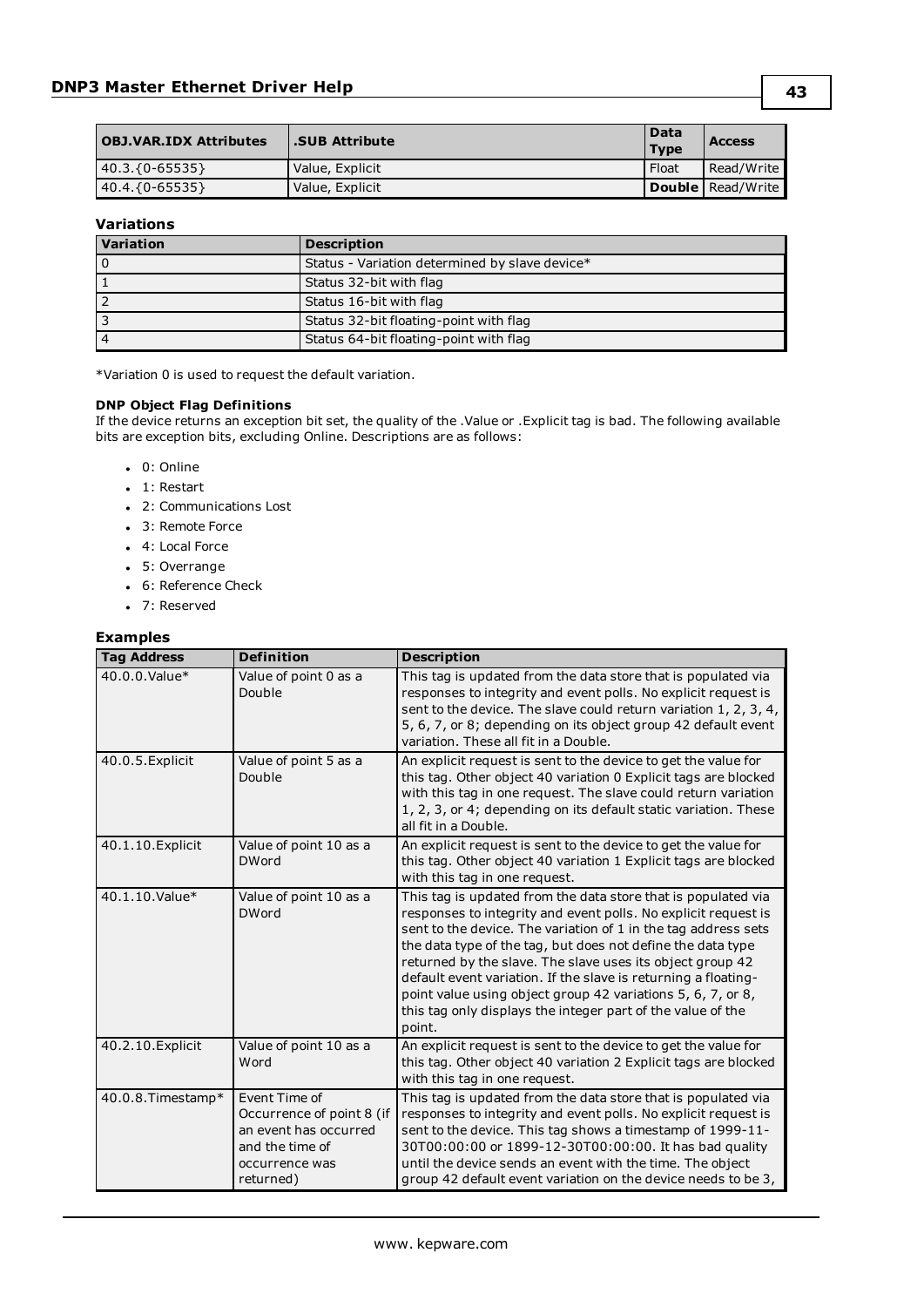| <b>Tag Address</b> | <b>Definition</b>                                                                                                           | <b>Description</b>                                                                                                                                                                                                                                                                                                                                                                                                              |
|--------------------|-----------------------------------------------------------------------------------------------------------------------------|---------------------------------------------------------------------------------------------------------------------------------------------------------------------------------------------------------------------------------------------------------------------------------------------------------------------------------------------------------------------------------------------------------------------------------|
|                    |                                                                                                                             | 4, 7, or 8 for it to return the event time of occurrence.                                                                                                                                                                                                                                                                                                                                                                       |
| 40.0.9. Flags*     | Latest Flag byte for point<br>9                                                                                             | This tag is updated from the data store that is populated via<br>responses to integrity and event polls or an explicit request<br>for analog output point 9. No explicit request is sent to the<br>device. The value of this tag displays the latest flags' byte<br>received for point 9 (regardless of the variation in the tag<br>address).                                                                                   |
| 40.0.3. Lost*      | Latest state of bit 2 of<br>the Flag byte for point 3                                                                       | This tag is updated from the data store that is populated via<br>responses to integrity and event polls or an explicit request<br>for analog output point 3. No explicit request is sent to the<br>device. The value of this tag displays the state of bit 2 from<br>the flags byte received for point 3 (regardless of the<br>variation in the tag address).                                                                   |
| 40.0.2.DO*         | Boolean value indicating<br>if operations on analog<br>output point 2 should be<br>Direct Operate or Select<br>then Operate | Writing to this tag does not cause an explicit write to the<br>device. It also does not change the overall device property<br>for Operate Mode. It only changes it for Analog Output point<br>2. The variation of the tag does not matter. The value of this<br>tag is used when an operation is performed on analog output<br>point 2 using a synchronous or asynchronous write to a<br>40.x.2. Value or 40.x.2. Explicit tag. |
| 40.0.2.SO*         | Boolean value indicating<br>if operations on analog<br>output point 2 should be<br>Direct Operate or Select<br>then Operate | Writing to this tag does not cause an explicit write to the<br>device. It also does not change the overall device property<br>for Operate Mode. It only changes it for Analog Output point<br>2. The variation of the tag does not matter. The value of this<br>tag is used when an operation is performed on analog output<br>point 2 using a synchronous or asynchronous write to a<br>40.x.2. Value or 40.x.2. Explicit tag. |

\*If an event time of occurrence is received with the event, then the tag's OPC timestamp should display the master's local time in which the event occurred within the slave. For more information, refer to **[Communications](#page-11-0)**.

### <span id="page-43-0"></span>**Object Group 41 - Analog Output Commands**

#### **Issuing an Analog Output Command**

To issue an analog output command, execute a synchronous or an asynchronous write to a 40.x.x.Value or a 40.x.x.Explicit tag. Depending on the Feedback Poll after Operate device property, another request may be sent after the actual operate request to obtain the latest value of all analog output points. If the operate is successful but the feedback poll fails, the device reports status code 4. For more information, refer to **[Advanced](#page-22-0)**.

#### **See Also: Unable to write to address <address> on device <device>. [Control-Related](#page-79-0) Status Code [<status](#page-79-0) code>**

### **Function Codes**

The function code used in the write request depends on the setting of the overall device property for Operate Mode and/or any 40.x.x.DO or 40x.x.SO tags. The Select then Operate option sends two requests - the first with the select function code (3) followed by a request with the operate function code (4). The Direct Operate option sends one request with the direct operate function code (5). *For more information on the Operate Mode device property, refer to [Advanced](#page-22-0).*

**Note:** For more information on the DO and SO sub-type, refer to **Object Group 40 - Analog [Outputs](#page-41-0)**.

### **Object Group 50 - Time and Date**

Object group 50 is the slave's clock. Since it cannot be read through unsolicited replies, the DNP3 Master Ethernet Driver must explicitly request a read. The driver requests a read every time the tag is pulled for an update because it's a time datum. On a default instantiation, this occurs every 200 ms. To avoid congesting the communications link, create a separate OPC group for the object group 50 time tag. Then, set the group update rate to 1000 ms or slower.

**Note:** Object group 50 - Time and Date is reflected in object group 51 - Time and Date Common Time of Occurrence (CTO). For more information, refer to **Other Object [Groups](#page-50-0)**.

### **Attributes**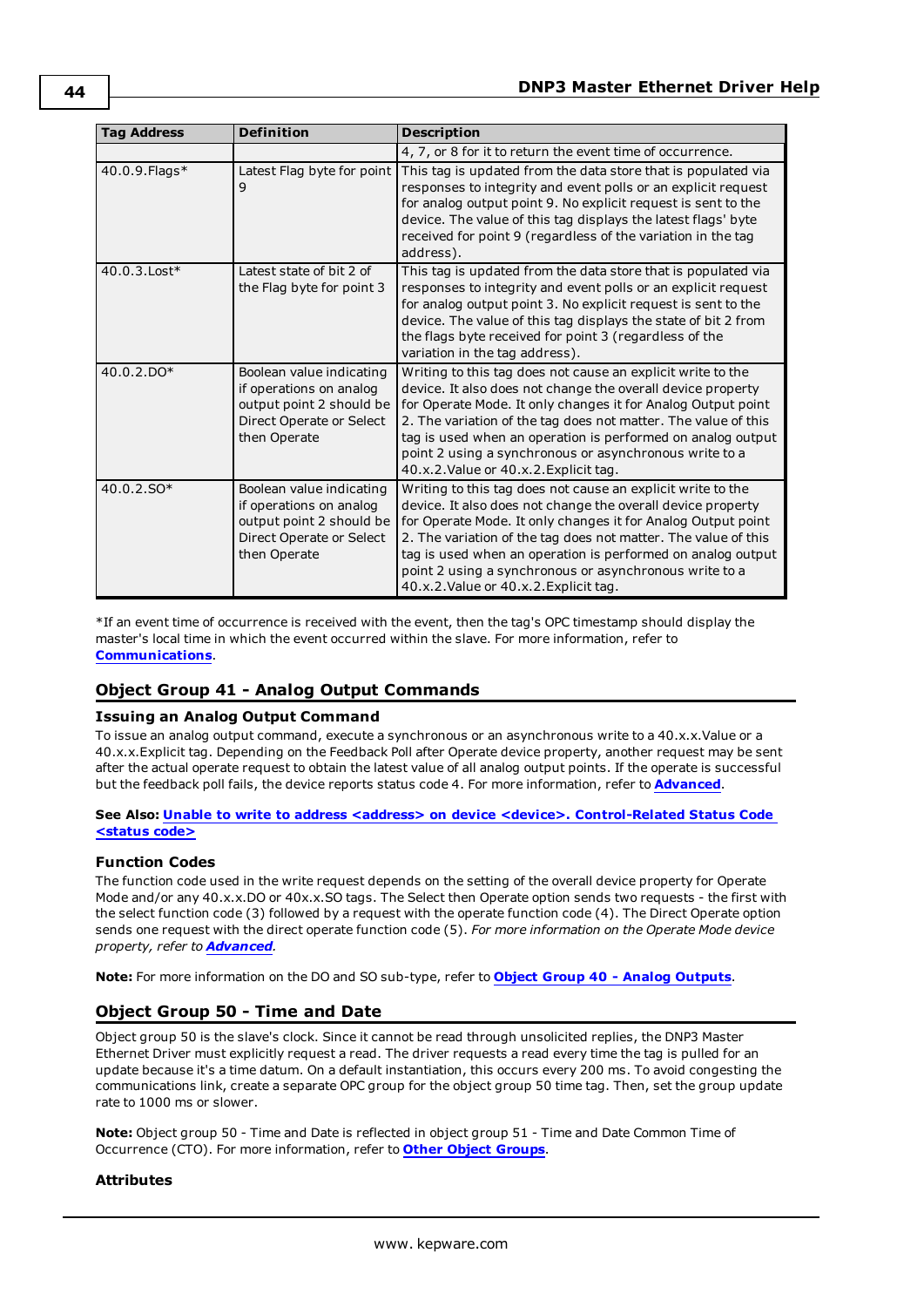The default data type is shown in **bold**.

| <b>OBJ.VAR Attributes</b> | <b>SUB Attribute</b> | Data Type | <b>Access</b> |
|---------------------------|----------------------|-----------|---------------|
| 50.0                      | Value, Explicit      | Date      | Read Only     |
| 50.1                      | Value, Explicit      | Date      | Read Only     |

**Note:** Flags do not apply.

#### **Variations**

| l Number | <b>Description</b>           |
|----------|------------------------------|
| 0        | Time and Data Absolute time* |
|          | Time and Date Absolute time  |

\*Allowed, but same as 50.1.

#### **Examples**

| <b>Tag Address</b> | <b>Definition</b>                | <b>Description</b>                                                                                                                                                                                                         |
|--------------------|----------------------------------|----------------------------------------------------------------------------------------------------------------------------------------------------------------------------------------------------------------------------|
| 50.0. Value        | Date and time saved in the slave | An explicit request for object 50 variation 1 is<br>sent to the device to get the value for this tag.<br>The update rate should not be set too often<br>since it causes traffic every time the tag needs<br>to be updated. |
| 50.1.Value         | Date and time saved in the slave | An explicit request for object 50 variation 1 is<br>sent to the device to get the value for this tag.<br>The update rate should not be set too often<br>since it causes traffic every time the tag needs<br>to be updated. |
| 50.0. Explicit     | Date and time saved in the slave | An explicit request for object 50 variation 1 is<br>sent to the device to get the value for this tag.<br>The update rate should not be too set often<br>since it causes traffic every time the tag needs<br>to be updated. |
| 50.1. Explicit     | Date and time saved in the slave | An explicit request for object 50 variation 1 is<br>sent to the device to get the value for this tag.<br>The update rate should not be set too often<br>since it causes traffic every time the tag needs<br>to be updated. |

### **Object Group 60 - Class Poll Data Request**

When a Boolean True is written to these tags, object group 60 variations 1-4 initiate class 0-3 reads (respectively). Object group 60 tags can be used to 'manually' poll when the recommended event and integrity class polling intervals cannot be used. This approach is not recommended, however, because care must be taken to keep the requests in proper order. An integrity poll polls class 1, 2, 3, and 0 in that order, in one request, and without time lapses in between.

When using the object group 60 tags to poll for events, users should poll the event classes (variations 2, 3, and 4) before polling for class 0 static data (variation 1). This ensures that event data is received in the correct order and that the latest value is received after preceding events. Although a class object group 60.1 request can be issued immediately after any of the event class object group 60.2, 3, or 4 requests, these are still separate requests. Users risk losing any events that occurred between the last class 1, 2, or 3 request and the class 0 request. A read of these tags always returns a Boolean False with good quality.

#### **Attributes**

These tags trigger commands on the DNP slave device when a True value is written. They read back as zero or False.

| <b>OBJ.VAR Attributes</b> | SUB Attribute.  | Data Type      | <b>Access</b> |
|---------------------------|-----------------|----------------|---------------|
| $60.$ {1}                 | Value, Explicit | <b>Boolean</b> | Read/Write    |
| $60.\{2\}$                | Value, Explicit | <b>Boolean</b> | Read/Write    |
| $60.\{3\}$                | Value, Explicit | <b>Boolean</b> | Read/Write    |
| $60.\{4\}$                | Value, Explicit | <b>Boolean</b> | Read/Write    |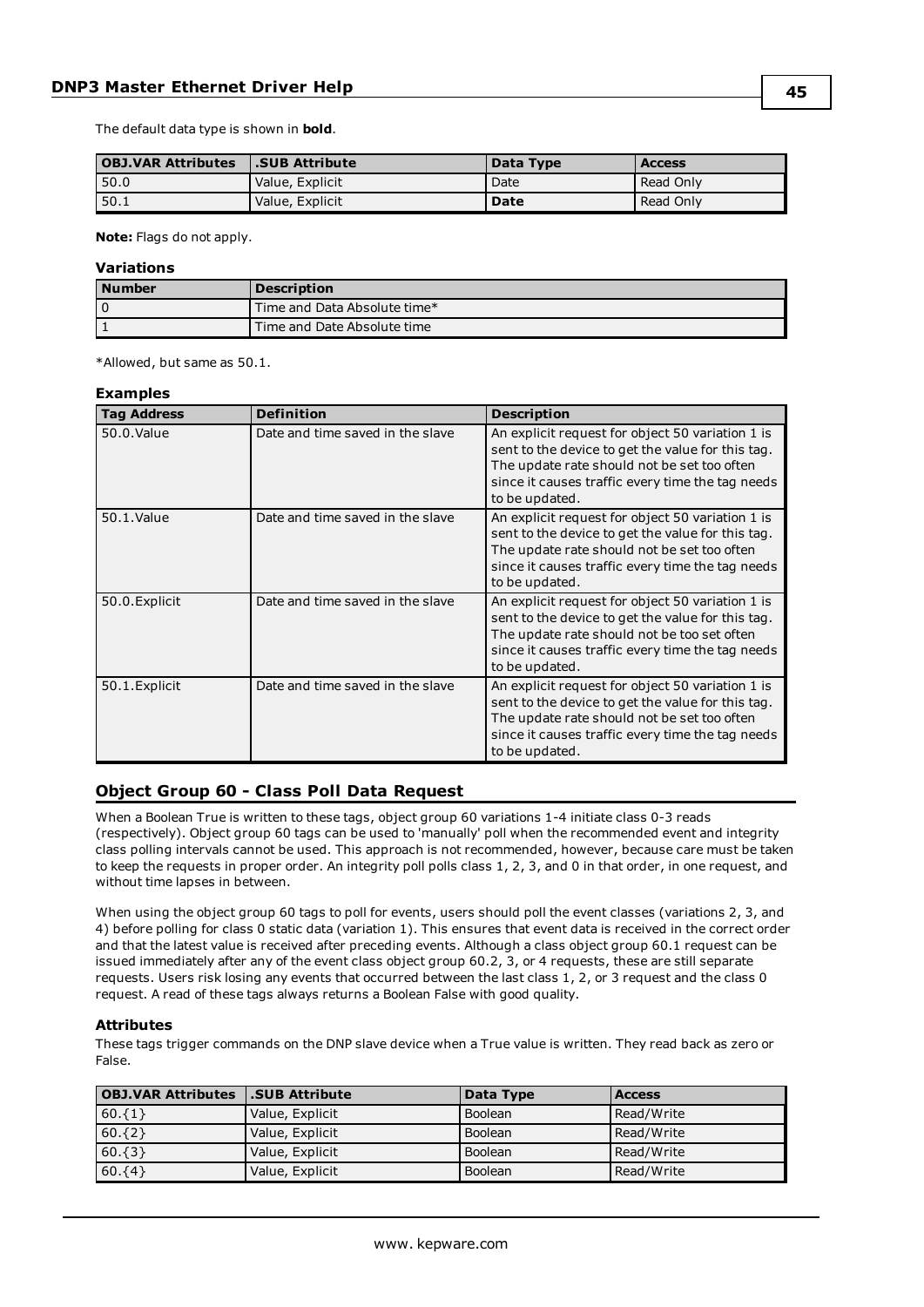**Note:** Flags do not apply.

### **Variations**

| <b>Number</b> | <b>Description</b>                   |
|---------------|--------------------------------------|
|               | Initiates a poll of DNP Class 0 data |
|               | Initiates a poll of DNP Class 1 data |
|               | Initiates a poll of DNP Class 2 data |
|               | Initiates a poll of DNP Class 3 data |

### **Examples**

| <b>Tag Address</b> | <b>Definition</b>                                         | <b>Description</b>                                                                                      |
|--------------------|-----------------------------------------------------------|---------------------------------------------------------------------------------------------------------|
| 60.1.Value         | Always displays a Boolean<br>value of 0 with good quality | Writing a 1 to this tag initiates a request for Class 0<br>data. The sub-type can be value or explicit. |
| 60.2. Value        | Always displays a Boolean<br>value of 0 with good quality | Writing a 1 to this tag initiates a request for Class 1<br>data. The sub-type can be value or explicit. |
| 60.3. Explicit     | Always displays a Boolean<br>value of 0 with good quality | Writing a 1 to this tag initiates a request for Class 2<br>data. The sub-type can be value or explicit. |
| 60.4. Explicit     | Always displays a Boolean<br>value of 0 with good quality | Writing a 1 to this tag initiates a request for Class 3<br>data. The sub-type can be value or explicit. |

### **Object Group 70 - File Identifiers**

### **Attributes**

| <b>OBJ.IDX Attributes   SUB Attributes  </b> |                               | Data Type      | Access     |  |
|----------------------------------------------|-------------------------------|----------------|------------|--|
| 70.0-9                                       | Download, Upload              | <b>Boolean</b> | Read/Write |  |
| 70.0-9                                       | LocalFileName, RemoteFileName | String         | Read/Write |  |

**Note:** Flags do not apply.

#### **Examples**

| <b>Tag Address</b>   | <b>Definition</b>                                                                                                                                                                  | <b>Description</b>                                                                                                                                                                                                                                                                                                                                                                                                                                                                                                        |
|----------------------|------------------------------------------------------------------------------------------------------------------------------------------------------------------------------------|---------------------------------------------------------------------------------------------------------------------------------------------------------------------------------------------------------------------------------------------------------------------------------------------------------------------------------------------------------------------------------------------------------------------------------------------------------------------------------------------------------------------------|
| 70.0.Upload          | Displays the current status of a file<br>transfer upload for the file settings<br>configured for index 0.<br>0: No file transfer upload in progress<br>1: Upload in progress       | Writing a 1 to this tag causes a file<br>transfer of the remote file on the slave to<br>the local file on the master. The file<br>identifiers are built from the path and the<br>file name properties. If the path does not<br>already end in a backslash or forward<br>slash, one is added before the file name.<br>The tag displays a 1 until the transfer<br>completes (at which time the tag display a<br>0). If an upload is in progress, writing a 0<br>to this tag causes the file transfer to be<br>terminated.   |
| 70.5.Download        | Displays the current status of a file<br>transfer download for the file settings<br>configured for index 5.<br>0: No file transfer download in progress<br>1: Download in progress | Writing a 1 to this tag causes a file<br>transfer of the local file on the master to<br>the remote file on the slave. The file<br>identifiers are built from the path and the<br>file name properties. If the path does not<br>already end in a backslash or forward<br>slash, one is added before the file name.<br>The tag displays a 1 until the transfer<br>completes (at which time the tag displays<br>a 0). If a download is in progress, writing<br>a 0 to this tag causes the file transfer to<br>be terminated. |
| 70.6. Local FileName | Displays the currently configured local<br>file name from the device property File<br>Control tab for index 6.                                                                     | This tag is Read Only unless the device<br>Property for File Name Writes is set to<br>Yes. If the tag has Read/Write access,<br>writing to this tag updates the<br>corresponding File Control device<br>property. The contents of the local file                                                                                                                                                                                                                                                                          |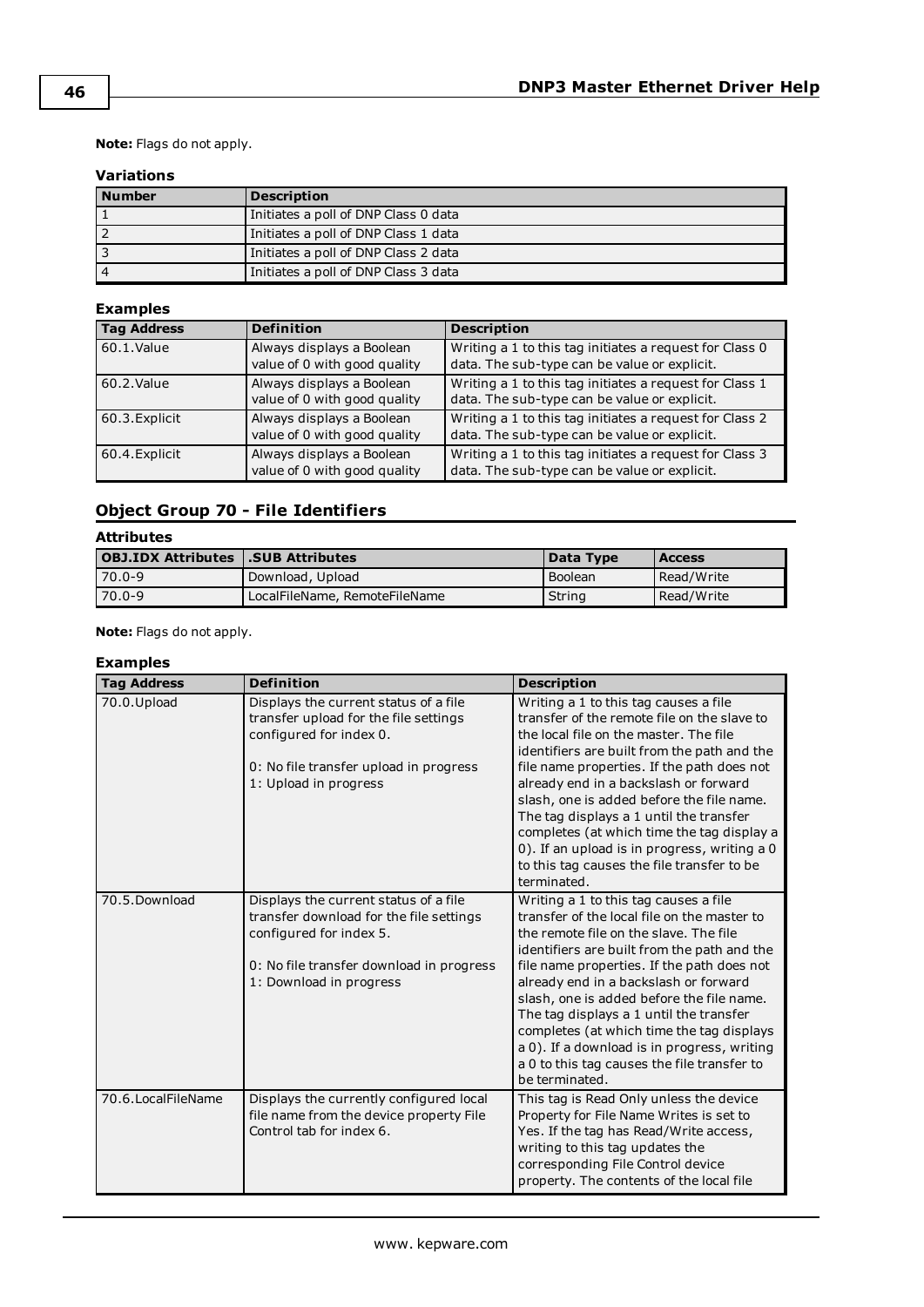| Tag Address         | <b>Definition</b>                                                                                               | <b>Description</b>                                                                                                                                                                                                                                                                                                                                                                                           |
|---------------------|-----------------------------------------------------------------------------------------------------------------|--------------------------------------------------------------------------------------------------------------------------------------------------------------------------------------------------------------------------------------------------------------------------------------------------------------------------------------------------------------------------------------------------------------|
|                     |                                                                                                                 | name property is appended to the local<br>path to build the file identifier. A<br>backslash or forward slash separates the<br>path from the file name.                                                                                                                                                                                                                                                       |
| 70.8.RemoteFileName | Displays the currently configured remote<br>file name from the device property File<br>Control tab for index 8. | This tag is Read Only unless the device<br>Property for File Name Writes is set to<br>Yes. If the tag has Read/Write access,<br>writing to this tag updates the<br>corresponding File Control device<br>property. The contents of the remote file<br>name property is appended to the remote<br>path to build the file identifier. A<br>backslash or forward slash separates the<br>path from the file name. |

### **Object Group 80 - Internal Indications**

#### **Attributes**

The default data type is shown in **bold**.

| <b>OBJ.VAR Attributes</b> | <b>.SUB Attribute</b> | Data Type | <b>Access</b> |
|---------------------------|-----------------------|-----------|---------------|
| 80.60                     | Value, Explicit       | Word      | Read Only     |
| $ 80.\{1\}$               | Value, Explicit       | Word      | Read Only     |

**Note:** Flags do not apply.

### **Variations**

| l Number | <b>Description</b>                  |
|----------|-------------------------------------|
|          | Internal Indications packed format* |
|          | Internal Indications packed format  |

\*Allowed, but same as 80.1.

### **IIN Definitions**

Object group 80 returns the DNP Internal Indication bits (IIN) as an unsigned short integer. The data is refreshed with each response from the DNP slave, and therefore represents the latest IIN report.

| <b>Internal Indication</b>    | <b>Bit Mask</b> | <b>Reason</b>                                         |
|-------------------------------|-----------------|-------------------------------------------------------|
| DNPDEFS IIN RESTART           | 0x8000          | Slave has been restarted                              |
| DNPDEFS IIN TROUBLE           | 0x4000          | Slave is reporting trouble                            |
| DNPDEFS IIN LOCAL             | 0x2000          | Slave is running in local mode                        |
| DNPDEFS IIN NEED TIME         | 0x1000          | Slave requires time synchronization                   |
| DNPDEFS IIN CLASS 3           | 0x0800          | Slave has Class 3 data available                      |
| DNPDEFS IIN CLASS 2           | 0x0400          | Slave has Class 2 data available                      |
| DNPDEFS IIN CLASS 1           | 0X0200          | Slave has Class 1 data available                      |
| DNPDEFS IIN ALL STATIONS      | 0x0100          | The message was directed to the DNP broadcast address |
| DNPDEFS IIN BAD CONFIG        | 0x0020          | Slave is misconfigured                                |
| DNPDEFS IIN ALREADY EXECUTING | 0x0010          | Slave has received a duplicate request                |
| DNPDEFS IIN BUFFER OVFL       | 0x0008          | Slave has lost one or more event reports              |
| DNPDEFS IIN OUT OF RANGE      | 0x0004          | Command received references a non-existent I/O point  |
| DNPDEFS IIN OBJECT UNKNOWN    | 0x0002          | Command received references an unknown object         |
| DNPDEFS IIN BAD FUNCTION      | 0x0001          | Command received is not supported                     |

### **Examples**

| Tag Address | <b>Definition</b>                                 | <b>Description</b>                                                                                                                                                                                                                                                                        |
|-------------|---------------------------------------------------|-------------------------------------------------------------------------------------------------------------------------------------------------------------------------------------------------------------------------------------------------------------------------------------------|
| 80.0.Value  | Latest Value of the<br>two IIN bytes as a<br>Word | The slave's response to every request includes two internal indication<br>bytes. The bits of these bytes have special meanings as defined by<br>the DNP spec. This tag displays the IIN bytes received in the last<br>response from the device. This is read from the data store and does |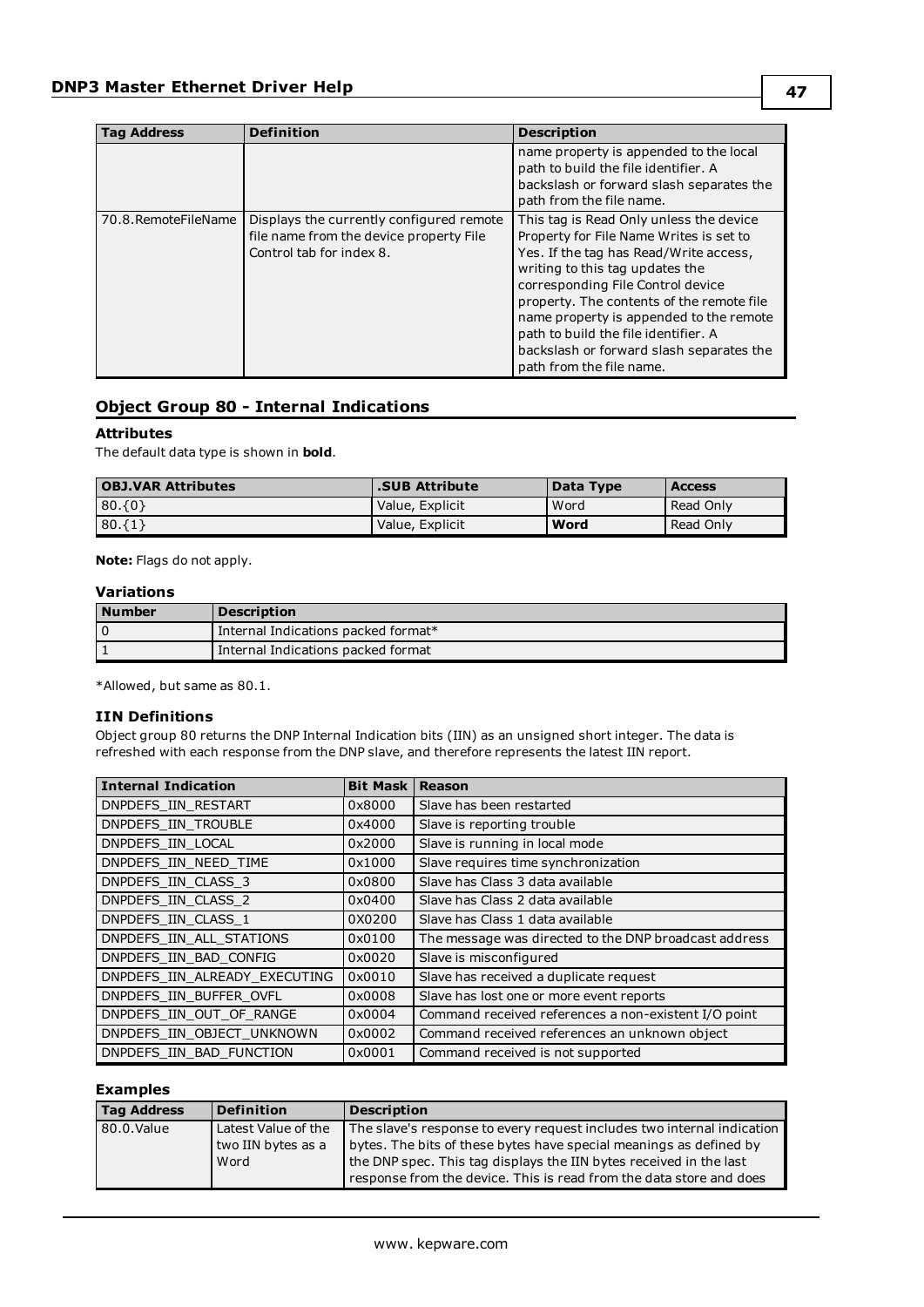| <b>Tag Address</b> | <b>Definition</b>                                 | <b>Description</b>                                                                                                                                                                                                                                                                                                                                                                                                        |
|--------------------|---------------------------------------------------|---------------------------------------------------------------------------------------------------------------------------------------------------------------------------------------------------------------------------------------------------------------------------------------------------------------------------------------------------------------------------------------------------------------------------|
|                    |                                                   | not send an explicit request. The sub-type can be value or explicit;<br>the variation can be 0 or 1. It makes no difference.                                                                                                                                                                                                                                                                                              |
| 80.1. Explicit     | Latest Value of the<br>two IIN bytes as a<br>Word | The slave's response to every request includes two internal indication<br>bytes. The bits of these bytes have special meanings as defined by<br>the DNP spec. This tag displays the IIN bytes received in the last<br>response from the device. This is read from the data store and does<br>not send an explicit request. The sub-type can be value or explicit;<br>the variation can be 0 or 1. It makes no difference. |

### **Object Group 87 - Data Sets**

.Value tags are populated by the data received from unsolicited events or integrity and event class polling. .Explicit tags cause a device read: because tags for one set are blocked together, there is only one device read for the entire data set.

#### **Notes:**

- 1. At this time, data sets can only be defined in the slave. Users who manually create tags must define the correct data types. The master obtains the description of the data sets from the slave to automatically define tags.
- 2. Object group 88 Data Set Snapshot data is reflected in object group 87 Data Sets Present value tags. For more information, refer to **Other Object [Groups](#page-50-0)**.

#### **Attributes**

Variations for object group 87 do not equate to specific data types. Users must configure the tag with the same data type that is configured in the slave for the specific data set element. Descriptions of the attributes are as follows:

- **VAR:** This attribute indicates the particular element of the data set.
- **IDX:** This attribute indicates the particular data set that is defined in the device.

The default data type is shown in **bold**.

| <b>OBJ.VAR.IDX Attributes</b> | <b>.SUB Attribute</b> | Data Type                                                                    | <b>Access</b> |
|-------------------------------|-----------------------|------------------------------------------------------------------------------|---------------|
| $87.\{0-1\}.\{0-65535\}$      | Value, Explicit       | Byte, Char, Date, Double, <b>DWord</b> ,<br>Float, Long, Short, String, Word | Read Only     |
| $87.\{2-32\}.\{0-65535\}$     | Value, Explicit       | Byte, Char, Date, Double, <b>DWord</b> ,<br>Float, Long, Short, String, Word | Read/Write    |
| $87.\{0\}.\{0-65535\}$        | Set                   | <b>Boolean</b>                                                               | Read/Write    |

#### **Variations**

#### **DNP Object Flag Definitions**

To get a data point's flags, the slave's definition of the data set must include an element specifically for DNP flags.

#### **Examples**

| <b>Tag Address</b> | <b>Definition</b>                                            | <b>Description</b>                                                                                                                                                                                                                        |
|--------------------|--------------------------------------------------------------|-------------------------------------------------------------------------------------------------------------------------------------------------------------------------------------------------------------------------------------------|
| 87.5.1. Explicit   | Displays the fifth<br>element of data<br>set 1               | The . Explicit sub-type indicates that a request to the device for all<br>elements of data set 1 occurs every time the tag needs to be updated.                                                                                           |
| 87.7.2. Value      | Displays the<br>seventh element<br>of data set 2             | The . Value sub-type indicates the tags for data set 2 is only updated<br>from the data store that is populated through unsolicited messages or<br>integrity and event polls.                                                             |
| 87.0.2.Set         | Always displays a<br>Boolean value of 0<br>with good quality | Writing a 1 to this tag causes an object group 87 write operation on<br>data set 2. The write only takes place if there is data pending to be<br>written due to a previous write to other . Value or . Explicit tags of this<br>data set. |

### **Object Group 110 - Octet String Object**

These tags are only read explicitly once after start up. Explicit reads of the same object group and Variation are blocked together: A block that contains a failed tag continues to be read until the tag's quality changes to good or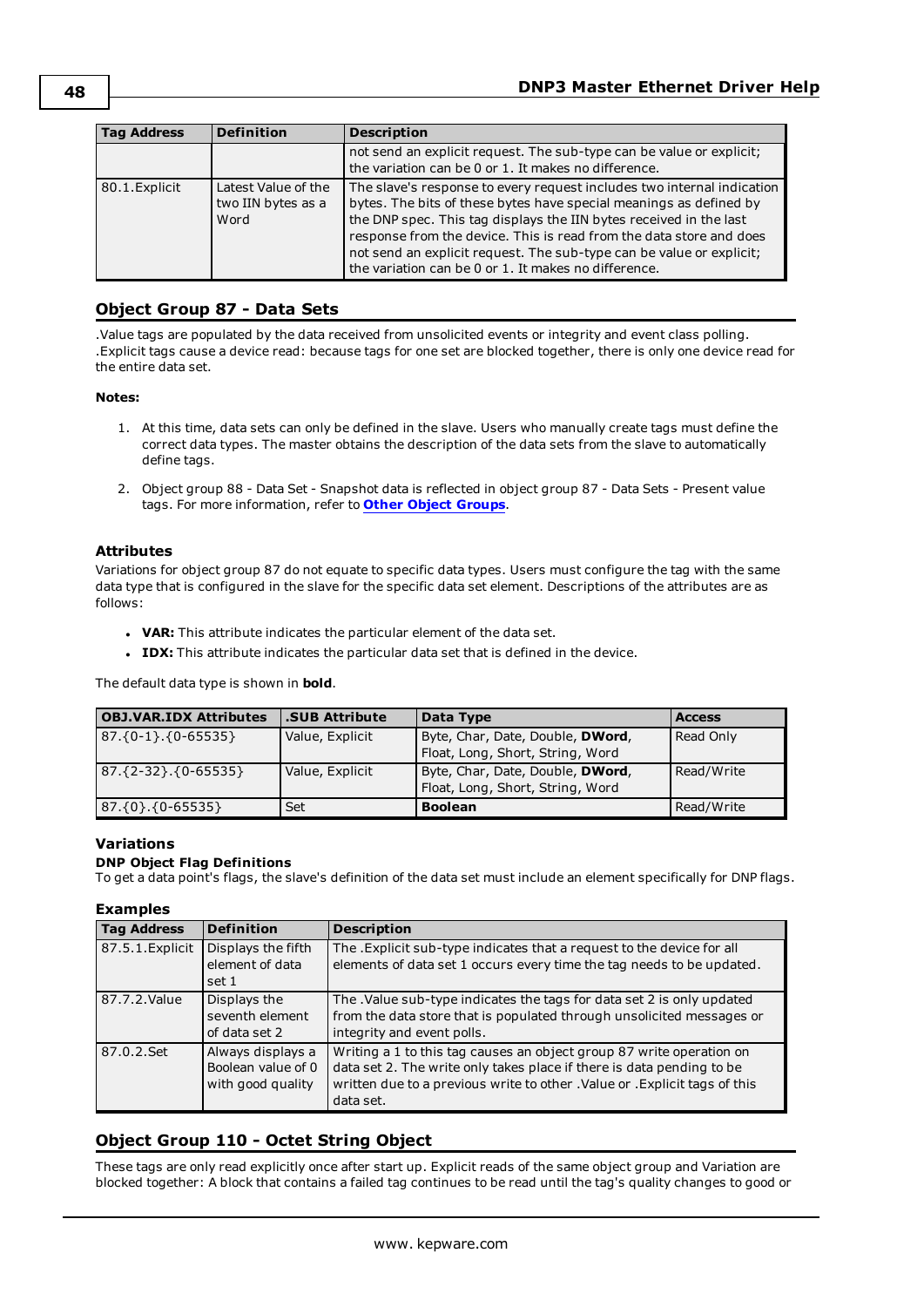is removed.

#### **Notes:**

- 1. Object group 110 Octet String value is reflected in object group 111 Octet String Event Change. *For more information, refer to Other Object [Groups](#page-50-0)*.
- 2. Zero-length string tags return bad quality.

#### **Attributes**

The default data type is shown in **bold**.

| <b>OBJ.IDX Attributes</b> | .SUB Attribute                               | Data Type Access |            |
|---------------------------|----------------------------------------------|------------------|------------|
| $ 110.\{0-65535\}$        | Value, Explicit - takes up to 255 characters | l Strina         | Read/Write |

**Note:** Flags do not apply.

### **Variations**

| <b>Number</b> | <b>Description</b> |
|---------------|--------------------|
| String Length | Octet String       |

#### **Examples**

| <b>Tag Address</b> | <b>Definition</b>            | <b>Description</b>                                                                                                                                                                                                                                                                                                                                                                                                                    |
|--------------------|------------------------------|---------------------------------------------------------------------------------------------------------------------------------------------------------------------------------------------------------------------------------------------------------------------------------------------------------------------------------------------------------------------------------------------------------------------------------------|
| 110.0.Value        | Value of point 0 as a String | If a value for this tag has not been received from the device,<br>then an explicit request is sent. Once the point has been<br>initialized, the tag receives its updates from the data store. A<br>second explicit request is only issued if the slave or master<br>restarts. Other object 110 explicit and value tags are blocked<br>with this tag in one request. The sub-type can be Value or<br>Explicit: it makes no difference. |
| 110.5. Explicit    | Value of point 5 as a String | If a value for this tag has not been received from the device,<br>then an explicit request is sent. Once the point has been<br>initialized, the tag receives its updates from the data store. A<br>second explicit request is only issued if the slave or master<br>restarts. Other object 110 explicit and value tags are blocked<br>with this tag in one request. The sub-type can be value or<br>explicit: it makes no difference. |

# **Object Group 120 - Authentication Object**

The authentication object tags are internal statistics for DNP authentication.

#### **Attributes**

The default data type is shown in **bold**.

| <b>OBJ.VAR Attributes</b> | .SUB<br><b>Attribute</b> | <b>Description</b>                      | <b>Data</b><br><b>Type</b> | <b>Access</b>           |
|---------------------------|--------------------------|-----------------------------------------|----------------------------|-------------------------|
| 120.KeyStatRQTX           | Value<br>Reset           | Key status requests sent to outstation. | <b>DWord</b><br>Bool       | Read Only<br>Read/Write |
| 120.KeyStatRQRX           | Value                    | Key status responses received from      | <b>DWord</b>               | Read Only               |
|                           | Reset                    | outstation.                             | Bool                       | Read/Write              |
| 120.KeyStatRORX NoInit    | Value                    | Key status request responded with an    | <b>DWord</b>               | Read Only               |
|                           | Reset                    | uninitialized failure.                  | <b>Bool</b>                | Read/Write              |
| 120.KeyStatRQRX_CommFail  | Value                    | Key status request responded with a     | <b>DWord</b>               | Read Only               |
|                           | Reset                    | communications failure.                 | Bool                       | Read/Write              |
| 120.KeyStatRORX AuthFail  | Value                    | Key status request responded with an    | <b>DWord</b>               | Read Only               |
|                           | Reset                    | authentication failure.                 | Bool                       | Read/Write              |
| 120.KeyChangeTX           | Value                    | Key change requests sent to the         | <b>DWord</b>               | Read Only               |
|                           | Reset                    | outstation.                             | <b>Bool</b>                | Read/Write              |
| 120.AggrModeRQTX          | Value                    | Aggressive mode requests sent to the    | <b>DWord</b>               | Read Only               |
|                           | Reset                    | outstation.                             | Bool                       | Read/Write              |
| 120.AggrModeResponseRX    | Value                    | Aggressive mode responses from the      | <b>DWord</b>               | Read Only               |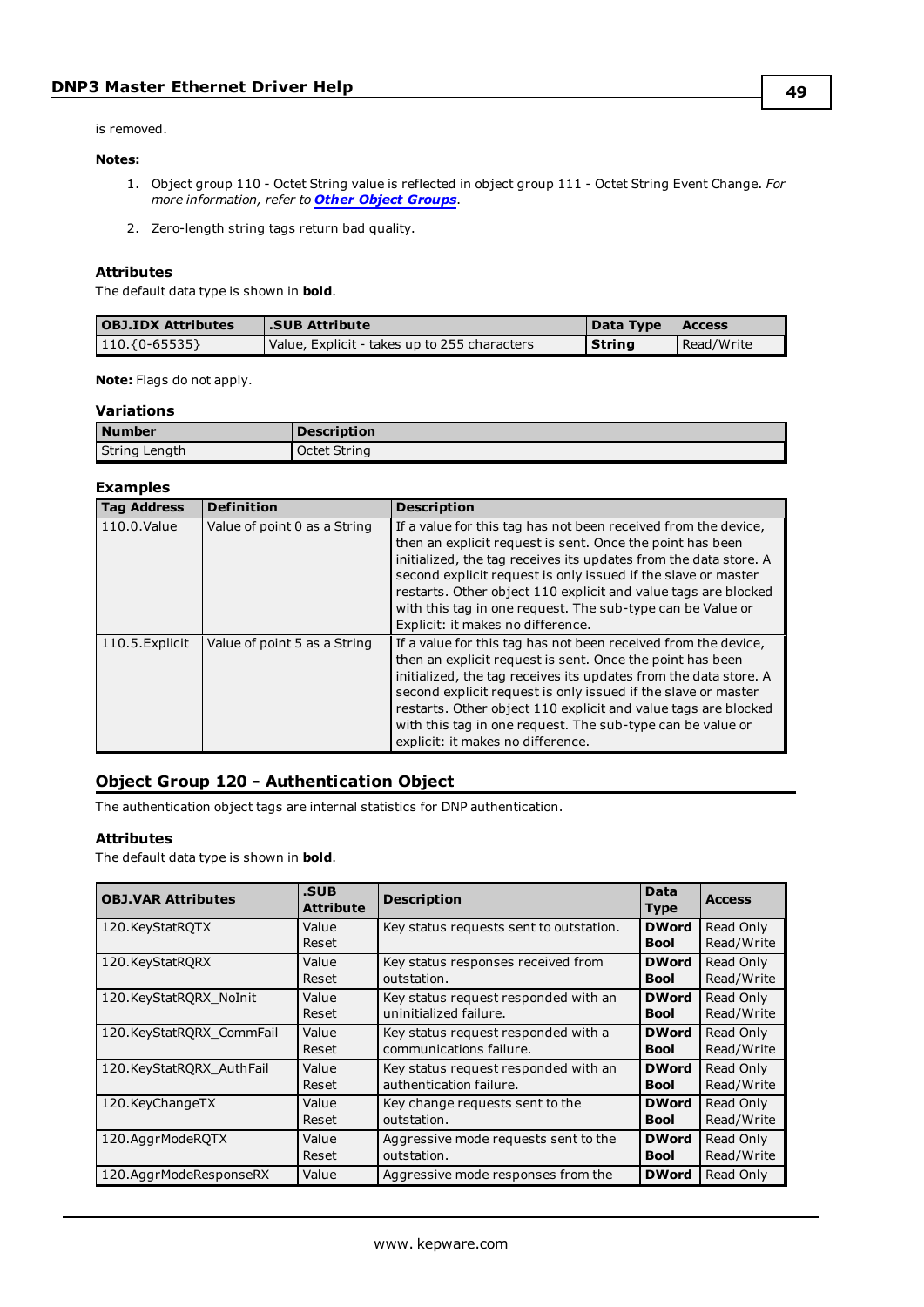| <b>OBJ.VAR Attributes</b>             | .SUB<br>Attribute | <b>Description</b>                                               | Data<br><b>Type</b>         | <b>Access</b>           |
|---------------------------------------|-------------------|------------------------------------------------------------------|-----------------------------|-------------------------|
|                                       | Reset             | outstation                                                       | <b>Bool</b>                 | Read/Write              |
| 120.AggrModeResponseRX                | Value             | Aggressive mode request responded                                | <b>DWord</b>                | Read Only               |
| Failed                                | Reset             | with a failure.                                                  | <b>Bool</b>                 | Read/Write              |
| 120.ChallRQTX                         | Value<br>Reset    | Challenge requests sent to the<br>outstation.                    | <b>DWord</b><br><b>Bool</b> | Read Only<br>Read/Write |
| 120.ChallRQRX                         | Value<br>Reset    | Challenge requests received from the<br>outstation.              | <b>DWord</b><br><b>Bool</b> | Read Only<br>Read/Write |
| 120. Critical Chall RQTX              | Value             | Critical challenge requests sent to the                          | <b>DWord</b>                | Read Only               |
|                                       | Reset             | outstation.                                                      | <b>Bool</b>                 | Read/Write              |
| 120. Critical Chall RQRX              | Value<br>Reset    | Critical challenge requests received<br>from the outstation.     | <b>DWord</b><br><b>Bool</b> | Read Only<br>Read/Write |
| 120.ChallReplyTX                      | Value             | Challenge responses sent to the                                  | <b>DWord</b>                | Read Only               |
|                                       | Reset             | outstation.                                                      | <b>Bool</b>                 | Read/Write              |
| 120. Chall ReplyRX                    | Value<br>Reset    | Challenge responses received from the<br>outstation.             | <b>DWord</b><br><b>Bool</b> | Read Only<br>Read/Write |
| 120. Chall ReplyRX Failed             | Value             | Challenge responses with a failure.                              | <b>DWord</b>                | Read Only               |
|                                       | Reset             |                                                                  | Bool                        | Read/Write              |
| 120.ErrorTX Invalid                   | Value             | Invalid errors sent to outstation.                               | <b>DWord</b>                | Read Only               |
|                                       | Reset             |                                                                  | <b>Bool</b>                 | Read/Write              |
| 120.ErrorTX<br>UnexpectedReply        | Value<br>Reset    | Unexpected reply errors sent to<br>outstation.                   | <b>DWord</b><br>Bool        | Read Only<br>Read/Write |
| 120.ErrorTX_NoReply                   | Value             | No reply errors sent to outstation.                              | <b>DWord</b>                | Read Only               |
|                                       | Reset             |                                                                  | <b>Bool</b>                 | Read/Write              |
| 120.ErrorTX                           | Value             | Aggressive mode not supported errors                             | <b>DWord</b>                | Read Only               |
| AggrModeNotSupported                  | Reset             | sent to outstation.                                              | <b>Bool</b>                 | Read/Write              |
| 120.ErrorTX                           | Value             | HMAC algorithm not supported errors                              | <b>DWord</b>                | Read Only               |
| <b>HMACAlgNotSupported</b>            | Reset             | sent to outstation.                                              | <b>Bool</b>                 | Read/Write              |
| 120.ErrorTX                           | Value<br>Reset    | Key wrap algorithm not supported<br>errors sent to outstation.   | <b>DWord</b><br><b>Bool</b> | Read Only<br>Read/Write |
| KeyWrapAlgNotSupported<br>120.ErrorTX | Value             | User access denied errors sent to                                | <b>DWord</b>                | Read Only               |
| <b>UserAccessDenied</b>               | Reset             | outstation.                                                      | <b>Bool</b>                 | Read/Write              |
| 120.ErrorTX                           | Value             | Key change denied errors sent to                                 | <b>DWord</b>                | Read Only               |
| KeyChangeDenied                       | Reset             | outstation.                                                      | <b>Bool</b>                 | Read/Write              |
| 120.ErrorTX_InvalidSign               | Value             | Invalid signature errors sent to                                 | <b>DWord</b>                | Read Only               |
|                                       | Reset             | outstation.                                                      | <b>Bool</b>                 | Read/Write              |
| 120.ErrorTX InvalidCert               | Value             | Invalid certificate errors sent to                               | <b>DWord</b>                | Read Only               |
|                                       | Reset             | outstation.                                                      | <b>Bool</b>                 | Read/Write              |
| 120. ErrorTX UnknownUser              | Value<br>Reset    | Unknown user errors sent to outstation.                          | <b>DWord</b><br><b>Bool</b> | Read Only<br>Read/Write |
| 120.ErrorTX_VendorSpecific            | Value             | Vendor-specific errors sent to                                   | <b>DWord</b>                | Read Only               |
|                                       | Reset             | outstation.                                                      | <b>Bool</b>                 | Read/Write              |
| 120.ErrorRX_Invalid                   | Value<br>Reset    | Invalid errors received from outstation.                         | <b>DWord</b><br><b>Bool</b> | Read Only<br>Read/Write |
| 120.ErrorRX                           | Value             | Unexpected reply errors received from                            | <b>DWord</b>                | Read Only               |
| UnexpectedReply                       | Reset             | outstation.                                                      | <b>Bool</b>                 | Read/Write              |
| 120.ErrorRX_NoReply                   | Value             | No reply errors received from                                    | <b>DWord</b>                | Read Only               |
|                                       | Reset             | outstation.                                                      | <b>Bool</b>                 | Read/Write              |
| 120.ErrorRX                           | Value             | Aggressive mode not supported errors                             | <b>DWord</b><br><b>Bool</b> | Read Only               |
| AggrModeNotSupported<br>120.ErrorRX   | Reset<br>Value    | received from outstation.<br>HMAC algorithm not supported errors | <b>DWord</b>                | Read/Write<br>Read Only |
| HMACAlgNotSupported                   | Reset             | received from outstation.                                        | <b>Bool</b>                 | Read/Write              |
| 120.ErrorRX                           | Value             | Key wrap algorithm not supported                                 | <b>DWord</b>                | Read Only               |
| KeyWrapAlgNotSupported                | Reset             | errors received from outstation.                                 | <b>Bool</b>                 | Read/Write              |
| 120.ErrorRX                           | Value             | User access denied errors received                               | <b>DWord</b>                | Read Only               |
| UserAccessDenied                      | Reset             | from outstation.                                                 | <b>Bool</b>                 | Read/Write              |
| 120.ErrorRX                           | Value             | Key change denied errors received                                | <b>DWord</b>                | Read Only               |
| KeyChangeDenied                       | Reset             | from outstation.                                                 | <b>Bool</b>                 | Read/Write              |
| 120.ErrorRX_InvalidSign               | Value             | Invalid signature errors received from                           | <b>DWord</b>                | Read Only               |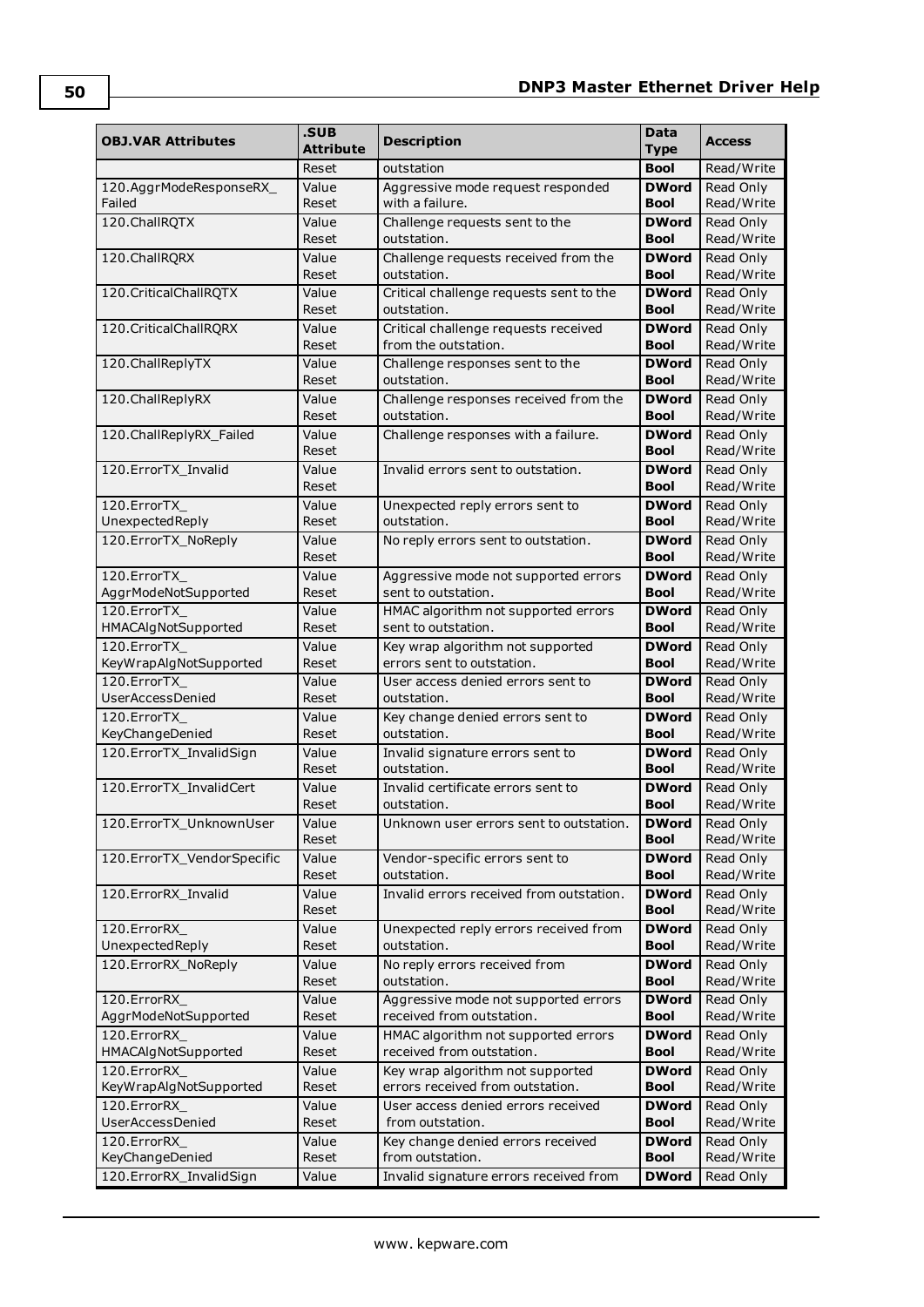| <b>OBJ.VAR Attributes</b>  | .SUB<br><b>Attribute</b> | <b>Description</b>                       | <b>Data</b><br><b>Type</b> | <b>Access</b> |
|----------------------------|--------------------------|------------------------------------------|----------------------------|---------------|
|                            | Reset                    | outstation.                              | <b>Bool</b>                | Read/Write    |
| 120.ErrorRX InvalidCert    | Value                    | Invalid certificate errors received from | <b>DWord</b>               | Read Only     |
|                            | Reset                    | outstation.                              | <b>Bool</b>                | Read/Write    |
| 120.ErrorRX UnknownUser    | Value                    | Unknown user errors received from        | <b>DWord</b>               | Read Only     |
|                            | Reset                    | outstation.                              | <b>Bool</b>                | Read/Write    |
| 120.ErrorRX VendorSpecific | Value                    | Vendor-specific errors received from     | <b>DWord</b>               | Read Only     |
|                            | Reset                    | outstation.                              | <b>Bool</b>                | Read/Write    |

### **Examples**

| <b>Tag Address</b>    | <b>Definition</b>                                    | <b>Description</b>                                                                       |
|-----------------------|------------------------------------------------------|------------------------------------------------------------------------------------------|
| 120.KeyStatROTX.Value | Value of the KeyStatROTX<br>authentication statistic | The number of key status requests sent to the<br>outstation since startup or last reset. |
| 120.KeyStatROTX.Reset | Reset the KeyStatROTX<br>authentication statistic    | The KeyStatRQTX statistic is cleared with a write<br>value of 1.                         |

### <span id="page-50-0"></span>**Other Object Groups**

Certain objects are not used in the driver due to the fact that their values are reflected in other objects.

| <b>Object</b>  | <b>Name</b>                                   | <b>Reflected in Object</b> | <b>Name</b>                |
|----------------|-----------------------------------------------|----------------------------|----------------------------|
| 2              | Binary Input Change Event                     | 1                          | <b>Binary Input State</b>  |
| $\overline{4}$ | Double Bit Input Change Event                 | 3                          | Double Bit Input State     |
| 11             | <b>Binary Output Change Event</b>             | 10                         | <b>Binary Output State</b> |
| 12             | Control Relay Output Block                    | 10                         | <b>Binary Output State</b> |
| 13             | <b>Binary Output Command Event</b>            | 10                         | <b>Binary Output State</b> |
| 22             | Counter Event Change                          | 20                         | <b>Counter Value</b>       |
| 23             | Frozen Counter Event Change                   | 21                         | Frozen Counter Value       |
| 32             | Analog Input Change Event                     | 30                         | Analog Input Value         |
| 41             | Analog Output Write                           | 40                         | Analog Output Value        |
| 42             | Analog Output Change Event                    | 40                         | Analog Output Value        |
| 43             | Analog Output Command Event                   | 40                         | Analog Output Value        |
| 51             | Time and Date Common Time of Occurrence (CTO) | 50                         | Time and Date              |
| 88             | Data Set - Snapshot                           | 87                         | Data Set - Present Value   |
| 111            | Octet String Event Change                     | 110                        | <b>Octet String Value</b>  |

### **Internal Tags**

| <b>Tag</b>              | <b>Description</b>                                                                                                                                                                                                                                                                                                                                                                                  | Data Type    | <b>Access</b> |
|-------------------------|-----------------------------------------------------------------------------------------------------------------------------------------------------------------------------------------------------------------------------------------------------------------------------------------------------------------------------------------------------------------------------------------------------|--------------|---------------|
| AuthCurrentUserNumber   | This tag allows the authentication Current User<br>Number device property to be changed from a client<br>application. Valid values range from 0 to 65535.                                                                                                                                                                                                                                           | Word         | Read/Write    |
|                         | ChannelResponseTimeout   This tag allows the Request Timeout channel property<br>to be changed from a client application. Valid values<br>range from 100 to 3600000.                                                                                                                                                                                                                                | <b>DWord</b> | Read/Write    |
| DestinationHost         | This tag allows the Destination Host channel property<br>to be changed from a client application. The Host<br>address must be formatted correctly.                                                                                                                                                                                                                                                  | String       | Read/Write    |
| <b>DestinationPort</b>  | This tag allows the Destination Port channel property<br>to be changed from a client application. Valid values<br>range from 1 to 65535.                                                                                                                                                                                                                                                            | Word         | Read/Write    |
| DeviceRequestQueueDepth | This tag indicates the current depth of the queue used<br>for storing device requests. It is useful for diagnostic<br>purposes for issues such as tag update delays.<br>Although a zero or steady value is expected, a non-<br>zero value is not a problem unless it continues to grow<br>and causes a delay in tag updates. For example, if the<br>project has a device defined with 100 blocks of | <b>DWord</b> | Read Only     |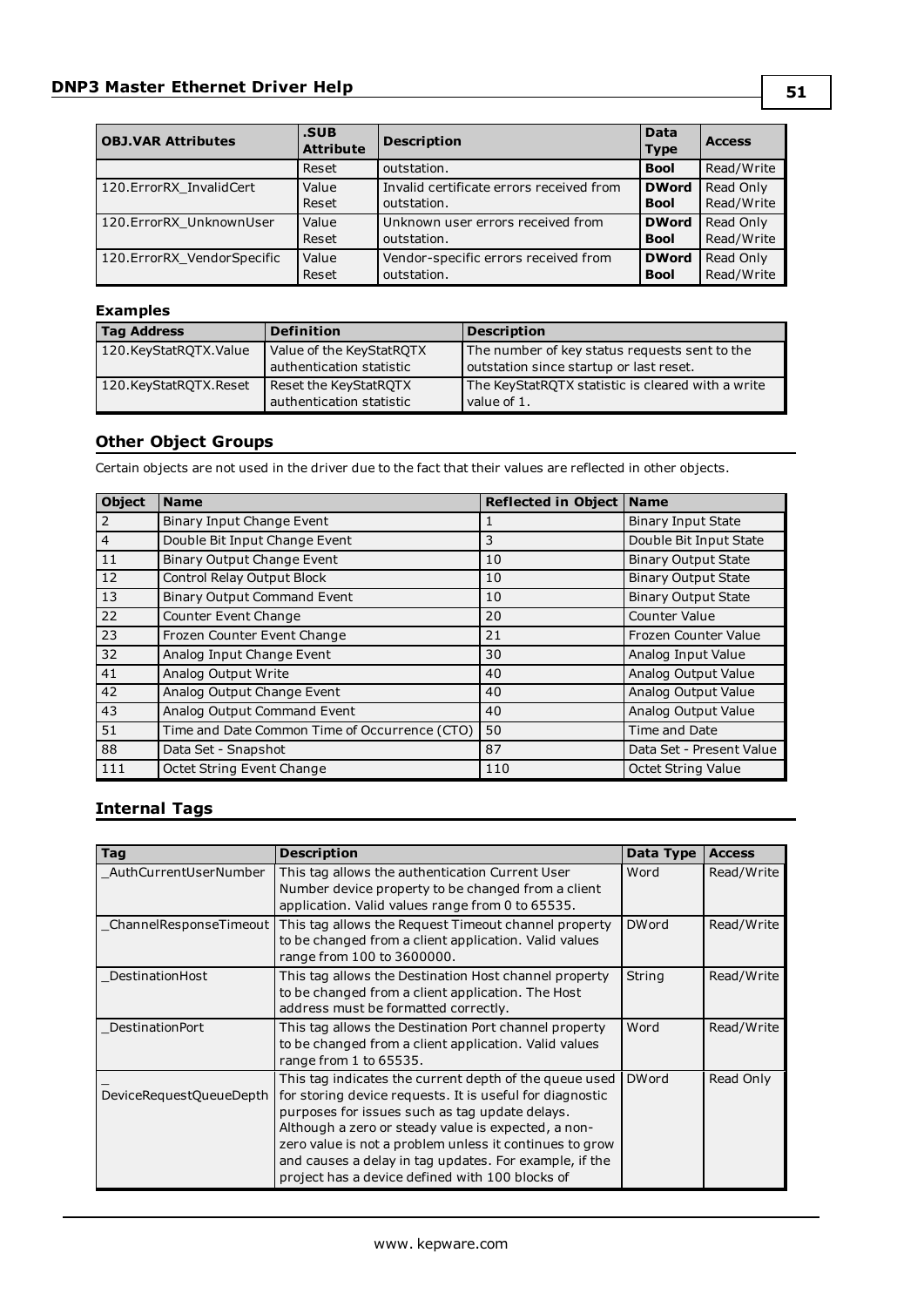| <b>Tag</b>               | <b>Description</b>                                                                                                                                                                                                                                     | Data Type    | <b>Access</b> |
|--------------------------|--------------------------------------------------------------------------------------------------------------------------------------------------------------------------------------------------------------------------------------------------------|--------------|---------------|
|                          | .Explicit tags and the _DeviceRequestQueueDepth tag<br>value is 100, then something is blocking the tags from<br>being updated on time.                                                                                                                |              |               |
| DeviceRequestTimeout     | This tag allows the Request Timeout device property<br>to be changed from a client application. Valid values<br>range from 0 to 3600000.                                                                                                               | <b>DWord</b> | Read/Write    |
| EventClass1PollInterval* | This tag allows the Event Class Poll 1 Interval device<br>property to be changed from a client application. Valid<br>values range from 0 to 86400 seconds.                                                                                             | <b>DWord</b> | Read/Write    |
| EventClass2PollInterval* | This tag allows the Event Class Poll 2 Interval device<br>property to be changed from a client application. Valid<br>values range from 0 to 86400 seconds.                                                                                             | <b>DWord</b> | Read/Write    |
| EventClass3PollInterval* | This tag allows the Event Class 3 Poll Interval device<br>property to be changed from a client application. Valid<br>values range from 0 to 86400 seconds.                                                                                             | <b>DWord</b> | Read/Write    |
| IntegrityPollInterval    | This tag allows the Integrity Poll device property to be<br>changed from a client application. Valid values range<br>from 0 to 2592000.                                                                                                                | <b>DWord</b> | Read/Write    |
| <b>MasterAddress</b>     | This tag allows the master address device property to<br>be changed from a client application. Valid values<br>range from 0 to 65519.                                                                                                                  | <b>DWord</b> | Read/Write    |
| Protocol                 | This tag allows the Ethernet Protocol channel property<br>to be changed from a client application. Valid values<br>range from 0 to 1. A value of 0 indicates TCP/IP; a<br>value of 1 indicates UDP.                                                    | <b>Byte</b>  | Read/Write    |
| SlaveAddress             | This tag allows the slave address device property to<br>be changed from a client application. Valid values<br>range from 0 to 65519.                                                                                                                   | <b>DWord</b> | Read/Write    |
| SourcePort               | This tag allows the Source Port channel property to be<br>changed from a client application. Valid values range<br>from 0 to 65535.                                                                                                                    | Word         | Read/Write    |
| TimeSyncStyle            | This tag allows the Time Synchronization Style device<br>property to be changed from a client application. Valid<br>values range from 0 to 1. A value of 0 indicates the<br>Serial Time Sync Style; a value of 1 indicates the<br>LAN Time Sync Style. | <b>Byte</b>  | Read/Write    |

\* Any write to this tag changes the units to seconds. There is currently no mechanism to change the units to milliseconds, minutes, or hours from an internal tag.

# **Special Tags**

| Tag            | <b>Description</b>                                                                                                                                                                                                                                        |
|----------------|-----------------------------------------------------------------------------------------------------------------------------------------------------------------------------------------------------------------------------------------------------------|
| ActivateConfig | When a Boolean True is written to this tag, an Activate Configuration Request is sent to the<br>slave device. The tag is read back as zero or false and always has good quality.*                                                                         |
| Coldrestart    | When a Boolean True is written to this tag, a cold restart is sent to the slave device. The tag<br>is read back as zero or false.                                                                                                                         |
| Unsolreceived  | When Unsolicited Messaging is enabled for the device in the OPC server, the tag increments<br>by 1 every time an unsolicited message is received from the slave.<br><b>Note:</b> This tag is read/write, so it can be reset to any value by the operator. |
| Warmrestart    | When a Boolean True is written to this tag, a warm restart is sent to the slave device. The tag<br>is read back as zero or false.                                                                                                                         |

\*The objects included in the request are defined in the Activate Config Objects parameter located in **Device Properties** | **File Control**. For more information, refer to **[File Control](#page-20-0)**.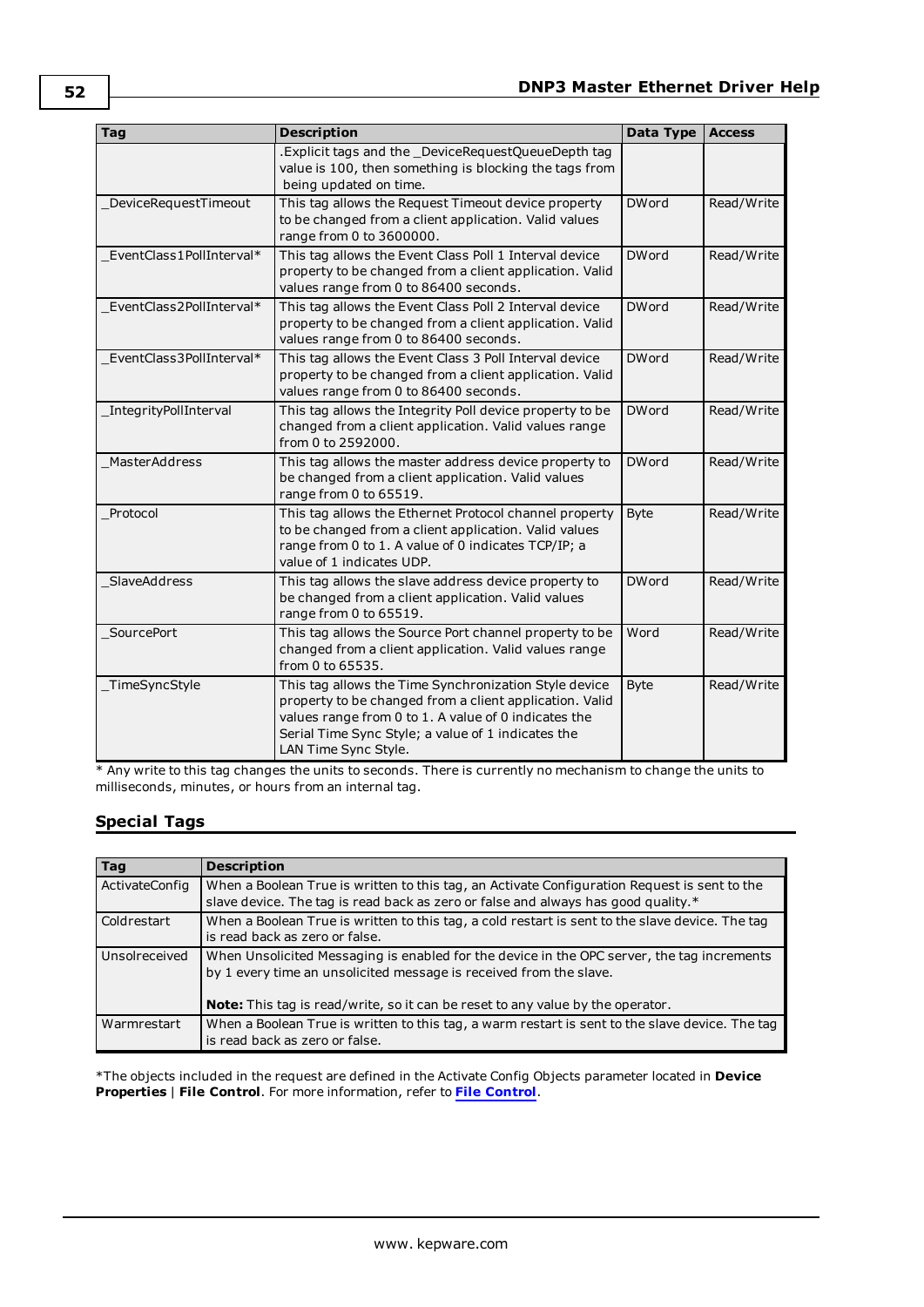### <span id="page-52-5"></span>**Error Descriptions**

The following messages may be generated. Click on the link for a description of the message.

**Address [Validation](#page-52-0) Messages [Authentication](#page-53-0) Messages Automatic Tag Database [Generation](#page-56-0) Messages Device Status [Messages](#page-57-0) Driver [Messages](#page-66-0) [DNP-Specific](#page-66-1) Messages File Control [Messages](#page-87-0)**

### <span id="page-52-0"></span>**Address Validation Messages**

The following messages may be generated. Click on the link for a description of the message.

**Address <address> is not valid on device [<channel>](#page-52-1) <device>. Address [<address>](#page-52-2) is out of range for the specified device or register. Data type <type> is not valid for device address [<address>](#page-52-3). Device address [<address>](#page-52-4)** contains a syntax error **Device address [<address>](#page-53-1) is read only.**

#### <span id="page-52-1"></span>**Address <address> is not valid on device <channel> <device>.**

**Error Type:** Warning

#### **Possible Cause:**

A scan tag with an invalid address was sent to the driver for initialization.

#### **Solution:**

<span id="page-52-2"></span>Correct the address in the invalid tag.

#### **Address <address> is out of range for the specified device or register.**

#### **Error Type:**

Warning

#### **Possible Cause:**

A tag address that has been specified statically references a location that is beyond the range of supported locations for the device.

#### **Solution:**

<span id="page-52-3"></span>Verify that the address is correct; if it is not, re-enter the address in the client application.

#### **Data type <type> is not valid for device address <address>.**

#### **Error Type:**

Warning

#### **Possible Cause:**

A tag address that has been specified statically has been assigned an invalid data type.

#### **Solution:**

<span id="page-52-4"></span>Modify the requested data type in the client application.

#### **Device address <address> contains a syntax error.**

### **Error Type:**

Warning

#### **Possible Cause:**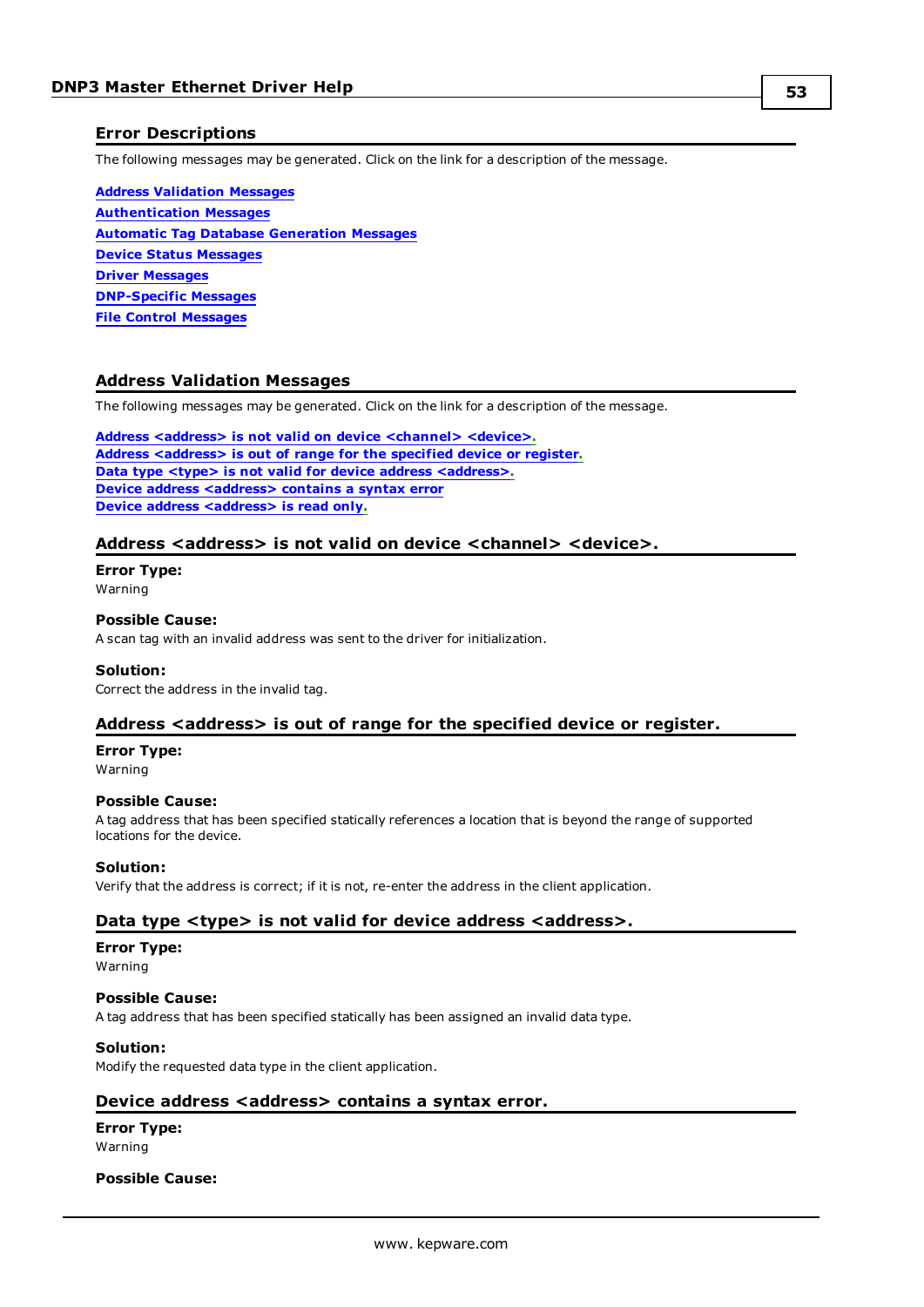A tag address that has been specified statically contains one or more invalid characters.

#### **Solution:**

<span id="page-53-1"></span>Re-enter the address in the client application.

#### **Device address <address>** is read only.

# **Error Type:**

Warning

#### **Possible Cause:**

A tag address that has been specified statically has a requested access mode that is not compatible with what the device supports for that address.

#### **Solution:**

<span id="page-53-0"></span>Change the access mode in the client application.

#### **Authentication Error Messages**

The following messages may be generated. Click on the link for a description of the message.

**Secure authentication failure on device [<channel.device>.](#page-53-2) Device does not support the function code [\(IIN2.0\).](#page-53-2)**

**Secure authentication failure on device [<channel.device>.](#page-53-3) Key status request communications failure. [Session](#page-53-3) keys are not valid.**

**Secure authentication failure on device [<channel.device>.](#page-54-0) Key status request non-authentic. [Session](#page-54-0) keys are not valid.**

**Secure authentication failure on device [<channel.device>.](#page-54-1) Aggressive mode response indicates improper [authentication.](#page-54-1)**

**Secure authentication failure on device [<channel.device>.](#page-54-2) Challenge reply indicates improper [authentication.](#page-54-2)**

**Secure authentication failure on device [<channel.device>.](#page-54-3) User= <user number>, AssocID= <association ID>, sequence= <sequence number>. RX error code= <error [code>-<error](#page-54-3) [description>.](#page-54-3)**

**Secure authentication failure on device [<channel.device>.](#page-55-0) User= <user number>, AssocID= <association ID>, sequence= <sequence number>. TX error code= <error [code>-<error](#page-55-0) [description>.](#page-55-0)**

**Secure [authentication](#page-56-1) failure on device <device>. Key status request response status code: <status [code>.](#page-56-1)**

### <span id="page-53-2"></span>**Secure authentication failure on device <channel.device>. Device does not support the function code (IIN2.0).**

#### **Error Type:**

Warning

#### **Possible Cause:**

The device is not configured to support authentication.

#### **Solution:**

Either uncheck the "Enable Authentication" parameter in device properties or enable authentication on the device.

### <span id="page-53-3"></span>**Secure authentication failure on device <channel.device>. Key Status Request communications failure. Session keys are not valid.**

#### **Error Type:**

Warning

#### **Possible Cause:**

- 1. The master and slave are not configured to match.
- 2. Either the master or the slave restarted, and the other is expecting a different session key.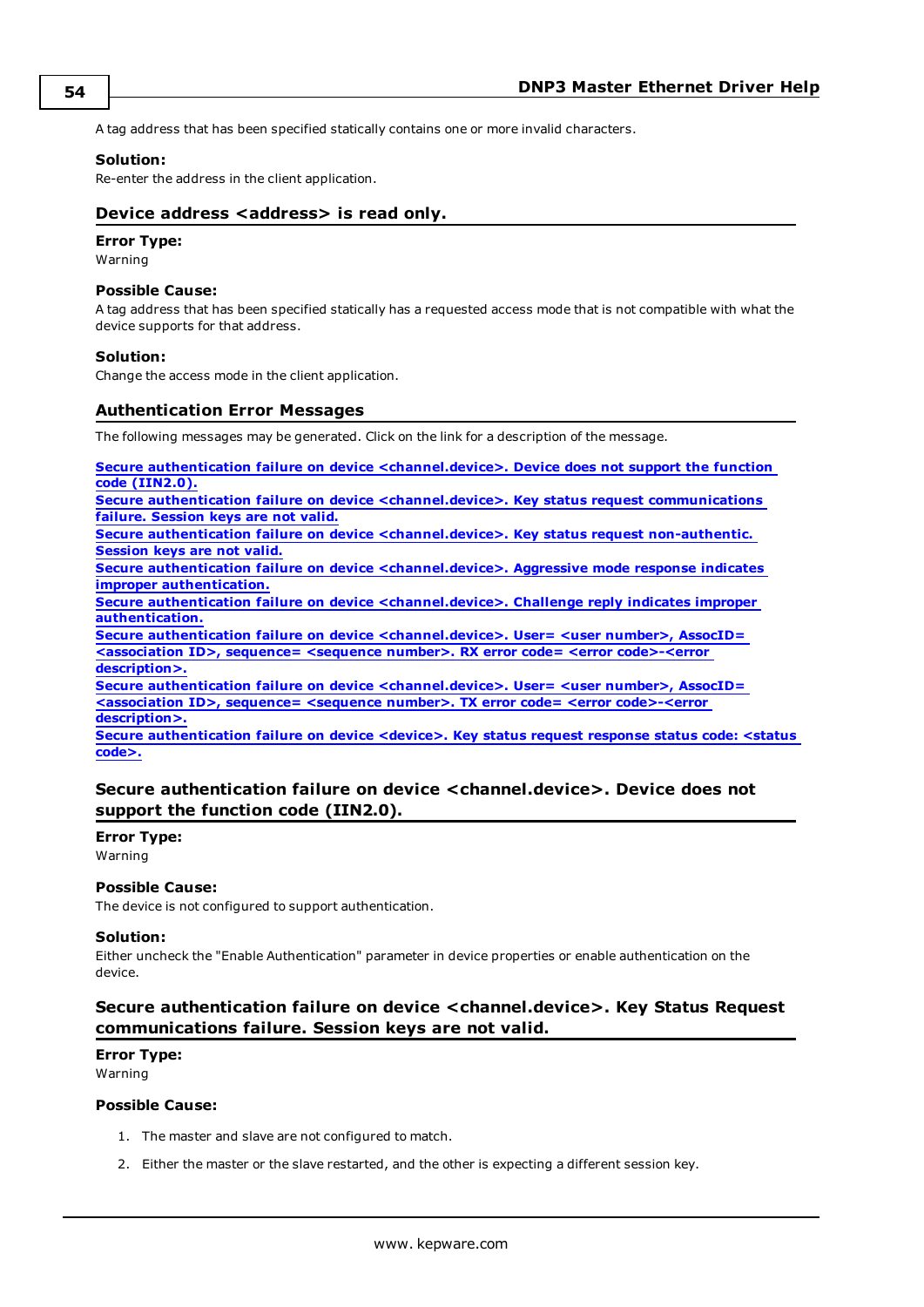#### **Solution:**

- 1. Ensure that the User Number/Update Key pairs on the master match those in the device.
- 2. Correct any invalid settings (such as KeyWrap Algorithm). Then, wait for the master to issue the key change request.

### <span id="page-54-0"></span>**Secure authentication failure on device <channel.device>. Key Status Request non-authentic. Session Keys are not valid.**

#### **Error Type:**

Warning

### **Possible Cause:**

The Update Keys do not match or there is another issue with encryption configuration.

#### **Solution:**

<span id="page-54-1"></span>Correct the invalid Update Key for the current User Number.

### **Secure authentication failure on device <channel.device>. Aggressive Mode Response indicates improper authentication.**

#### **Error Type:**

Warning

#### **Possible Cause:**

The Update Keys do not match or there is another issue with encryption configuration.

The Update Keys do not match or there is another issue with encryption configuration.

#### **Solution:**

<span id="page-54-2"></span>Correct the invalid Update Key for the current User Number.

### **Secure authentication failure on device <channel.device>. Challenge Reply indicates improper authentication.**

# **Error Type:**

**Possible Cause:**

Warning

# **Solution:**

Correct the invalid Update Key for the current User Number.

#### **Note:**

<span id="page-54-3"></span>The slave rejected the critical request.

### **Secure authentication failure on device <channel.device>. User= <User Number>, AssocID= <Association ID>, Sequence= <Sequence Number>. RX Error Code= <error code>-<error description>.**

**Error Type:** Warning

**Possible Cause:** An error occurred when receiving a message.

### **Solution:**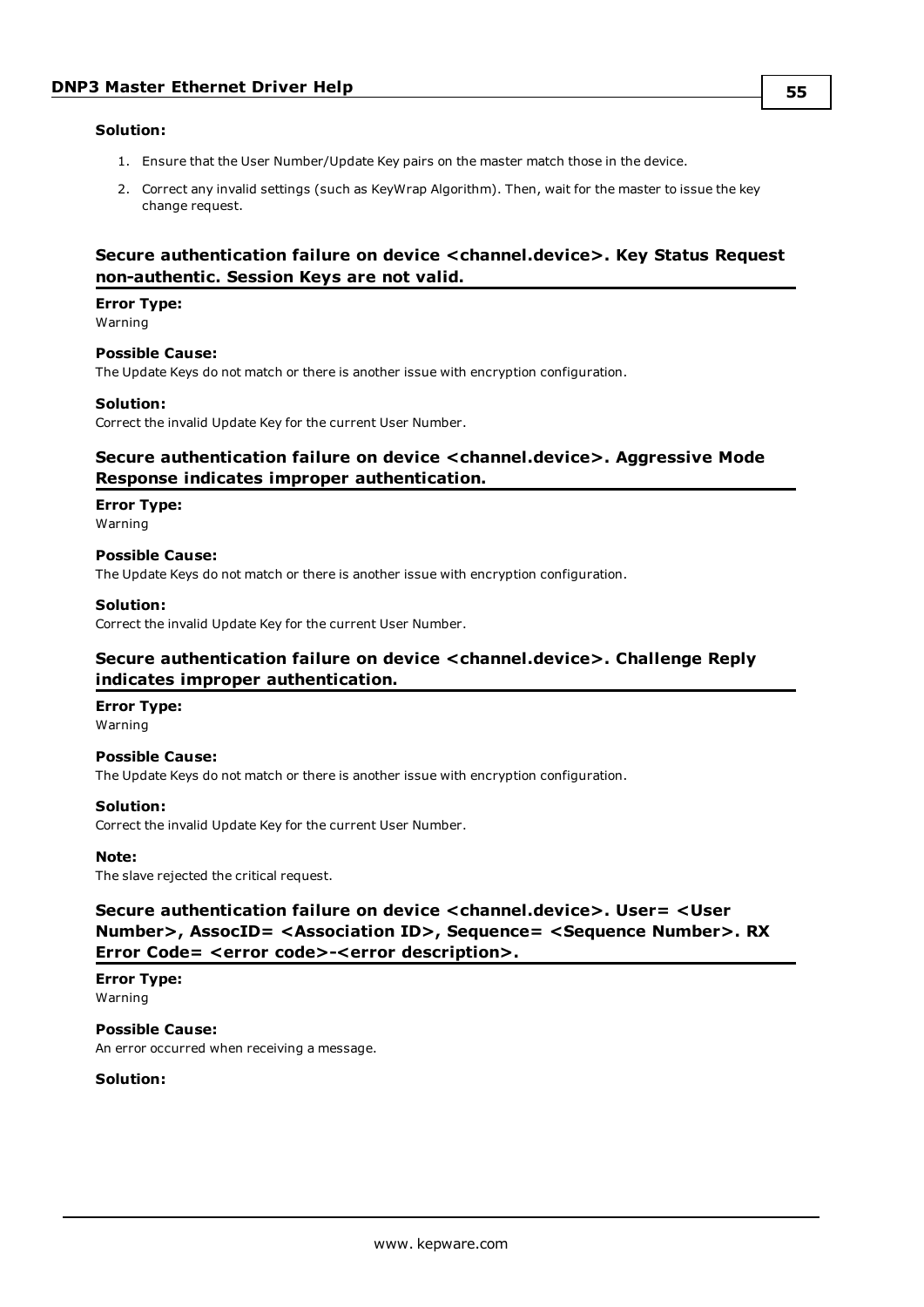1. To determine the solution, refer to the code's error description.

| <b>Code Number</b> | <b>Description</b>               |
|--------------------|----------------------------------|
| 1                  | Invalid Information              |
| $\overline{2}$     | Unexpected Reply                 |
| $\overline{3}$     | No Reply                         |
| $\overline{4}$     | Aggressive Mode Not Supported    |
| $\overline{5}$     | HMAC Algorithm Not Supported     |
| $\overline{6}$     | Key Wrap Algorithm Not Supported |
| $\overline{7}$     | User Access Denied               |
| $\overline{8}$     | Key Change Request Denied        |
| $\overline{9}$     | Invalid Signature                |
| 10                 | <b>Invalid Certification</b>     |
| 11                 | Unknown User                     |
| 128255             | Vendor Specific                  |

- 2. When a User Number is provided, it can be used to confirm that the User Number and Update Key match in the master and slave.
- 3. When an Association ID is provided, it can be used to uniquely identify the association between the master and the slave on which the error occurred. This ID may correspond to different combinations of DNP addresses, IP addresses, and port numbers (or identifiers on the master and the slave).
- 4. When a Sequence Number is provided, it can be used to determine which request (such as a Challenge or Key Change) had the authentication failure.

### <span id="page-55-0"></span>**Secure authentication failure on device <channel.device>. User= <User Number>, AssocID= <Association ID>, Sequence= <Sequence Number>. TX Error Code= <error code>-<error description>.**

## **Error Type:**

Warning

#### **Possible Cause:**

An error occurred when transmitting a message.

### **Solution:**

1. To determine the solution, refer to the code's error description.

| <b>Code Number</b> | <b>Description</b>               |
|--------------------|----------------------------------|
|                    | Invalid Information              |
| $\overline{2}$     | Unexpected Reply                 |
| $\overline{3}$     | No Reply                         |
| $\overline{4}$     | Aggressive Mode Not Supported    |
| 5                  | HMAC Algorithm Not Supported     |
| 6                  | Key Wrap Algorithm Not Supported |
| l 7                | User Access Denied               |
| 8                  | Key Change Request Denied        |
| 9                  | Invalid Signature                |
| 10                 | <b>Invalid Certification</b>     |
| 11                 | Unknown User                     |
| 128255             | <b>Vendor Specific</b>           |

2. When a User Number is provided, it can be used to confirm that the User Number and Update Key match in the master and slave.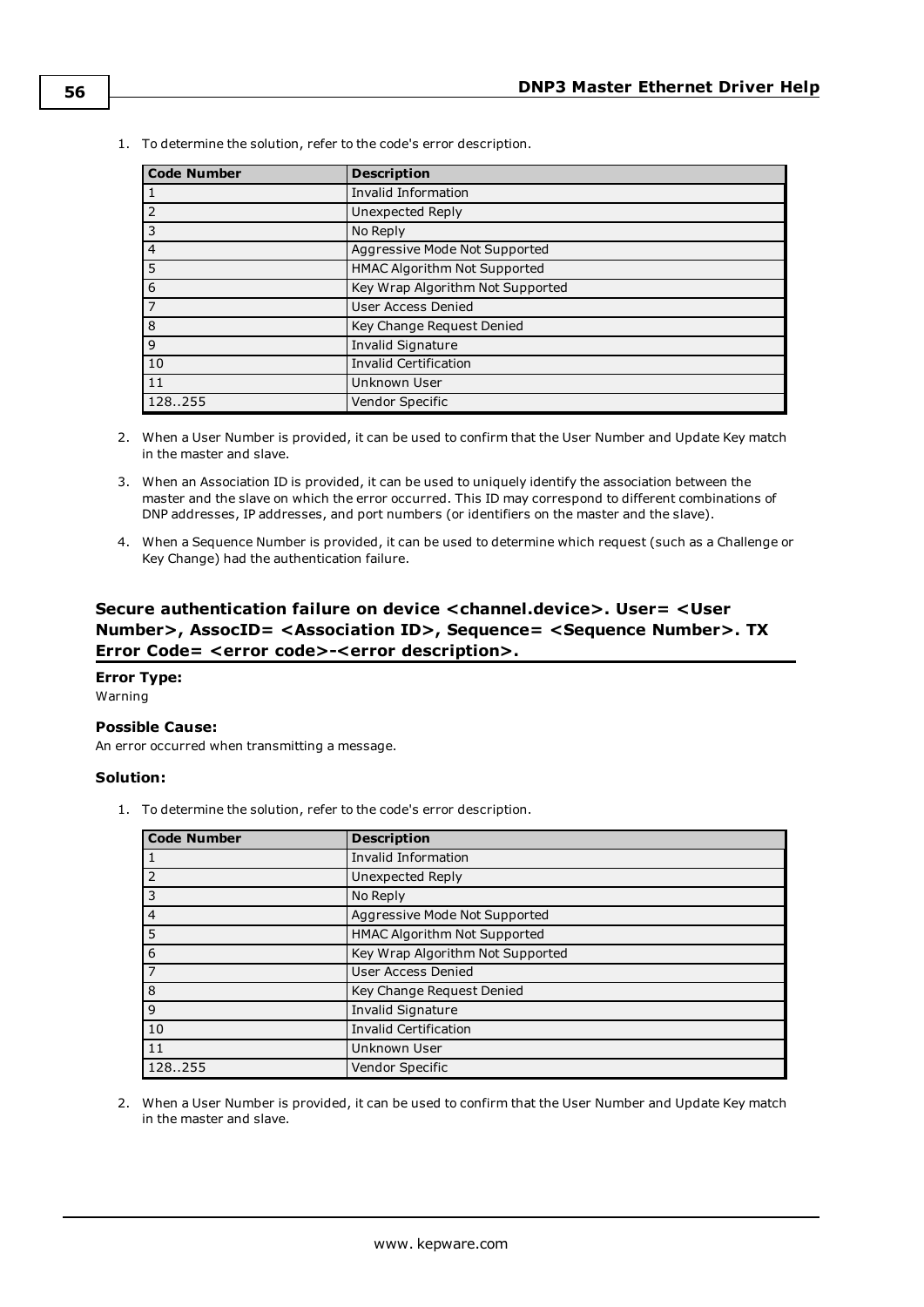- 3. When an Association ID is provided, it can be used to uniquely identify the association between the master and the slave on which the error occurred. This ID may correspond to different combinations of DNP addresses, IP addresses, and port numbers (or identifiers on the master and the slave).
- 4. When a Sequence Number is provided, it can be used to determine which request (such as a Challenge or Key Change) had the authentication failure.

### <span id="page-56-1"></span>**Secure authentication failure on device <device>. Key Status Request response status code: <status code>.**

#### **Error Type:**

Warning

#### **Possible Cause:**

An invalid status code was returned in the Key Status Request response from the slave.

#### **Solution:**

The status code returned in the error message describes the status of the two Session Keys as known by the slave. If the status code is 0 ("not used") or 5-255 ("reserved for future use"), determine why the slave is responding with an unsupported status code in the object group 120 variation 5 response.

#### <span id="page-56-0"></span>**Automatic Tag Database Generation Error Messages**

The following messages may be generated. Click on the link for a description of the message.

**Unable to add data set <data set index> on device <device name>. Data set has [<number](#page-56-2) of elements> elements. The maximum number of elements allowed is <max. [elements>.](#page-56-2) Unable to generate a tag database for device [<device>.](#page-56-3) Channel is not open. Unable to generate a tag database for device [<device>.](#page-56-4) Session is not open. Unable to generate a tag database for device <driver>. The device is not [responding.](#page-57-1) Unable to read device attribute set <set number>. No tags added on device [<device>.](#page-57-2)**

### <span id="page-56-2"></span>**Unable to add data set <data set index> on device <device name>. Data set has <number of elements> elements. The maximum number of elements allowed is <max. elements>.**

**Error Type:** Informational

#### **Possible Cause:**

The data set at the specified index has more than the maximum number of elements allowed.

#### **Solution:**

<span id="page-56-3"></span>Reduce the data set's number of elements.

#### **Unable to generate a tag database for device <device>. Channel is not open.**

#### **Error Type:**

Warning

#### **Possible Cause:**

The driver was unable to initialize the communication stack.

#### **Solution:**

Reinitialize the driver by right-clicking on the Administration menu and then selecting Reinitialize. If the problem persists, restart the master.

### <span id="page-56-4"></span>**Unable to generate a tag database for device <device>. Session is not open.**

**Error Type:** Warning

#### **Possible Cause:**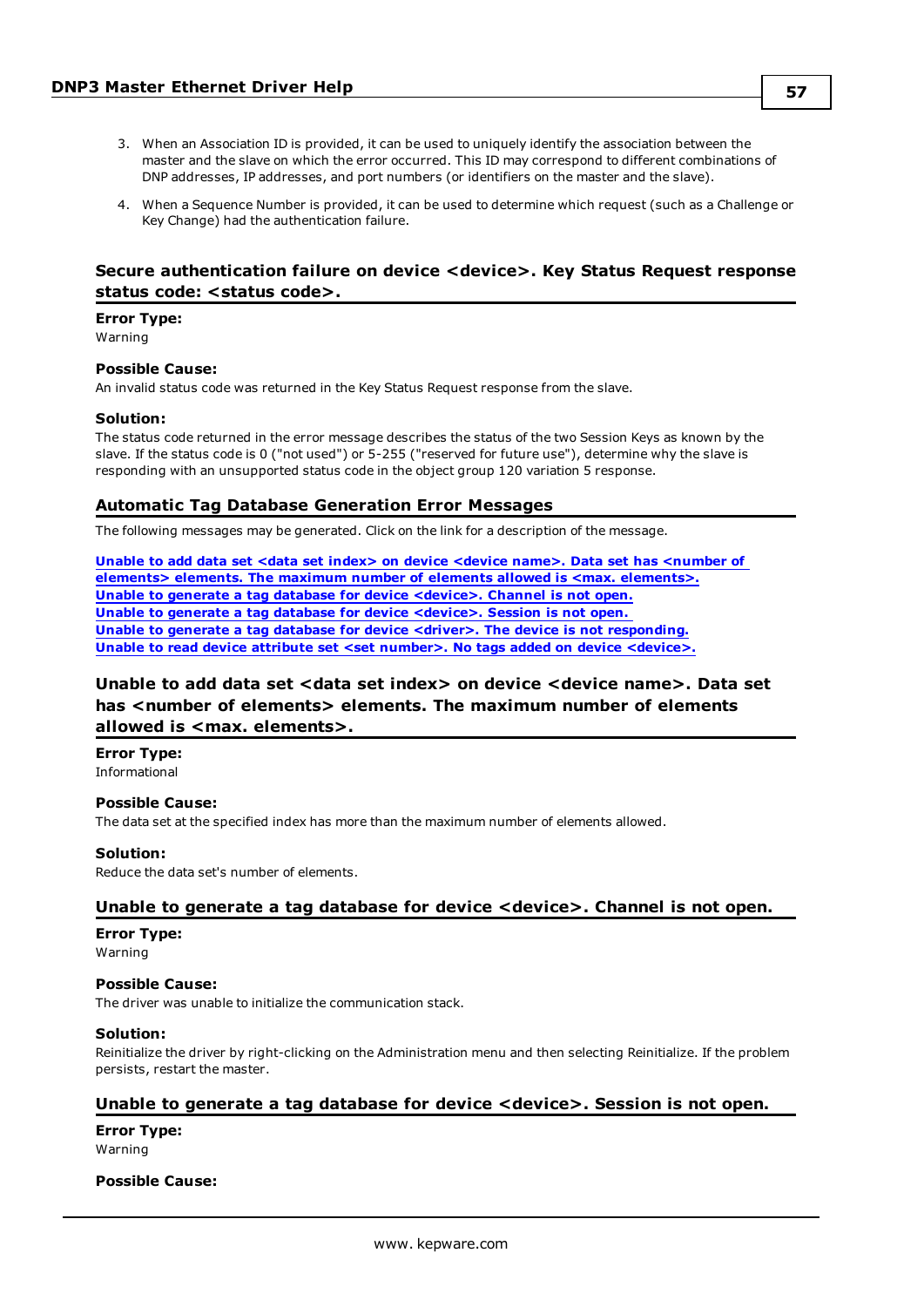The driver was unable to initialize the communication stack.

#### **Solution:**

Reinitialize the driver by right-clicking on the Administration menu and then selecting Reinitialize. If the problem persists, restart the master.

### <span id="page-57-1"></span>**Unable to generate a tag database for device <driver>. The device is not responding.**

#### **Error Type:**

Warning

### **Possible Cause:**

- 1. The Ethernet connection between the device and the Host PC is broken.
- 2. The communication parameters for the Ethernet connection are incorrect.
- 3. The named device may have been assigned an incorrect Network ID.
- 4. A device on the channel is unresponsive, due to improper timing settings or a broken communications link.
- 5. There are multiple channels using DNS host names that resolve to the same IP address.

#### **Solution:**

- 1. Verify the cabling between the DNP master and the DNP slave device.
- 2. Verify that the specified communications parameters match those of the device.
- 3. Verify that the Network ID given to the named device matches that of the actual device.
- 4. Locate the unresponsive device and then correct the timing settings or fix the broken communications link.
- 5. Ensure that all channels are using a unique destination host.

### <span id="page-57-2"></span>**Unable to read device attribute set <set number>. No tags added on device <device>.**

#### **Error Type:**

Warning

#### **Possible Cause:**

The device attribute set specified does not exist in the device.

#### **Solution:**

<span id="page-57-0"></span>Deselect "Standard Device Attributes" and/or "User-Defined Device Attributes" in the Tag Import dialog.

#### **Device Status Messages**

The following messages may be generated. Click on the link for a description of the message.

**<item description> on device <device> has been [auto-demoted.](#page-58-0) <item description> on device <device> has been [auto-promoted](#page-58-1) to determine if it can be [completed.](#page-58-1) Added <tag [count>](#page-58-2) data set tag(s). Data set write of value <value to be written> pending on tag address [<address>](#page-59-0) on device [<device>.](#page-59-0) Device [<device>](#page-59-1) does not support the LAN time sync style record current time function code 24 . Device [<device>](#page-59-2) does not support the LAN time sync style write to object group 50, variation 3. Device [<device>](#page-60-0) indicated an event buffer overflow (IIN 2.3). Device [<device>](#page-60-1) indicated it restarted (IIN 1.7). Device <device> [initialization](#page-60-2) completed. Device <device> requested time [synchronization](#page-61-0) (IIN 1.4).**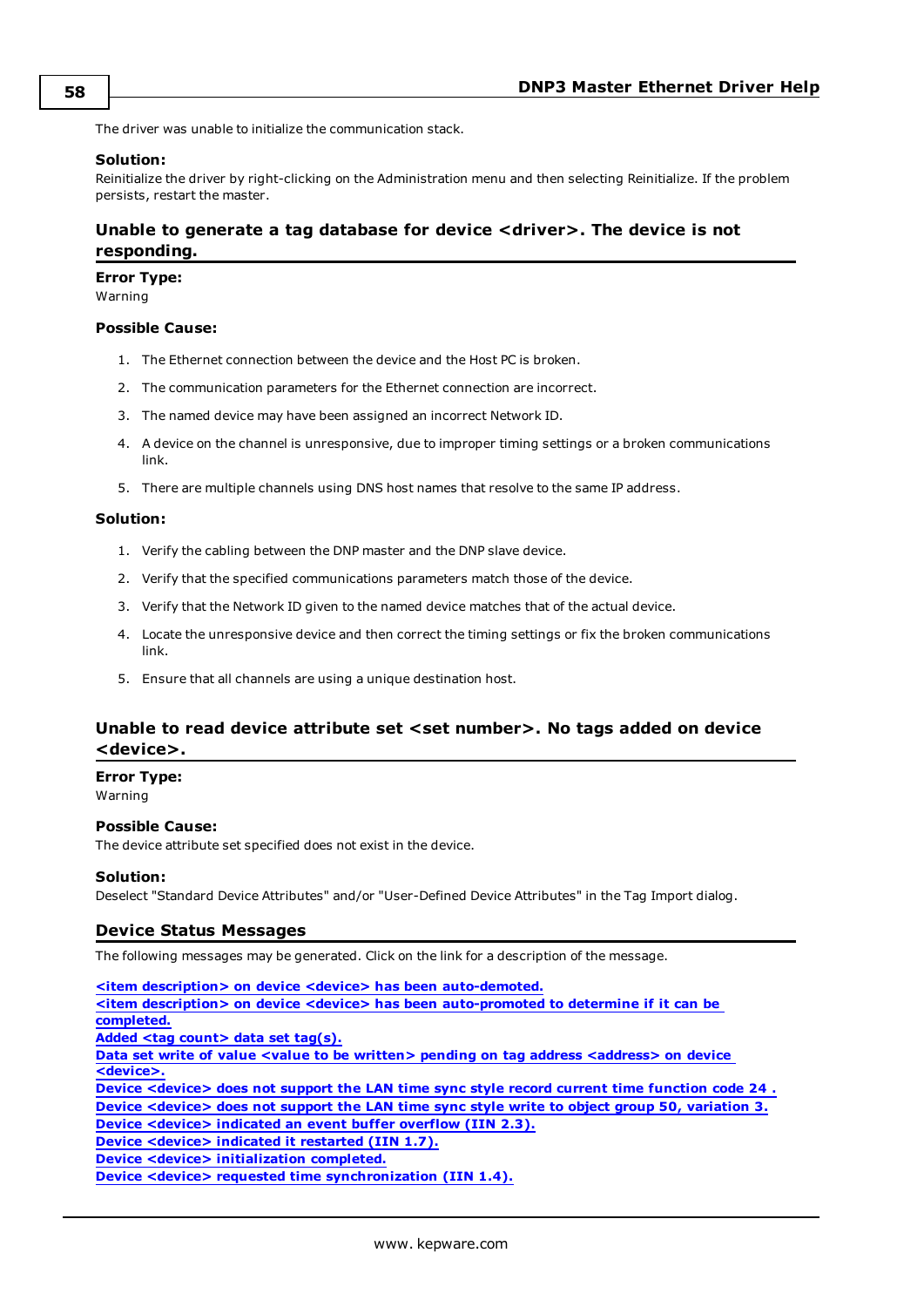| Device <device> restarting.</device>                                                                                |
|---------------------------------------------------------------------------------------------------------------------|
| Device <device name=""> is not responding.</device>                                                                 |
| Failed to resolve destination host <host name=""> on channel <channel name="">.</channel></host>                    |
| The keep-alive interval with UDP protocol on device < device> was overridden.                                       |
| Reached max. events per point for object group <object group=""> Point <data index=""> on device</data></object>    |
| <device>.</device>                                                                                                  |
| Request failed on device <device>. Device does not support the function code (IIN2.0).</device>                     |
| Request to enable unsolicited messaging failed on device <device>.</device>                                         |
| Unable to bind to local address (IP: XXX.XXX.XXX.XXX, Source Port: x).                                              |
| Unable to read point(s) <obj.var.idx> on device <device>. Failed to initialize communication</device></obj.var.idx> |
| stack.                                                                                                              |
| Unable to read point(s) <obj.var.idx> on device <device>. Internal Error occurred.</device></obj.var.idx>           |
| Unable to read point(s) < OBJ.VAR.IDX - OBJ.VAR.IDX> on device < device>. Failed to initialize                      |
| communication stack.                                                                                                |
| Unable to read point(s) < $OBJ_VAR.IDX - OBJ_VAR.IDX$ on device < device >. Internal error                          |
| occurred.                                                                                                           |
| Unable to read tag <tag address=""> on device <device>. Device indicates one or more exception</device></tag>       |
| conditions (DNP flags byte= <hexadecimal byte=""> - <dnp exception="" flag="" list.<="" td=""></dnp></hexadecimal>  |
| Unable to receive response from device <device> within timeout. Either the request or response</device>             |
| could not be completed or the response is invalid.                                                                  |
| llnable to write to address <address> on device <device> Failed to initialize communication sta</device></address>  |

**Unable to write to address <address> on device <device>. Failed to initialize [communication](#page-65-0) stack. Unable to write to address [<address>](#page-65-1) on device <device>. Internal error occurred. Write complete to data set <index> on device [<device>.](#page-65-2)**

### <span id="page-58-0"></span>**<Item description> on device <device> has been auto-demoted.**

**Error Type:** Warning

### **Possible Cause:**

The device continues to set an IIN bit, which requires the master to do something (such as time synchronization or clear the device restart bit); however, the device is rejecting the master's attempts to do so. This is possibly due to an issue with the authentication settings. When a number of successive cycles of request timeouts and retries have occurred, the master stops trying for a period of time.

#### **Solution:**

<span id="page-58-1"></span>Confirm that the authentication settings specified in the master match those specified in the slave.

### **<Item description> on device <device> has been auto-promoted to determine if it can be completed.**

### **Error Type:**

Warning

#### **Possible Cause:**

A request that was previously demoted has been promoted so that the master can try to resend the request.

#### **Solution:**

If the request is successful, nothing needs to be done. If the item continues to be demoted, ensure that the authentication settings are correct.

### <span id="page-58-2"></span>**Added <tag count> data set tag(s).**

#### **Error Type:** Informational

#### **Possible Cause:**

If the added tag count for Data Set tags is 0, possible causes may be as follows: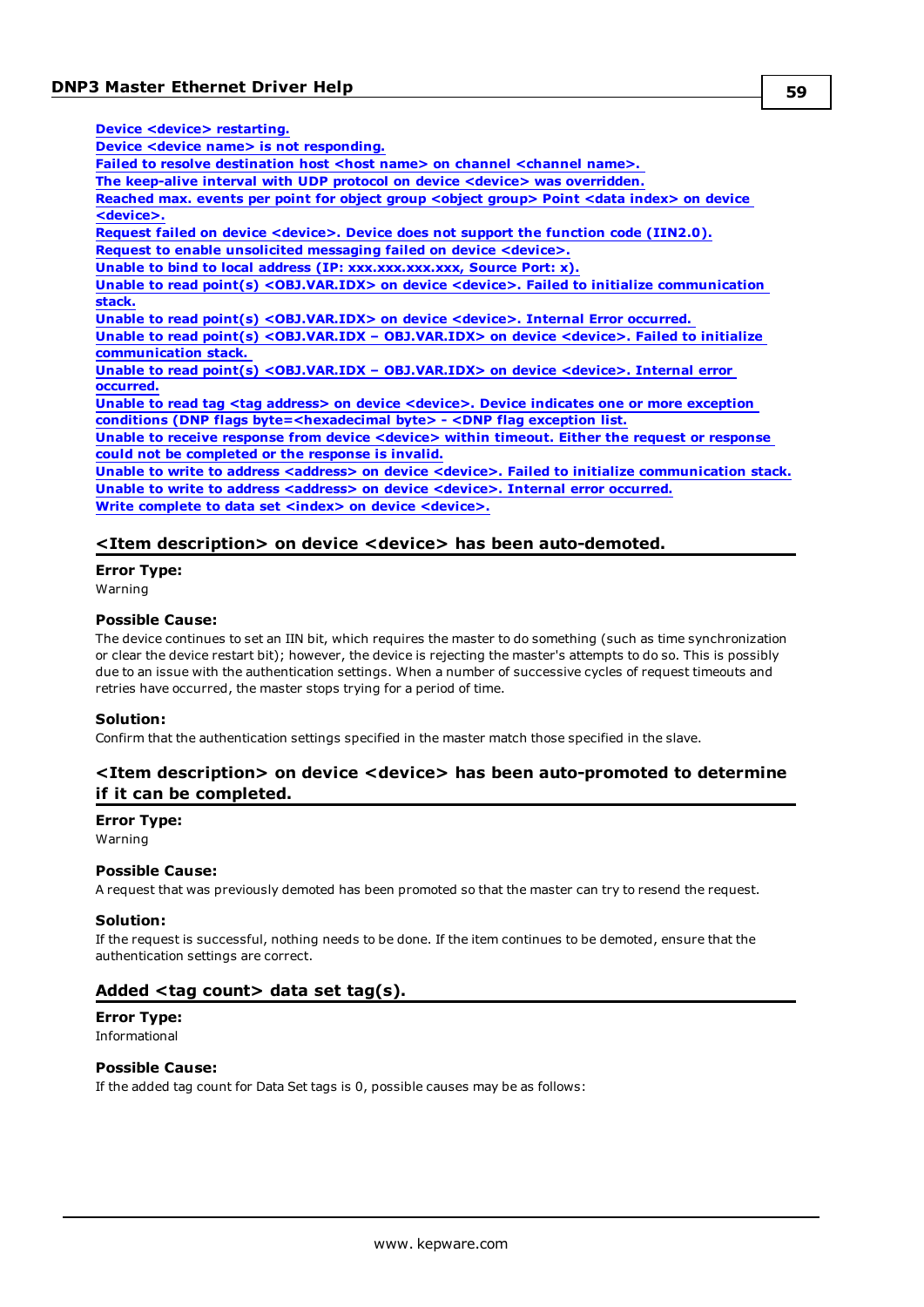- 1. There are no data sets defined in the slave.
- 2. The slave has a mismatched configuration; that is, it may be reporting that it has more prototypes or descriptors than actually have elements defined. When the master requests the prototype or descriptor definition, the slave then responds with a parameter error because it doesn't have definitions for all of them.

#### **Solution:**

- 1. Either define the data set descriptors in the slave or uncheck the Data Set parameter in Tag Import.
- 2. Correct the slave so that it reports the actual number of prototypes and descriptors that have elements defined.

### <span id="page-59-0"></span>**Data Set write of value <value to be written> pending on tag address <address> on device <device>.**

#### **Error Type:**

Informational

#### **Possible Cause:**

A write occurred to a tag that references a data set element. The value is not displayed in the tag value, but is pending a write to the data set.

#### **Solution:**

<span id="page-59-1"></span>The data set write is complete when a data set tag with the sub-type .Set has a Boolean True written to it.

### **Device <device> does not support the LAN Time Sync Style Record Current Time Function Code 24.**

#### **Error Type:**

Warning

#### **Possible Cause:**

The device does not support function code 24 - LAN (which is the specified time synchronization method).

#### **Solution:**

In **Device Properties** | **Communications**, change the time synchronization setting to Serial.

#### **Note:**

Time synchronization is successful despite the error message. To prevent the error message from occurring, change the setting as described above.

### <span id="page-59-2"></span>**Device <device> does not support the LAN Time Sync Style write to object group 50, variation 3.**

#### **Error Type:**

Warning

### **Possible Cause:**

The device does not support a write to object group 50, variation 3, which is used in the second part of the LAN time synchronization method.

#### **Solution:**

To prevent the error message from occurring, open **Device Properties** and then select the **Communications** tab. In **Time Sync Style**, select **Serial**.

#### **Note:**

Time synchronization is successful despite the error message.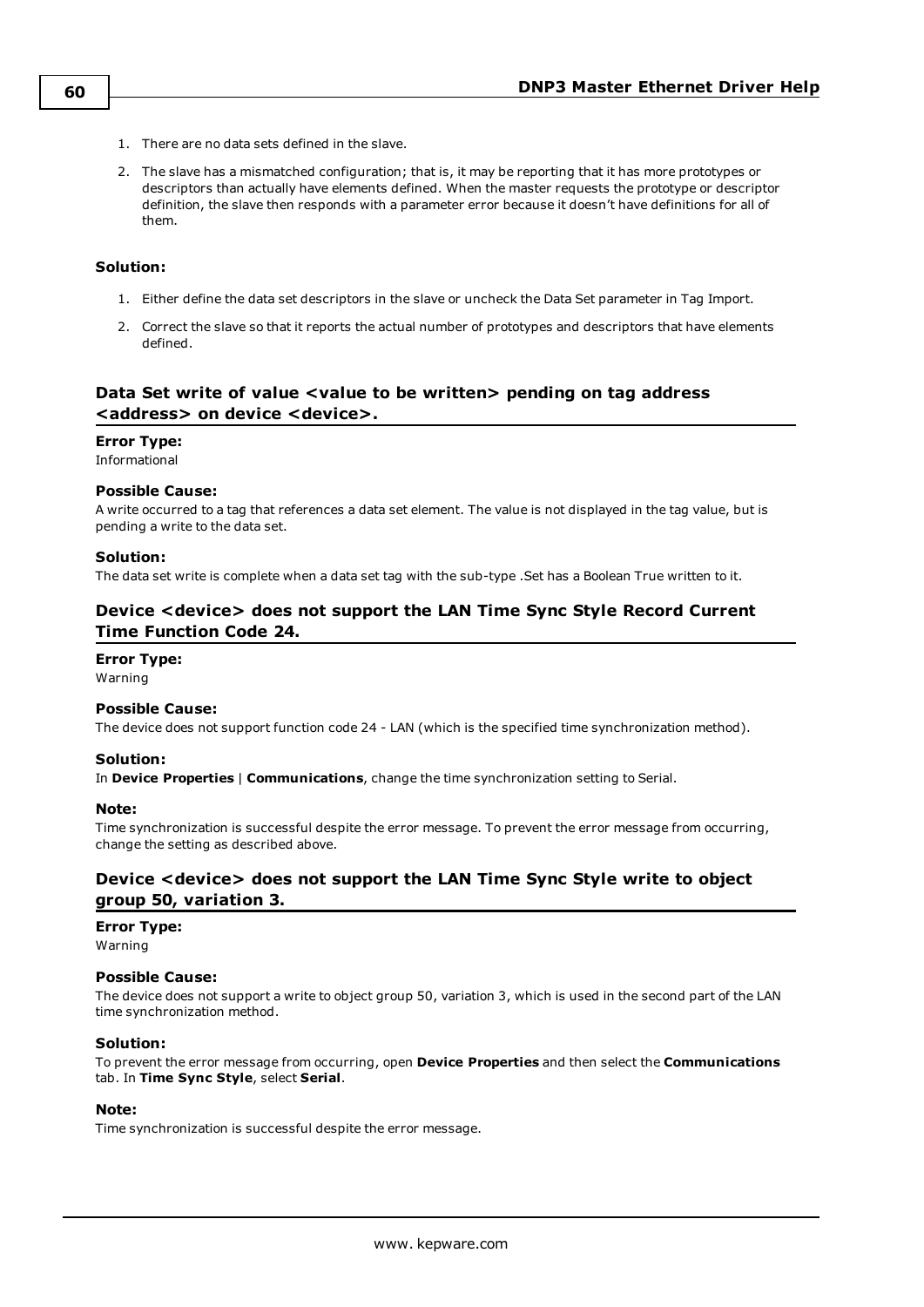### <span id="page-60-0"></span>**Device <device> indicated an event buffer overflow (IIN 2.3).**

## **Error Type:**

Warning

### **Possible Cause:**

A response from the device included IIN bytes along with the bit set, indicating that an event buffer overflow condition exists. At least one unconfirmed event was lost because the event buffers did not have enough room to store the information.

#### **Solution:**

- 1. If many events occur between event polls (and the bit is being set by the slave) decrease the event poll interval to keep the buffer size small.
- 2. To avoid logging unnecessary events, adjust the analog point deadband.

#### **See Also:**

#### <span id="page-60-1"></span>**Event [Playback](#page-15-0)**

### **Device <device> indicated it restarted (IIN 1.7).**

#### **Error Type:**

Informational

#### **Possible Cause:**

A response from the device included IIN bytes along with the bit set. This indicates that the device restarted.

# **Solution:**

<span id="page-60-2"></span>N/A

### **Device <device> initialization completed.**

#### **Error Type:**

Informational

#### **Possible Cause:**

- 1. The master has successfully communicated with the device, and the following requests have successfully completed (if configured):
	- Integrity poll on restart.
	- Data set change on startup.
	- Enable unsolicited messages.
	- Disable unsolicited messages.
- 2. When this message repeats frequently in the Event Log, it indicates that the master is repeatedly restarting. This may occur when channel serialization is in use, and the master receives a request from the slave when it does not have the channel token. As such, the slave does not receive a response in the specified time and closes the socket.

#### **Solution:**

- 1. N/A
- 2. Determine why the master is restarting, and then correct the setup. If it is because the slave is sending a request (such as a Link Status request, a Keep Alive request, or an unsolicited message) while channel serialization is in use, then the slave should be reconfigured to disable the requests or to increase the timeout (so it does not close the socket).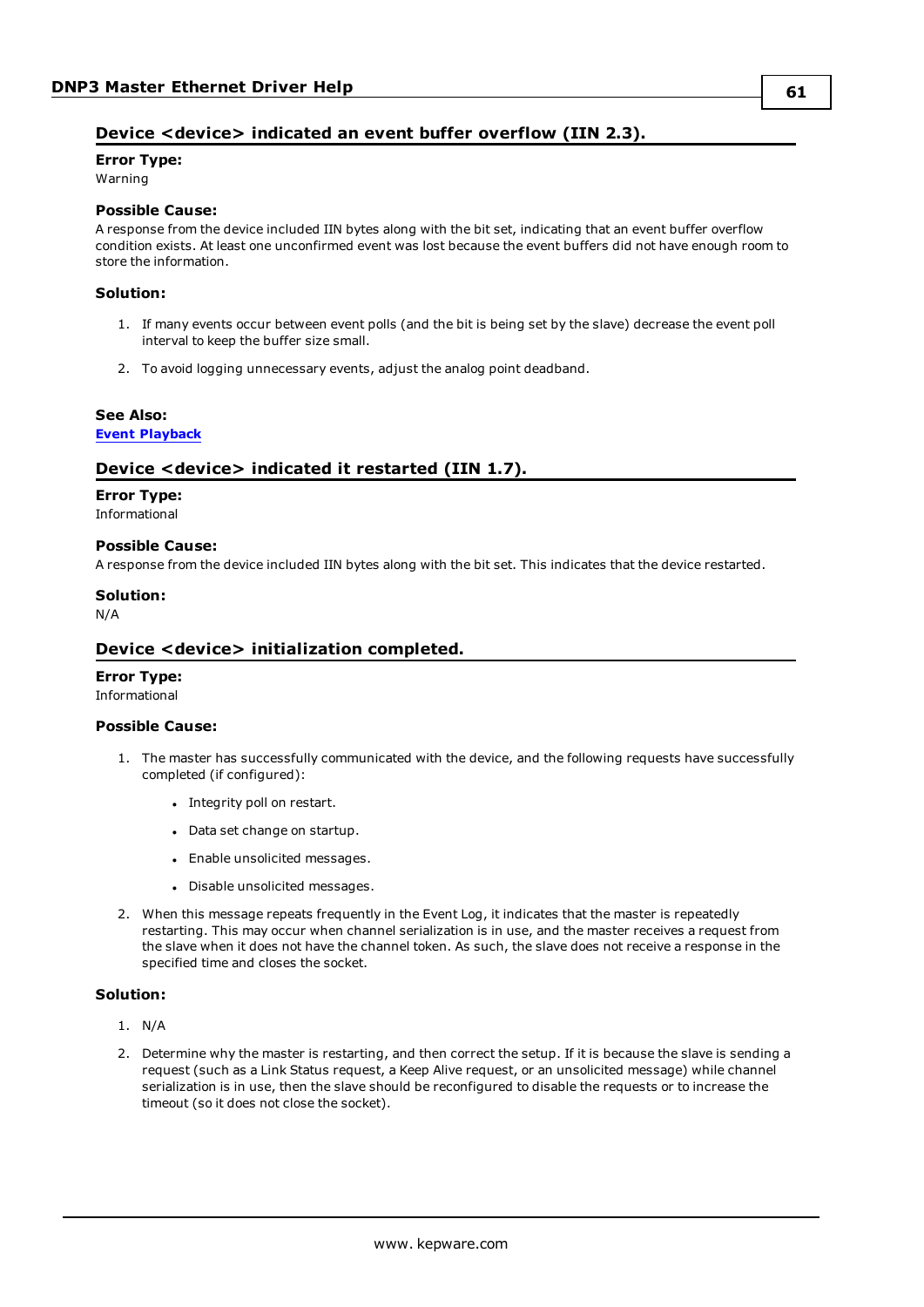### <span id="page-61-0"></span>**Device <device> requested time synchronization (IIN 1.4).**

### **Error Type:**

Informational

### **Possible Cause:**

A response from the device included IIN bytes along with the bit set. This indicates that the device requires time synchronization from the master.

#### **Solution:**

<span id="page-61-1"></span>N/A

### **Device <device> is restarting.**

#### **Error Type:** Information

#### **Possible Cause:**

The client wrote a "1" to a Warmrestart or Coldrestart tag.

#### **Solution:**

<span id="page-61-2"></span>N/A

### **Device <device name> is not responding.**

#### **Error Type:**

Serious

#### **Possible Cause:**

- 1. The Ethernet connection between the device and the Host PC is broken.
- 2. The communications parameters for the Ethernet connection are incorrect.
- 3. The named device may have been assigned an incorrect network ID.
- 4. A device on the channel is unresponsive, due to improper timing settings or a broken communications link.
- 5. There are multiple channels using DNS host names that resolve to the same IP address.
- 6. The response from the device took longer to receive than the amount of time specified in the "Request Timeout" device setting.

#### **Solution:**

- 1. Verify the cabling between the DNP master and the DNP slave device.
- 2. Verify that the specified communications parameters match those of the device.
- 3. Verify that the network ID given to the named device matches that of the actual device.
- 4. Locate the unresponsive device and then correct the timing settings or fix the broken communications link.
- 5. Ensure that all channels are using a unique Destination Host.
- 6. Increase the Request Timeout setting so that the entire response can be handled.

#### **See Also:**

**Timing and Other [Considerations](#page-23-0) [Communications](#page-11-0)**

#### <span id="page-61-3"></span>**Failed** to resolve destination host <host name> on channel <channel name>.

**Error Type:** Fatal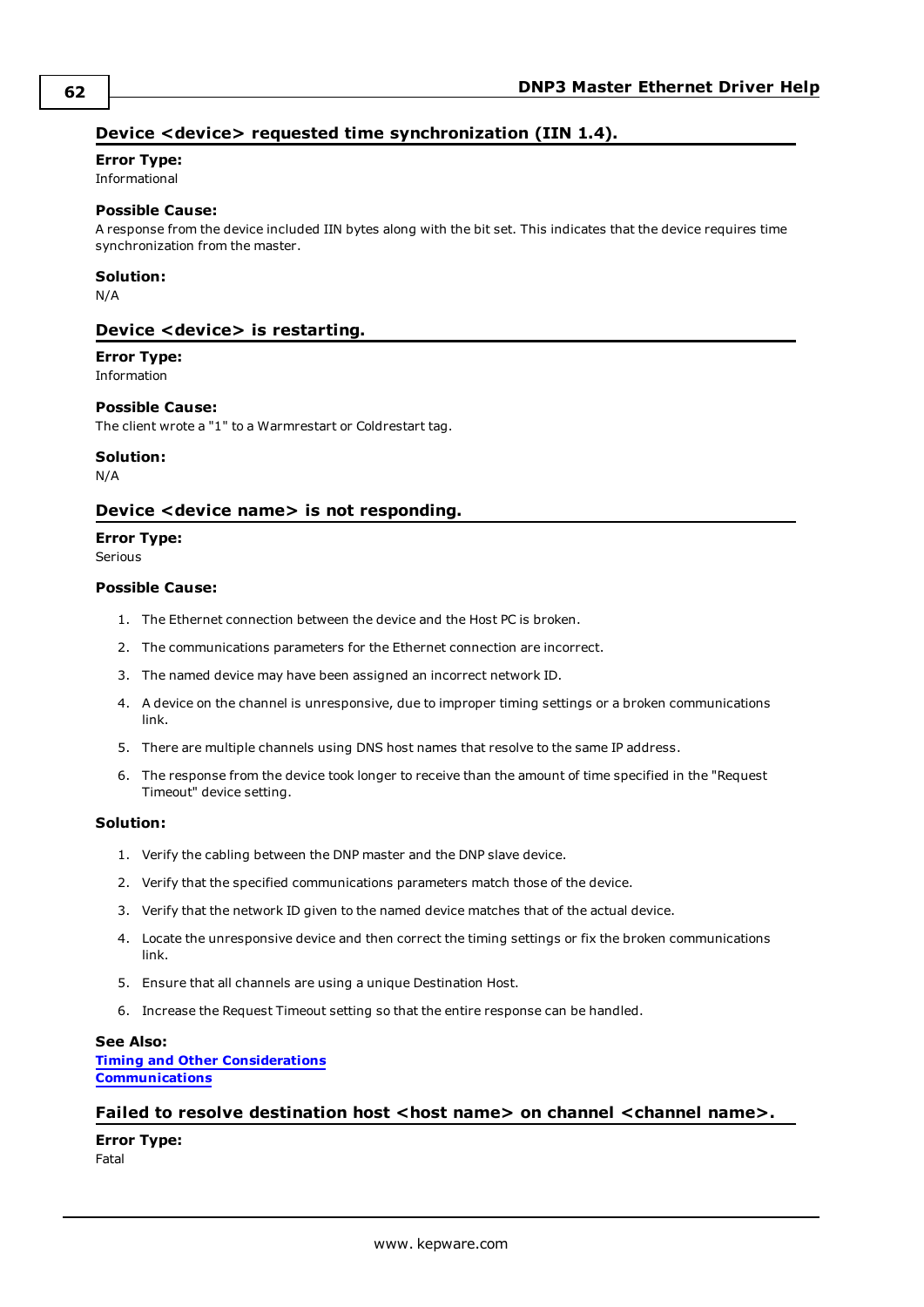#### **Possible Cause:**

The channel has been configured to use a DNS host name instead of an IP address. The server cannot resolve the host name to an IP address.

#### **Solution:**

<span id="page-62-0"></span>Ensure that the outstation device is online and registered with the domain.

### **The Keep-Alive Interval with UDP Protocol on device <device> was overridden.**

**Error Type:**

Warning

#### **Possible Cause:**

The XML project file contains a value for the Keep-Alive Interval that is not 0, and the channel protocol is set to UDP.

#### **Solution:**

<span id="page-62-1"></span>Change the Keep-Alive Interval in the XML project to 0. Alternatively, change the channel protocol to TCP.

### **Reached max. events per point for object group <object group> point <data index> on device <device>.**

#### **Error Type:**

Warning

#### **Possible Cause:**

At least one unconfirmed event was lost because the event buffers did not have enough room to store the information.

#### **Reasons:**

- 1. The value specified for the Max. Events Per Point parameter is too small to receive all of the events without discarding data.
- 2. The event poll intervals are too large.
- 3. The slave is logging unnecessary events (such as changes in a floating value).

#### **Solution:**

- 1. Determine the buffer size allowed in the slave, and then set the max. events per point parameter to the same value (or larger). This driver allows 10000 events per point. The default setting is 100.
- 2. If many events occur between event polls (and the max. events per point is reached) decrease the event poll interval to keep the buffer size small.
- 3. To avoid logging unnecessary events, adjust the analog point deadband.

#### **See Also:**

#### <span id="page-62-2"></span>**Event [Playback](#page-15-0)**

### **Request failed on device <device>. Device does not support the function code (IIN2.0).**

## **Error Type:**

Warning

### **Possible Cause:**

The device returned IIN bytes in the response with the "Function code not supported" bit set. This indicates that the device does not support the function code sent by the master in the request.

#### **Solution:**

In Channel Diagnostics, check the TX entry that has a similar timestamp as the error in the Event Log to determine which function code the device is not supporting. The solution depends on the function code.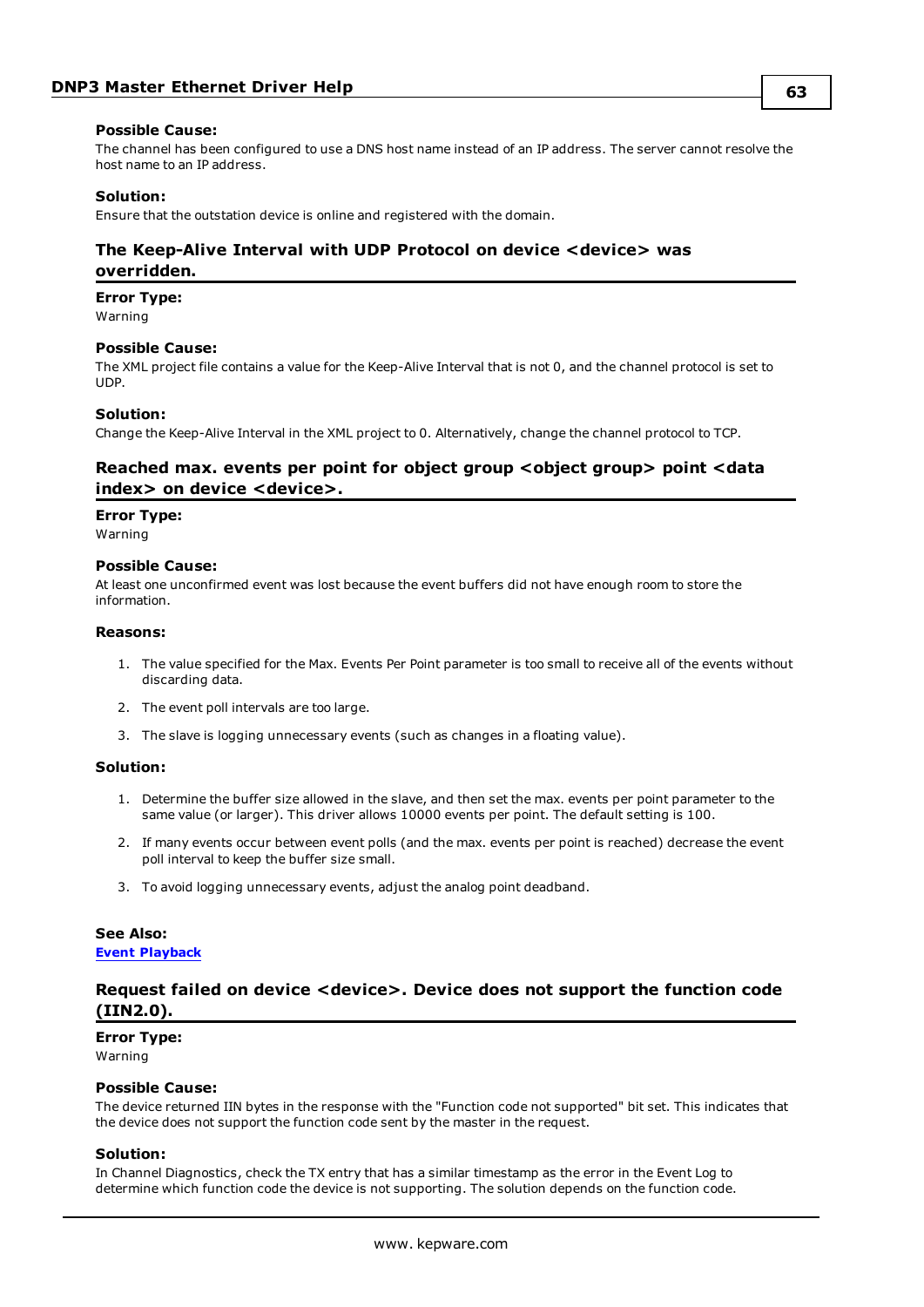#### **Note:**

For example, if the device should support the "Enable unsolicited responses" (0x14) function code or the "Disable unsolicited responses" (0x15) function code, correct the configuration in the device. If the device should not accept the function codes 0x14 or 0x15, change the Class 1, 2, and 3 Unsolicited Mode in device properties to Automatic. For more information on specific function code error messages, refer to **[Error](#page-52-5) [Descriptions](#page-52-5)**.

### <span id="page-63-0"></span>**Request to enable unsolicited messaging failed on device <device>.**

#### **Error Type:**

Warning

#### **Possible Cause:**

The device rejected a request to enable unsolicited messages on start.

- 1. The device may not be configured to allow the master to modify its unsolicited settings.
- 2. There is an issue with the authentication settings.

#### **Solution:**

- 1. Check how unsolicited or spontaneous messaging is configured in the device. If it does not allow the master to configure unsolicited settings, change the unsolicited modes for each class to Automatic in the master's Unsolicited tab in device properties.
- 2. Confirm that the authentication settings specified in the master match those specified in the slave.

### <span id="page-63-1"></span>**Unable to bind to local address (IP: xxx.xxx.xxx.xxx, Source Port: x).**

#### **Error Type:**

Serious

#### **Possible Cause:**

- 1. More than one channel has been configured to use the same network adapter and source port.
- 2. Another application is running on the system that has already acquired the indicated network adapter and source port for exclusive use.

#### **Solution:**

- 1. Select a different local IP address or source port for one of the repeating channels. The computer may also need to be multi-homed.
- 2. Close the other application.

### <span id="page-63-2"></span>**Unable to read point(s) <OBJ.VAR.IDX> on device <device>. Failed to initialize communication stack.**

**Error Type:**

Fatal

#### **Possible Cause:**

The driver was unable to initialize the communication stack.

#### **Solution:**

Reinitialize the driver by right-clicking on the Administration menu and selecting **Reinitialize**. If the problem persists, restart the master.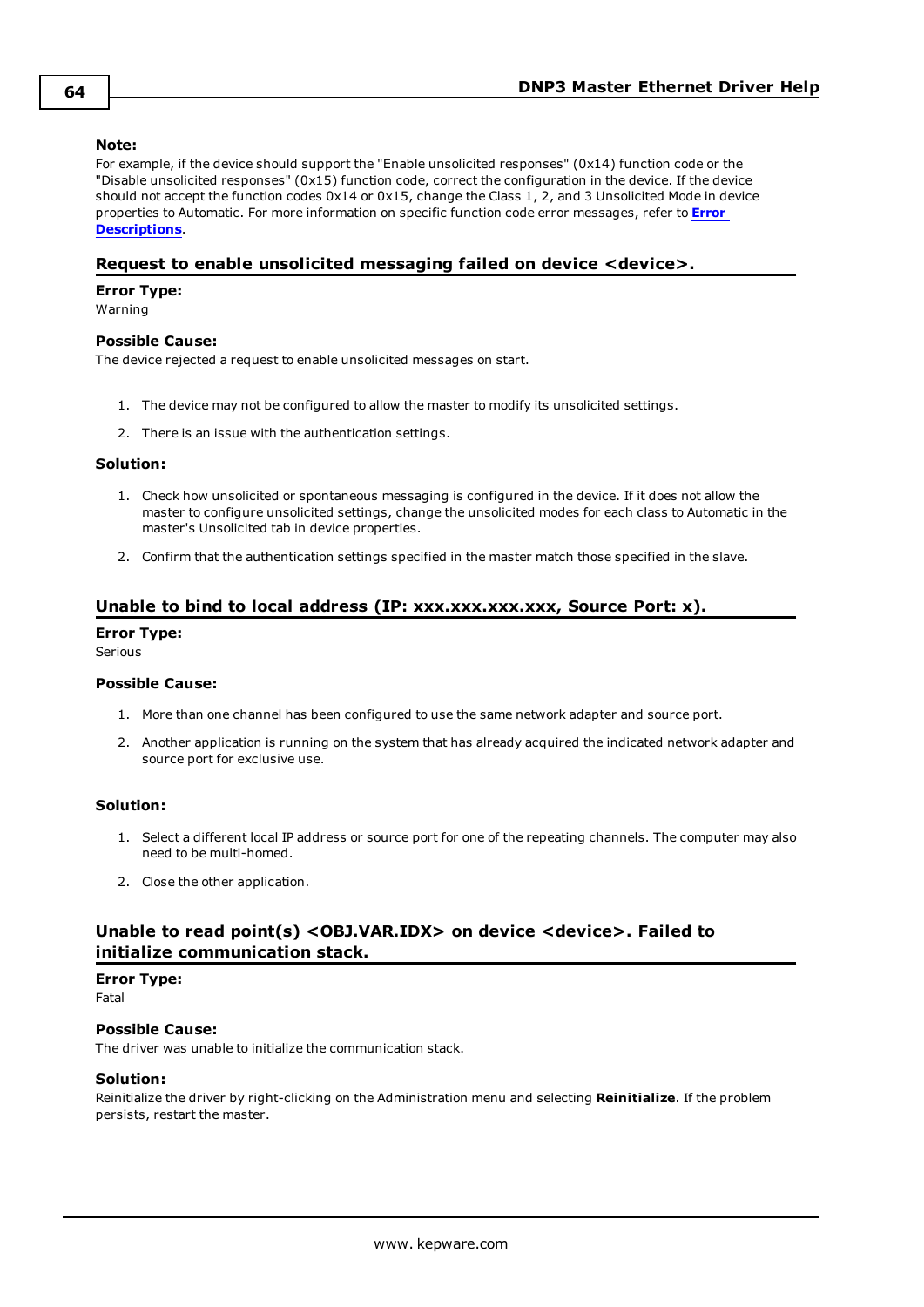### <span id="page-64-0"></span>**Unable to read point(s) <OBJ.VAR.IDX> on device <device>. Internal Error occurred.**

#### **Error Type:**

Fatal

### **Possible Cause:**

An internal error occurred within the driver.

#### **Solution:**

<span id="page-64-1"></span>The driver may recover on its own. If the problem persists, restart the master.

### **Unable to read point(s) <OBJ.VAR.IDX – OBJ.VAR.IDX> on device <device>. Failed to initialize communication stack.**

#### **Error Type:**

Fatal

#### **Possible Cause:**

The driver was unable to initialize the communication stack.

#### **Solution:**

Reinitialize the driver by right-clicking on the Administration menu and selecting **Reinitialize**. If the problem persists, restart the master.

### <span id="page-64-2"></span>**Unable to read point(s) <OBJ.VAR.IDX – OBJ.VAR.IDX> on device <device>. Internal error occurred.**

#### **Error Type:**

Fatal

### **Possible Cause:**

An internal error occurred within the driver.

#### **Solution:**

<span id="page-64-3"></span>The driver may recover on its own. If the problem persists, restart the master.

### **Unable to read tag <tag address> on device <device>. Device indicates one or more exception conditions (DNP flags byte=<hexadecimal byte> - <DNP flag exception list).**

#### **Error Type:**

Warning

#### **Possible Cause:**

The device returned the data point DNP flag byte with either the Online bit cleared or with one or more of the exception bits set.

#### **Solution:**

For a list of flag bits that are specific to the object group, refer to the "DNP Object Flag Definitions" subtopic located in the object group's address descriptions. For more information on a particular exception and how to clear it, refer to the device's documentation.

### <span id="page-64-4"></span>**Unable to receive response from device <device> within timeout. Either the request or response could not be completed or the response is invalid.**

#### **Error Type:** Warning

**Possible Cause:**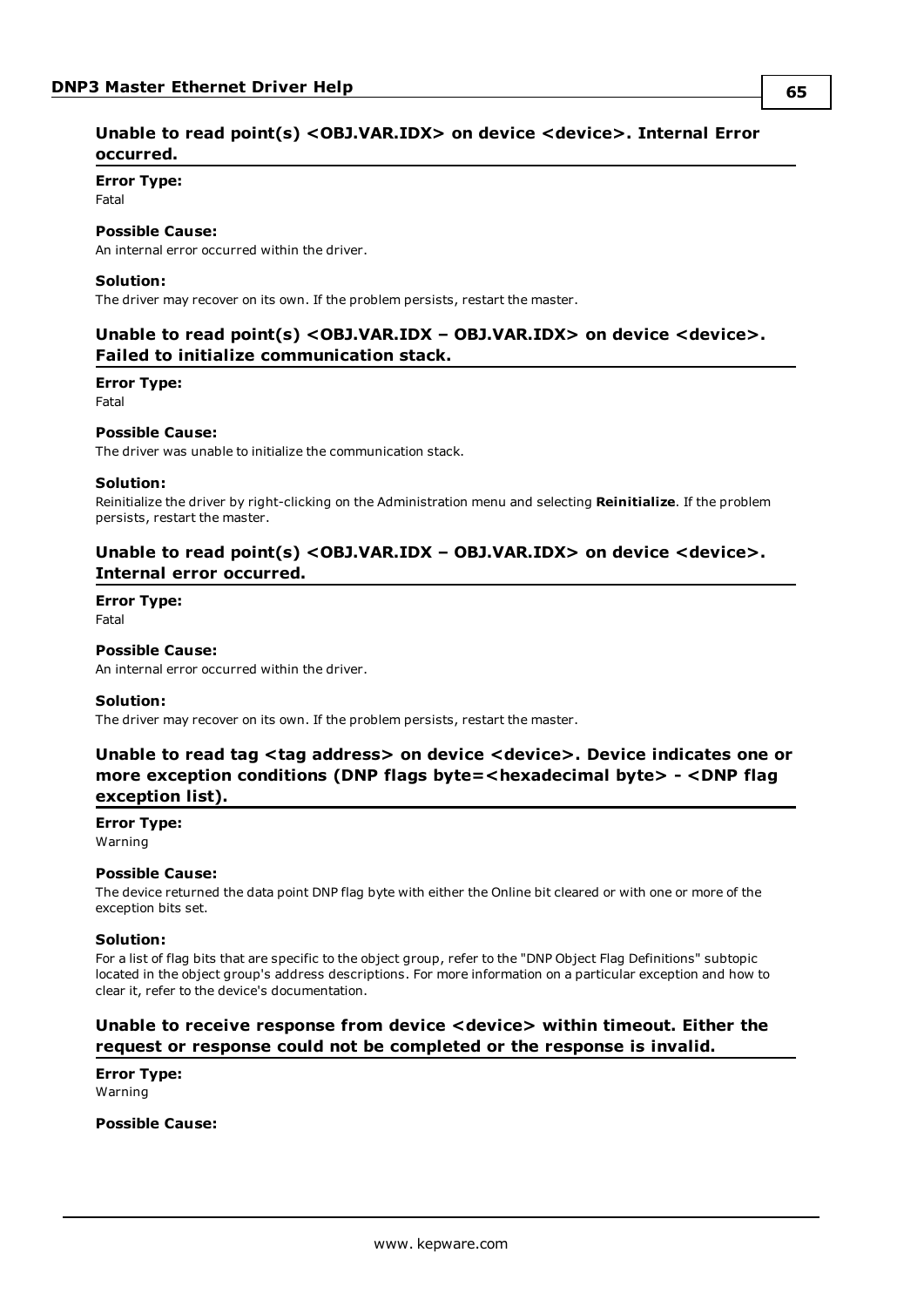- 1. The response timeout is too short to allow the slave's integrity or event poll response to complete in time. The slave may be returning a large number of points, but the timeout elapsed before the data could be received.
- 2. There is an issue with the authentication settings.
- 3. The data set exchange objects 213 and 215 are unknown to the device during initialization, causing it to be unable to complete.
- 4. The connection between the device and the host PC was interrupted while receiving the response.

#### **Solution:**

- 1. If the slave has been configured to return a large number of points (such as during a class 0 poll) change the channel's Response Timeout to a value that allow the response to complete successfully.
- 2. Confirm that the authentication settings in the master match those in the slave.
- 3. If data sets are not in use, disable the Exchange Data Sets property in the Advanced tab of device properties.
- 4. Verify the cabling between the DNP master and the DNP slave device.

#### **Notes:**

- 1. The channel's response timeout should be as accurate as possible, because it is also the time that the driver waits before reporting that the device is not responding.
- 2. The device request timeout should be greater than the channel response timeout.

#### **See Also:**

**Timing and Other [Considerations](#page-23-0) [Communications](#page-11-0)**

### <span id="page-65-0"></span>**Unable to write to address <address> on device <device>. Failed to initialize communication stack.**

**Error Type:**

Fatal

#### **Possible Cause:**

The driver was unable to initialize the communication stack.

#### **Solution:**

Reinitialize the driver by right-clicking on the Administration menu and selecting **Reinitialize**. If the problem persists, restart the master.

### <span id="page-65-1"></span>**Unable to write to address <address> on device <device>. Internal error occurred.**

#### **Error Type:**

Fatal

#### **Possible Cause:**

An internal error occurred within the driver.

#### **Solution:**

<span id="page-65-2"></span>The driver may recover on its own. If the problem persists, restart the master.

#### **Write complete to data set <index> on device <device>.**

#### **Error Type:**

Informational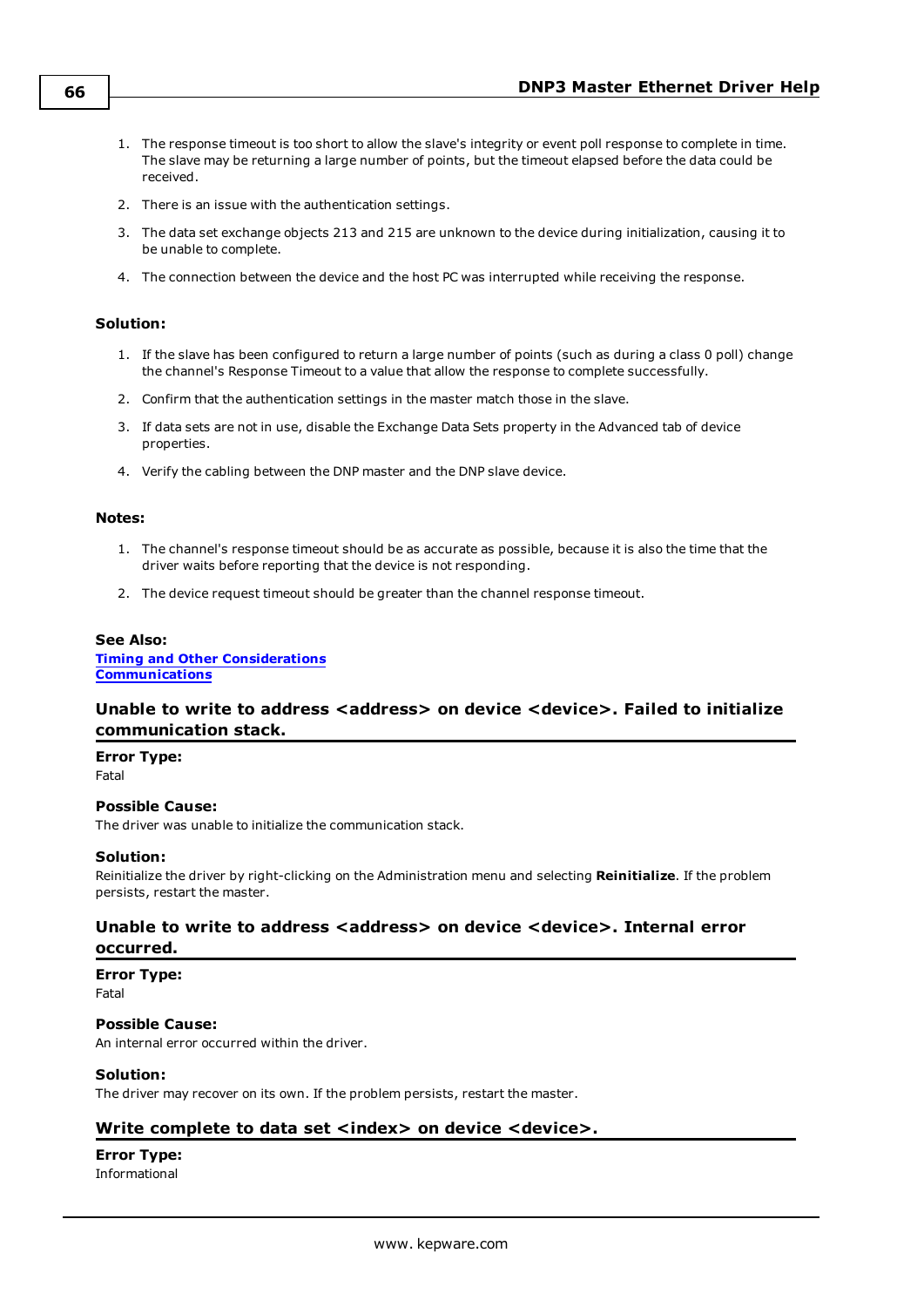#### **Possible Cause:**

A Data Set tag with the sub-type .Set had a Boolean True written to it while pending writes existed.

#### **Solution:**

The pending data set writes have been sent to the device, although they may not have been successful.

#### **Note:**

This message indicates that the write completed and the pending data has been cleared.

### <span id="page-66-0"></span>**Driver Messages**

The following messages may be generated. Click on the link for a description of the message.

### **Winsock [initialization](#page-66-2) failed (OS error = n).**

**[Winsock](#page-66-3) shut down failed (OS error = n). Winsock V1.1 or higher must be [installed](#page-66-4) to use the DNP3 Master Ethernet driver.**

### <span id="page-66-2"></span>**Winsock initialization failed (OS Error = n).**

#### **Error Type:**

Fatal

| <b>OS Error Code</b> | <b>Indication</b>                                                                    | <b>Possible Solution</b>                |
|----------------------|--------------------------------------------------------------------------------------|-----------------------------------------|
| 10091                | Indicates that the underlying network subsystem   Wait a few seconds and restart the |                                         |
|                      | is not ready for network communication.                                              | driver.                                 |
| 10067                | Limit on the number of tasks supported by the                                        | Close one or more applications that may |
|                      | Windows Sockets implementation has been                                              | be using Winsock and restart the        |
|                      | reached.                                                                             | driver.                                 |

### <span id="page-66-3"></span>**Winsock shutdown failed (OS Error = n).**

#### **Error Type:**

Fatal

| OS Error Code | <b>Possible Solution</b>                                                                                          |
|---------------|-------------------------------------------------------------------------------------------------------------------|
| 10036         | The network subsystem is still busy with unfinished processing. Wait a few seconds and<br>restart the driver.     |
| 10050         | The network subsystem has failed. For more information, contact the network<br>administrator.                     |
| 10093         | The network subsystem was not initialized before the shutdown was attempted. Wait a few<br>seconds and try again. |

### <span id="page-66-4"></span>**Winsock V1.1 or higher must be installed to use the DNP3 Master Ethernet Driver.**

**Error Type:**

Fatal

#### **Possible Cause:**

The version number of the Winsock DLL found on the system is less than 1.1.

**Solution:** Upgrade Winsock to version 1.1 or higher.

### <span id="page-66-1"></span>**DNP-Specific Messages**

The following messages may be generated. Click on the link for a description of the message.

**Read [Errors](#page-67-0) Write [Errors](#page-77-0)**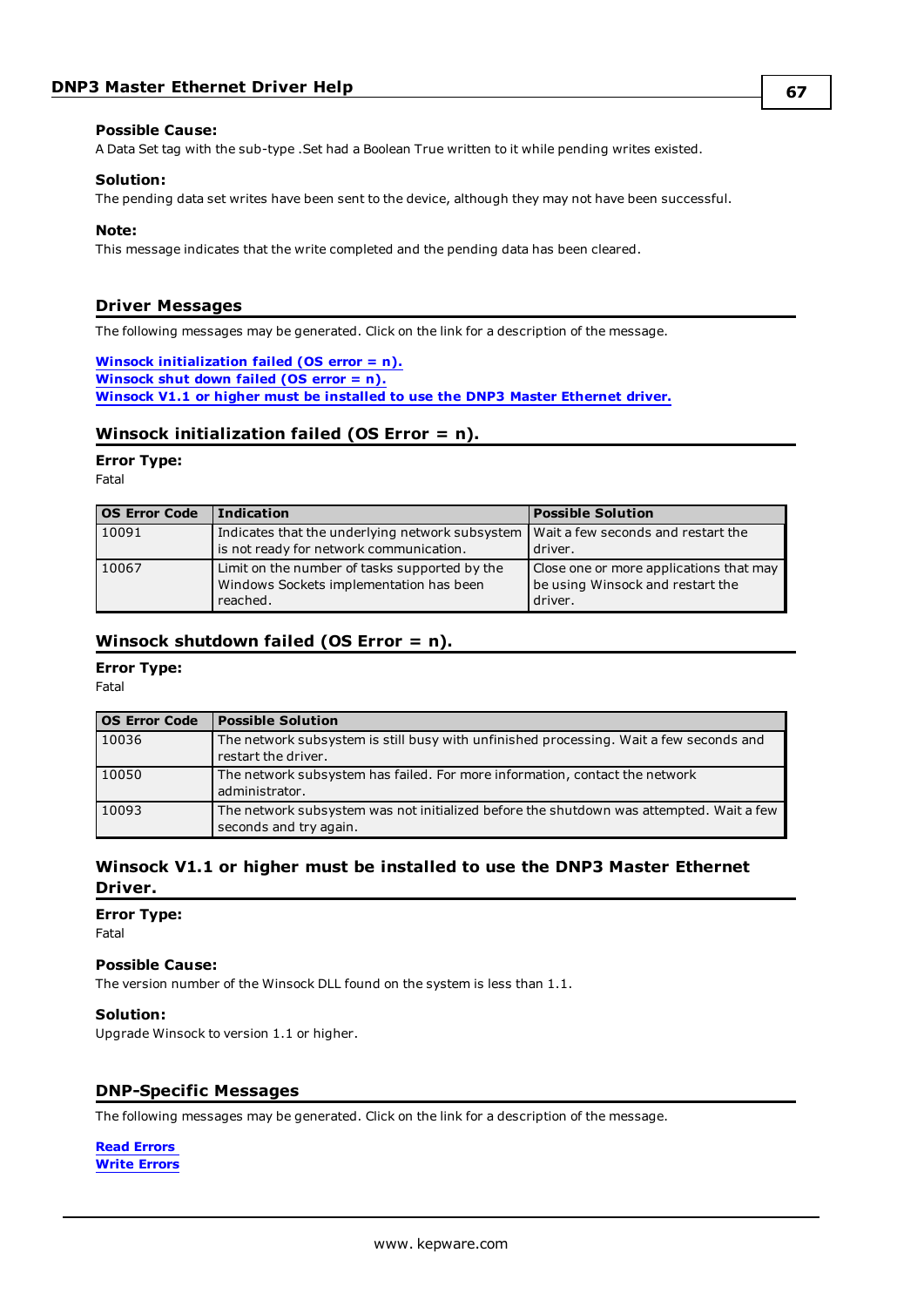### <span id="page-67-0"></span>**Read Errors**

The following error/warning messages may be generated. Click on the link for a description of the message.

**The returned value for tag address <tag [address>](#page-68-0) in device <device name> has a length of zero. The tag value [cannot](#page-68-0) be set.**

**The returned value of <date returned value> for tag address [<address>](#page-68-1) in device <device> is [invalid](#page-68-1) for the <data type> tag.**

**The returned value of <returned numeric value> for tag address [<address>](#page-68-2) in device <device> is [invalid](#page-68-2) for the <data type> tag data type.**

**The returned value of <returned numeric value> for tag address [<address>](#page-68-3) in device <device> is out of range for the <data [type>](#page-68-3) tag data type.**

**The returned value of <returned string value> for tag address [<address>](#page-69-0) in device <device> is [invalid](#page-69-0) for the <data type> tag data type.**

**Unable to read point(s) [<OBJ.VAR.IDX>](#page-69-1) on device <device>. An abnormal condition exists in the device [\(IIN1.6\).](#page-69-1)**

**Unable to read point(s) [<OBJ.VAR.IDX>](#page-69-2) on device <device>. Device detected corrupt configuration [\(IIN2.5\).](#page-69-2)**

**Unable to read point(s) [<OBJ.VAR.IDX>](#page-69-3) on device <device>. Device does not support a point in the range or other [parameter](#page-69-3) error (IIN2.2).**

**Unable to read point(s) [<OBJ.VAR.IDX>](#page-69-4) on device <device>. Device does not support requested operation for objects in the request [\(IIN2.1\).](#page-69-4)**

**Unable to read point(s) [<OBJ.VAR.IDX>](#page-70-0) on device <device>. Device does not support the function code [\(IIN2.0\).](#page-70-0)**

**Unable to read point(s) [<OBJ.VAR.IDX>](#page-70-1) on device <device>. Device reports that some output points are in local mode [\(IIN1.5\).](#page-70-1)**

**Unable to read point(s) [<OBJ.VAR.IDX>](#page-70-2) on device <device>. Device reports that the operation is already [executing](#page-70-2) (IIN2.4).**

**Unable to read point(s) [<OBJ.VAR.IDX>](#page-70-3) on device <device>. Session shutting down or duplicate [request.](#page-70-3)**

**Unable to read point(s) [<OBJ.VAR.IDX>](#page-71-0) on device <device>. Unable to receive response from device <device> within timeout. Either the request or response could not be [completed](#page-71-0) or the [response](#page-71-0) is invalid.**

**Unable to read point(s) [<OBJ.VAR.IDX>](#page-71-1) on device <device>. Unrecognized object returned in [response.](#page-71-1)**

**Unable to read point(s) <OBJ.VAR.IDX – [OBJ.VAR.IDX>](#page-72-0) on device <device>. An abnormal condition exists in the device [\(IIN1.6\).](#page-72-0)**

**Unable to read point(s) <OBJ.VAR.IDX – [OBJ.VAR.IDX>](#page-72-1) on device <device>. Device detected corrupt [configuration](#page-72-1) (IIN2.5).**

**Unable to read point(s) <OBJ.VAR.IDX – [OBJ.VAR.IDX>](#page-72-2) on device <device>. Device does not support a point in the range or other [parameter](#page-72-2) error (IIN2.2).**

**Unable to read point(s) <OBJ.VAR.IDX – [OBJ.VAR.IDX>](#page-72-3) on device <device>. Device does not support [requested](#page-72-3) operation for objects in the request (IIN2.1).**

**Unable to read point(s) <OBJ.VAR.IDX – [OBJ.VAR.IDX>](#page-72-4) on device <device>. Device does not support the function code [\(IIN2.0\).](#page-72-4)**

**Unable to read point(s) <OBJ.VAR.IDX – [OBJ.VAR.IDX>](#page-73-0) on device <device>. Device reports that some output points are in local mode [\(IIN1.5\).](#page-73-0)**

**Unable to read point(s) <OBJ.VAR.IDX – [OBJ.VAR.IDX>](#page-73-1) on device <device>. Device reports that the operation is already [executing](#page-73-1) (IIN2.4).**

**Unable to read point(s) <OBJ.VAR.IDX – [OBJ.VAR.IDX>](#page-73-2) on device <device>. Session shutting down or [duplicate](#page-73-2) request.**

**Unable to read point(s) <OBJ.VAR.IDX - [OBJ.VAR.IDX>](#page-71-0) on device <device>. Unable to receive response from device [<device>](#page-71-0) within timeout. Either the request or response could not be [completed](#page-71-0) or the response is invalid.**

**Unable to read point(s) <OBJ.VAR.IDX – [OBJ.VAR.IDX>](#page-74-0) on device <device>. Unrecognized object returned in [response.](#page-74-0)**

**Unable to read set <set index> of object group <object group> on device [<device>.](#page-74-1) An abnormal condition exists in the device [\(IIN1.6\).](#page-74-1)**

**Unable to read set <set index> of object group <object group> on device [<device>.](#page-74-2) Device detected corrupt [configuration](#page-74-2) (IIN2.5).**

**Unable to read set <set index> of object group <object group> on device [<device>.](#page-74-3) Device does not support a point in the range or other [parameter](#page-74-3) error (IIN2.2).**

**Unable to read set <set index> of object group <object group> on device [<device>.](#page-75-0) Device does not support [requested](#page-75-0) operation for objects in the request (IIN2.1).**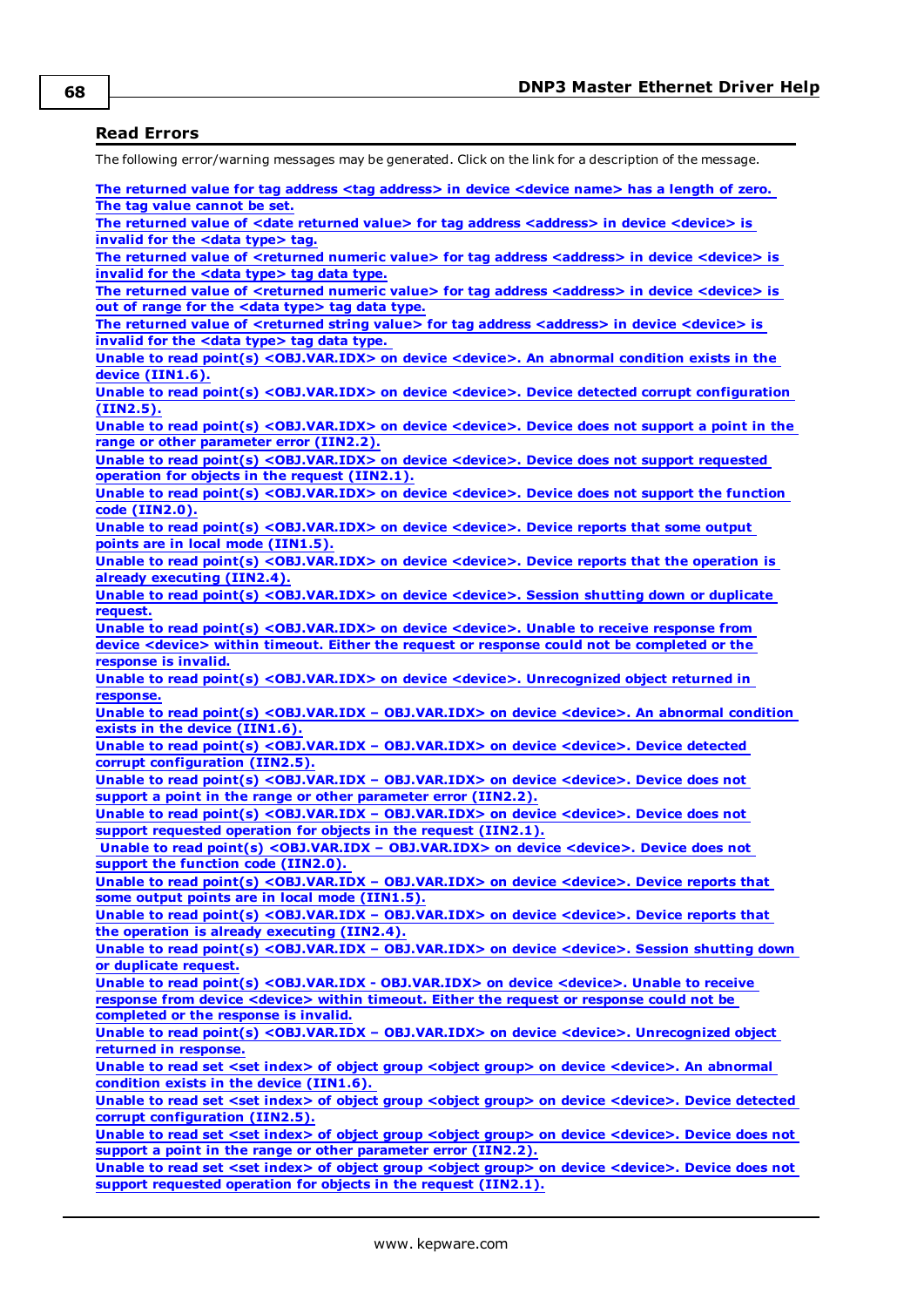**Unable to read set <set index> of object group <object group> on device [<device>.](#page-75-1) Device does not support the function code [\(IIN2.0\).](#page-75-1)**

**Unable to read set <set index> of object group <object group> on device [<device>.](#page-75-2) Device reports that some output points are in local mode [\(IIN1.5\).](#page-75-2)**

**Unable to read set <set index> of object group <object group> on device [<device>.](#page-75-3) Device reports that the operation is already [executing](#page-75-3) (IIN2.4).**

**Unable to read set <set index> of object group <object group> on device [<device>.](#page-76-0) Session shutting down or [duplicate](#page-76-0) request.**

**Unable to read set <set index> of object group <object group> on device <device>. [Unrecognized](#page-76-1) object returned in [response.](#page-76-1)**

**Unable to read tag address <address> on device <device>. Element Index [<variation>](#page-76-2) is not defined in data set [<index>.](#page-76-2)**

**Unable to read tag address [<address>](#page-77-1) on device <device>. No definition for Data Set <index>. Unable to read tag address [<address>](#page-77-2) on device <device>. Response missing data.**

### <span id="page-68-0"></span>**The returned value for tag address <tag address> in device <device name> has a length of zero. The tag value cannot be set.**

#### **Error Type:**

Warning

# **Possible Cause:**

The tag has addressed an element that has been defined in the slave with a data length of zero.

#### **Solution:**

<span id="page-68-1"></span>Increase the data length to an appropriate value for the data type.

### **The returned value of <date returned value> for tag address <address> in device <device> is invalid for the <data type> tag data type.**

### **Error Type:**

Warning

#### **Possible Cause:**

The device has configured the device attribute variation or data set element as a Date value, but the tag's data type is not Date.

#### **Solution:**

<span id="page-68-2"></span>Change the tag's data type to Date.

### **The returned value of <returned numeric value> for tag address <address> in device <device> is invalid for the <data type> tag data type.**

### **Error Type:**

Warning

#### **Possible Cause:**

The device has configured the device attribute variation or data set element as a numeric value, but the tag's data type is String.

#### **Solution:**

<span id="page-68-3"></span>Change the tag's data type to the appropriate numeric type.

### **The returned value of <returned numeric value> for tag address <address> in device <device> is out of range for the <data type> tag data type.**

# **Error Type:**

Warning

### **Possible Cause:**

The device has configured the device attribute variation or data set element as a data type that is out of range for the data type of the tag.

#### **Solution:**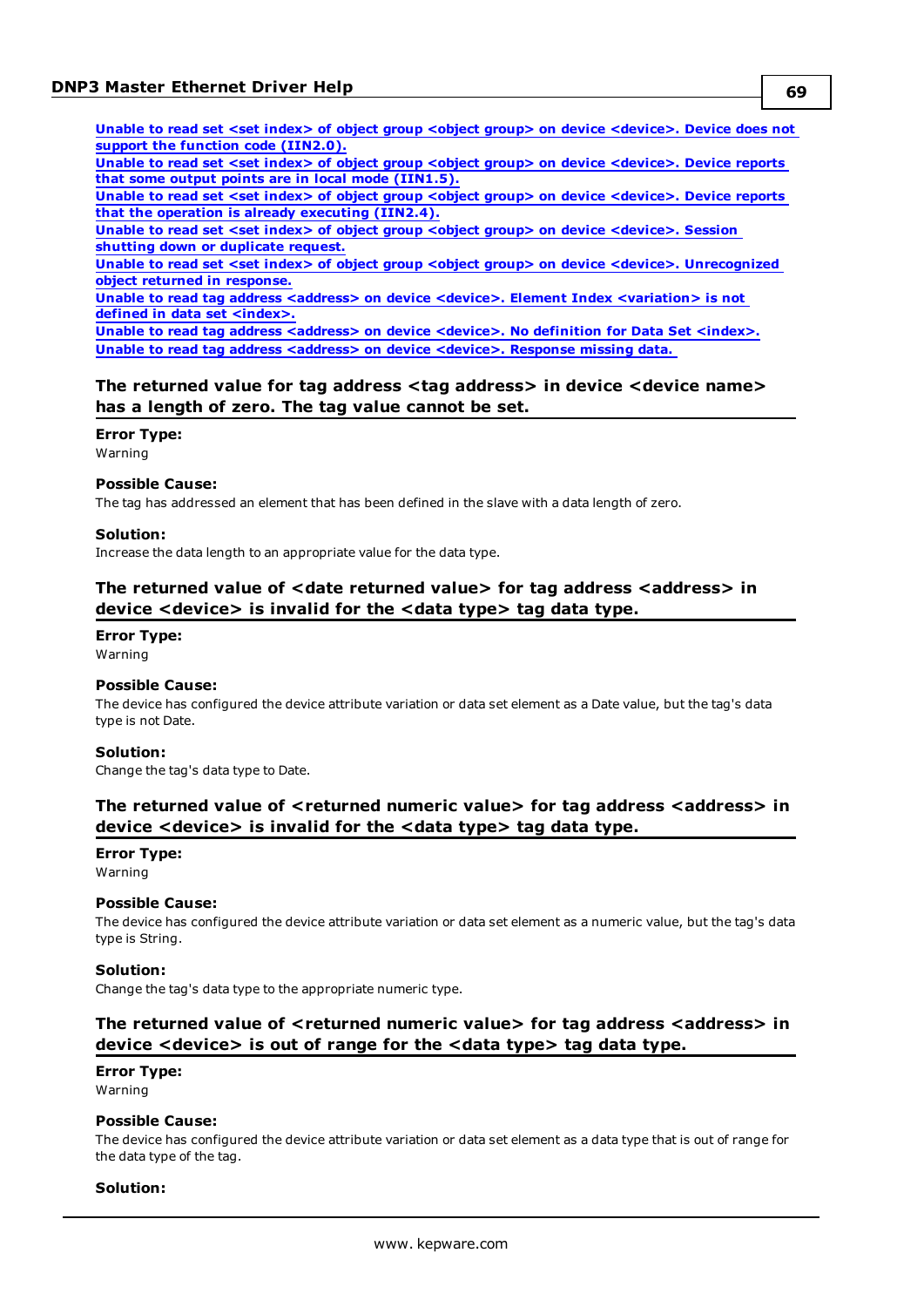### <span id="page-69-0"></span>**The returned value of <returned string value> for tag address <address> in device <device> is invalid for the <data type> tag data type.**

# **Error Type:**

Warning

### **Possible Cause:**

The device has configured the device attribute variation or data set element as a string, but the tag's data type is numeric.

### **Solution:**

<span id="page-69-1"></span>Change the tag's data type to string.

### **Unable to read point(s) <OBJ.VAR.IDX> on device <device>. An abnormal condition exists in the device (IIN1.6).**

### **Error Type:**

Warning

### **Possible Cause:**

An abnormal condition has occurred that is specific to the device.

#### **Solution:**

<span id="page-69-2"></span>Resolve any hardware issues found in the slave.

### **Unable to read point(s) <OBJ.VAR.IDX> on device <device>. Device detected corrupt configuration (IIN2.5).**

# **Error Type:**

Warning

### **Possible Cause:**

The device has detected that its configuration is corrupt.

#### **Solution:**

<span id="page-69-3"></span>Reconfigure the slave.

### **Unable to read point(s) <OBJ.VAR.IDX> on device <device>. Device does not support a point in the range or other parameter error (IIN2.2).**

### **Error Type:**

Warning

#### **Possible Cause:**

- 1. The device does not support a point in the specified range.
- 2. The device does not understand the parameters sent in the request.

#### **Solution:**

<span id="page-69-4"></span>Change the point(s) to one supported by the slave.

### **Unable to read point(s) <OBJ.VAR.IDX> on device <device>. Device does not support requested operation for objects in the request (IIN2.1).**

### **Error Type:**

Warning

#### **Possible Cause:**

The device does not support the requested operation for the objects in the request.

### **Solution:**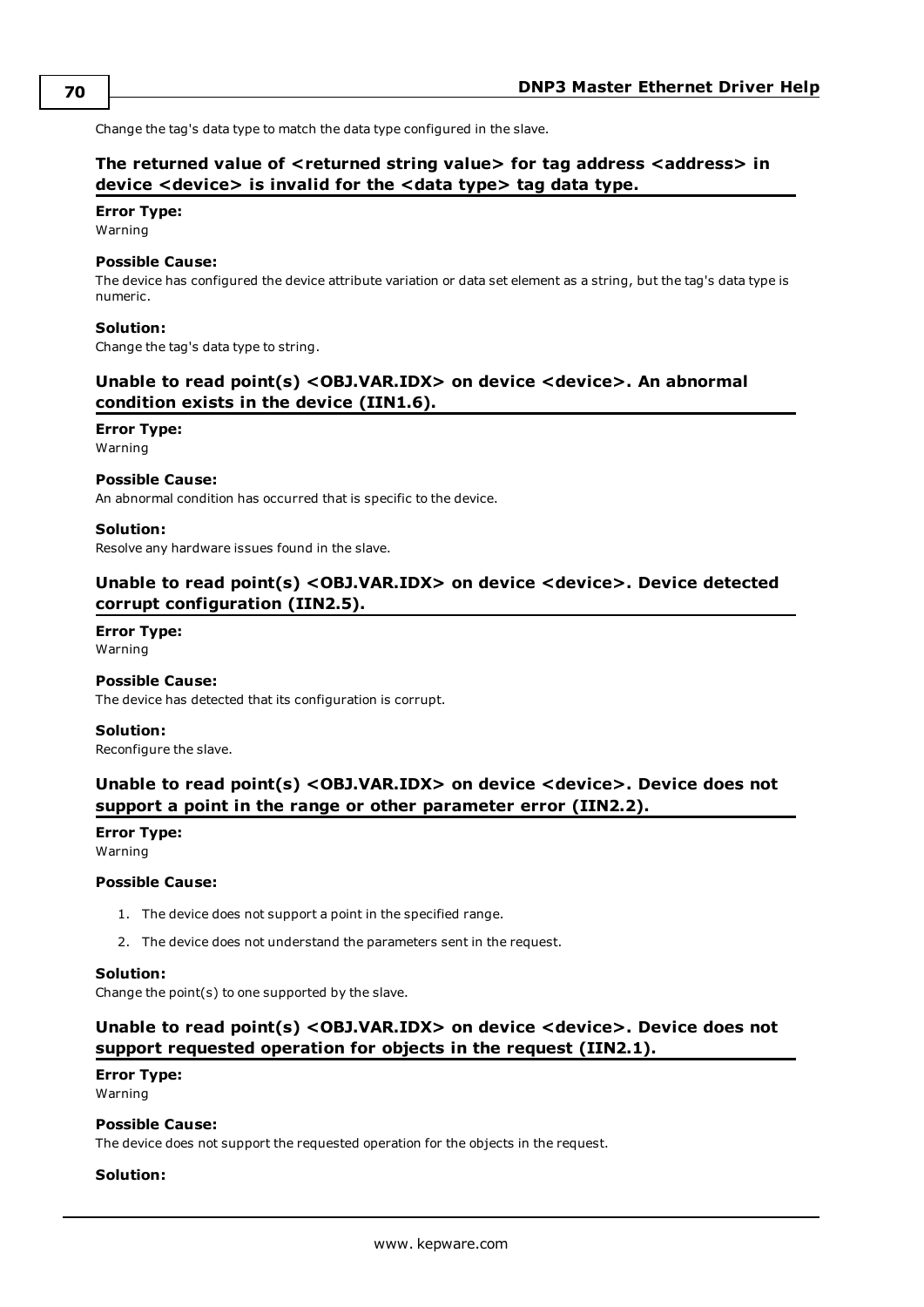<span id="page-70-0"></span>Verify that the slave supports the requested operation.

### **Unable to read point(s) <OBJ.VAR.IDX> on device <device>. Device does not support the function code (IIN2.0).**

### **Error Type:**

Warning

#### **Possible Cause:**

The device does not support the function code.

#### **Solution:**

None.

#### **Note:**

<span id="page-70-1"></span>For more information, refer to the device's documentation.

### **Unable to read point(s) <OBJ.VAR.IDX> on device <device>. Device reports that some output points are in local mode (IIN1.5).**

### **Error Type:**

Warning

#### **Possible Cause:**

Some output points are in local mode.

### **Solution:**

Correct the mode in the slave's configuration.

#### **Note:**

<span id="page-70-2"></span>For more information, refer to the device's documentation.

### **Unable to read point(s) <OBJ.VAR.IDX> on device <device>. Device reports that the operation is already executing (IIN2.4).**

#### **Error Type:**

Warning

#### **Possible Cause:** The specified point is being acted upon by another client.

#### **Solution:**

- 1. Stop the other client from acting upon the points.
- 2. Delay the operation of the points.

### <span id="page-70-3"></span>**Unable to read point(s) <OBJ.VAR.IDX> on device <device>. Session shutting down or duplicate request.**

#### **Error Type:**

Warning

#### **Possible Cause:**

The client disconnected while a transaction was in progress.

#### **Solution:**

Confirm that the connection between the master and the slave is okay.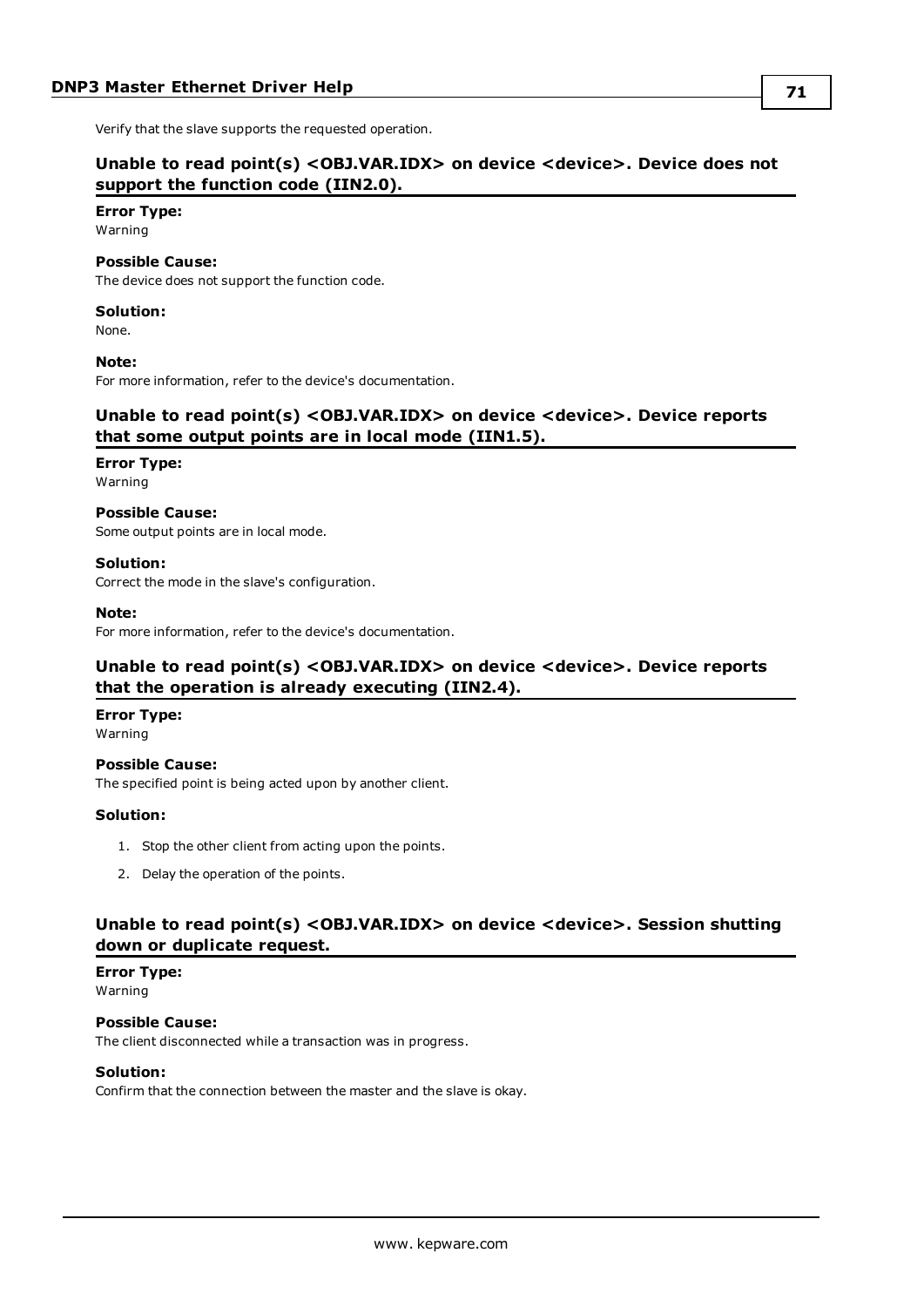<span id="page-71-0"></span>**Unable to read point(s) <OBJ.VAR.IDX> on device <device>. Unable to receive response from device <device> within timeout. Either the request or response could not be completed or the response is invalid.**

#### **Error Type:**

Warning

#### **Possible Cause:**

- 1. The response timeout is too short to allow the read to complete in time. The slave may have returned a large number of points in the response, but the timeout elapsed before the data was received.
- 2. There is an issue with the authentication settings.

#### **Solution:**

- 1. If the slave is returning a large number of points in the response, change the channel's Response Timeout to a value that allows the response to complete successfully.
- 2. Confirm that the authentication settings in the master match those in the slave.

#### **Notes:**

- 1. The channel's response timeout should be as accurate as possible, because it is also the time that the driver waits before reporting that the device is not responding.
- 2. The device's request timeout should be greater than the channel's response timeout.

#### **See Also:**

**Timing and Other [Considerations](#page-23-0) [Communications](#page-11-0)**

### <span id="page-71-1"></span>**Unable to read point(s) <OBJ.VAR.IDX> on device <device>. Unrecognized object returned in response.**

# **Error Type:**

Warning

#### **Possible Cause:**

The response from the slave contains something that is unrecognized. This does not include function codes or objects, which have their own error messages. For more information, refer to the list below.

- 1. The qualifier may be incorrect or unsupported.
- 2. The length of the response may not match the length that was expected.
- 3. For object group 87 data sets reads, this error may mean that more elements are in the data set than are allowed.

#### **Solution:**

- 1. Review the channel diagnostics to find which qualifier is being used in the response from the slave. Then, check the object's implementation table to see if that qualifier is supported. If it is not, determine whether the slave can be configured to use a supported qualifier for the object or function code.
- 2. Review the channel diagnostics to find if the length reported in the response matches the number of bytes actually sent from the slave or if the checksum was calculated correctly. Then, determine whether a faulty connection is causing the missing bytes and correct as necessary.
- 3. If the tag is a data set tag of object group 87 and the data set has more than 32 elements, reduce the number of elements in the data set on the slave.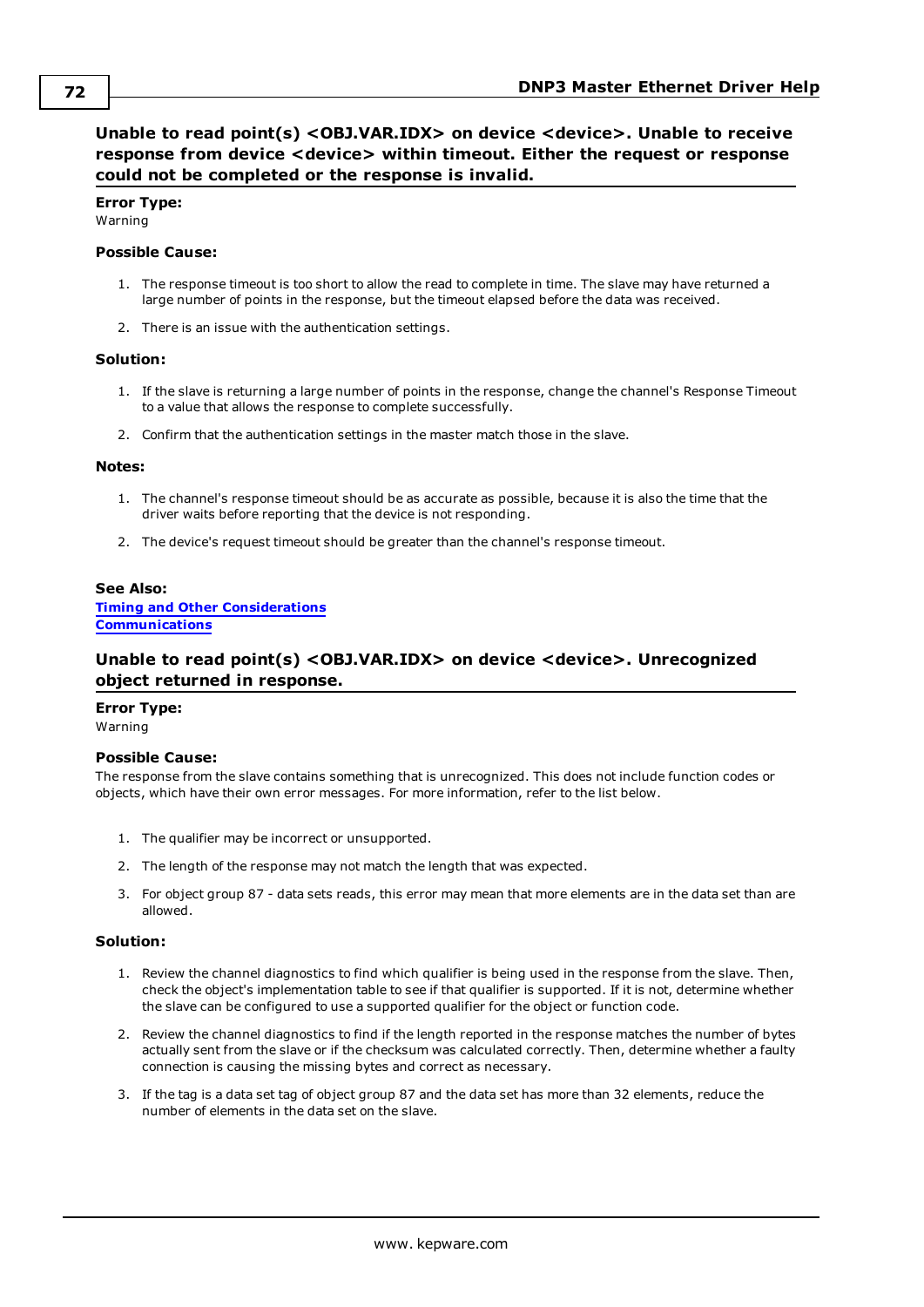### <span id="page-72-0"></span>**Unable to read point(s) <OBJ.VAR.IDX – OBJ.VAR.IDX> on device <device>. An abnormal condition exists in the device (IIN1.6).**

#### **Error Type:**

Warning

### **Possible Cause:**

An abnormal condition has occurred that is specific to the device.

#### **Solution:**

<span id="page-72-1"></span>Resolve any hardware issues found in the slave.

### **Unable to read point(s) <OBJ.VAR.IDX – OBJ.VAR.IDX> on device <device>. Device detected corrupt configuration (IIN2.5).**

#### **Error Type:**

Warning

#### **Possible Cause:**

The device has detected that its configuration is corrupt.

#### **Solution:**

<span id="page-72-2"></span>Reconfigure the slave.

### **Unable to read point(s) <OBJ.VAR.IDX – OBJ.VAR.IDX> on device <device>. Device does not support a point in the range or other parameter error (IIN2.2).**

### **Error Type:**

Warning

### **Possible Cause:**

- 1. The device does not support a point in the specified range.
- 2. The device does not understand the parameters sent in the request.

#### **Solution:**

<span id="page-72-3"></span>Change the points to ones supported by the slave.

### **Unable to read point(s) <OBJ.VAR.IDX – OBJ.VAR.IDX> on device <device>. Device does not support requested operation for objects in the request (IIN2.1).**

# **Error Type:**

Warning

#### **Possible Cause:**

The device does not support the requested operation for the objects in the request.

#### **Solution:**

<span id="page-72-4"></span>Verify that the slave supports the requested operation.

### **Unable to read point(s) <OBJ.VAR.IDX – OBJ.VAR.IDX> on device <device>. Device does not support the function code (IIN2.0).**

### **Error Type:**

Warning

### **Possible Cause:**

The device does not support the function code.

#### **Solution:**

None.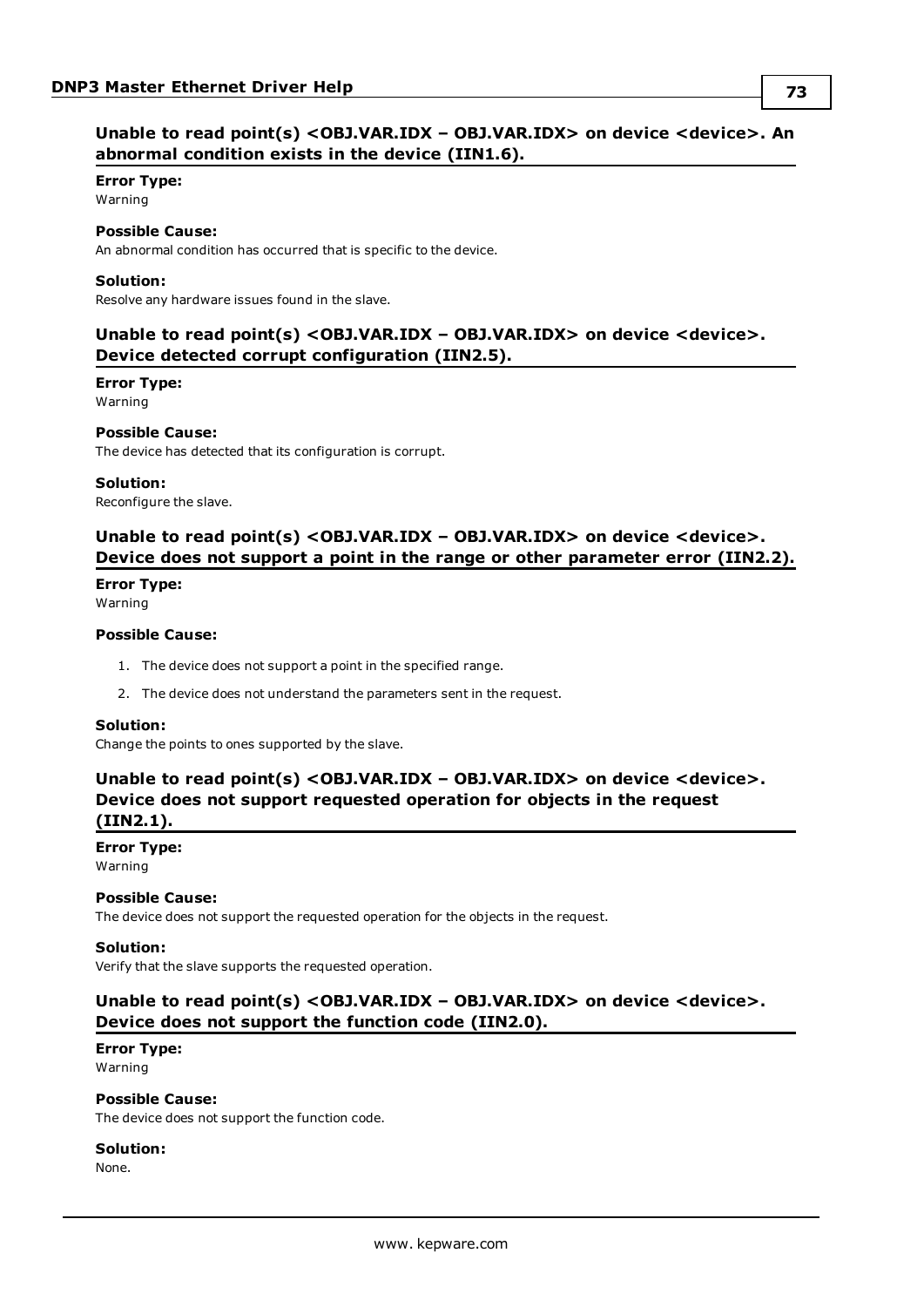#### **Note:**

<span id="page-73-1"></span>For more information, refer to the device's documentation.

### **Unable to read point(s) <OBJ.VAR.IDX – OBJ.VAR.IDX> on device <device>. Device reports that some output points are in local mode (IIN1.5).**

#### **Error Type:**

Warning

#### **Possible Cause:**

Some output points are in local mode.

#### **Solution:**

Correct the mode in the slave's configuration.

#### **Note:**

<span id="page-73-2"></span>For more information, refer to the device's documentation.

### **Unable to read point(s) <OBJ.VAR.IDX – OBJ.VAR.IDX> on device <device>. Device reports that the operation is already executing (IIN2.4).**

#### **Error Type:**

Warning

#### **Possible Cause:**

The specified points are being acted upon by another client.

#### **Solution:**

- 1. Stop the other client from acting upon the points.
- 2. Delay the operation of the points.

### <span id="page-73-3"></span>**Unable to read point(s) <OBJ.VAR.IDX – OBJ.VAR.IDX> on device <device>. Session shutting down or duplicate request.**

#### **Error Type:**

Warning

#### **Possible Cause:**

The client disconnected while a transaction was in progress.

#### **Solution:**

<span id="page-73-0"></span>Confirm that the connection between the master and the slave is okay.

### **Unable to read point(s) <OBJ.VAR.IDX - OBJ.VAR.IDX> on device <device>. Unable to receive response from device <device> within timeout. Either the request or response could not be completed or the response is invalid.**

# **Error Type:**

Warning

#### **Possible Cause:**

- 1. The Response Timeout is too short to allow the read to complete in time. The slave may have returned a large number of points in the response, but the timeout elapsed before the data was received.
- 2. There is an issue with the authentication settings.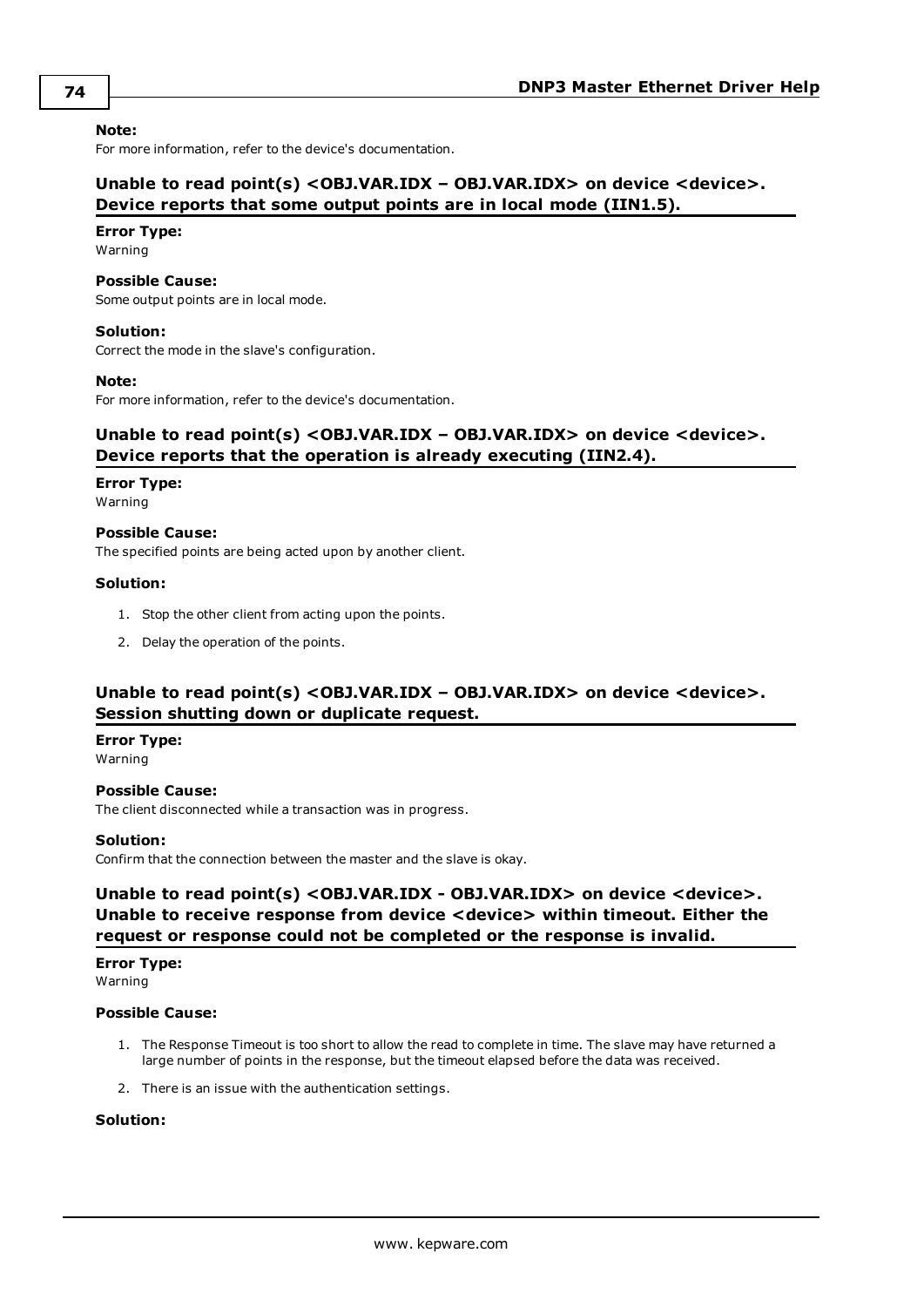- 1. If the slave is returning a large number of points in the response, change the channel's response timeout to a value that allows the response to complete successfully.
- 2. Confirm that the authentication settings in the master match those in the slave.

#### **Notes:**

- 1. The channel's response timeout should be as accurate as possible, because it is also the time that the driver waits before reporting that the device is not responding.
- 2. The device's request timeout should be greater than the channel's response timeout.

#### **See Also:**

#### **Timing and Other [Considerations](#page-23-0) [Communications](#page-11-0)**

### <span id="page-74-0"></span>**Unable to read point(s) <OBJ.VAR.IDX – OBJ.VAR.IDX> on device <device>. Unrecognized object returned in response.**

#### **Error Type:**

Warning

### **Possible Cause:**

The slave does not support the read request.

#### **Solution:**

<span id="page-74-1"></span>Change the request to one supported by the slave.

### **Unable to read set <set index> of object group <object group> on device <device>. An abnormal condition exists in the device (IIN1.6).**

### **Error Type:**

Warning

#### **Possible Cause:**

An abnormal condition has occurred that is specific to the device.

#### **Solution:**

<span id="page-74-2"></span>Resolve any hardware issues found in the slave.

### **Unable to read set <set index> of object group <object group> on device <device>. Device detected corrupt configuration (IIN2.5).**

#### **Error Type:** Warning

#### **Possible Cause:**

The device has detected that its configuration is corrupt.

#### **Solution:**

<span id="page-74-3"></span>Reconfigure the slave.

### **Unable to read set <set index> of object group <object group> on device <device>. Device does not support a point in the range or other parameter error (IIN2.2).**

**Error Type:** Warning

**Possible Cause:**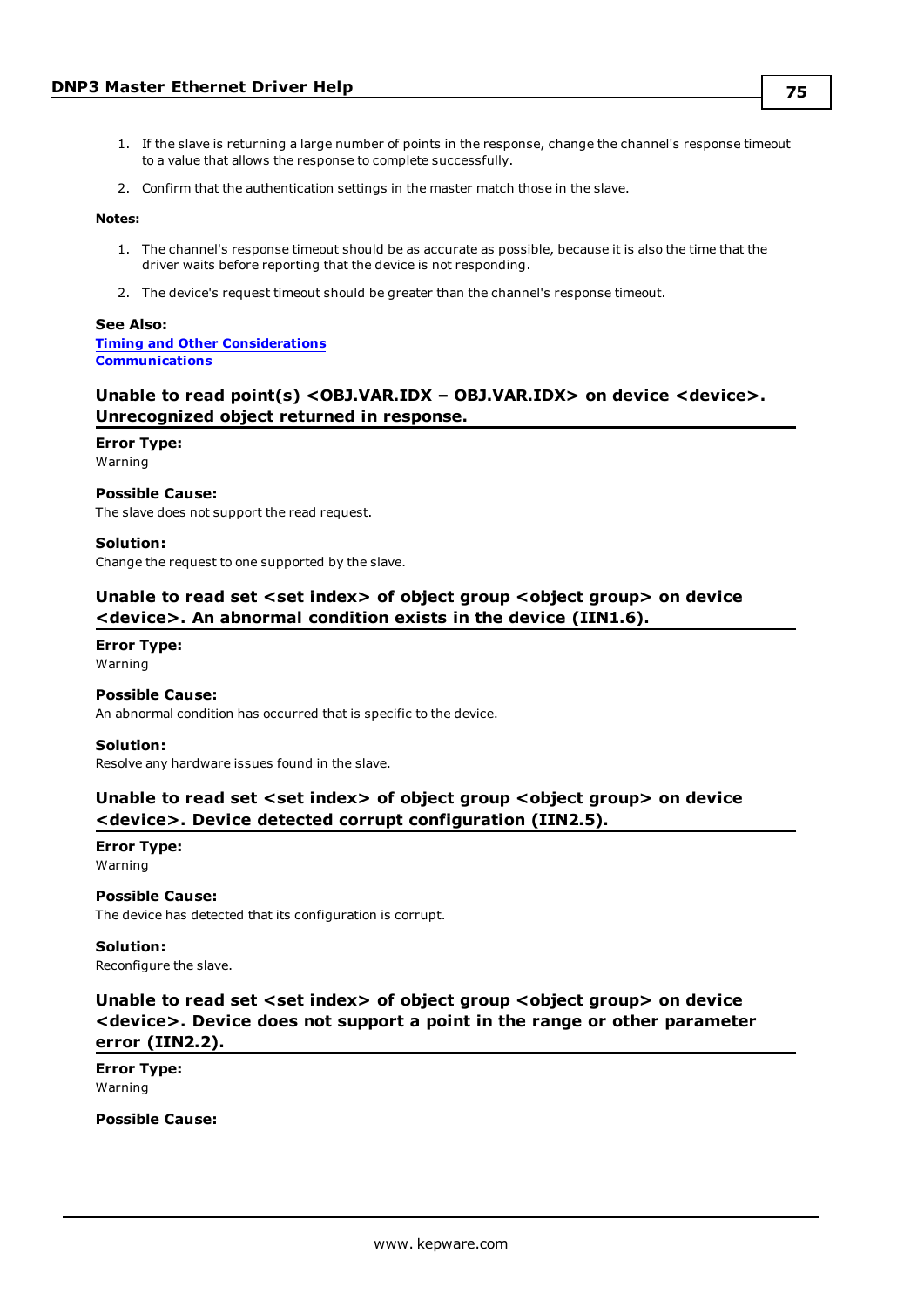- 1. The device does not support a point in the specified range.
- 2. The device does not understand the parameters sent in the request.

#### **Solution:**

<span id="page-75-0"></span>Change the points to one supported by the slave.

### **Unable to read set <set index> of object group <object group> on device <device>. Device does not support requested operation for objects in the request (IIN2.1).**

**Error Type:** Warning

### **Possible Cause:**

The device does not support the requested operation for the objects in the request.

#### **Solution:**

<span id="page-75-1"></span>Verify that the slave supports the requested operation.

### **Unable to read set <set index> of object group <object group> on device <device>. Device does not support the function code (IIN2.0).**

# **Error Type:**

Warning

**Possible Cause:** The device does not support the function code.

**Solution:** None.

#### **Note:**

<span id="page-75-2"></span>For more information, refer to the device's documentation.

### **Unable to read set <set index> of object group <object group> on device <device>. Device reports that some output points are in local mode (IIN1.5).**

**Error Type:** Warning

### **Possible Cause:**

Some output points are in local mode.

#### **Solution:**

Correct the mode in the slave's configuration.

#### **Note:**

<span id="page-75-3"></span>For more information, refer to the device's documentation.

### **Unable to read set <set index> of object group <object group> on device <device>. Device reports that the operation is already executing (IIN2.4).**

**Error Type:** Warning

**Possible Cause:**

The specified point is being acted upon by another client.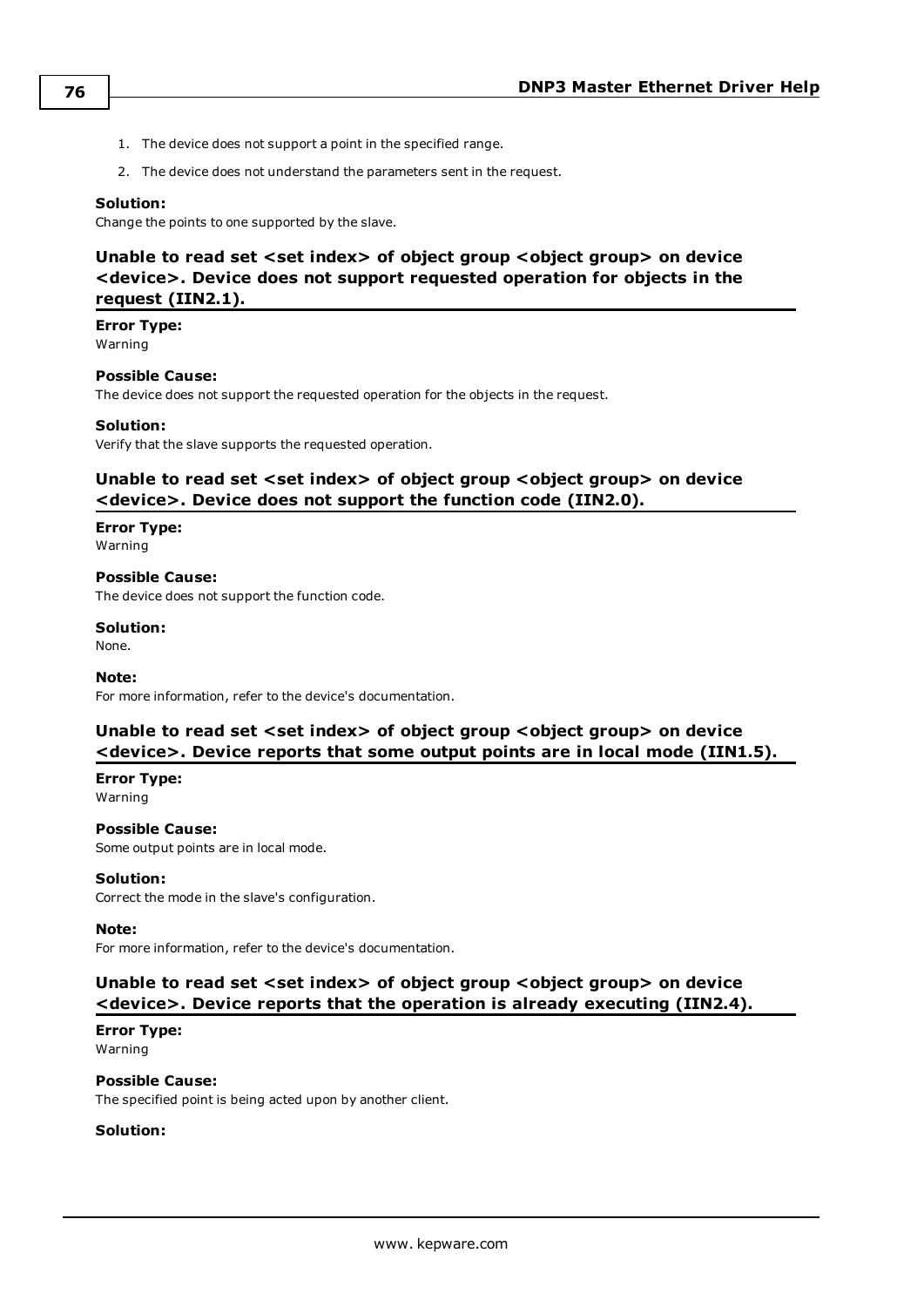- 1. Stop the other client from acting upon the points.
- 2. Delay the operation of the points.

### <span id="page-76-0"></span>**Unable to read set <set index> of object group <object group> on device <device>. Session shutting down or duplicate request.**

### **Error Type:**

Warning

# **Possible Cause:**

The client disconnected while a transaction was in progress.

### **Solution:**

Confirm that the connection between the master and the slave is okay.

### **Unable to read set <set index> of object group <object group> on device <device>. Unrecognized object returned in response.**

#### **Error Type:**

Warning

#### **Possible Cause:**

The response from the slave contains something that is unrecognized. This does not include function codes or objects, which have their own error messages. For more information, refer to the list below.

- 1. The qualifier may be incorrect or unsupported.
- 2. The length of the response may not match the length that was expected.
- 3. For object group 87 Data Sets reads, this error may mean that more elements are in the data set than are allowed.

#### **Solution:**

- 1. Review the channel diagnostics to find which qualifier is being used in the response from the slave. Then, check the object's implementation table to see if that qualifier is supported. If it is not, determine whether the slave can be configured to use a supported qualifier for the object or function code.
- 2. Review the channel diagnostics to find if the length reported in the response matches the number of bytes actually sent from the slave, or if the checksum was calculated correctly. Then, determine whether a faulty connection is causing the missing bytes and correct as necessary.
- 3. If the tag is a data set tag of object group 87 and the data set has more than 32 elements, reduce the number of elements in the data set on the slave.

### **Unable to read tag address <address> on device <device>. Element index <variation> is not defined in data set <index>.**

#### **Error Type:**

Warning

#### **Possible Cause:**

The slave does not define this element index within the data set.

- 1. If the element index should be defined, correct the data set in the slave.
- 2. If the element index is invalid, correct the tag address in the project.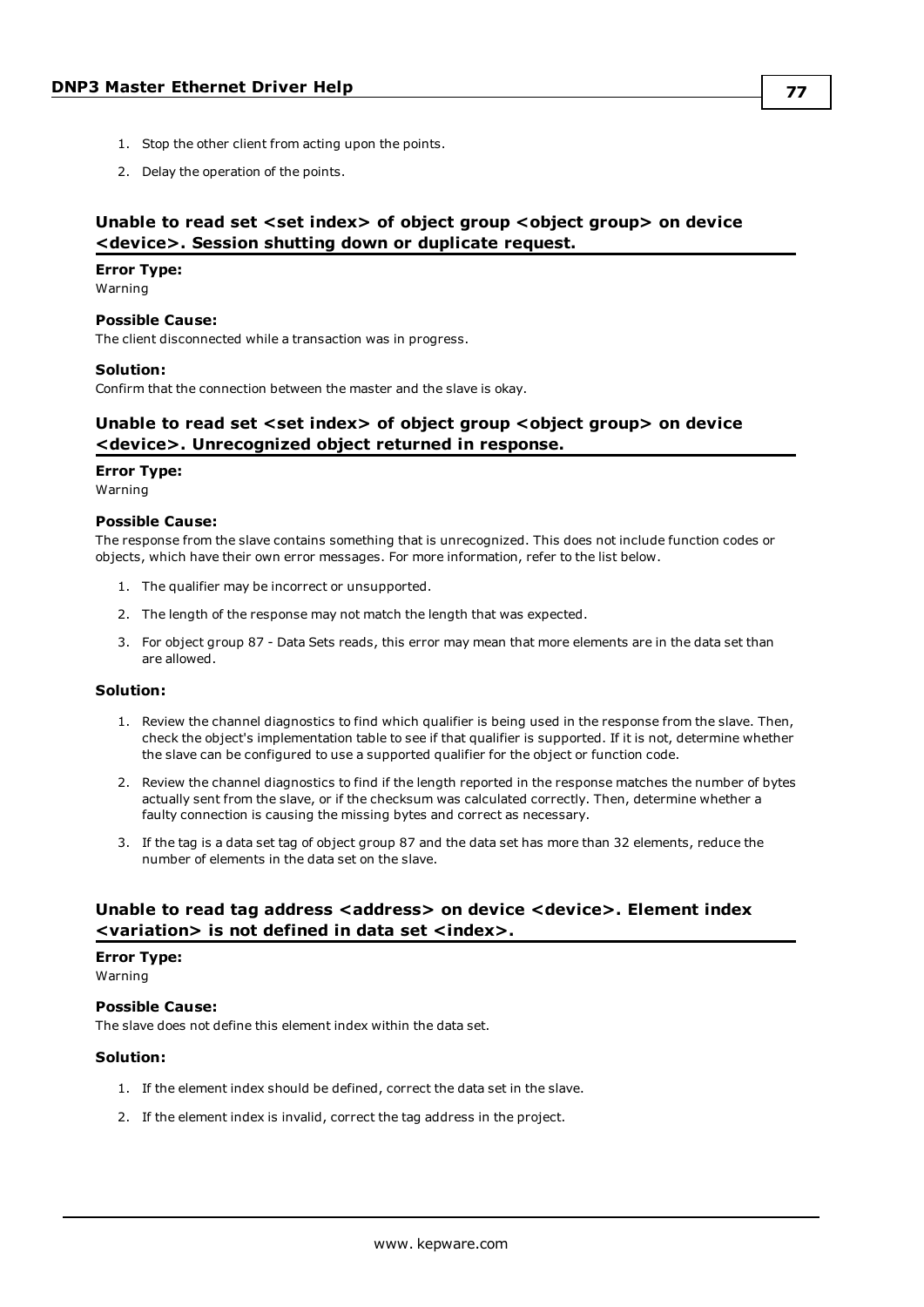### **Unable to read tag address <address> on device <device>. No definition for data set <index>.**

### **Error Type:**

Warning

#### **Possible Cause:**

- 1. A data set definition does not exist for the data set index of the .Value tag being read.
- 2. A data set exchange took place between the master and the slave. A new data set was then added in the slave unknown to the master.

### **Solution:**

- 1. Create the data set in the slave.
- 2. Initiate a data set exchange. To do so, click **Device Properties** | **Tag Import** and select **Import Tags**. Alternatively, restart the master.

### **Unable to read tag address <address> on device <device>. Response missing data.**

#### **Error Type:**

Warning

#### **Possible Cause:**

Although the response from the slave indicated success, data for one or more points in the requested range was not included in the response.

### **Solution:**

Confirm that the points are enabled in the slave.

#### **Note:**

For example, if the tag references object group 87 - data sets, confirm that all data set elements are configured in the slave with the correct data type and length and that the data set characteristics are correctly configured.

### **Write Errors**

The following error/warning messages may be generated. Click on the link for a description of the message.

**Unable to write to address <address> on device <device>. Activate [configuration-related](#page-78-0) status code <status code> - [<description>.](#page-78-0)**

**Unable to write to address [<address>](#page-79-0) on device <device>. An abnormal condition exists in the device [\(IIN1.6\).](#page-79-0)**

**Unable to write to address [<address>](#page-79-1) on device <device>. Channel response timeout must be between <min channel response timeout> and <max. channel response [timeout>.](#page-79-1)**

**Unable to write to address <address> on device <device>. [Control-related](#page-79-2) status code <status [code>](#page-79-2)**

**Unable to write to address <address> on device <device>. Destination [<destination](#page-80-0)**

**[host>:<destination](#page-80-0) port> already in use on channel <channel>.**

**Unable to write to address <address> on device <device>. [Destination](#page-80-1) port must be between <min. source port> and <max. [source](#page-80-1) port>.**

**Unable to write to address <address> on device <device>. Device detected corrupt [configuration](#page-80-2) [\(IIN2.5\).](#page-80-2)**

**Unable to write to address [<address>](#page-80-3) on device <device>. Device does not support a point in the range or other [parameter](#page-80-3) error (IIN2.2).**

**Unable to write to address [<address>](#page-81-0) on device <device>. Device does not support requested operation for objects in the request [\(IIN2.1\).](#page-81-0)**

**Unable to write to address [<address>](#page-81-1) on device <device>. Device does not support the function code [\(IIN2.0\).](#page-81-1)**

**Unable to write to address [<address>](#page-81-2) on device <device>. Device reports that some output points are in local mode [\(IIN1.5\).](#page-81-2)**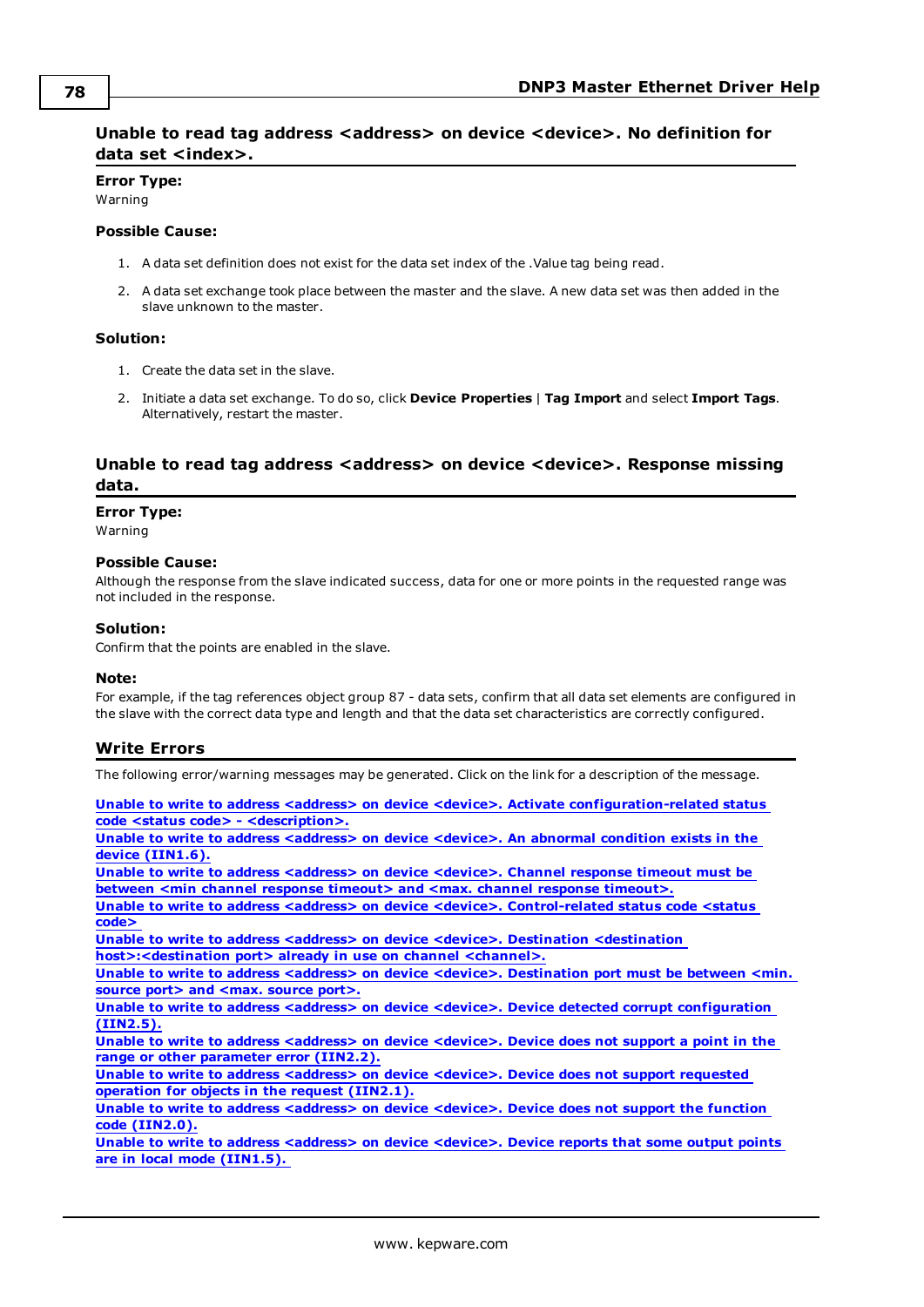**Unable to write to address [<address>](#page-81-3) on device <device>. Device reports that the operation is already [executing](#page-81-3) (IIN2.4).**

**Unable to write to address [<address>](#page-82-0) on device <device>. Device request timeout must be between <min value> and <max. [value>.](#page-82-0)**

**Unable to write to address <address> on device <device>. Element index [<variation>](#page-82-1) is not defined in data set [<index>.](#page-82-1)**

**Unable to write to address [<address>](#page-82-2) on device <device>. Event poll interval must be between <min. value> and <max. [value>.](#page-82-2)**

**Unable to write to address [<address>](#page-82-3) on device <device>. File name writes have been disabled. Unable to write to address [<address>](#page-82-4) on device <device>. Integrity poll interval must be between <min. value> and <max. [value>.](#page-82-4)**

**Unable to write to address [<address>](#page-83-0) on device <device>. Master address <master address> already in use as slave address on device [<device>.](#page-83-0)**

**Unable to write to address [<address>](#page-83-1) on device <device>. Master address must be between <min master address> and <max. master [address>.](#page-83-1)**

**Unable to write to address [<address>](#page-83-2) on device <device>. Master and slave address cannot be the [same.](#page-83-2)**

**Unable to write to address [<address>](#page-83-3) on device <device>. No definition for data set <index>. Unable to write to address [<address>](#page-84-0) on device <device>. Protocol must be between <min protocol> and <max. [protocol>.](#page-84-0)**

**Unable to write to address [<address>](#page-84-1) on device <device>. Select operate response invalid. Unable to write to address [<address>](#page-84-2) on device <device>. Session shutting down or duplicate [request.](#page-84-2)**

**Unable to write to address [<address>](#page-84-3) on device <device>. Slave address <slave address> already in use on Device [<device>](#page-84-3)**

**Unable to write to address [<address>](#page-84-4) on device <device>. Slave address must be between <min slave address> and <max. slave [address>.](#page-84-4)**

**Unable to write to address [<address>](#page-85-0) on device <device>. Source port must be between <min source port> and <max. [source](#page-85-0) port>.**

**Unable to write to address [<address>](#page-85-1) on device <device>. Tag <data type> data type is [incompatible](#page-85-1) with the data set element <data type> data type.**

**Unable to write to address [<address>](#page-85-2) on device <device>. Unable to receive response from device <device> within timeout. Either the request or response could not be [completed](#page-85-2) or the response is [invalid.](#page-85-2)**

**Unable to write to address <address> on device <device>. [Unrecognized](#page-86-0) object returned in [Response.](#page-86-0)**

**Unable to write to address <address> on device <device>. [Unsupported](#page-86-1) operation type. Unable to write to address <address> on device <device>. [Unsupported](#page-86-2) trip-close code. Unable to write to address [<address>](#page-86-3) on device <device>. Write value specified is invalid or [incomplete.](#page-86-3)**

### <span id="page-78-0"></span>**Unable to write to address <address> on device <device>. Activate configuration-related status code <status code> - <description>.**

### **Error Type:**

Warning

### **Possible Cause:**

The Activate Configuration Request that was sent to the slave contained an invalid object or specification string.

#### **Solution:**

For information on a specific status code, refer to the table below.

| <b>Status Code</b> | <b>Description</b>                                                                                                                                                                                                        |
|--------------------|---------------------------------------------------------------------------------------------------------------------------------------------------------------------------------------------------------------------------|
|                    | No errors were detected in the corresponding request object.<br>No errors were detected in the configuration data referenced by the corresponding request<br>object.                                                      |
|                    | An error was detected in the request object. For example, the slave was unable to locate a file<br>referenced by a g70 file specification string, or the slave does not have a name referenced by<br>a g110 octet string. |
|                    | An error was detected in the configuration data referenced by the corresponding request<br>data.                                                                                                                          |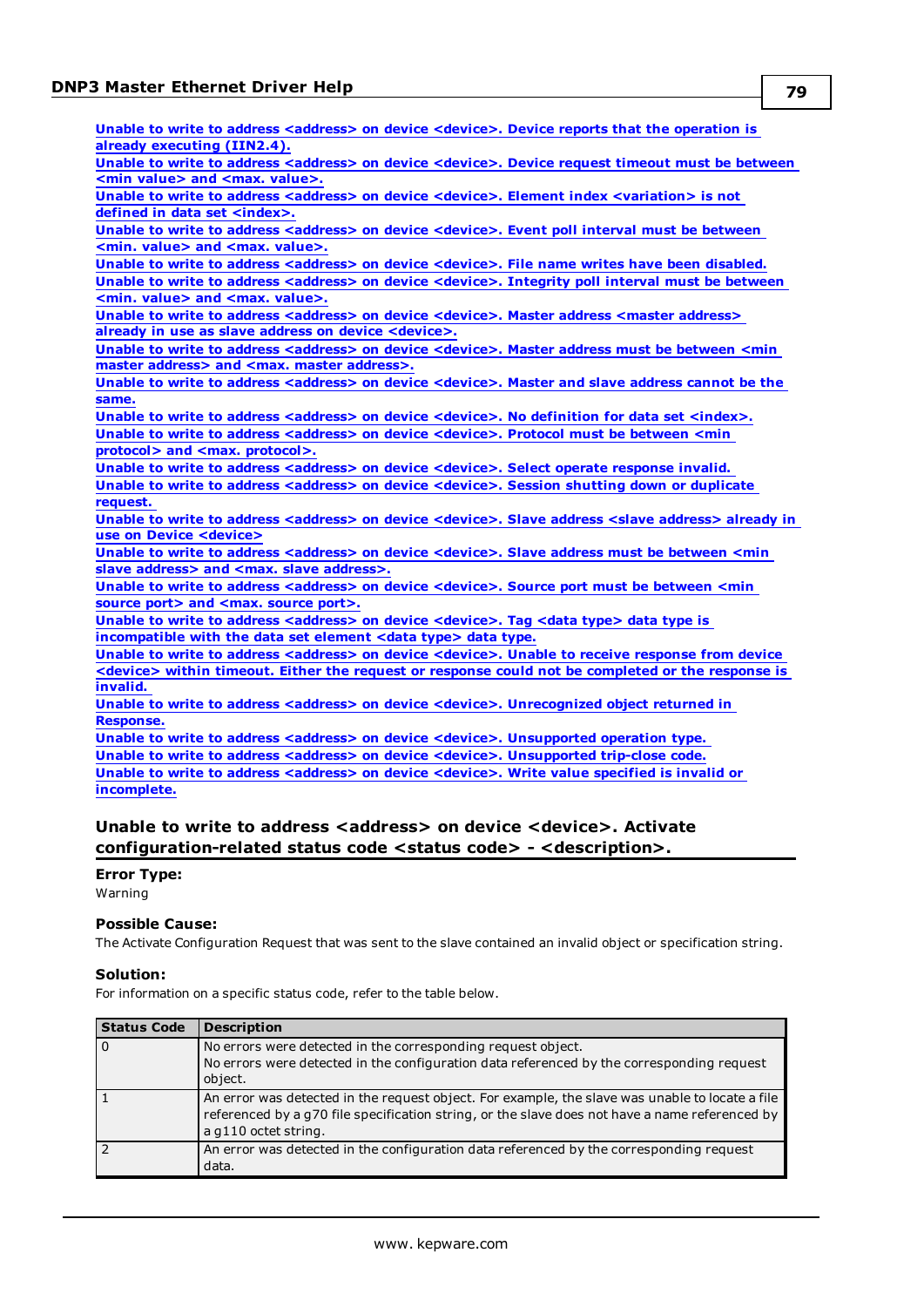| Status Code Description |                                                        |
|-------------------------|--------------------------------------------------------|
|                         | An error occurred that is not listed above.            |
| 4                       | The Activate Config object was not checked for errors. |

### <span id="page-79-0"></span>**Unable to write to address <address> on device <device>. An abnormal condition exists in the device (IIN1.6).**

### **Error Type:**

Warning

#### **Possible Cause:**

An abnormal condition has occurred that is specific to the device.

#### **Solution:**

<span id="page-79-1"></span>Resolve any hardware issues found in the slave.

### **Unable to write to address <address> on device <device>. Channel response timeout must be between <min channel response timeout> and <max. channel response timeout>.**

**Error Type:** Warning

### **Possible Cause:**

The value is out of range.

#### **Solution:**

<span id="page-79-2"></span>Specify a value within the channel response timeout range of 100 to 3600000 milliseconds.

### **Unable to write to address <address> on device <device>. Control-related status code <status code>.**

### **Error Type:**

Warning

#### **Possible Cause:**

- 1. The value written to the .Operate sub-type was not understood by the DNP slave.
- 2. If the operate was successful but the feedback poll failed, the device reports status code 4.

#### **Solution:**

For information on a specific code number, refer to the table below.

| <b>Code Number</b> | <b>Identifier Name</b> | <b>Description</b>                                                                                                                                                                                                |
|--------------------|------------------------|-------------------------------------------------------------------------------------------------------------------------------------------------------------------------------------------------------------------|
| $\mathbf 0$        | <b>Success</b>         | Request accepted, initiated, or queued.                                                                                                                                                                           |
|                    | Timeout                | Request not accepted because the operate message was received<br>after the arm timer timed out. The arm timer was started when the<br>select operation for the same point was received.                           |
| 2                  | No Select              | Request not accepted because no previous matching select request<br>exists. An operate message was sent to activate an output that was<br>not previously armed with a matching select message.                    |
| 3                  | Format Error           | Request not accepted because there were formatting errors in the<br>control request (either select, operate, or direct operate).                                                                                  |
| $\overline{4}$     | Not_Supported          | 1. Request not accepted because a control operation is not<br>supported for this point.<br>2. The device does not understand the feedback poll request for the<br>latest value of all objects of an object group. |
| 5                  | Already Active         | Request not accepted because the control queue is full (or the point<br>is already active).                                                                                                                       |
| 6                  | Hardware Error         | Request not accepted because of control hardware problems.                                                                                                                                                        |
|                    | Local                  | Request not accepted because the Local/Remote switch is in the                                                                                                                                                    |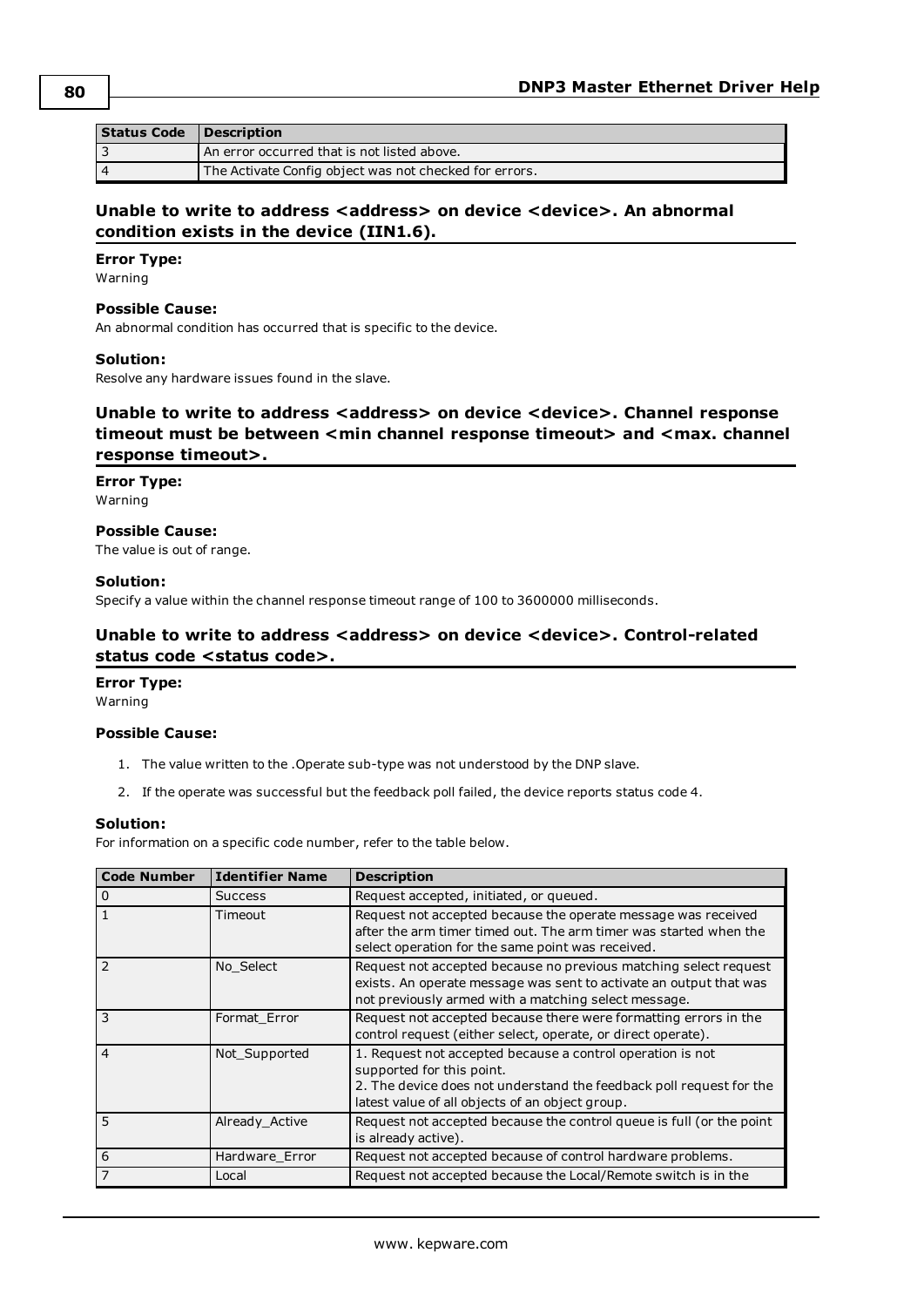| <b>Code Number</b> | Identifier Name    | <b>Description</b>                                                                                            |
|--------------------|--------------------|---------------------------------------------------------------------------------------------------------------|
|                    |                    | Local position.                                                                                               |
| $\overline{8}$     | Too Many Objs      | Request not accepted because too many objects appeared in the<br>same request.                                |
| $\overline{9}$     | Not Authorized     | Request not accepted because of insufficient authorization.                                                   |
| $\overline{10}$    | Automation Inhibit | Request not accepted because it was prevented or inhibited by a<br>local automation process.                  |
| 11                 | Processing Limited | Request not accepted because the device cannot process any more<br>activities than are presently in progress. |
| $\overline{12}$    | Out Of Range       | Request not accepted because the value is outside the acceptable<br>range permitted for this point.           |
| 13 to 125          | Reserved           | Reserved for future use.                                                                                      |
| 126                | Non Participating  | Sent in request messages indicating that the outstation neither<br>issues nor performs the control operation. |
| 127                | Undefined          | Request not accepted due to an undefined reason.                                                              |

### <span id="page-80-0"></span>**Unable to write to address <address> on device <device>. Destination <destination host >:<destination port> already in use on channel <channel>.**

#### **Error Type:**

Warning

#### **Possible Cause:**

The destination host and the destination port specified are already in use.

#### **Solution:**

Make sure that each channel in the server project has a unique destination host and destination port combination.

### <span id="page-80-1"></span>**Unable to write to address <address> on device <device>. Destination port must** be between <min. source port> and <max. source port>.

# **Error Type:**

Warning

### **Possible Cause:**

The value is out of range.

#### **Solution:**

<span id="page-80-2"></span>Specify a value within the Destination Port range of 1 to 65535.

### **Unable to write to address <address> on device <device>. Device detected corrupt configuration (IIN2.5).**

# **Error Type:**

Warning

### **Possible Cause:**

The device has detected that its configuration is corrupt.

### **Solution:**

<span id="page-80-3"></span>Reconfigure the slave.

### **Unable to write to address <address> on device <device>. Device does not support a point in the range or other parameter error (IIN2.2).**

**Error Type:** Warning

#### **Possible Cause:**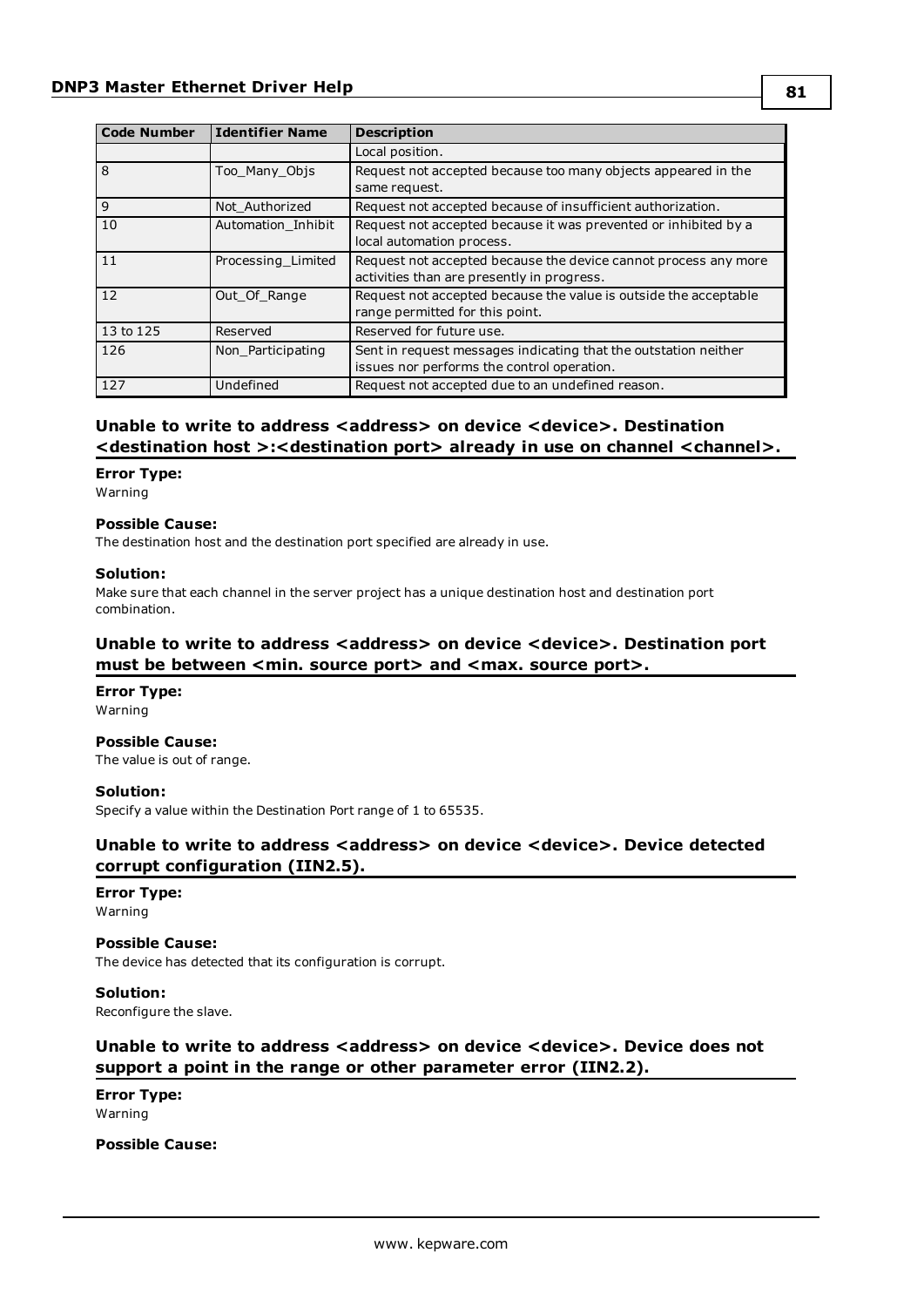- 1. The device does not support a point in the specified range.
- 2. The device does not understand the parameters sent in the request.

### **Solution:**

<span id="page-81-0"></span>Change the tag address to one supported by the slave.

### **Unable to write to address <address> on device <device>. Device does not support requested operation for objects in the request (IIN2.1).**

#### **Error Type:**

Warning

### **Possible Cause:**

The device does not support the requested operation for the objects in the request.

#### **Solution:**

<span id="page-81-1"></span>Verify that the slave supports the requested operation.

### **Unable to write to address <address> on device <device>. Device does not support the function code (IIN2.0).**

#### **Error Type:**

Warning

#### **Possible Cause:**

The device does not support the function code.

#### **Solution:**

None.

#### **Note:**

<span id="page-81-2"></span>For more information, refer to the device's documentation.

### **Unable to write to address <address> on device <device>. Device reports that some output points are in local mode (IIN1.5).**

### **Error Type:**

Warning

**Possible Cause:** Some output points are in local mode.

#### **Solution:**

Correct the mode in the slave's configuration.

#### **Note:**

<span id="page-81-3"></span>For more information, refer to the device's documentation.

### **Unable to write to address <address> on device <device>. Device reports that the operation is already executing (IIN2.4).**

#### **Error Type:** Warning

#### **Possible Cause:**

The specified address is being acted upon by another client.

- 1. Stop the other client from acting upon the address.
- 2. Delay the operation of the address.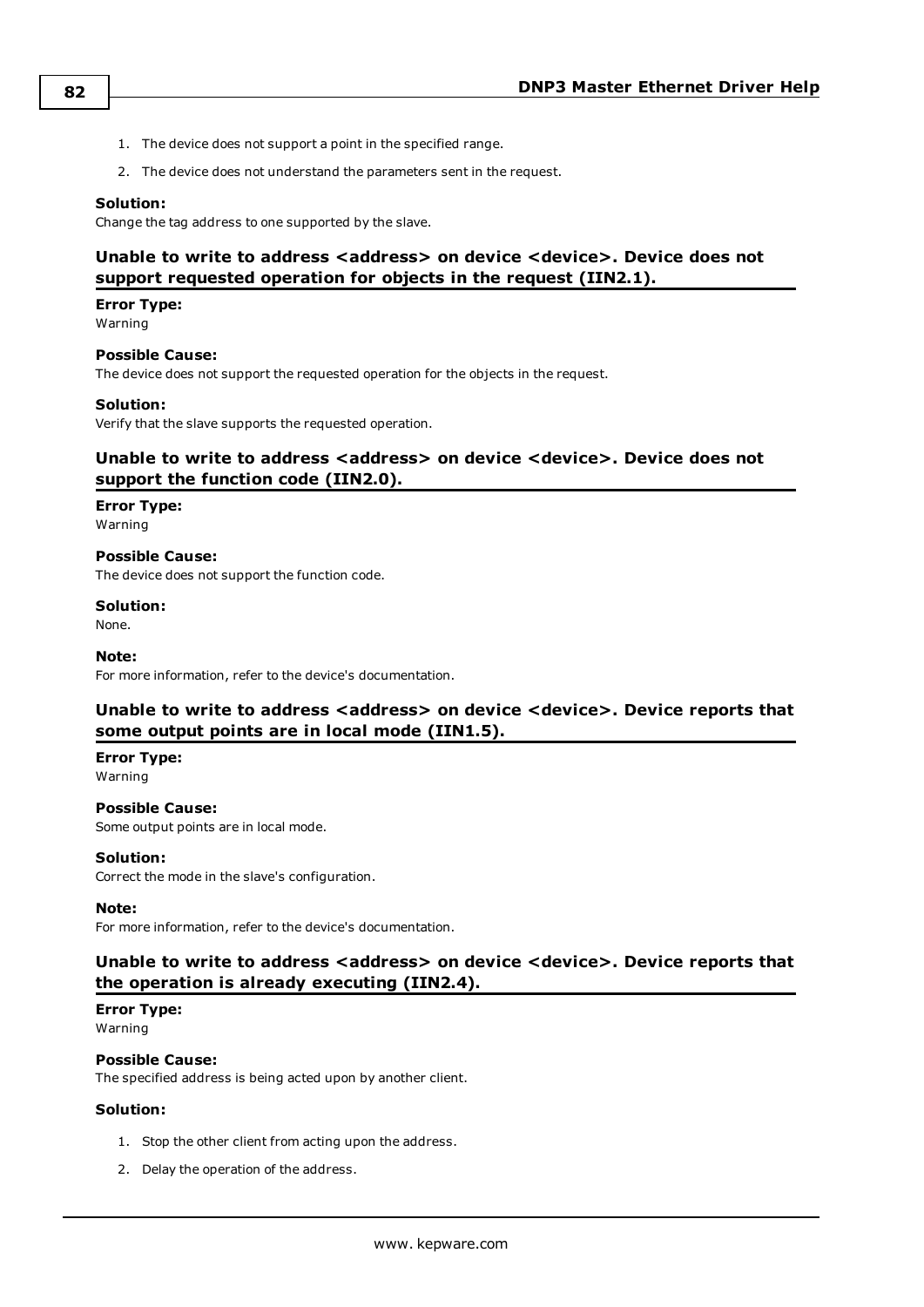### <span id="page-82-0"></span>**Unable to write to address <address> on device <device>. Device Request Timeout must be between** <min. value> and <max. value>.

# **Error Type:**

Warning

## **Possible Cause:**

The value is out of range.

### **Solution:**

<span id="page-82-1"></span>Specify a value within the device request timeout range of 0 to 3600000 seconds.

### **Unable to write to address <address> on device <device>. Element index <variation> is not defined in data set <index>.**

### **Error Type:**

Warning

### **Possible Cause:**

The slave does not define this element index within the data set.

### **Solution:**

- 1. If the element index should be defined, correct the data set in the slave.
- 2. If the element index is invalid, correct the tag address in the project.

### <span id="page-82-2"></span>**Unable to write to address <address> on device <device>. Event poll interval must be between <min. value> and <max. value>.**

**Error Type:** Warning

### **Possible Cause:**

The value is out of range.

### **Solution:**

<span id="page-82-3"></span>Specify a value within the Event Poll Interval range of 0 to 86400 seconds.

### **Unable to write to address <address> on device <device>. File name writes have been disabled.**

#### **Error Type:** Warning

### **Possible Cause:**

An attempt to modify the value of a 70.<index>.LocalFileName tag or 70.<index>.RemoteFileName tag failed because the Enable File Name Writes parameter was disabled in File Control (located in device properties).

### **Solution:**

Change the Enable File Name Writes parameter to "Yes".

### **See Also: File [Control](#page-20-0)**

### <span id="page-82-4"></span>**Unable to write to address <address> on device <device>. Integrity poll interval must be between <min. value> and <max. value>.**

**Error Type:** Warning

### **Possible Cause:**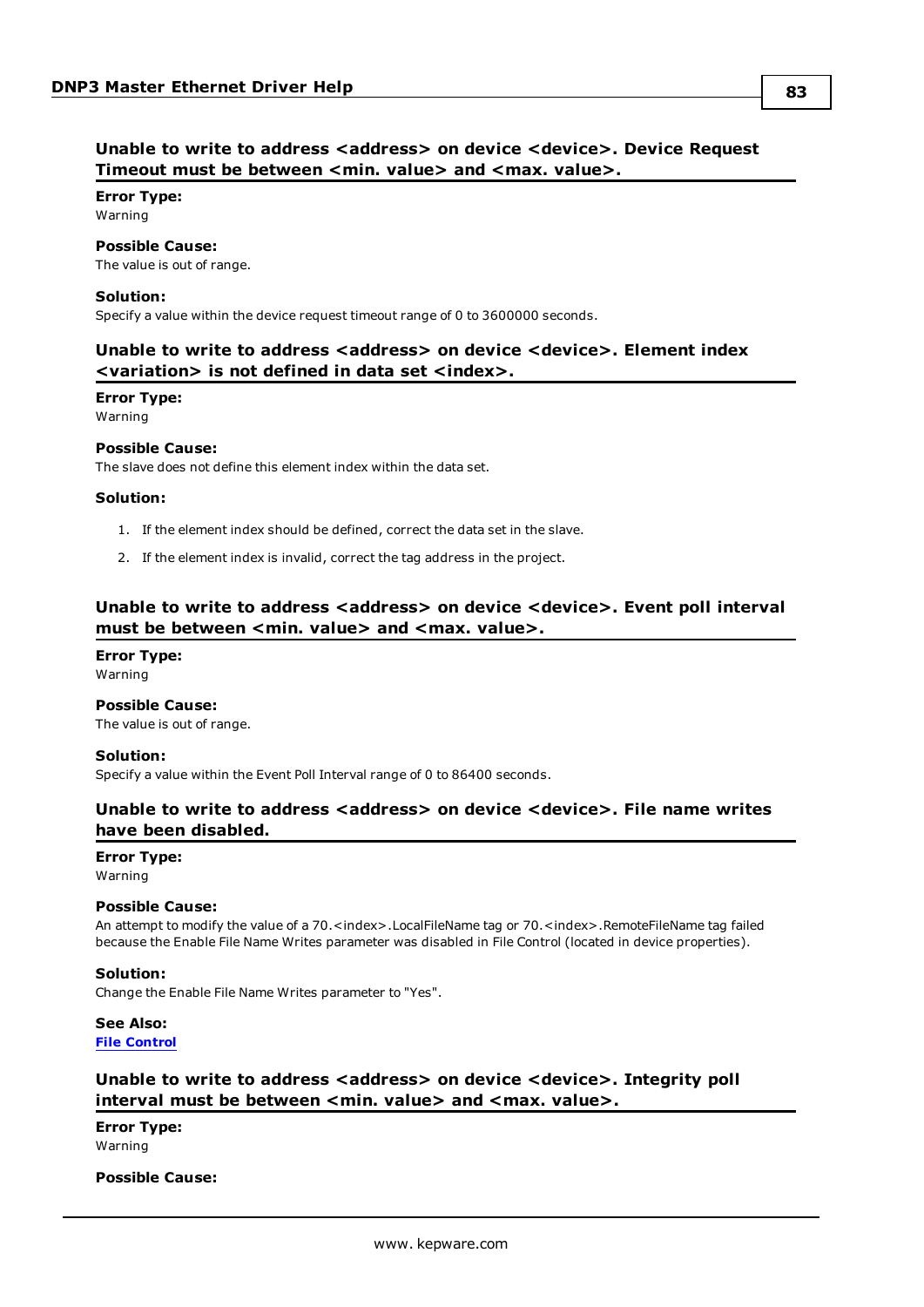The value is out of range.

#### **Solution:**

<span id="page-83-0"></span>Specify a value within the Integrity Poll Interval range of 0 to 2592000 seconds.

### **Unable to write to address <address> on device <device>. Master address <master address> already in use as slave address on device <device>.**

#### **Error Type:**

Warning

#### **Possible Cause:**

The master address is already in use as a slave address on another device.

#### **Solution:**

<span id="page-83-1"></span>Specify a master address that is unique among all slave addresses in the channel.

### **Unable to write to address <address> on device <device>. Master address must be between <min. master address> and <max. master address>.**

### **Error Type:**

Warning

#### **Possible Cause:** The value is out of range.

### **Solution:**

<span id="page-83-2"></span>Specify a value within the master address range of 0 to 65519.

### **Unable to write to address <address> on device <device>. Master and slave address cannot be the same.**

# **Error Type:**

Warning

### **Possible Cause:**

The master address and slave address are the same.

#### **Solution:**

<span id="page-83-3"></span>Specify unique values for the master address and the slave address.

### **Unable to write to address <address> on device <device>. No definition for data set <index>.**

#### **Error Type:**

Warning

### **Possible Cause:**

- 1. A data set definition does not exist for the data set index of the write tag.
- 2. A data set exchange took place between the master and the slave. A new data set was then added in the slave unknown to the master.

- 1. Create the data set in the slave.
- 2. Initiate a data set exchange. To do so, click **Device Properties** | **Tag Import** and then select **Import Tags**. Alternatively, restart the master.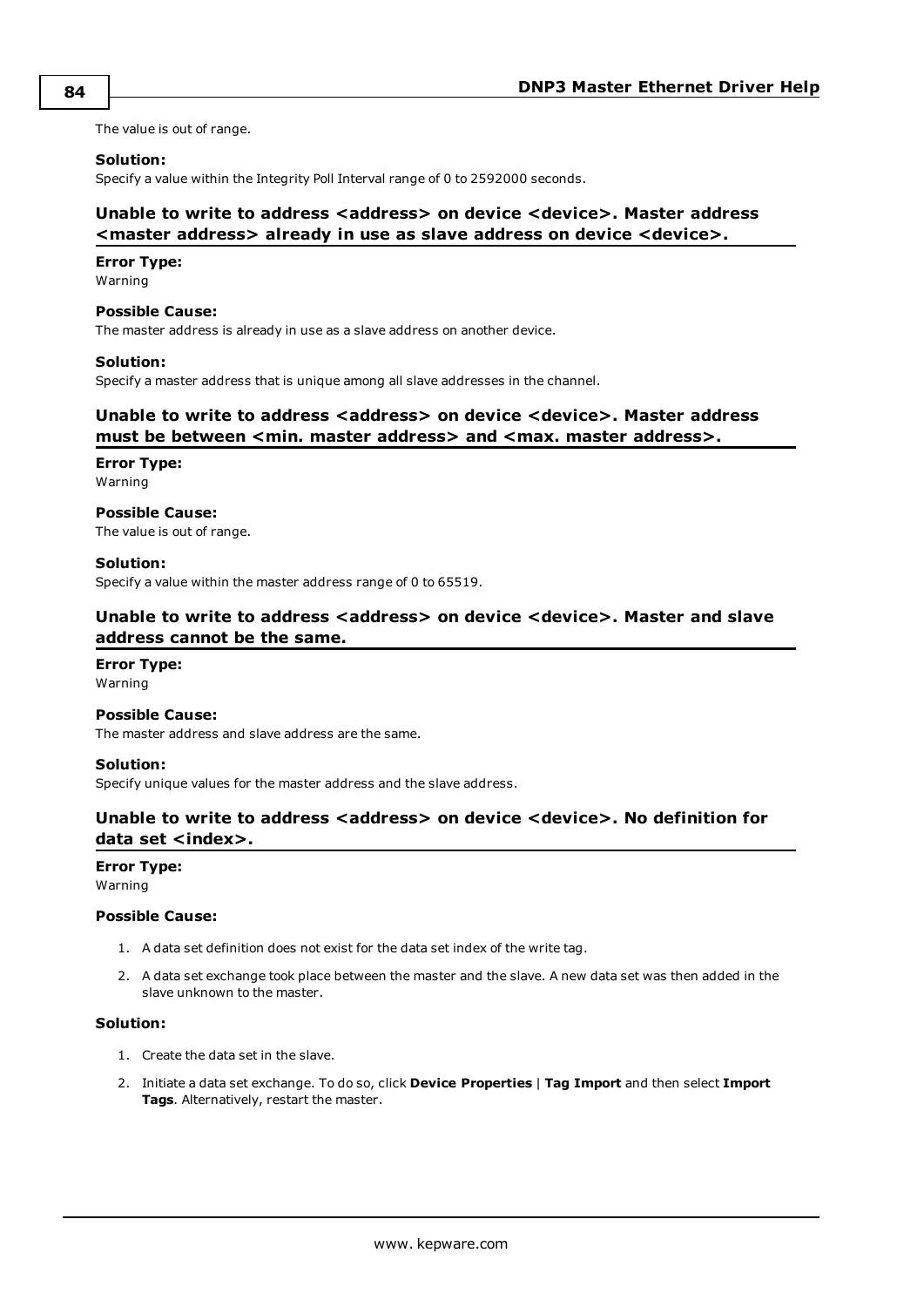### <span id="page-84-0"></span>**Unable to write to address <address> on device <device>. Protocol must be between <min. protocol> and <max. protocol>.**

### **Error Type:**

Warning

### **Possible Cause:**

The value is out of range.

#### **Solution:**

Specify a value that is allowed.

#### **Note:**

The Protocol value is an enumerated type: a value of 0 corresponds to TCP/IP, and a value of 1 corresponds to UDP. No other values are allowed.

### <span id="page-84-1"></span>**Unable to write to address <address> on device <device>. Select Operate response invalid.**

#### **Error Type:**

Warning

#### **Possible Cause:**

The device did not return an acceptable response to a Select then Operate request.

#### **Solution:**

<span id="page-84-2"></span>Verify that the slave is configured to operate on the point.

### **Unable to write to address <address> on device <device>. Session shutting down or duplicate request.**

**Error Type:** Warning

**Possible Cause:** The client disconnected while a transaction was in progress.

#### **Solution:**

<span id="page-84-3"></span>Confirm that the connection between the master and the slave is okay.

### **Unable to write to address <address> on device <device>. Slave address <slave address> already in use on device <device>.**

## **Error Type:**

Warning

#### **Possible Cause:**

The slave address is already in use as a master address or slave address on another device in the channel.

#### **Solution:**

<span id="page-84-4"></span>Specify a slave address that is unique among all master addresses and slave addresses in the channel.

### **Unable to write to address <address> on device <device>. Slave address must be between <min. slave address> and <max. slave address>.**

#### **Error Type:** Warning

**Possible Cause:**

The value is out of range.

### **Solution:**

Specify a value within the slave address range of 0 to 65519.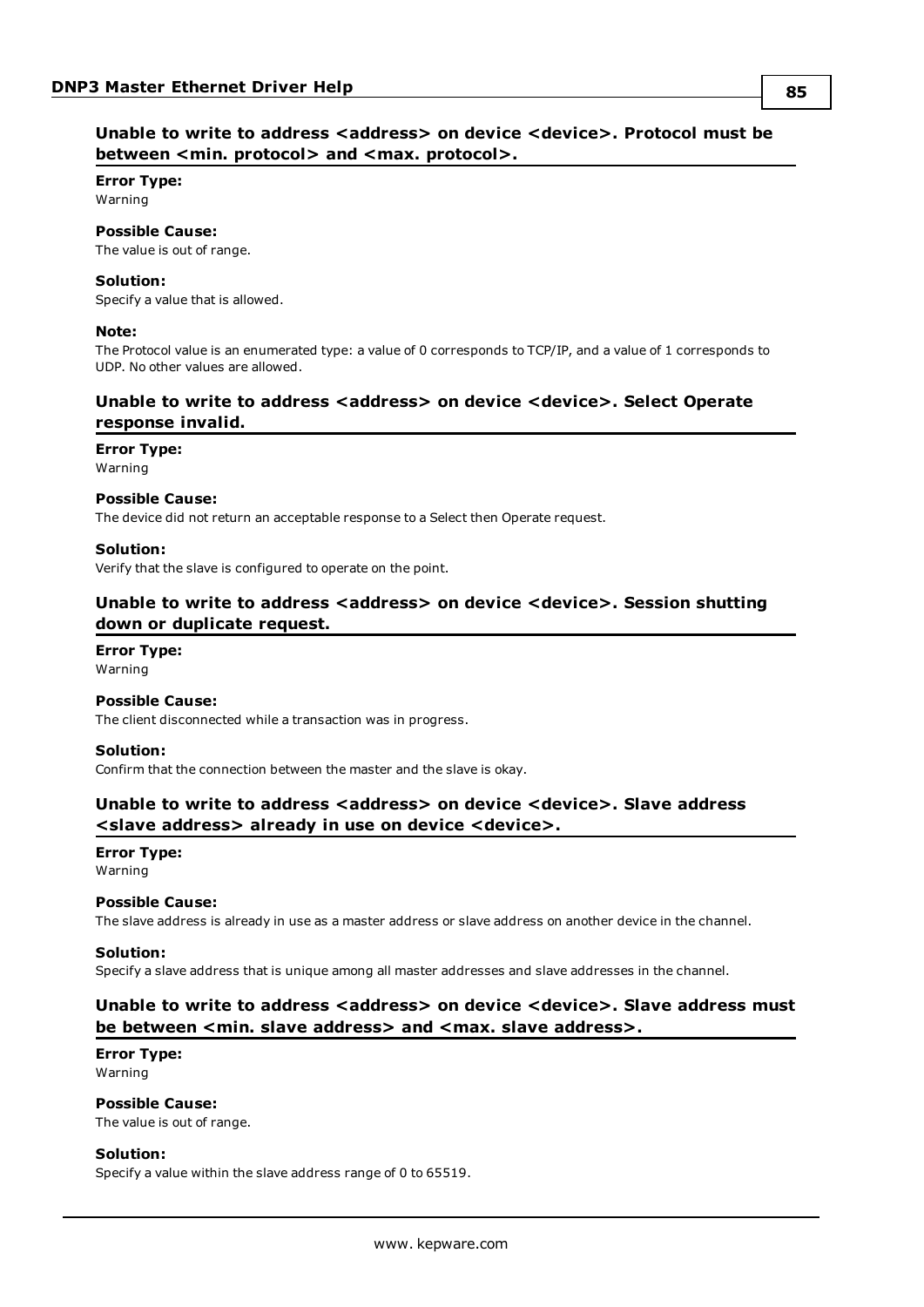### <span id="page-85-0"></span>**Unable to write to address <address> on device <device>. Source port must be between <min source port> and <max. source port>.**

### **Error Type:** Warning

#### **Possible Cause:** The value is out of range.

### **Solution:**

<span id="page-85-1"></span>Specify a value within the Source Port range of 0 to 65535.

### **Unable to write to address <address> on device <device>. Tag <data type> data type is incompatible with the data set element <data type> data type.**

**Error Type:**

Warning

### **Possible Cause:**

- 1. The value being written is incompatible with the definition of the data set for that element.
- 2. The value being written is less than the minimum value or greater than the maximum value that is allowed for the data type. This error may also be caused by a value of  $\pm$ Infinity to  $\pm$ NaN.

### **Solution:**

- 1. Correct the tag's data type so that it matches the data type defined for the element in the data set.
- 2. Write a value that is within the valid range allowed for the data type.

### <span id="page-85-2"></span>**Unable to write to address <address> on device <device>. Unable to receive response from device <device> within timeout. Either the request or response could not be completed or the response is invalid.**

### **Error Type:**

Warning

### **Possible Cause:**

- 1. The Response Timeout is too short to allow the write to complete in time. The slave may have returned a large number of points in the feedback poll, but the timeout elapsed before the data was received.
- 2. There is an issue with the authentication settings.

### **Solution:**

- 1. If the slave is returning a large number of points in the feedback poll, change the channel's Response Timeout to a value that allows the response to complete successfully.
- 2. Confirm that the authentication settings in the master match those in the slave.

#### **Notes:**

- 1. The channel's Response Timeout should be as accurate as possible, because it is also the time that the driver waits before reporting that the device is not responding.
- 2. The device's Request Timeout should be greater than the channel's Response Timeout.

### **See Also:**

**Timing and Other [Considerations](#page-23-0) [Communications](#page-11-0)**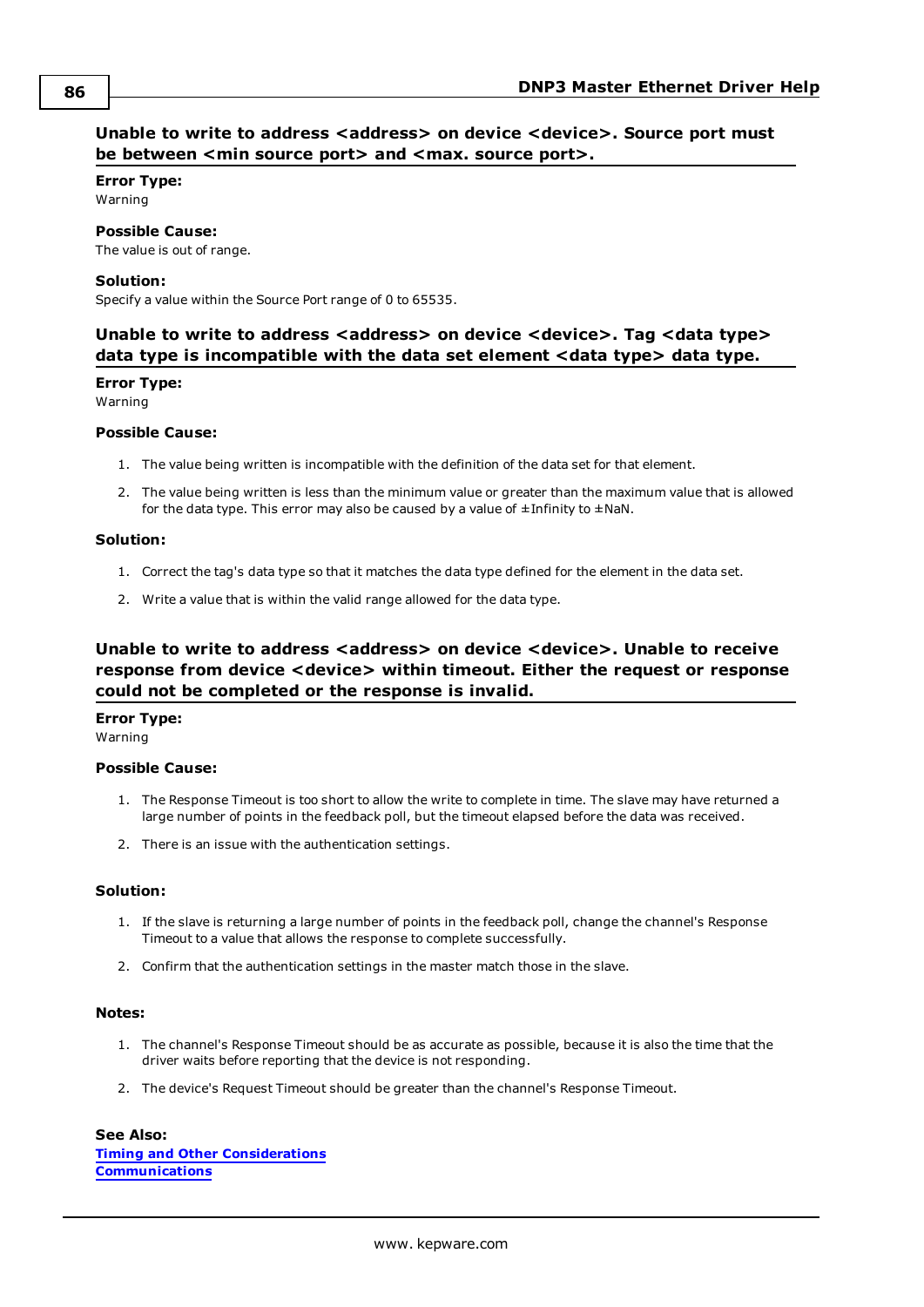### <span id="page-86-0"></span>**Error Type:**

Warning

### **Possible Cause:**

The slave does not support the value being written to the object group.

#### **Solution:**

<span id="page-86-1"></span>Change the value to one supported by the slave.

### **Unable to write to address <address> on device <device>. Unsupported Operation Type.**

#### **Error Type:**

Fatal

### **Possible Cause:**

An invalid DNP operation code was specified when writing to the .Operate.OpType tag.

#### **Solution:**

<span id="page-86-2"></span>Correct the .Operate.OpType tags value.

### **Unable to write to address <address> on device <device>. Unsupported Trip-Close Code.**

### **Error Type:**

Fatal

#### **Possible Cause:**

An invalid DNP Trip-Close code was specified when writing to the .Operate.TripCloseCode tag.

#### **Solution:**

<span id="page-86-3"></span>Correct the .Operate.TripCloseCode tag's value.

### **Unable to write to address <address> on device <device>. Write value specified is invalid or incomplete.**

### **Error Type:**

Warning

#### **Possible Cause:**

- 1. An invalid value was written to the Operate.Set, Operate, object group 60, Warmrestart, Coldrestart, ActivateConfig, or data set .Set tag.
- 2. An attempt to write a data set occurred when there was no pending data to be written.
- 3. An attempt to write a large data set caused the request message to surpass the maximum fragment size.
- 4. An attempt to send an Activate Configuration Request failed due to a syntax error.
- 5. An attempt to send an Activate Configuration Request failed due to a remote file identifier not defined at the 70.index.
- 6. An attempt to send an Activate Configuration Request failed due to a string not defined at 110.index.
- 7. An attempt to initiate a file transfer failed because a file transfer is already in progress on that device.

- 1. Correct the value written to the Operate.Set, Operate, object group 60, Warmrestart, Coldrestart, or data set .Set tag.
- 2. Before writing a True to the data set .Set tag, write data to one or more elements of a data set.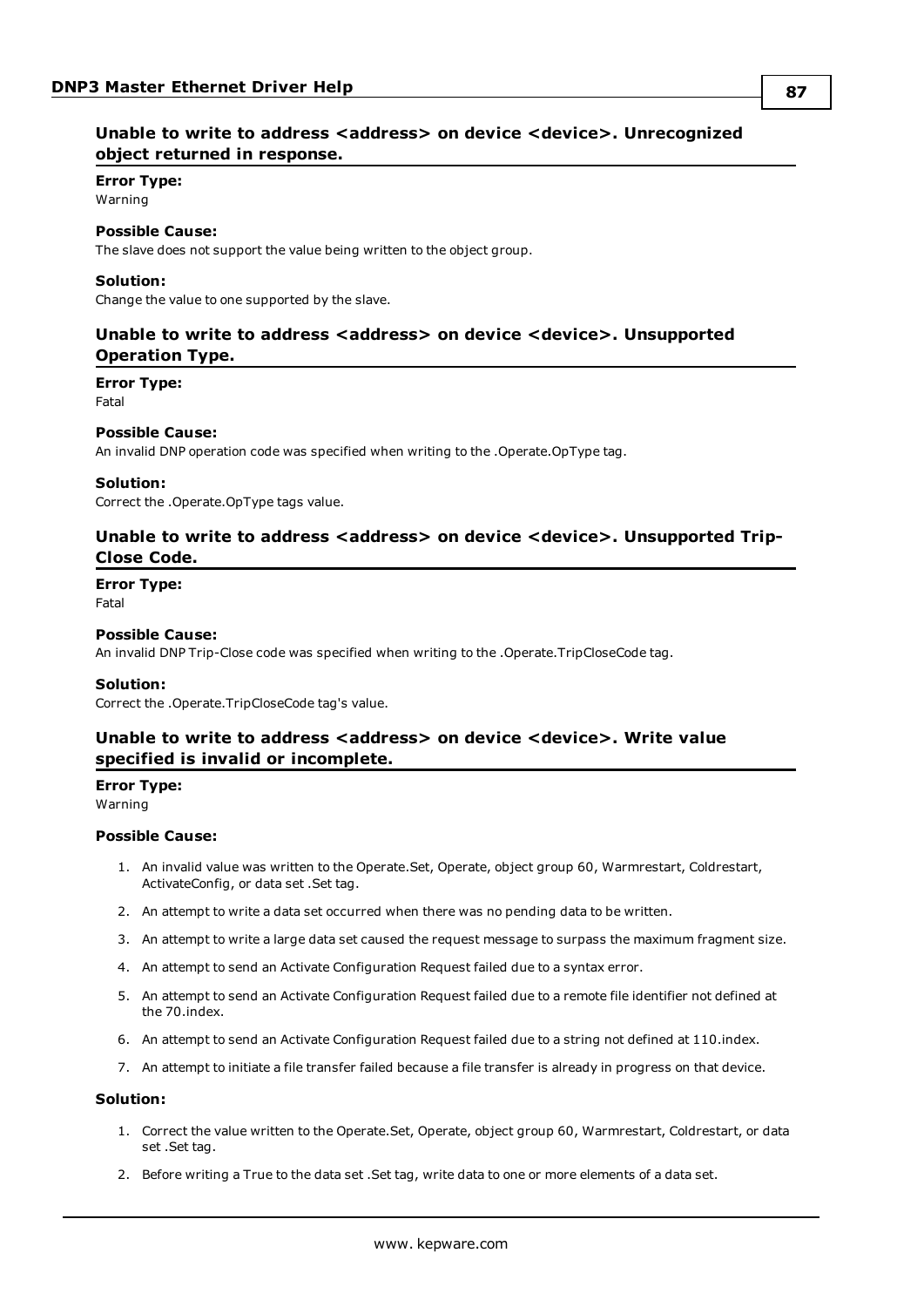- 3. Reduce the number of bytes being written to the data set.
- 4. Correct the Activate Config Objects string to a valid format: object.index, object.index, object.index, and so forth.
- 5. Fix the Activate Config Objects string file object 70.index if it is incorrect. If it is correct, then define the remote file and path at that index.
- 6. Fix the Activate Config Objects string object 110.index if it is incorrect. If it is correct, then create a tag with the address to that string index.
- 7. Wait for the file transfer in progress to complete before attempting another on the device.

### **Note:**

<span id="page-87-1"></span>The default maximum master transmit fragment size is 2048 bytes.

### **File Control Messages**

The following messages may be generated. Click on the link for a description of the message.

**File Transfer failure on device <device> for file index <index>. Device returned [file-related](#page-87-0) status code <status code> - [<description>.](#page-87-0)**

**File Transfer failure on device [<device>](#page-88-0) for file index <index>. File size of <size> kilobytes is greater than maximum file size of [<maximum](#page-88-0) size> kilobytes.**

**File Transfer failure on device [<device>](#page-88-1) for file index <index>. File transfer aborted by user. File Transfer failure on device [<device>](#page-88-2) for file index <index>. File transfer aborted due to [communications](#page-88-2) issue.**

**File Transfer failure on device [<device>](#page-88-3) for file index <index>. Local file <file name> is empty. File Transfer failure on device [<device>](#page-89-0) for file index <index>. Local file open failure. <local file open [failure>.](#page-89-0)**

**File Transfer failure on device [<device>](#page-89-1) for file index <index>. Session shutting down or duplicate [request.](#page-89-1)**

**Invalid local file for file index [70.<file](#page-89-2) index>, general error.**

**Invalid local file for file index 70.<file index>, verify the specified path is [write-enabled.](#page-90-0) Invalid local file path for file index [70.<file](#page-90-1) index>. Invalid local file syntax for file index [70.<file](#page-90-2) index>.**

### <span id="page-87-0"></span>**File Transfer failure on device <device> for file index <index>. Device returned File-Related Status Code <status code> - <description>.**

**Error Type:**

Warning

### **Possible Cause:**

The slave is reporting that an error occurred during a file transfer request from the master.

### **Solution:**

For information on a specific code number, refer to the table below.

| Code<br><b>Number</b> | <b>Identifier</b><br><b>Name</b> | <b>Description</b>                                                                               |
|-----------------------|----------------------------------|--------------------------------------------------------------------------------------------------|
| $\Omega$              | <b>Success</b>                   | The requested operation was successful.                                                          |
|                       | Permission<br>Denied             | Permission was denied due to improper authentication key, user name, or<br>password.             |
| $\overline{z}$        |                                  | Invalid Mode   An unsupported or unknown operation mode was requested.                           |
| 3                     | File Not<br>Found                | The requested file does not exist. The path may be incorrect.                                    |
| 4                     | File Locked                      | The requested file is already in use by another user.                                            |
| .5                    | Too Many<br>Open                 | File could not be opened because the number of simultaneously opened files would<br>be exceeded. |
| 6                     | Invalid<br>Handle                | There is no file opened with the handle in the request.                                          |
| $\overline{7}$        | Write Block                      | The outstation is unable to negotiate a suitable write block size.                               |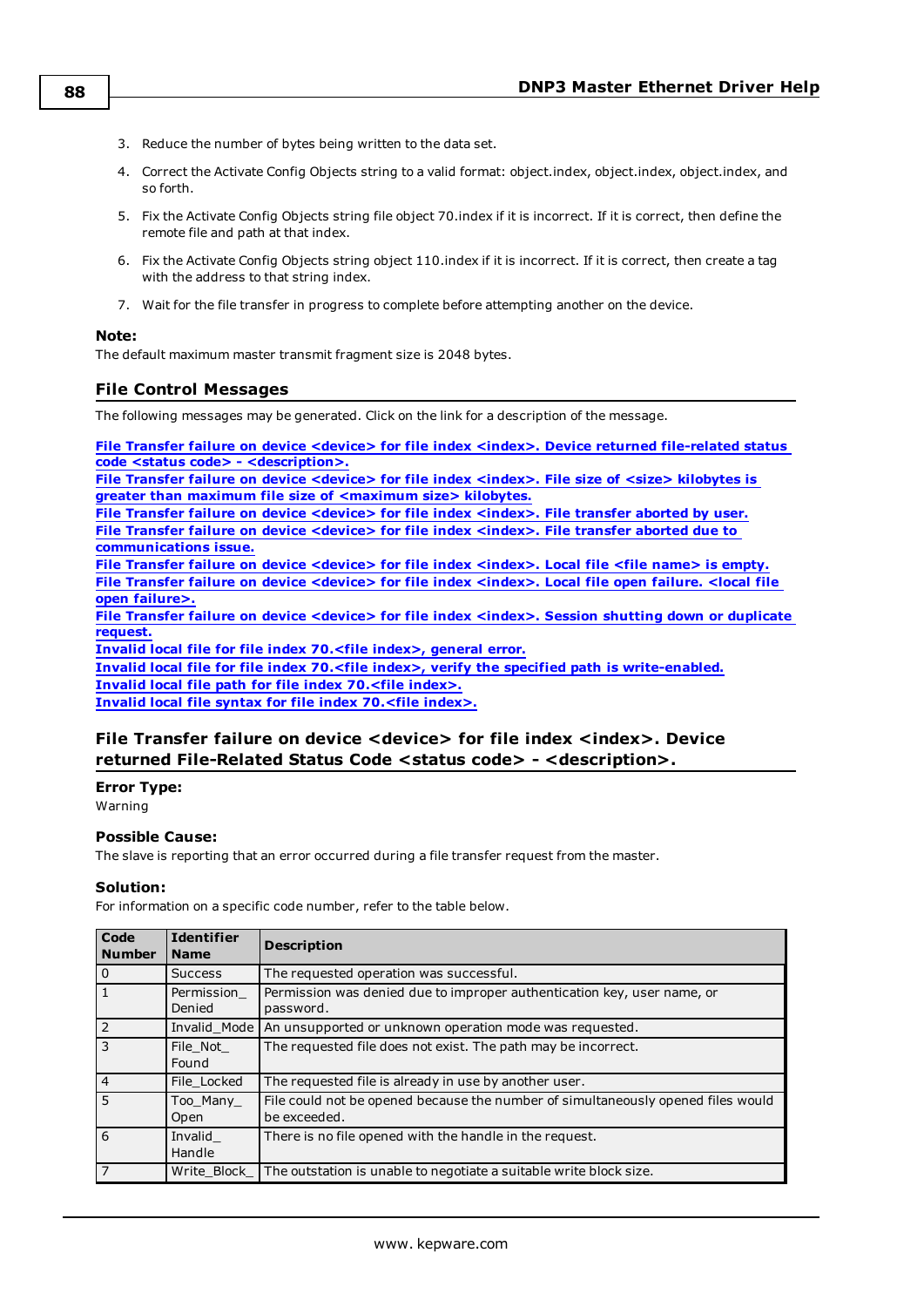| <b>Code</b><br><b>Number</b> | <b>Identifier</b><br><b>Name</b> | <b>Description</b>                                                                                                                                             |
|------------------------------|----------------------------------|----------------------------------------------------------------------------------------------------------------------------------------------------------------|
|                              | <b>Size</b>                      |                                                                                                                                                                |
| $\overline{8}$               | Comm Lost                        | Communications were lost or cannot be established with the end device where the<br>file resides.                                                               |
| $\overline{9}$               | Cannot<br>Abort                  | An abort request was unsuccessful because the slave is unable or not programmed<br>to abort, or the slave knows that aborting the file would make it unusable. |
| $10 - 15$                    | Reserved                         | Reserved for future use.                                                                                                                                       |
| 16                           | Not Opened                       | File handle does not reference an opened file.                                                                                                                 |
| 17                           | Handle<br>Expired                | File closed due to inactivity timeout. This code is sent in a file transport status<br>event object (q70v6) when the timeout occurs.                           |
| <sup>18</sup>                | Buffer<br>Overrun                | Too much file data was received for the slave to process.                                                                                                      |
| <sup>19</sup>                | Fatal                            | An error happened in the file processing that prevents any further activity with this<br>file.                                                                 |
| 20                           | Block_Seq                        | The block number did not have the expected sequence number.                                                                                                    |
| 21-254                       | Reserved                         | Reserved for future use.                                                                                                                                       |
| 255                          | Undefined                        | Some other error not listed above occurred.                                                                                                                    |

### <span id="page-88-0"></span>**File Transfer failure on device <device> for file index <index>. File size of <size> kilobytes is greater than maximum file size of <maximum size> kilobytes.**

**Error Type:** Warning

### **Possible Cause:**

The file to be copied has a file size that exceeds the configured maximum file size for this file index.

#### **Solution:**

If the file size is expected, increase the maximum file size configured for that file index. If the file should not reach that size, determine the reason for its growth.

### <span id="page-88-1"></span>**File Transfer failure on device <device> for file index <index>. File transfer aborted by user.**

**Error Type:** Warning

### **Possible Cause:**

During a file transfer, the user wrote a 0 to the upload or download tag of the file index to stop the transfer.

#### **Solution:**

<span id="page-88-2"></span>None.

### **File Transfer failure on device <device> for file index <index>. File transfer aborted due to communications issue.**

### **Error Type:**

Warning

### **Possible Cause:**

The Ethernet connection between the device and the Host PC disconnected during a file transfer.

### **Solution:**

<span id="page-88-3"></span>Verify the cabling between the DNP master and the DNP slave device.

### **File Transfer failure on device <device> for file index <index>. Local file <file name> is empty.**

**Error Type:** Warning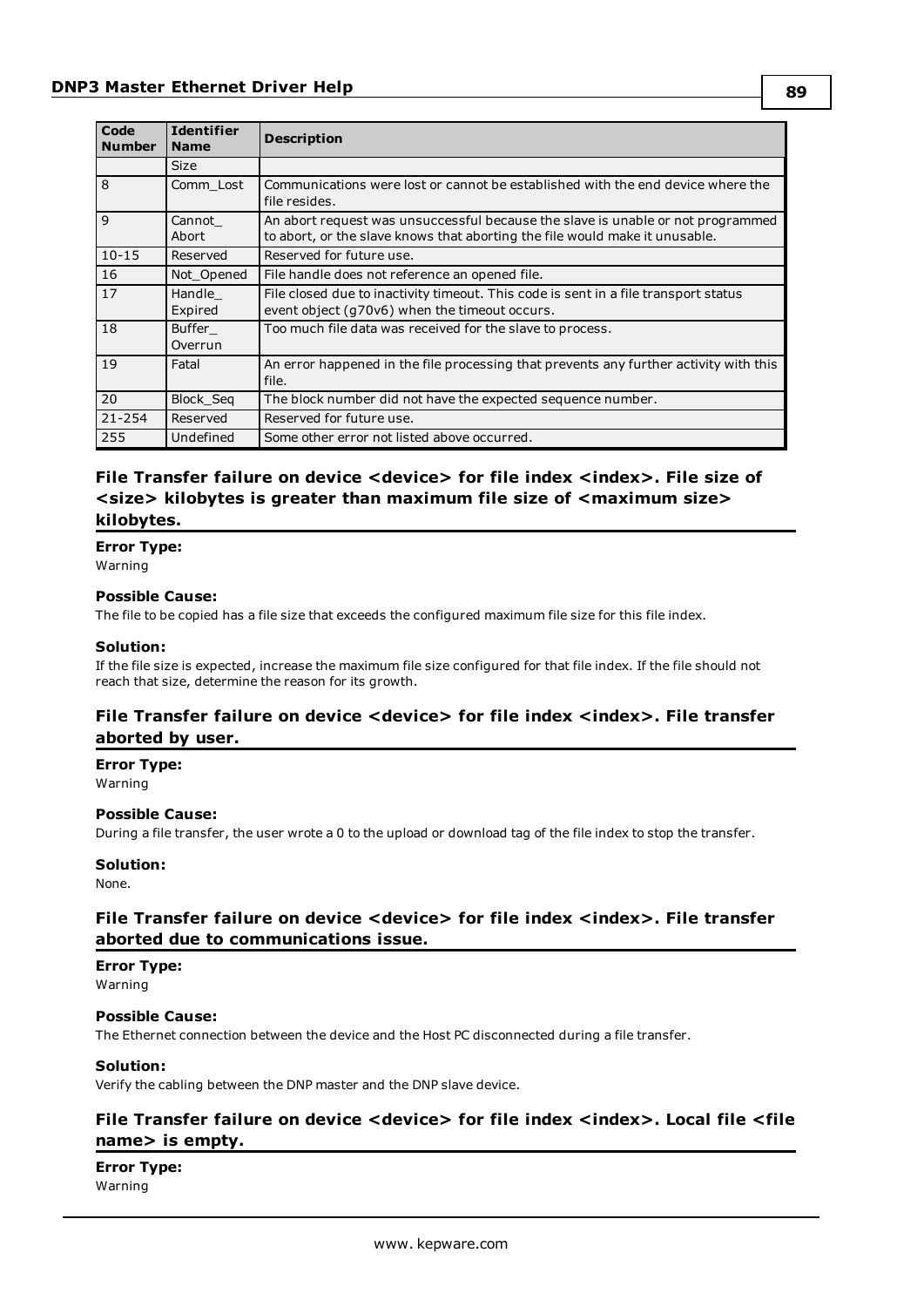### **Possible Cause:**

The file that is to be downloaded to the slave is empty.

#### **Solution:**

<span id="page-89-0"></span>Determine why the file is empty. Then, correct it and re-attempt to download the file to the slave.

### **File Transfer failure on device <device> for file index <index>. Local file open failure. <local file open failure>.**

**Error Type:**

Warning

### **Possible Cause:**

- 1. File was not found.
- 2. Invalid or incorrect path.
- 3. Too many open files.
- 4. Access denied.
- 5. Disk is full.
- 6. An unspecified error occurred.

### **Solution:**

- 1. If the Append option is desired, confirm that the file name and path are configured correctly. Otherwise, change the local file's Open Mode to Overwrite to create a new local file.
- 2. If the local path is invalid, correct it for the file index in File Control (located in device properties). If the path is incorrect (and the server\_runtime is running as a service), then configure the server\_runtime service with a non-system user account with the correct permissions.
- 3. The number of open files exceeds the maximum allowed. Determine what is causing the files to remain open.
- 4. The file could not be accessed. Correct the file's access rights.
- 5. The local disk is full. Free up some disk space.
- 6. Determine the problem with the file or path name.

### <span id="page-89-1"></span>**File Transfer failure on device <device> for file index <index>. Session shutting down or duplicate request.**

#### **Error Type:**

Warning

#### **Possible Cause:**

The device disconnected while a transaction was in progress.

#### **Solution:**

<span id="page-89-2"></span>Confirm that the connection between the master and the slave is okay.

### **Invalid local file for file index 70.<file index>, general error.**

# **Error Type:**

Warning

### **Possible Cause:**

The specified Local File Identifier is invalid. The error is unspecified.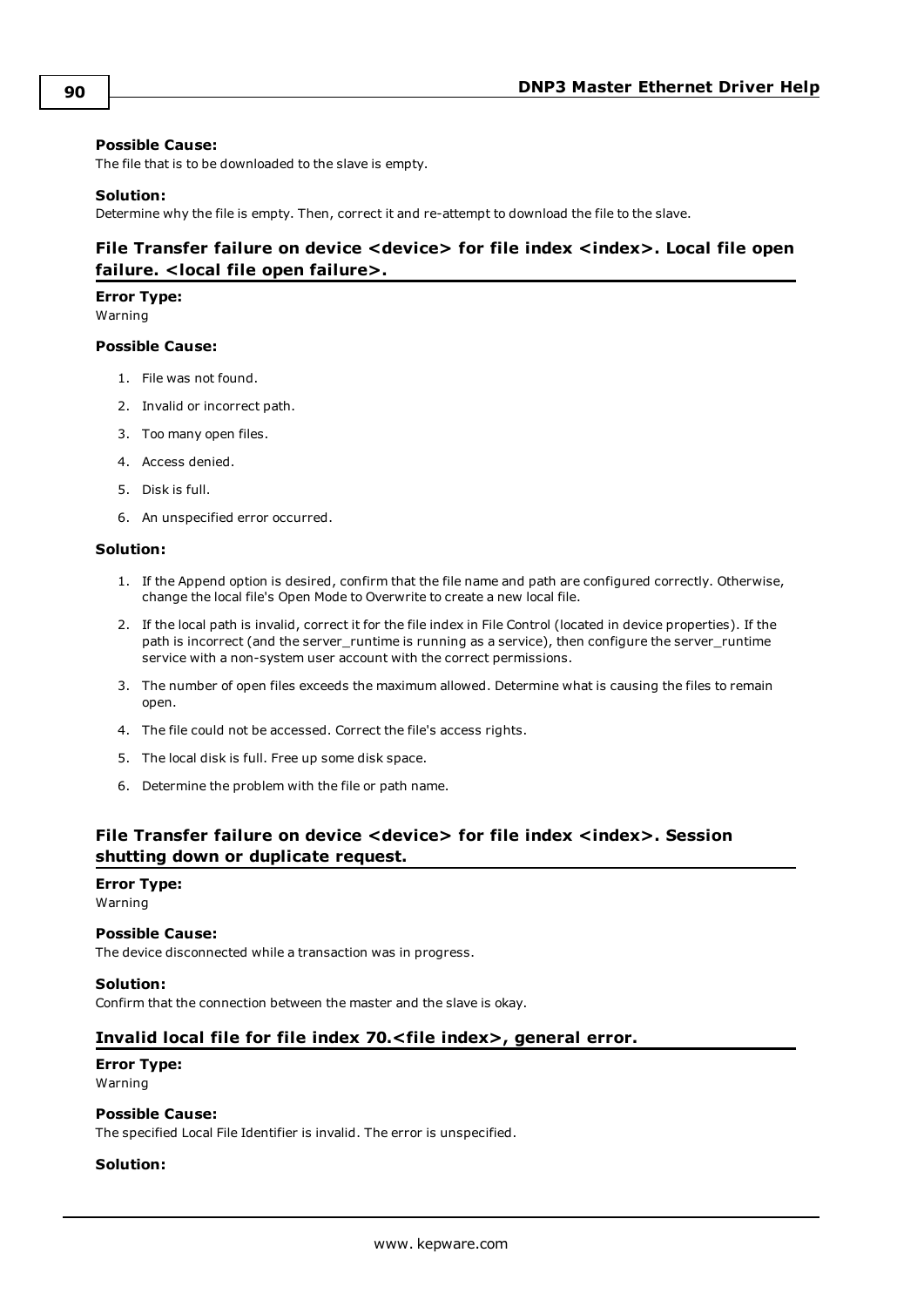2. If this is a network drive, verify that both the current user and the user associated with the service have read/write privileges.

### <span id="page-90-0"></span>**Invalid Local File for File Index 70.<file index>, verify the specified path is write-enabled.**

#### **Error Type:**

Warning

#### **Possible Cause:**

The current user does not have Read/Write privileges to the specified Local File Identifier.

#### **Solution:**

Verify that the current user (or the user associated with the service) has Read/Write privileges to the specified file and folders.

### <span id="page-90-1"></span>**Invalid Local File path for File Index 70.<file index>.**

#### **Error Type:**

Warning

### **Possible Cause:**

The Local File Identifier (which consists of the Local File Path and Name) does not include a valid path to the file.

#### **Solution:**

Verify the file name's directory/folder hierarchy. The specified file is created at runtime (excluding its path) if it does not already exist.

### <span id="page-90-2"></span>**Invalid Local File syntax for File Index 70.<file index>.**

### **Error Type:**

Warning

#### **Possible Cause:**

- 1. The Local File Identifier (which consists of the Local File Path and Name) contains one or more invalid characters (such as |?"\*:<>).
- 2. The Local File Identifier contains the parent directory (denoted by '..'), which is not permitted for security purposes.

- 1. Verify that the specified Local File Identifier does not contain invalid characters.
- 2. Verify that the specified Local File Identifier does not contain the parent directory.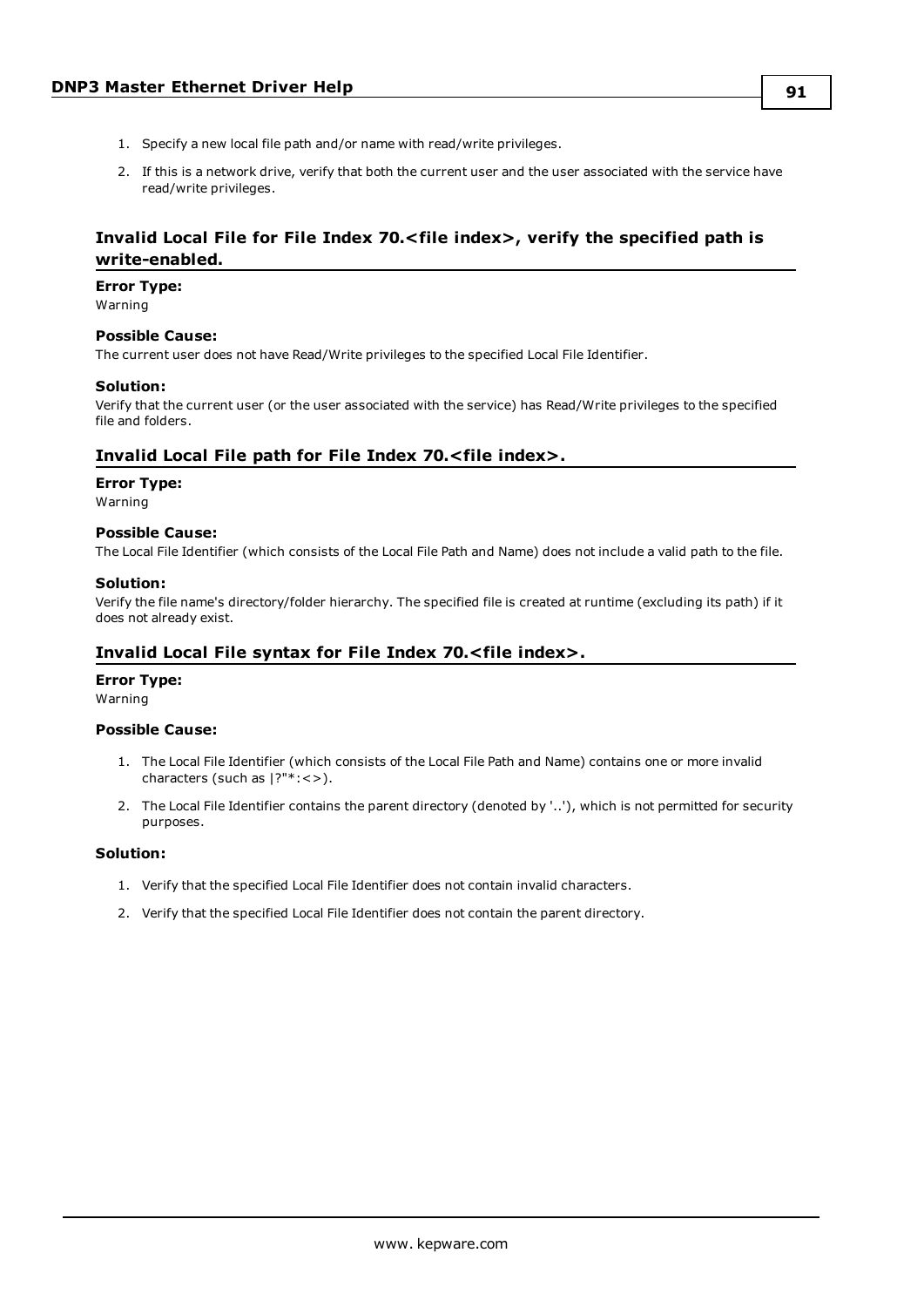### <span id="page-91-1"></span>**Device Profile**

For more information on a specific section of the device profile, select a link from the list below.

**Device [Identification](#page-91-0) Link [Layer](#page-92-0) [Application](#page-93-0) Layer [Masters](#page-94-0) Only Security [Parameters](#page-94-1) [Implementation](#page-96-0) Tables**

<span id="page-91-0"></span>**Note:** For a copy of the device profile template, refer to DNP.org.

### **Device Identification**

| <b>Component</b>                                   | <b>Description</b>                                                                                                                                                                                                                    | <b>Current Value</b>                                                                                                                                                                                                                                                                   | <b>Methods</b>                                                                |
|----------------------------------------------------|---------------------------------------------------------------------------------------------------------------------------------------------------------------------------------------------------------------------------------------|----------------------------------------------------------------------------------------------------------------------------------------------------------------------------------------------------------------------------------------------------------------------------------------|-------------------------------------------------------------------------------|
| Device<br>Function                                 | Masters send DNP requests.                                                                                                                                                                                                            | Master                                                                                                                                                                                                                                                                                 | N/A                                                                           |
| <b>Device Name</b>                                 | This is the model and name of the device,<br>which should be sufficient to distinguish it<br>from any other device from the same<br>organization.                                                                                     | <b>DNP Master Ethernet</b>                                                                                                                                                                                                                                                             | N/A                                                                           |
| Hardware<br>Version                                | N/A                                                                                                                                                                                                                                   | - Windows 7<br>- Windows Server 2008<br>- Windows Vista Business /<br><b>Ultimate</b><br>- Windows Server 2003 SP2<br>- Windows XP SP2                                                                                                                                                 | N/A                                                                           |
| Software<br>Version                                | N/A                                                                                                                                                                                                                                   | v.5                                                                                                                                                                                                                                                                                    | N/A                                                                           |
| Device Profile<br>Document<br>Version              | The version of the device profile Document is<br>indicated by a whole number incremented with<br>each new release.                                                                                                                    | $\overline{4}$                                                                                                                                                                                                                                                                         | N/A                                                                           |
| Supported<br><b>WITS Major</b><br>Version          | The major version of the WITS Standard<br>implemented by the device.                                                                                                                                                                  | $\mathbf{1}$                                                                                                                                                                                                                                                                           | N/A                                                                           |
| Supported<br><b>WITS Minor</b><br>Version          | The minor version of the WITS Standard<br>implemented by the device.                                                                                                                                                                  | $\overline{0}$                                                                                                                                                                                                                                                                         | N/A                                                                           |
| <b>DNP Levels</b><br>Supported<br>for Requests     | The DNP3 level to which the device conforms<br>fully. Requests can be indicated independently.                                                                                                                                        | 3                                                                                                                                                                                                                                                                                      | N/A                                                                           |
| <b>DNP Levels</b><br>Supported<br>for<br>Responses | The DNP3 level to which the device conforms<br>fully. Responses can be indicated<br>independently.                                                                                                                                    | 3                                                                                                                                                                                                                                                                                      | N/A                                                                           |
| Supported<br>Function<br><b>Blocks</b>             | N/A                                                                                                                                                                                                                                   | Object 0 - Attribute objects,<br>Data Sets, File Transfer,<br>Secure authentication, and<br>Function Code 31 - Activate<br>Configuration.                                                                                                                                              | N/A                                                                           |
| <b>Notable</b><br>Additions                        | This brief description intends to identify the<br>most obvious features that the device<br>supports, in addition to the highest supported<br>level of DNP. The complete list of features is<br>described in the Implementation Table. | - Enabling and disabling<br>unsolicited responses on an<br>individual class basis.<br>- Double-bit Input objects.<br>- Variations with time for<br>Frozen Counters, Frozen<br>Counter Events, and Analog<br>Input Events.<br>- Floating-point variations<br>for both Analog Inputs and | For more<br>information,<br>refer to<br><b>Address</b><br><b>Descriptions</b> |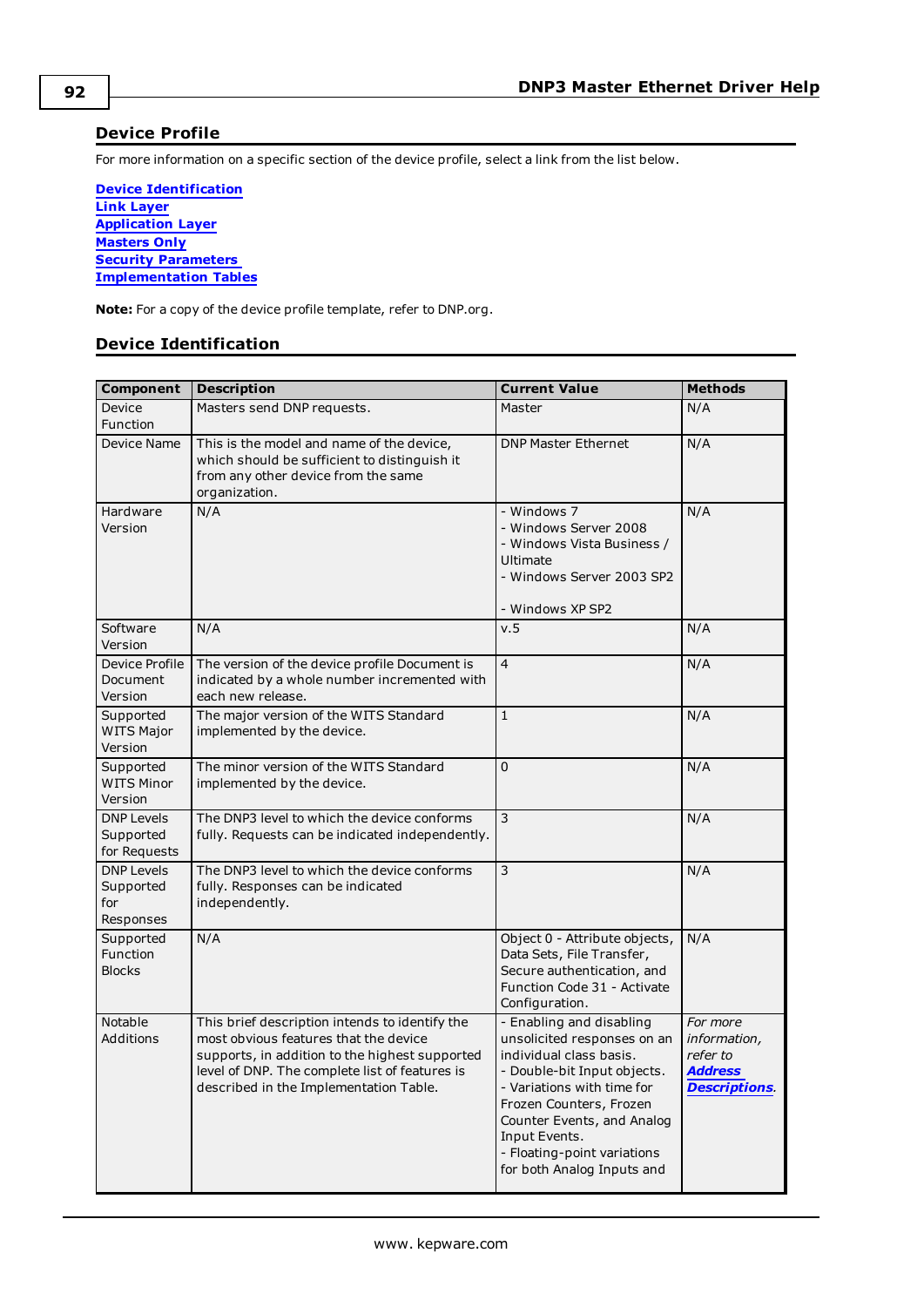| <b>Component</b>                                | <b>Description</b> | <b>Current Value</b>                                                                                                                                                                                                                                                                                     | <b>Methods</b>                                        |
|-------------------------------------------------|--------------------|----------------------------------------------------------------------------------------------------------------------------------------------------------------------------------------------------------------------------------------------------------------------------------------------------------|-------------------------------------------------------|
|                                                 |                    | Analog Outputs.<br>- Analog Input Reporting<br>Deadband.<br>- Event objects for Binary<br>and Analog Outputs.<br>- Device Attribute objects<br>including the Standard DNP<br>set 0 and User-defined<br>sets.<br>- Data Set objects.<br>- Authentication.<br>- File Control.<br>- Activate Configuration. |                                                       |
| Methods to<br>Set<br>Configurable<br>Parameters | N/A                | N/A                                                                                                                                                                                                                                                                                                      | Methods<br>include.opf<br>and .xml<br>project files.* |

\*In addition to custom Channel Properties and Device Properties dialogs.

### **IP Networking**

| Component                                                                   | <b>Description</b> | <b>Current Value</b>                                  | <b>Methods</b>                                                                                                 |
|-----------------------------------------------------------------------------|--------------------|-------------------------------------------------------|----------------------------------------------------------------------------------------------------------------|
| IP Type of End Point                                                        | N/A                | <b>TCP Initiating</b><br><b>UDP Datagram</b>          | N/A                                                                                                            |
| <b>IP Address</b>                                                           | N/A                | Configurable IP<br>Address                            | N/A                                                                                                            |
| IP Accepts TCP Connections or<br><b>UDP Datagrams from:</b>                 | N/A                | Allows all TCP<br>connections                         | N/A                                                                                                            |
| IP addresses from which TCP<br>Connections or UDP Datagrams<br>are Accepted | N/A                | $* * * *$                                             | N/A                                                                                                            |
| IP TCP Listen Port Number                                                   | N/A                | Not supported                                         | N/A                                                                                                            |
| IP TCP Listen Port Number of<br>Remote device                               | N/A                | 20000                                                 | Property is located on device<br>Communications Property page. The<br>destination port ranges from 1 to 65535. |
| IP TCP Keep-Alive Timer                                                     | N/A                | N/A                                                   | N/A                                                                                                            |
| IP Local UDP Port                                                           | N/A                | Let the system<br>choose                              | Property is located on Channel<br>Communications Property page. The<br>source port ranges from 0 to 65535.     |
| IP Destination UDP Port for<br><b>DNP3 Requests</b>                         | N/A                | 20000                                                 | Property is located on device<br>Communications Property page. The<br>destination port ranges from 1 to 65535. |
| IP Multiple Outstation<br><b>Connections - Master</b>                       | N/A                | Supports<br>multiple                                  | N/A                                                                                                            |
| IP Time Synchronization<br>Support                                          | N/A                | <b>DNP3 LAN</b><br>procedure<br>(function code<br>24) | Property is located on device<br>Communications Property page.                                                 |

### <span id="page-92-0"></span>**Link Layer**

| Component                       | <b>Description</b>                                                                                            | Current<br><b>Value</b>         | <b>Methods</b>                                                                            |
|---------------------------------|---------------------------------------------------------------------------------------------------------------|---------------------------------|-------------------------------------------------------------------------------------------|
| Data Link<br>Address            | This indicates if the link address<br>is configurable over the entire<br>valid range of 0 to 65519.           | Ranges<br>from $0$ to<br>65519. | Slave address property is<br>located on device<br><b>Communications Property</b><br>page. |
| Sends<br>Confirmed<br>User Data | This is a list of conditions under which the device<br>transmits the following confirmed link layer services: | Never                           | N/A                                                                                       |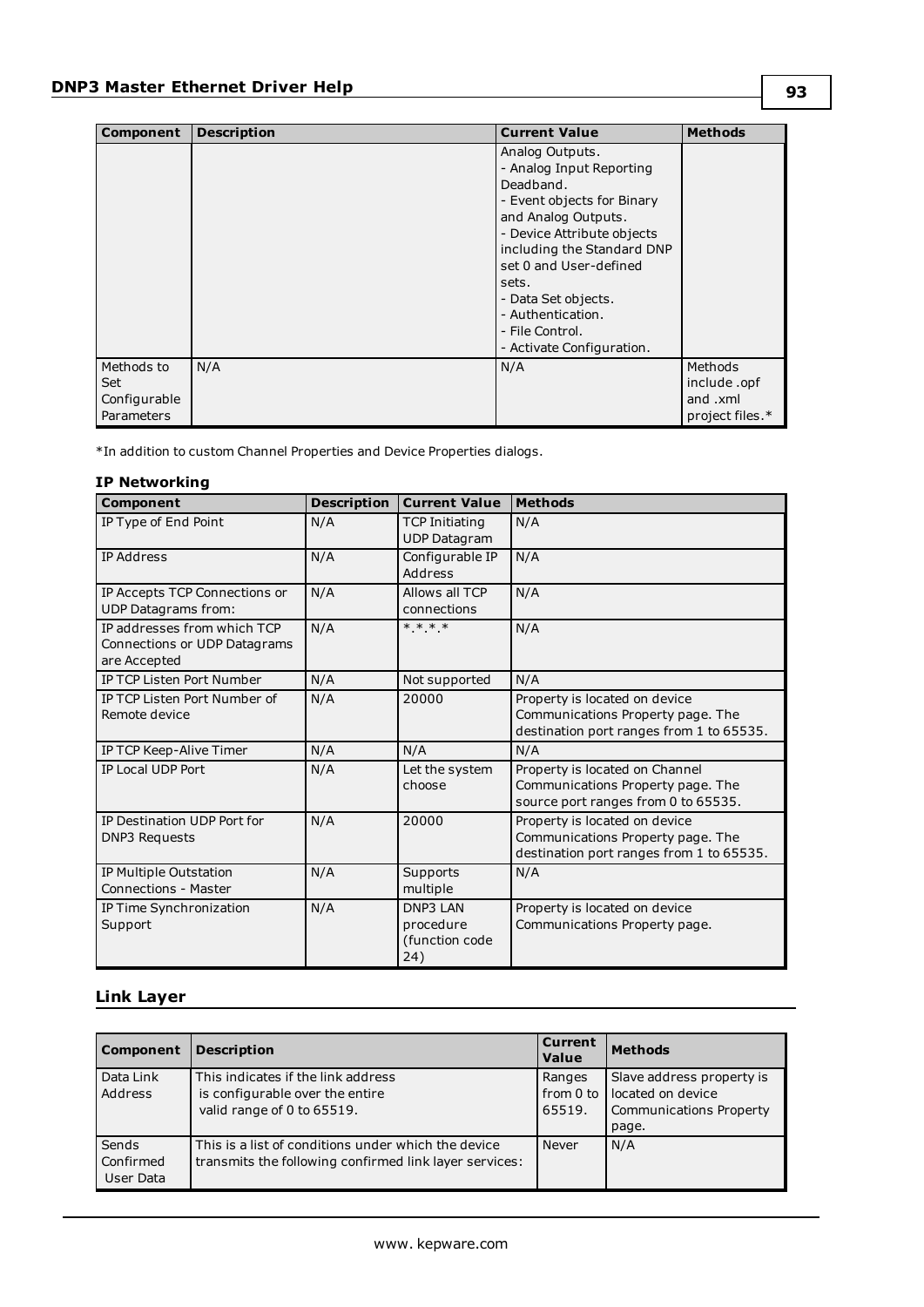| Component                                                                            | <b>Description</b>                                                                                                                                                    | Current<br>Value | <b>Methods</b> |
|--------------------------------------------------------------------------------------|-----------------------------------------------------------------------------------------------------------------------------------------------------------------------|------------------|----------------|
| Frames                                                                               | TEST LINK STATES<br>RESET LINK STATES<br>CONFIRMED USER DATA                                                                                                          |                  |                |
| Data Link<br>Layer<br>Confirmation<br>Timeout                                        | This timeout applies to any secondary data link<br>message that requires a confirmation or response<br>(such as link reset, link status, user data, and so<br>forth). | 2<br>seconds     | N/A            |
| Maximum<br>Data<br>Link Retries                                                      | This is the number of times that<br>the device retransmits a frame<br>that requests Link Layer<br>confirmation.                                                       | 3 retries        | N/A            |
| Maximum<br>Number of<br>Octets<br>Transmitted<br>in<br>a Data Link<br>Frame          | This number includes the checksum. With a length<br>field of 255, the maximum size would be 292.                                                                      | 292              | N/A            |
| Maximum<br>Number of<br>Octets that<br>can be<br>Received in a<br>Data<br>Link Frame | This number includes the checksum. With a length<br>field of 255, the maximum size would be 292. The<br>device must be able to receive 292 octets to be<br>compliant. | 292              | N/A            |

<span id="page-93-0"></span>\*Data link addresses 0xFFF0 through 0xFFFF are reserved for broadcast or other special purposes.

### **Application Layer**

| Component                                                                                                      | <b>Description</b>                                                                                                                                                                                         | Current<br>Value | <b>Methods</b> |
|----------------------------------------------------------------------------------------------------------------|------------------------------------------------------------------------------------------------------------------------------------------------------------------------------------------------------------|------------------|----------------|
| Maximum Number of Octets<br>Transmitted in an Application<br>Layer Fragment other than<br><b>File Transfer</b> | This size does not include any transport or frame<br>octets.<br>Masters must provide a setting less than or equal to<br>249.                                                                               | 249              | N/A            |
| Maximum Number of Octets<br>Transmitted in an Application<br>Layer Fragment Containing<br><b>File Transfer</b> | N/A                                                                                                                                                                                                        | N/A              | N/A            |
| Maximum Number of Octets<br>that can be Received in an<br>Application Layer Fragment                           | This size does not include any transport or frame<br>octets. Masters must provide a setting greater than or<br>equal to 2048.                                                                              | 2048             | N/A            |
| Timeout waiting for Complete<br>Application Layer Fragment                                                     | Timeout if all frames of a message fragment are not<br>received in the specified time. It is measured from the<br>time that the first frame of a fragment is received until<br>the last frame is received. | N/A              | N/A            |
| Maximum Number of objects<br>Allowed in a Single Control<br>Request for CROB (g12)                             | N/A                                                                                                                                                                                                        | N/A              | N/A            |
| Maximum Number of<br>objects Allowed in a<br>Single Control Request for<br>Analog Outputs (g41)                | N/A                                                                                                                                                                                                        | N/A              | N/A            |
| Maximum Number of objects<br>Allowed in a Single Control<br>Request for Data Sets (g85,<br>86, 87)             | N/A                                                                                                                                                                                                        | N/A              | N/A            |
| Supports Mixing object<br>groups* in the Same Control                                                          | N/A                                                                                                                                                                                                        | N/A              | N/A            |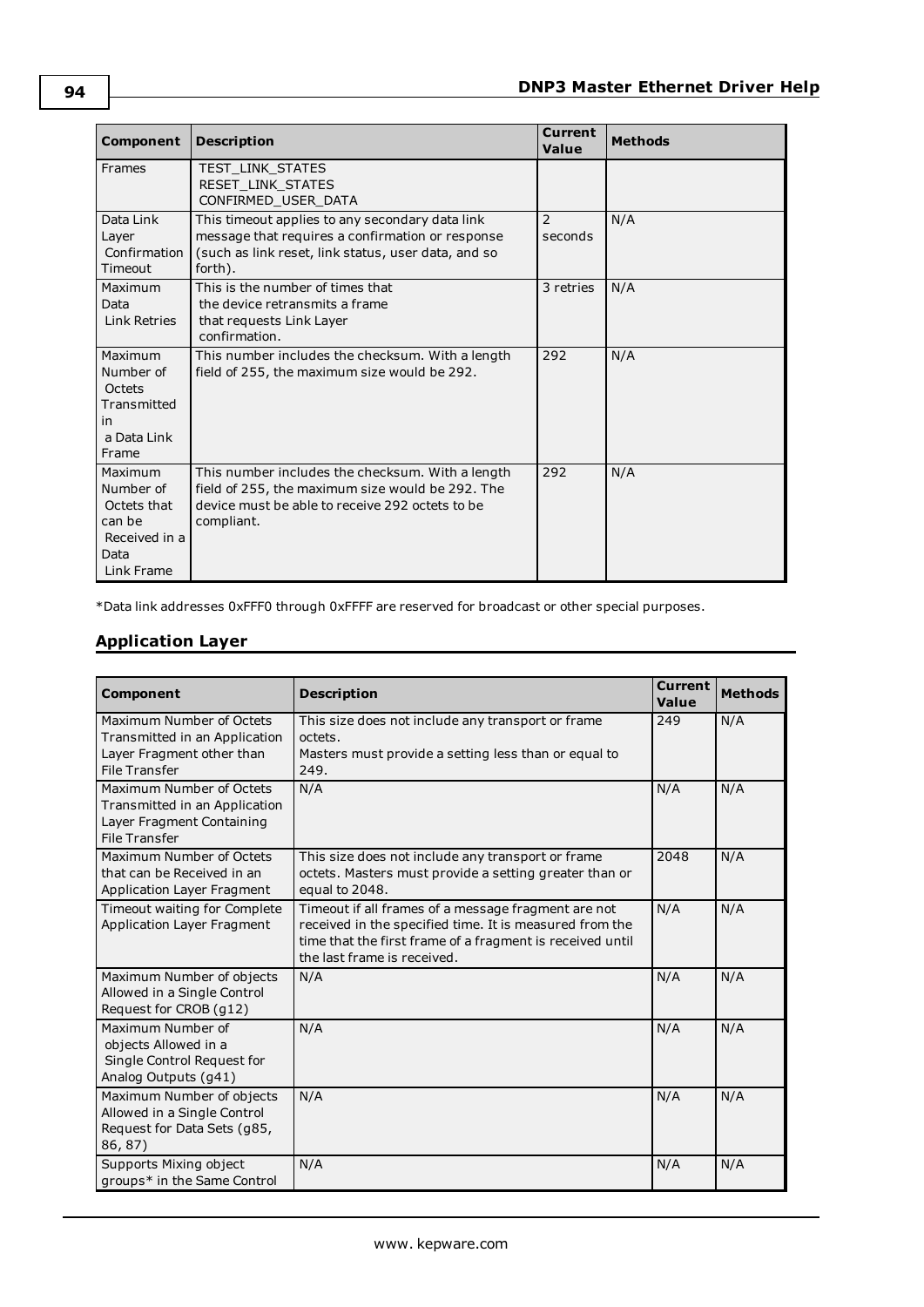| Component | <b>Description</b><br>Value |  | <b>Current</b> Methods |
|-----------|-----------------------------|--|------------------------|
| Request   |                             |  |                        |

\*AOBs, cROBs, and Data Sets.

# <span id="page-94-0"></span>**Masters Only**

| <b>Component</b>                                                                                        | <b>Description</b>                                                                                                                                                                                                        | <b>Current Value</b> | <b>Methods</b>                                                                                                                                      |
|---------------------------------------------------------------------------------------------------------|---------------------------------------------------------------------------------------------------------------------------------------------------------------------------------------------------------------------------|----------------------|-----------------------------------------------------------------------------------------------------------------------------------------------------|
| Timeout Waiting for<br>Complete Application<br>Layer Response                                           | Timeout on Master if all fragments of a<br>response message are not received in<br>the specified time.                                                                                                                    | 10000 ms             | Property is located on<br>the Channel<br>Communications<br>Property page.<br>Supported response<br>timeouts are 100 to<br>3600000.                  |
| Maximum Application<br>Layer Retries for Request<br>Messages                                            | This is the number of times a Master<br>retransmits an application layer<br>request message if a response is not<br>received. This parameter must never<br>cause a Master to retransmit control<br>or time sync messages. | $\Omega$             | Max. Timeouts<br>property is located on<br>the Device<br>Communications<br>Property page.<br>Supported timeouts<br>are 1 to 10 (0 to 9<br>retries). |
| <b>Incremental Timeout</b><br>Waiting for First or Next<br>Fragment of an Application<br>Layer Response | N/A                                                                                                                                                                                                                       | None                 | N/A                                                                                                                                                 |

### <span id="page-94-1"></span>**Security Parameters**

| Component                                                     | <b>Description</b>                                                                                                                                                                                                                                                                                                          | <b>Current</b><br>Value                         | <b>Methods</b>                                                                                                                                                                                                           |
|---------------------------------------------------------------|-----------------------------------------------------------------------------------------------------------------------------------------------------------------------------------------------------------------------------------------------------------------------------------------------------------------------------|-------------------------------------------------|--------------------------------------------------------------------------------------------------------------------------------------------------------------------------------------------------------------------------|
| <b>DNP3 Device</b><br>Support for<br>Secure<br>Authentication | Indicates whether the device supports secure<br>authentication (and, if so, what version).                                                                                                                                                                                                                                  | Version 2                                       | Authentication can be enabled<br>on the Authentication tab in<br>device properties. The User<br>Number and Update Key tag<br>properties can be configured<br>in the User Numbers/Update<br>Key tab in device properties. |
| Maximum<br>Number<br>of Users                                 | The device must support details for each<br>user. Users are identified by a 16 bit user<br>number. Indicates the actual limit to the<br>number of simultaneous users that can be<br>supported.                                                                                                                              | 10                                              | The maximum number of<br>users cannot be configured,<br>but the User Number and<br>Update Keys can be<br>configured in device<br>properties.                                                                             |
| Security<br>Message<br>Response<br>Timeout                    | The authentication of critical messages may<br>involve additional message exchanges<br>(challenges and responses), which can<br>require an extension to the normal DNP3<br>message response timeout. This timeout<br>specifies an additional amount of time to be<br>used when extra security transactions are<br>involved. | 2000<br>milliseconds                            | The Reply Timeout property is<br>located on the Authentication<br>tab in device properties. The<br>valid range is 0 to 300000<br>milliseconds.                                                                           |
| Aggressive<br>Mode of<br>Operation<br>(Receive)               | DNP3 devices have the option to accept<br>"aggressive" mode requests, where challenge<br>data used for authentication is appended to a<br>critical message instead of being solicited<br>through a separate message exchange.                                                                                               | Yes. Accepts<br>aggressive<br>mode<br>requests. | The Enable Aggressive Mode<br>Support property is located on<br>the Authentication tab in<br>device properties.                                                                                                          |
| Aggressive                                                    | DNP3 devices must support the issuing of                                                                                                                                                                                                                                                                                    | Yes. Issues                                     | When authentication is                                                                                                                                                                                                   |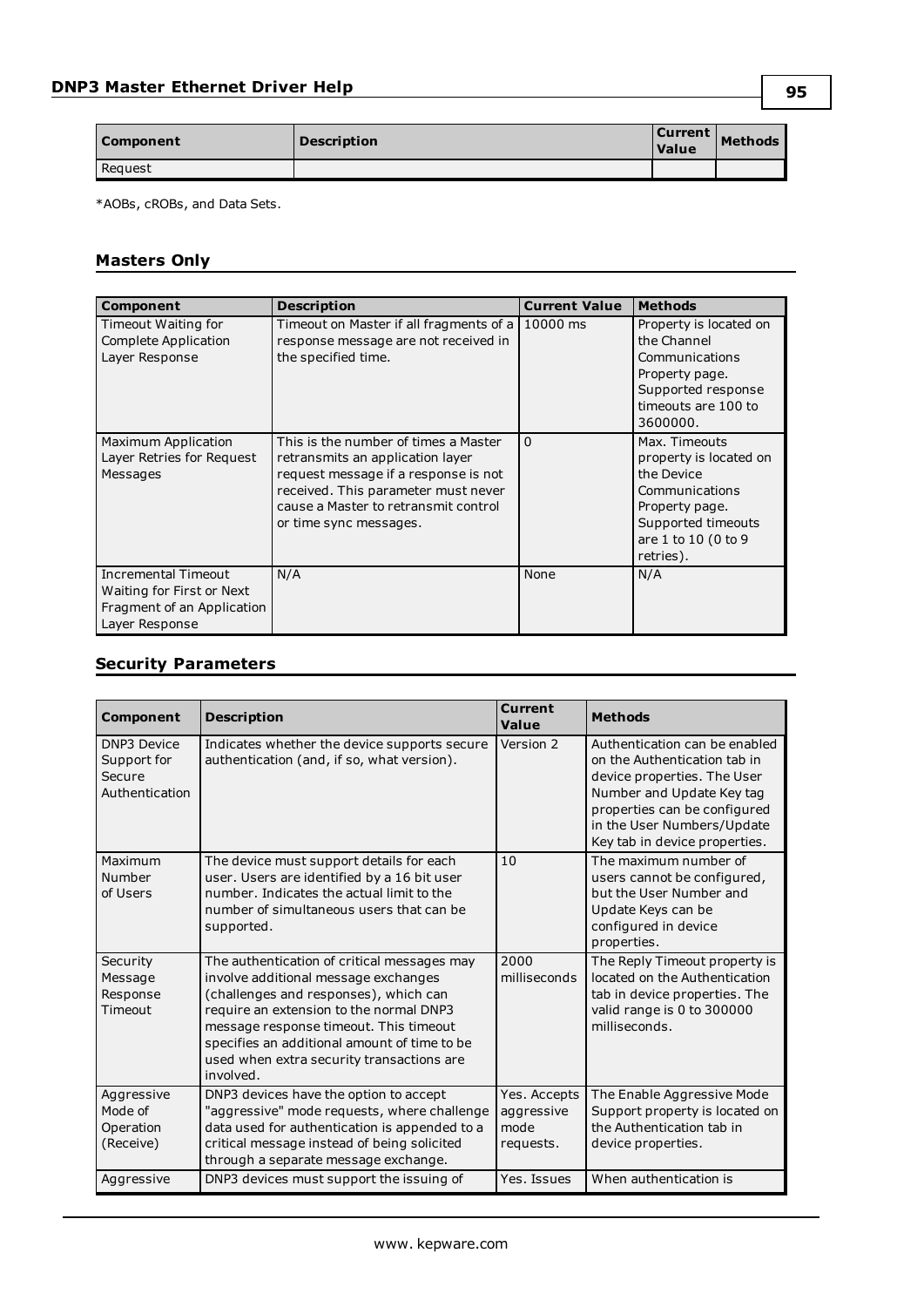| Component                                              | <b>Description</b>                                                                                                                                                                                                                                             | <b>Current</b><br><b>Value</b>                                                                                                                                                                                                                                                                                                                                 | <b>Methods</b>                                                                                                                                                                                                 |
|--------------------------------------------------------|----------------------------------------------------------------------------------------------------------------------------------------------------------------------------------------------------------------------------------------------------------------|----------------------------------------------------------------------------------------------------------------------------------------------------------------------------------------------------------------------------------------------------------------------------------------------------------------------------------------------------------------|----------------------------------------------------------------------------------------------------------------------------------------------------------------------------------------------------------------|
| Mode of<br>Operation<br>(Issue)                        | "aggressive" mode of operation, where<br>challenge data used for authentication is<br>appended to a critical message instead of<br>being solicited through a separate message<br>exchange.                                                                     | aggressive<br>mode<br>requests.                                                                                                                                                                                                                                                                                                                                | enabled, Aggressive Mode<br>Support is enabled by default.                                                                                                                                                     |
| Session Key<br>Change<br>Interval                      | To defend against a compromising attack, the<br>session key is changed at regular intervals.<br>To accommodate systems with infrequent<br>communications, this change interval can be<br>disabled to use just the Session Key Change<br>Message Count instead. | 900 seconds                                                                                                                                                                                                                                                                                                                                                    | This property is located on the<br>Authentication tab in device<br>properties. The valid range is<br>0 to 7200 seconds. 0 disables<br>the interval and use the<br>Session Key Change Message<br>Count instead. |
| Session Key<br>Change<br>Message Count                 | In addition to changing at regular intervals,<br>the session key is also changed after a<br>specified number of messages have been<br>exchanged.                                                                                                               | 1000                                                                                                                                                                                                                                                                                                                                                           | The Session Key Change<br>Count property is located on<br>the Authentication tab in<br>device properties. The valid<br>range is 0 to 65535.                                                                    |
| Maximum<br>Error Count                                 | To assist in countering denial of service<br>attacks, the DNP3 device stops replying with<br>error codes after a number of successive<br>authentication failures. Setting the error<br>count to zero inhibits all error messages.                              | $\overline{2}$                                                                                                                                                                                                                                                                                                                                                 | This property is located on the<br>Authentication tab in device<br>properties. The valid range is<br>$0$ to $10$ .                                                                                             |
| MAC Algorithm<br>Requested in<br>Challenge<br>Exchange | Part of the authentication message is hashed<br>using an MAC algorithm. The output of the<br>MAC algorithm is truncated.                                                                                                                                       | Supports<br>the<br>following:<br>HMAC-SHA-<br>1:<br>Truncated to<br>the leftmost<br>4 octets<br>HMAC-SHA-<br>1:<br>Truncated to<br>the leftmost<br>8 octets<br>HMAC-SHA-<br>1:<br>Truncated to<br>the leftmost<br>10 octets<br>HMAC-SHA-<br>256:<br>Truncated to<br>the leftmost<br>8 octets<br>HMAC-SHA-<br>256:<br>Truncated to<br>the leftmost<br>16 octets | N/A                                                                                                                                                                                                            |
| Key-wrap<br>Algorithm to<br>Encrypt<br>Session Keys    | When a session key is updated, it is<br>encrypted using AES-128. Other algorithms<br>are optional.                                                                                                                                                             | Supports<br>AES-128                                                                                                                                                                                                                                                                                                                                            | Not configurable                                                                                                                                                                                               |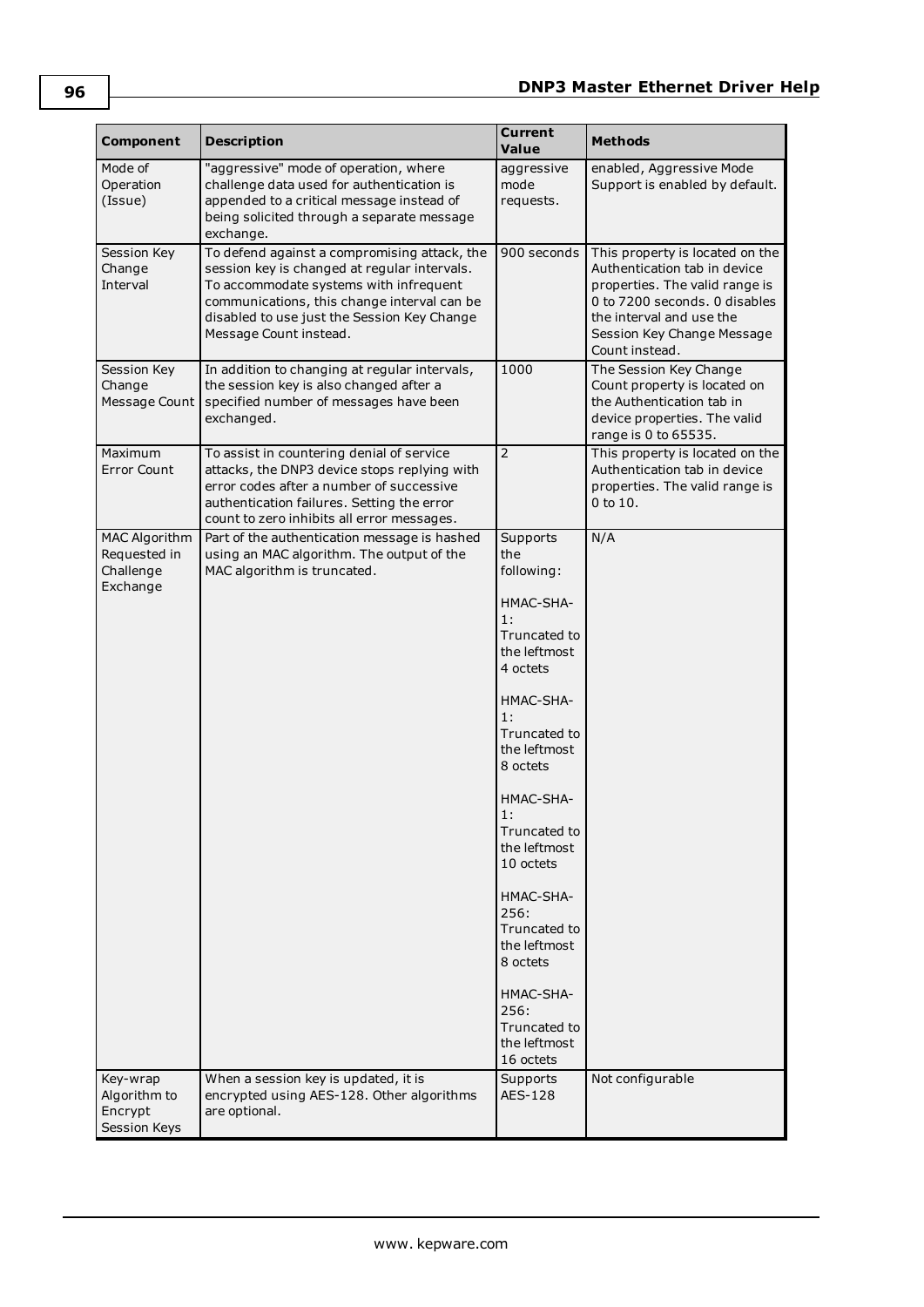### <span id="page-96-0"></span>**Implementation Tables**

The following implementation tables identify which object groups and variations, function codes, and qualifiers are supported by the Master in both requests and responses. The Request columns identify all requests that may be sent by the Master, or all requests that must be parsed by a slave. The Response columns identify all responses that must be parsed by the Master, or all responses that may be sent by a slave.

**Note:** Both the Request Function Code and the Response Function Code are in decimal.

| Code           | <b>Description</b>                |
|----------------|-----------------------------------|
| $\vert$ 1      | Read                              |
| $\overline{2}$ | Write                             |
| $\overline{3}$ | Select                            |
| 4              | Operate                           |
| 5              | Direct operate                    |
| 6              | Direct operate, no acknowledgment |
| 20             | Enable unsolicited responses      |
| 21             | Disable unsolicited responses     |
| 25             | Open file                         |
| 26             | Close file                        |
| 27             | Delete file                       |
| 28             | Get file information              |
| 29             | Authenticate file                 |
| 30             | Abort file transfer               |
| 31             | Activate configuration            |
| 32             | Authentication request            |
| 129            | Response                          |
| 130            | Unsolicited response              |
| 131            | Authentication response           |

**Note:** Both the Request Qualifier Code and the Response Qualifier Code are in hexadecimal.

| Code            | <b>Description</b>      |
|-----------------|-------------------------|
| 00              | 8-bit start-stop        |
| 01              | 16-bit start-stop       |
| 06              | No range, or all        |
| $\overline{07}$ | 8-bit limited quantity  |
| 08              | 16-bit limited quantity |
| <sup>17</sup>   | 8-bit index             |
| 18              | 16-bit index            |
| 5B              | Free format             |

### **Object Group 0 - Device Attributes**

| <b>Variation</b> | <b>Description</b>                      | <b>Request</b><br><b>Function</b><br>Code | <b>Request</b><br><b>Qualifier</b><br><b>Codes</b> | <b>Response</b> | <b>Response</b><br><b>Function Codes Qualifier Codes</b> |
|------------------|-----------------------------------------|-------------------------------------------|----------------------------------------------------|-----------------|----------------------------------------------------------|
| $1 - 253$        | Standard Set 0 and<br>User Defined Sets | 2                                         | 00,06<br>0 <sub>0</sub>                            | 129<br>N/A      | 00, 17<br>N/A                                            |
| 254              | Non-specific all<br>attributes request  |                                           | 00,06                                              | 129             | 00, 17                                                   |
| 255              | List of attribute<br>variations         |                                           | 00,06                                              | 129             | 00, 5B                                                   |

### **Object Group 1 - Binary Inputs**

| <b>Variation</b> | <b>Description</b> | <b>Request</b><br><b>Function Code</b> | <b>Request</b><br><b>Qualifier Codes</b> | Response<br><b>Function Codes</b> | Response<br><b>Qualifier Codes</b> |
|------------------|--------------------|----------------------------------------|------------------------------------------|-----------------------------------|------------------------------------|
| l o              | Any variation      |                                        | 00, 01, 06                               | N/A                               | N/A                                |
|                  | Packed format      |                                        | 00, 01, 06                               | 129                               | 00, 01                             |
|                  | With flags         |                                        | 00, 01, 06                               | 129                               | 00,01                              |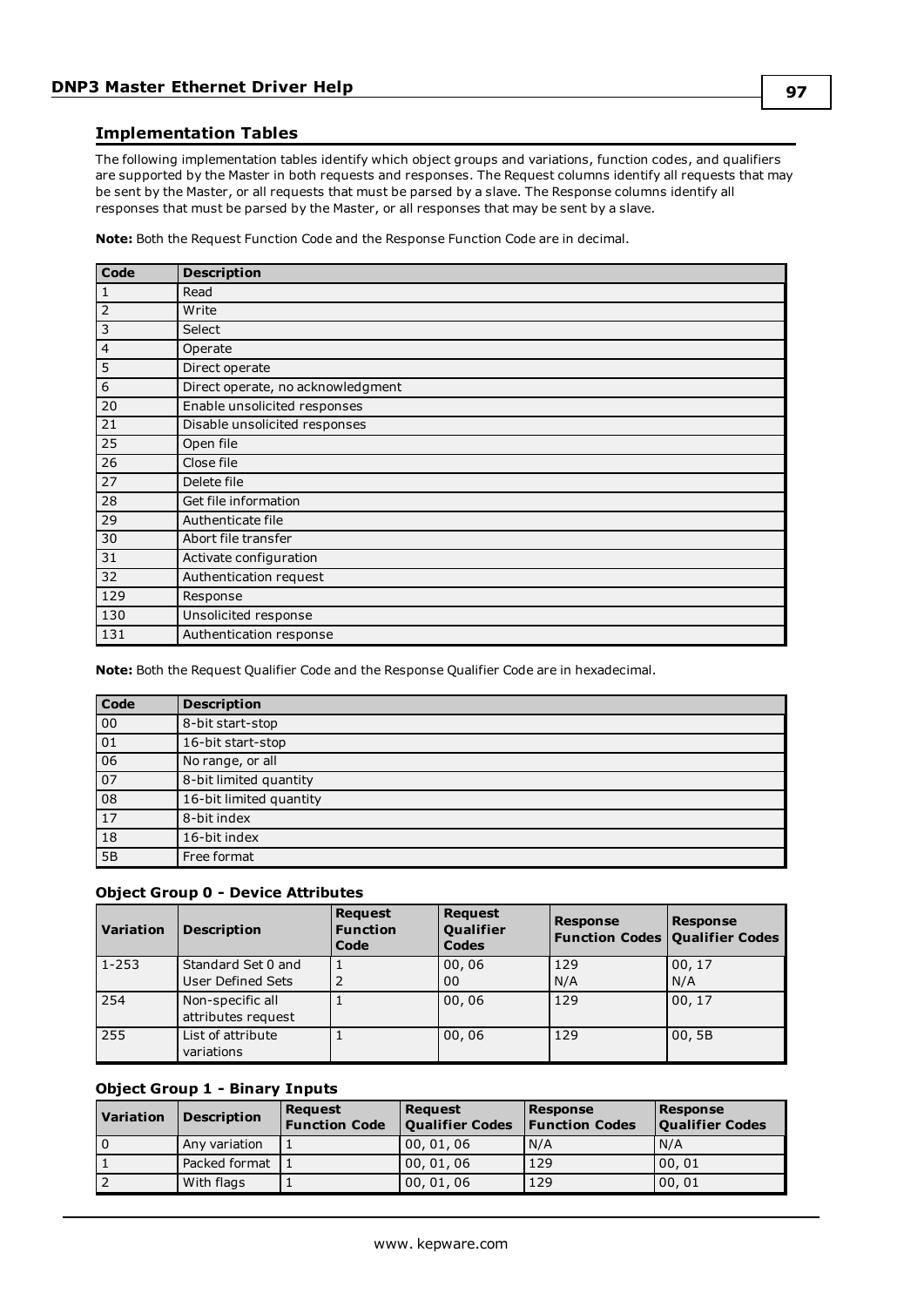| <b>Variation</b> | <b>Description</b>    | <b>Request</b><br><b>Function Code</b> | <b>Request</b><br><b>Qualifier Codes</b> | <b>Response</b><br><b>Function Codes</b> | <b>Response</b><br><b>Qualifier Codes</b> |
|------------------|-----------------------|----------------------------------------|------------------------------------------|------------------------------------------|-------------------------------------------|
| $\mathbf 0$      | Any variation         | N/A                                    | N/A                                      | N/A                                      | N/A                                       |
| $\mathbf{1}$     | Without time          | N/A                                    | N/A                                      | 129, 130                                 | 17, 28                                    |
| $\overline{2}$   | With absolute<br>time | N/A                                    | N/A                                      | 129, 130                                 | 17, 28                                    |
| 3                | With relative<br>time | N/A                                    | N/A                                      | 129, 130                                 | 17, 28                                    |

### **Object Group 2 - Binary Input Event**

### **Object Group 3 - Double-Bit Inputs**

| <b>Variation</b> | <b>Description</b> | <b>Request</b><br><b>Function Code</b> | <b>Request</b><br><b>Qualifier Codes</b> | Response<br><b>Function Codes</b> | Response<br><b>Qualifier Codes</b> |
|------------------|--------------------|----------------------------------------|------------------------------------------|-----------------------------------|------------------------------------|
| l 0              | Any variation      |                                        | 00, 01, 06                               | N/A                               | N/A                                |
|                  | Packed format      |                                        | 00, 01, 06                               | 129                               | 00,01                              |
|                  | With flags         |                                        | 00, 01, 06                               | 129                               | 00,01                              |

### **Object Group 4 - Double-Bit Binary Input Event**

| <b>Variation</b> | <b>Description</b>    | <b>Request</b><br><b>Function Code</b> | <b>Request</b><br><b>Qualifier Codes</b> | <b>Response</b><br><b>Function Codes</b> | <b>Response</b><br><b>Qualifier Codes</b> |
|------------------|-----------------------|----------------------------------------|------------------------------------------|------------------------------------------|-------------------------------------------|
| l o              | Any variation         | N/A                                    | N/A                                      | N/A                                      | N/A                                       |
|                  | Without time          | N/A                                    | N/A                                      | 129, 130                                 | 17, 28                                    |
| $\overline{2}$   | With absolute<br>time | N/A                                    | N/A                                      | 129, 130                                 | 17,28                                     |
| l 3              | With relative<br>time | N/A                                    | N/A                                      | 129, 130                                 | 17,28                                     |

### **Object Group 10 - Binary Outputs**

| Variation      | <b>Description</b>          | <b>Request</b><br><b>Function Code</b> | <b>Request</b><br><b>Qualifier Codes   Function Codes</b> | <b>Response</b> | Response<br><b>Qualifier Codes</b> |
|----------------|-----------------------------|----------------------------------------|-----------------------------------------------------------|-----------------|------------------------------------|
| l 0            | Any variation               |                                        | 00, 01, 06                                                | N/A             | I N/A                              |
|                | Packed format               | ъ.                                     | 00, 01, 06                                                | 129             | 00, 01                             |
| $\overline{2}$ | Output status<br>with flags |                                        | 00, 01, 06                                                | 129             | 00, 01                             |

### **Object Group 11 - Binary Output Events**

| Variation | <b>Description</b>                       | Request<br><b>Function Code</b> | <b>Request</b><br><b>Qualifier Codes</b> | Response<br><b>Function Codes</b> | <b>Response</b><br><b>Qualifier Codes</b> |
|-----------|------------------------------------------|---------------------------------|------------------------------------------|-----------------------------------|-------------------------------------------|
| 0         | Any variation                            | N/A                             | N/A                                      | N/A                               | N/A                                       |
|           | Status without $\vert N/A \vert$<br>time |                                 | N/A                                      | 129, 130                          | 17, 28                                    |
|           | Status with<br>time                      | N/A                             | N/A                                      | 129, 130                          | 17, 28                                    |

### **Object Group 12 -Binary Command**

| Variation | <b>Description</b>                                | <b>Request</b><br>Function Code Codes | <b>Request</b><br>Qualifier | Response<br><b>Function Codes   Qualifier Codes</b> | Response         |
|-----------|---------------------------------------------------|---------------------------------------|-----------------------------|-----------------------------------------------------|------------------|
|           | Control Relay Output   3, 4, 5, 6<br>Block (CROB) |                                       | 17,28                       | 129                                                 | Echo of request. |

### **Object Group 20 - Counters**

| <b>Variation</b> | <b>Description</b>    | <b>Request</b><br><b>Function Code</b> | <b>Request</b><br><b>Qualifier Codes</b> | Response<br><b>Function Codes</b> | Response<br><b>Qualifier Codes</b> |
|------------------|-----------------------|----------------------------------------|------------------------------------------|-----------------------------------|------------------------------------|
| . 0              | Any variation         |                                        | 00,01,06                                 | N/A                               | N/A                                |
|                  | 32-bit with flag $1$  |                                        | 00,01,06                                 | 129                               | 00.01                              |
|                  | 16-bit with flag $ 1$ |                                        | 00,01,06                                 | 129                               | 00, 01                             |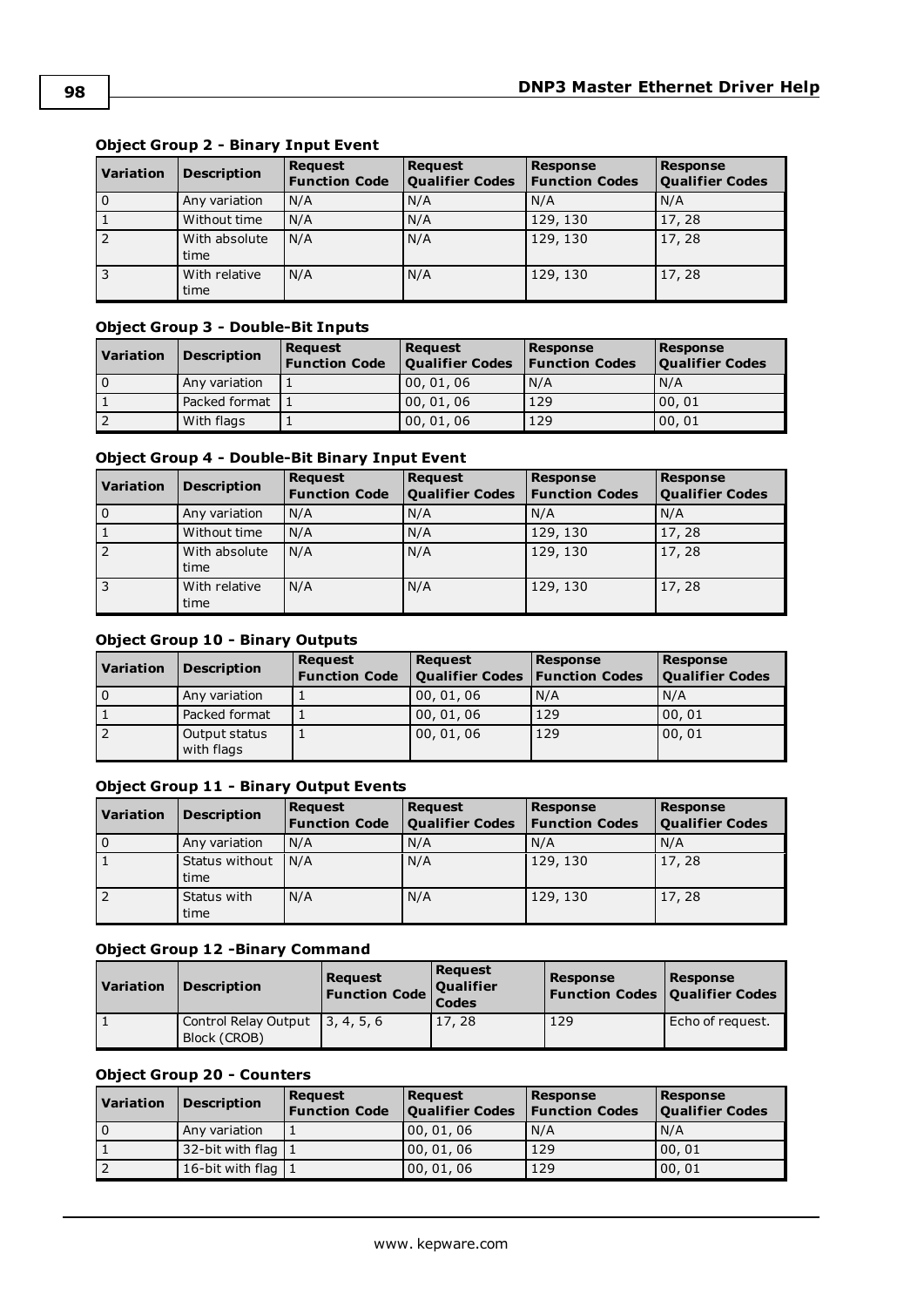| Variation    | <b>Description</b>     | <b>Request</b><br><b>Function Code</b> | <b>Request</b><br><b>Qualifier Codes</b> | <b>Response</b><br><b>Function Codes</b> | <b>Response</b><br><b>Qualifier Codes</b> |
|--------------|------------------------|----------------------------------------|------------------------------------------|------------------------------------------|-------------------------------------------|
| l 5          | 32-bit without<br>flag |                                        | 00, 01, 06                               | 129                                      | 00,01                                     |
| <sup>6</sup> | 16-bit without<br>flag |                                        | 00, 01, 06                               | 129                                      | 00,01                                     |

### **Object Group 21 - Frozen Counters**

| <b>Variation</b> | <b>Description</b>           | <b>Request</b><br><b>Function Code</b> | Request<br><b>Qualifier Codes</b> | <b>Response</b><br><b>Function Codes</b> | <b>Response</b><br><b>Qualifier Codes</b> |
|------------------|------------------------------|----------------------------------------|-----------------------------------|------------------------------------------|-------------------------------------------|
| l O              | Any variation                | 1                                      | 00, 01, 06                        | N/A                                      | N/A                                       |
|                  | 32-bit with flag             | 1                                      | 00, 01, 06                        | 129                                      | 00, 01                                    |
| 2                | 16-bit with flag             | 1                                      | 00, 01, 06                        | 129                                      | 00, 01                                    |
| 5                | 32-bit with flag<br>and time | 1                                      | 00, 01, 06                        | 129                                      | 00, 01                                    |
| 6                | 16-bit with flag<br>and time | $\mathbf{1}$                           | 00, 01, 06                        | 129                                      | 00,01                                     |
| 9                | 32-bit without<br>flag       | $\mathbf{1}$                           | 00, 01, 06                        | 129                                      | 00, 01                                    |
| 10               | 16-bit without<br>flag       | $\mathbf{1}$                           | 00, 01, 06                        | 129                                      | 00,01                                     |

### **Object Group 22 - Counter Event**

| <b>Variation</b> | <b>Description</b>           | <b>Request</b><br><b>Function Code</b> | <b>Request</b><br><b>Qualifier Codes</b> | <b>Response</b><br><b>Function Codes</b> | <b>Response</b><br><b>Qualifier Codes</b> |
|------------------|------------------------------|----------------------------------------|------------------------------------------|------------------------------------------|-------------------------------------------|
| $\Omega$         | Any variation                | N/A                                    | N/A                                      | N/A                                      | N/A                                       |
|                  | 32-bit with flag             | N/A                                    | N/A                                      | 129, 130                                 | 17, 28                                    |
|                  | 16-bit with flag             | N/A                                    | N/A                                      | 129, 130                                 | 17,28                                     |
|                  | 32-bit with flag<br>and time | N/A                                    | N/A                                      | 129, 130                                 | 17,28                                     |
| 6                | 16-bit with flag<br>and time | N/A                                    | N/A                                      | 129, 130                                 | 17, 28                                    |

### **Object Group 23 - Frozen Counter Event**

| <b>Variation</b> | <b>Description</b>           | <b>Request</b><br><b>Function Code</b> | <b>Request</b><br><b>Qualifier Codes</b> | <b>Response</b><br><b>Function Codes</b> | <b>Response</b><br><b>Qualifier Codes</b> |
|------------------|------------------------------|----------------------------------------|------------------------------------------|------------------------------------------|-------------------------------------------|
| l 0              | Any variation                | N/A                                    | N/A                                      | N/A                                      | N/A                                       |
|                  | 32-bit with flag             | N/A                                    | N/A                                      | 129, 130                                 | 17,28                                     |
| l 2              | 16-bit with flag             | N/A                                    | N/A                                      | 129, 130                                 | 17,28                                     |
| <b>5</b>         | 32-bit with flag<br>and time | N/A                                    | N/A                                      | 129, 130                                 | 17,28                                     |
| l 6              | 16-bit with flag<br>and time | N/A                                    | N/A                                      | 129, 130                                 | 17, 28                                    |

### **Object Group 30 - Analog Input**

| <b>Variation</b> | <b>Description</b>                           | <b>Request</b><br><b>Function</b><br>Code | <b>Request</b><br><b>Qualifier</b><br>Codes | <b>Response</b><br><b>Function</b><br>Codes | <b>Response</b><br><b>Qualifier</b><br>Codes |
|------------------|----------------------------------------------|-------------------------------------------|---------------------------------------------|---------------------------------------------|----------------------------------------------|
| l o              | Any variation                                |                                           | 00, 01, 06                                  | N/A                                         | N/A                                          |
| 1                | 32-bit with flag                             |                                           | 00, 01, 06                                  | 129                                         | 00, 01                                       |
| $\overline{2}$   | 16-bit with flag                             |                                           | 00, 01, 06                                  | 129                                         | 00, 01                                       |
| l 3              | 32-bit without flag                          |                                           | 00, 01, 06                                  | 129                                         | 00, 01                                       |
| $\vert 4$        | 16-bit without flag                          |                                           | 00, 01, 06                                  | 129                                         | 00, 01                                       |
| l 5              | Single-precision<br>floating-point with flag |                                           | 00, 01, 06                                  | 129                                         | 00, 01                                       |
| <sup>6</sup>     | Double-precision<br>floating-point with flag |                                           | 00, 01, 06                                  | 129                                         | 00, 01                                       |

### **Object Group 32 - Analog Input Event**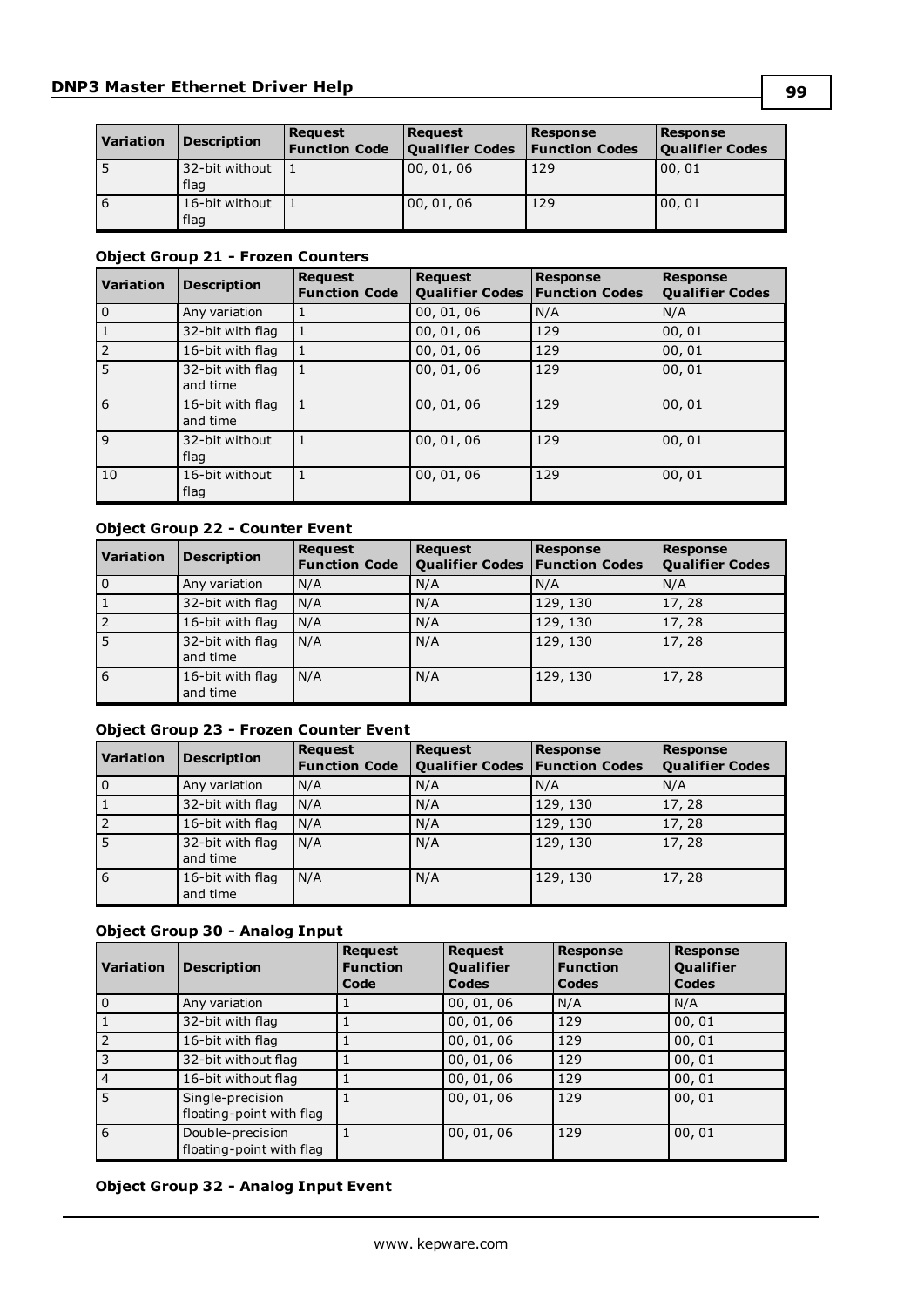| <b>Variation</b> | <b>Description</b>                                 | <b>Request</b><br><b>Function</b><br>Code | <b>Request</b><br><b>Qualifier</b><br><b>Codes</b> | <b>Response</b><br><b>Function</b><br>Codes | <b>Response</b><br><b>Qualifier</b><br>Codes |
|------------------|----------------------------------------------------|-------------------------------------------|----------------------------------------------------|---------------------------------------------|----------------------------------------------|
| 0                | Any variation                                      | N/A                                       | N/A                                                | N/A                                         | N/A                                          |
| 1                | 32-bit without time                                | N/A                                       | N/A                                                | 129, 130                                    | 17, 28                                       |
| $\vert$ 2        | 16-bit without time                                | N/A                                       | N/A                                                | 129, 130                                    | 17, 28                                       |
| 3                | 32-bit with time                                   | N/A                                       | N/A                                                | 129, 130                                    | 17, 28                                       |
| 4                | 16-bit with time                                   | N/A                                       | N/A                                                | 129, 130                                    | 17, 28                                       |
| 5                | Single-precision floating-<br>point without time   | N/A                                       | N/A                                                | 129, 130                                    | 17,28                                        |
| <sup>6</sup>     | Double-precision<br>floating-point without<br>time | N/A                                       | N/A                                                | 129, 130                                    | 17,28                                        |
| 7                | Single-precision floating-<br>point with time      | N/A                                       | N/A                                                | 129, 130                                    | 17,28                                        |
| l 8              | Double-precision<br>floating-point with time       | N/A                                       | N/A                                                | 129, 130                                    | 17,28                                        |

### **Object Group 34 - Analog Inputs Deadband**

| <i><b>Variation</b></i> | <b>Description</b>                 | <b>Request</b><br><b>Function Code</b> | <b>Request</b><br>Qualifier<br><b>Codes</b> | <b>Response</b><br><b>Function Codes</b> | <b>Response</b><br><b>Qualifier Codes</b> |
|-------------------------|------------------------------------|----------------------------------------|---------------------------------------------|------------------------------------------|-------------------------------------------|
| l O                     | Any variation                      |                                        | 00, 01, 06                                  | N/A                                      | N/A                                       |
|                         | $16$ -bit                          |                                        | 00, 01, 06<br>00, 01                        | 129<br>N/A                               | 00, 01<br>N/A                             |
| <sup>2</sup>            | $32$ -bit                          | 2                                      | 00, 01, 06<br>00, 01                        | 129<br>N/A                               | 00, 01<br>N/A                             |
| 3                       | Single-precision<br>floating-point | 2                                      | 00, 01, 06<br>00, 01                        | 129<br>N/A                               | 00, 01<br>N/A                             |

### **Object Group 40 - Analog Outputs**

| <b>Variation</b> | <b>Description</b>                           | <b>Request</b><br><b>Function</b><br>Code | <b>Request</b><br><b>Qualifier</b><br>Codes | <b>Response</b><br><b>Function</b><br>Codes | <b>Response</b><br><b>Qualifier</b><br><b>Codes</b> |
|------------------|----------------------------------------------|-------------------------------------------|---------------------------------------------|---------------------------------------------|-----------------------------------------------------|
| l o              | Any variation                                |                                           | 00, 01, 06                                  | N/A                                         | N/A                                                 |
| 1                | 32-bit with flag                             |                                           | 00, 01, 06                                  | 129                                         | 00, 01                                              |
| 2                | 16-bit with flag                             |                                           | 00, 01, 06                                  | 129                                         | 00, 01                                              |
| <sup>3</sup>     | Single-precision<br>floating-point with flag |                                           | 00, 01, 06                                  | 129                                         | 00, 01                                              |
| $\overline{4}$   | Double-precision<br>floating-point with flag |                                           | 00, 01, 06                                  | 129                                         | 00, 01                                              |

### **Object Group 41 - Analog Output Status**

| <i><b>Variation</b></i> | <b>Description</b>                 | <b>Request</b><br><b>Function Code</b> | <b>Request</b><br><b>Qualifier</b><br>Codes | <b>Response</b><br><b>Function Codes</b> | <b>Response</b><br><b>Qualifier Codes</b> |
|-------------------------|------------------------------------|----------------------------------------|---------------------------------------------|------------------------------------------|-------------------------------------------|
|                         | 32-bit                             | 3, 4, 5, 6                             | 17, 28                                      | 129                                      | Echo of request                           |
| $\overline{2}$          | $16$ -bit                          | 3, 4, 5, 6                             | 17,28                                       | 129                                      | Echo of request                           |
| $\overline{3}$          | Single-precision<br>floating-point | 3, 4, 5, 6                             | 17, 28                                      | 129                                      | Echo of request                           |
| 4                       | Double-precision<br>floating-point | 3, 4, 5, 6                             | 17, 28                                      | 129                                      | Echo of request                           |

### **Object Group 42 - Analog Output Event**

| Variation | <b>Description</b> | Reauest<br><b>Function</b><br>Code | <b>Reauest</b><br><b>Oualifier</b><br>Codes | <b>Response</b><br><b>Function</b><br>Codes | Response<br><b>Oualifier</b><br>Codes |
|-----------|--------------------|------------------------------------|---------------------------------------------|---------------------------------------------|---------------------------------------|
|           | Any variation      | N/A                                | N/A                                         | N/A                                         | N/A                                   |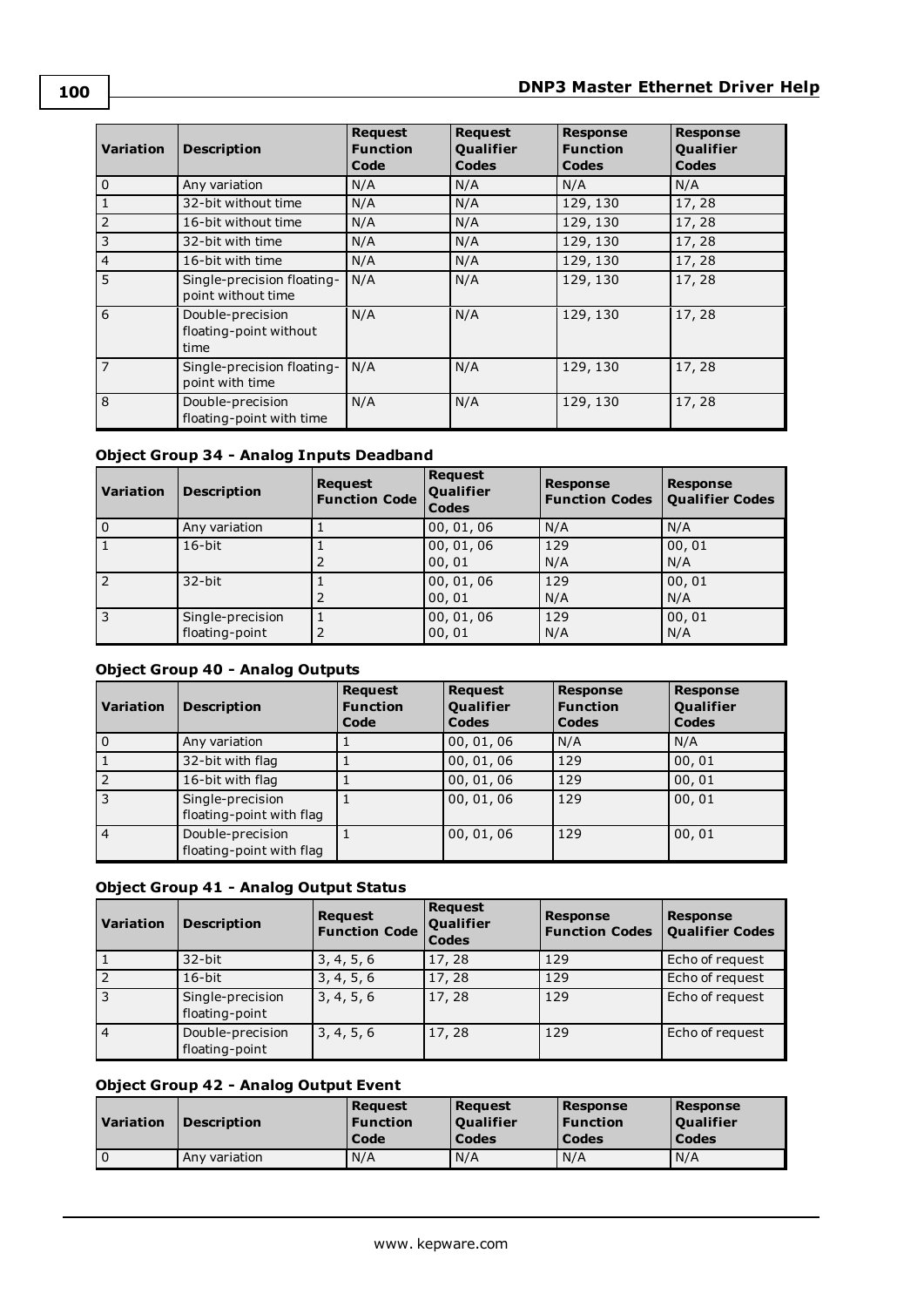### **DNP3 Master Ethernet Driver Help**

| <b>Variation</b> | <b>Description</b>                                 | <b>Request</b><br><b>Function</b><br>Code | <b>Request</b><br><b>Qualifier</b><br><b>Codes</b> | <b>Response</b><br><b>Function</b><br>Codes | <b>Response</b><br><b>Qualifier</b><br>Codes |
|------------------|----------------------------------------------------|-------------------------------------------|----------------------------------------------------|---------------------------------------------|----------------------------------------------|
| l 1              | 32-bit without time                                | N/A                                       | N/A                                                | 129, 130                                    | 17,28                                        |
| $\overline{2}$   | 16-bit without time                                | N/A                                       | N/A                                                | 129, 130                                    | 17,28                                        |
| 3                | 32-bit with time                                   | N/A                                       | N/A                                                | 129, 130                                    | 17,28                                        |
| 4                | 16-bit with time                                   | N/A                                       | N/A                                                | 129, 130                                    | 17,28                                        |
| l 5              | Single-precision floating<br>point without time    | N/A                                       | N/A                                                | 129, 130                                    | 17,28                                        |
| l 6              | Double-precision<br>floating-point without<br>time | N/A                                       | N/A                                                | 129, 130                                    | 17,28                                        |
| l 7              | Single-precision floating-<br>point with time      | N/A                                       | N/A                                                | 129, 130                                    | 17,28                                        |
| l 8              | Double-precision<br>floating-point with time       | N/A                                       | N/A                                                | 129, 130                                    | 17,28                                        |

### **Object Group 50 - Time and Date**

| Variation | <b>Description</b>                     | <b>Request</b><br><b>Function</b><br>Code | Request<br>Qualifier<br><b>Codes</b> | <b>Response</b><br><b>Function Codes   Qualifier Codes</b> | <b>Response</b> |
|-----------|----------------------------------------|-------------------------------------------|--------------------------------------|------------------------------------------------------------|-----------------|
|           | Absolute time                          |                                           | 07                                   | 129                                                        | 07              |
|           |                                        |                                           | 07                                   | N/A                                                        | N/A             |
| 3         | Absolute time at last<br>recorded time |                                           | 07                                   | N/A                                                        | N/A             |

### **Object Group 51 - Time and Date CTO**

| Variation | <b>Description</b>               | <b>Request</b><br><b>Function Code</b> | <b>Request</b><br>Qualifier<br><b>Codes</b> | <b>Response</b><br><b>Function Codes</b> | <b>Response</b><br><b>Qualifier Codes</b> |
|-----------|----------------------------------|----------------------------------------|---------------------------------------------|------------------------------------------|-------------------------------------------|
|           | Absolute time,<br>synchronized   | N/A                                    | N/A                                         | 129, 130                                 | 07                                        |
|           | Absolute time,<br>unsynchronized | N/A                                    | N/A                                         | 129, 130                                 | 07                                        |

### **Object Group 52 - Time Delay**

| Variation | <b>Description</b> | <b>Reauest</b><br><b>Function Code</b> | Reauest<br>Qualifier Codes   Function Codes | Response | Response<br><b>Oualifier Codes</b> |
|-----------|--------------------|----------------------------------------|---------------------------------------------|----------|------------------------------------|
|           | Coarse             | N/A                                    | N/A                                         | 129      |                                    |
|           | Fine               | N/A                                    | N/A                                         | 129      | 07                                 |

### **Object Group 60 - Class Poll Data Request**

| <i><b>Variation</b></i> | <b>Description</b> | <b>Request</b><br><b>Function Code</b> | <b>Request</b><br><b>Qualifier Codes</b> | <b>Response</b><br><b>Function Code</b> | <b>Response</b><br><b>Qualifier Codes</b> |
|-------------------------|--------------------|----------------------------------------|------------------------------------------|-----------------------------------------|-------------------------------------------|
|                         | Class 0 data       |                                        | 06                                       | N/A                                     | N/A                                       |
| 2                       | Class 1 data       | 20<br>21                               | 06, 07, 08<br>06<br>06                   | N/A<br>N/A<br>N/A                       | N/A<br>N/A<br>N/A                         |
| 3                       | Class 2 data       | 20<br>21                               | 06, 07, 08<br>06<br>06                   | N/A<br>N/A<br>N/A                       | N/A<br>N/A<br>N/A                         |
| $\vert$ 4               | Class 3 data       | 20<br>21                               | 06, 07, 08<br>06<br>06                   | N/A<br>N/A<br>N/A                       | N/A<br>N/A<br>N/A                         |

### **Object Group 70 - File Identifiers**

| Variation | <b>Description</b> | Reauest | Reauest | Response<br><b>Function Code   Qualifier Codes   Function Codes</b> | Response<br><b>Oualifier Codes</b> |
|-----------|--------------------|---------|---------|---------------------------------------------------------------------|------------------------------------|
|           | Authentication     | 29      | 5Β      | 129                                                                 | 5B                                 |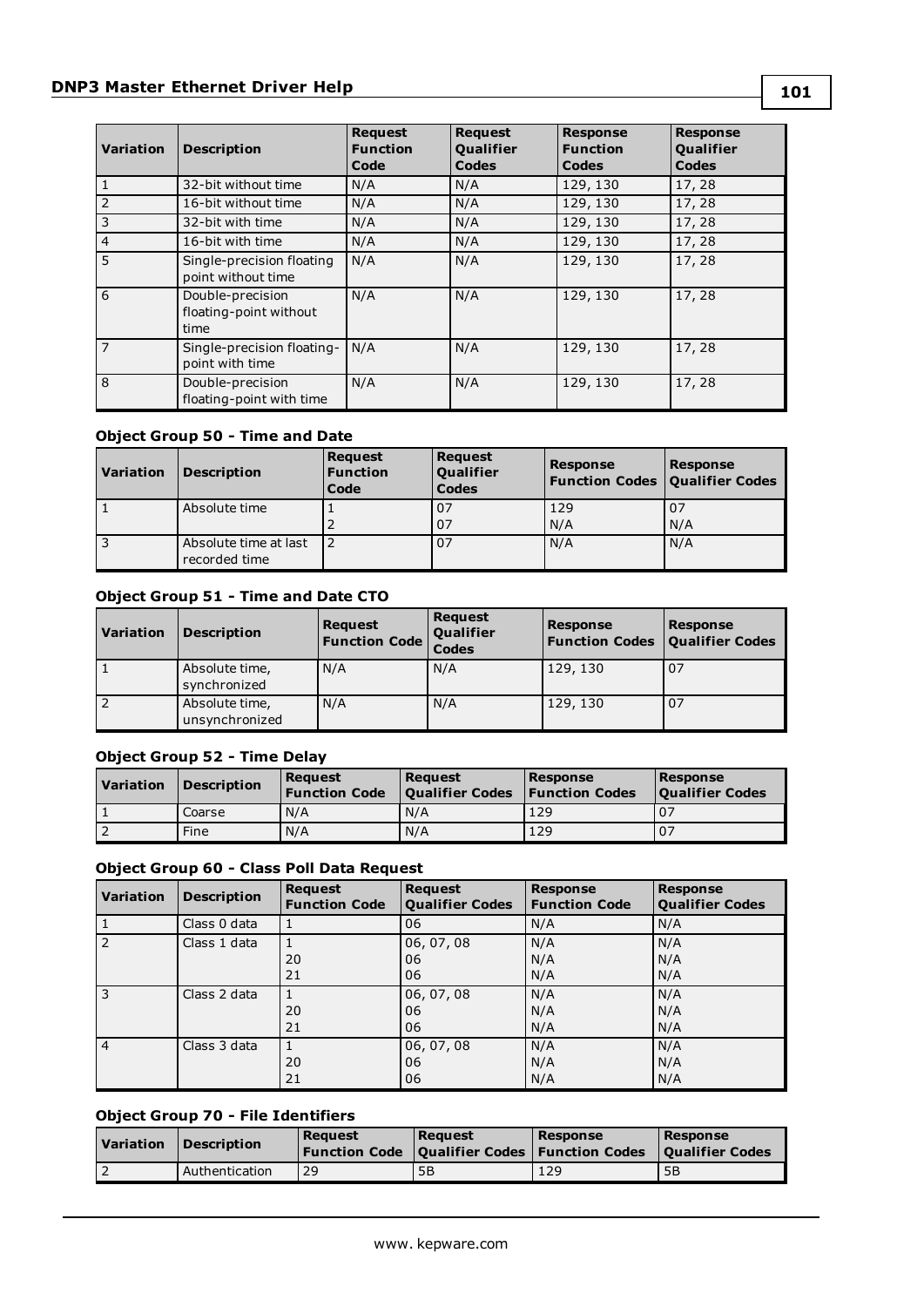| <b>Variation</b> | <b>Description</b>           | <b>Request</b><br><b>Function Code</b> | Request<br><b>Qualifier Codes</b> | <b>Response</b><br><b>Function Codes</b> | <b>Response</b><br><b>Qualifier Codes</b> |
|------------------|------------------------------|----------------------------------------|-----------------------------------|------------------------------------------|-------------------------------------------|
| 3                | File command                 | 25, 27                                 | 5B                                | N/A                                      | N/A                                       |
| $\overline{4}$   | File command<br>status       | 26, 30<br>N/A                          | 5B<br>N/A                         | 129<br>130                               | 5B<br>5B                                  |
| 5                | File transport               | 1, 2<br>N/A                            | 5B<br>N/A                         | 129<br>130                               | 5B<br>5B                                  |
| 6                | File transport<br>status     | N/A                                    | 5B<br>N/A                         | 129<br>130                               | 5B<br>5B                                  |
| $\overline{7}$   | File descriptor              | 28<br>N/A                              | 5B<br>N/A                         | 129<br>130                               | 5B<br>5B                                  |
| 8                | File specification<br>string | 31                                     | 5B                                | N/A                                      | N/A                                       |

### **Object Group 80 - Internal Indications**

| l Variation | <b>Description</b> | Reauest | Reauest<br><b>Function Code</b>   Qualifier Codes   Function Codes | Response | Response<br><b>Oualifier Codes</b> |
|-------------|--------------------|---------|--------------------------------------------------------------------|----------|------------------------------------|
|             | Packed format      |         | 00.01                                                              | 129      | 00.01                              |

### **Object Group 85 - Data Set Prototype**

| Variation | <b>Description</b> | Reauest<br><b>Function Code</b> | Reauest<br><b>Oualifier Codes Function Codes</b> | Response | Response<br><b>Oualifier Codes</b> |
|-----------|--------------------|---------------------------------|--------------------------------------------------|----------|------------------------------------|
|           | With UUID          |                                 | 06                                               | 129      | 5B                                 |

### **Object Group 86 - Data Set Descriptor**

| Variation | <b>Description</b>   | Reauest<br><b>Function Code</b> | Reauest<br><b>Qualifier Codes   Function Codes  </b> | Response | Response<br><b>Oualifier Codes</b> |
|-----------|----------------------|---------------------------------|------------------------------------------------------|----------|------------------------------------|
|           | Data Set<br>contents |                                 | 06                                                   | 129      | 5B                                 |

### **Object Group 87 - Data Set Present Value**

| Variation | <b>Description</b> | Reauest<br><b>Function Code</b> | Reauest<br><b>Qualifier Codes</b> | Response<br><b>Function Codes</b> | Response<br><b>Oualifier Codes</b> |
|-----------|--------------------|---------------------------------|-----------------------------------|-----------------------------------|------------------------------------|
|           | Present Value      |                                 | 00, 01, 06<br>00.01               | 129<br>N/A                        | 5B<br>N/A                          |

### **Object Group 88 - Data Set Snapshot**

| Variation | <b>Description</b>   | Reauest<br><b>Function Code</b> | Reauest<br><b>Qualifier Codes Function Codes</b> | Response | Response<br><b>Oualifier Codes</b> |
|-----------|----------------------|---------------------------------|--------------------------------------------------|----------|------------------------------------|
|           | Data Set<br>Snapshot | N/A                             | N/A                                              | 129, 130 | 5B                                 |

### **Object Group 110 - Octet String Object**

| Variation | Description | Reauest<br><b>Function Code</b> | Reauest<br><b>Oualifier Codes Function Codes</b> | Response | Response<br>  Oualifier Codes |
|-----------|-------------|---------------------------------|--------------------------------------------------|----------|-------------------------------|
|           | String      |                                 | 00.01.06                                         | 129      | 00.01                         |

### **Object Group 120 - Authentication Object**

| <i><b>Variation</b></i> | <b>Description</b>                   | <b>Request</b><br><b>Function Code</b> | <b>Request</b><br>Qualifier Codes   Function Codes | <b>Response</b> | <b>Response</b><br><b>Qualifier Codes</b> |
|-------------------------|--------------------------------------|----------------------------------------|----------------------------------------------------|-----------------|-------------------------------------------|
|                         | Challenge                            | 32                                     | 5B                                                 | 131             | 5B                                        |
|                         | Reply                                | 32                                     | 5B                                                 | 131             | 5B                                        |
| 3                       | Aggressive Mode<br>Request           | 1, 2, 3, 4, 5, 6,<br>20, 21            | l 07                                               | N/A             | N/A                                       |
| 4                       | Session Key<br><b>Status Request</b> | 32                                     | 07                                                 | N/A             | l N/A                                     |
| l 5                     | Session Key<br><b>Status</b>         | N/A                                    | N/A                                                | 131             | 5B                                        |
| 6                       | Session Key                          | 32                                     | 5B                                                 | N/A             | l N/A                                     |

**102**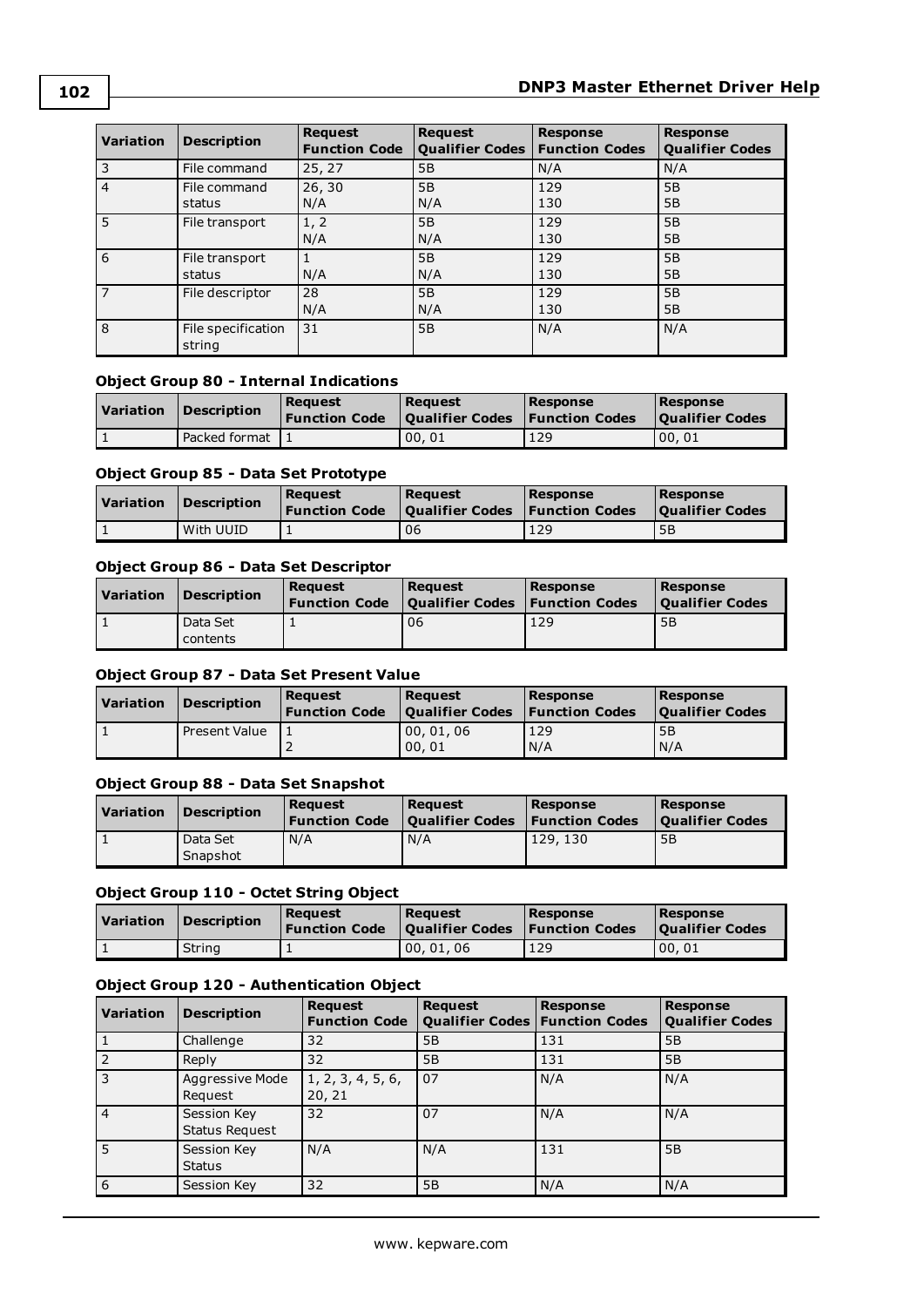| <b>Variation</b> | <b>Description</b> | Reauest | <b>Request</b><br><b>Function Code   Qualifier Codes   Function Codes</b> | <b>Response</b> | <b>Response</b><br><b>Qualifier Codes</b> |
|------------------|--------------------|---------|---------------------------------------------------------------------------|-----------------|-------------------------------------------|
|                  | Change             |         |                                                                           |                 |                                           |
|                  | Error              | 32      | 5B                                                                        | 131             | 5B                                        |
| 9                | <b>HMAC</b>        | 32      | 5B                                                                        | N/A             | N/A                                       |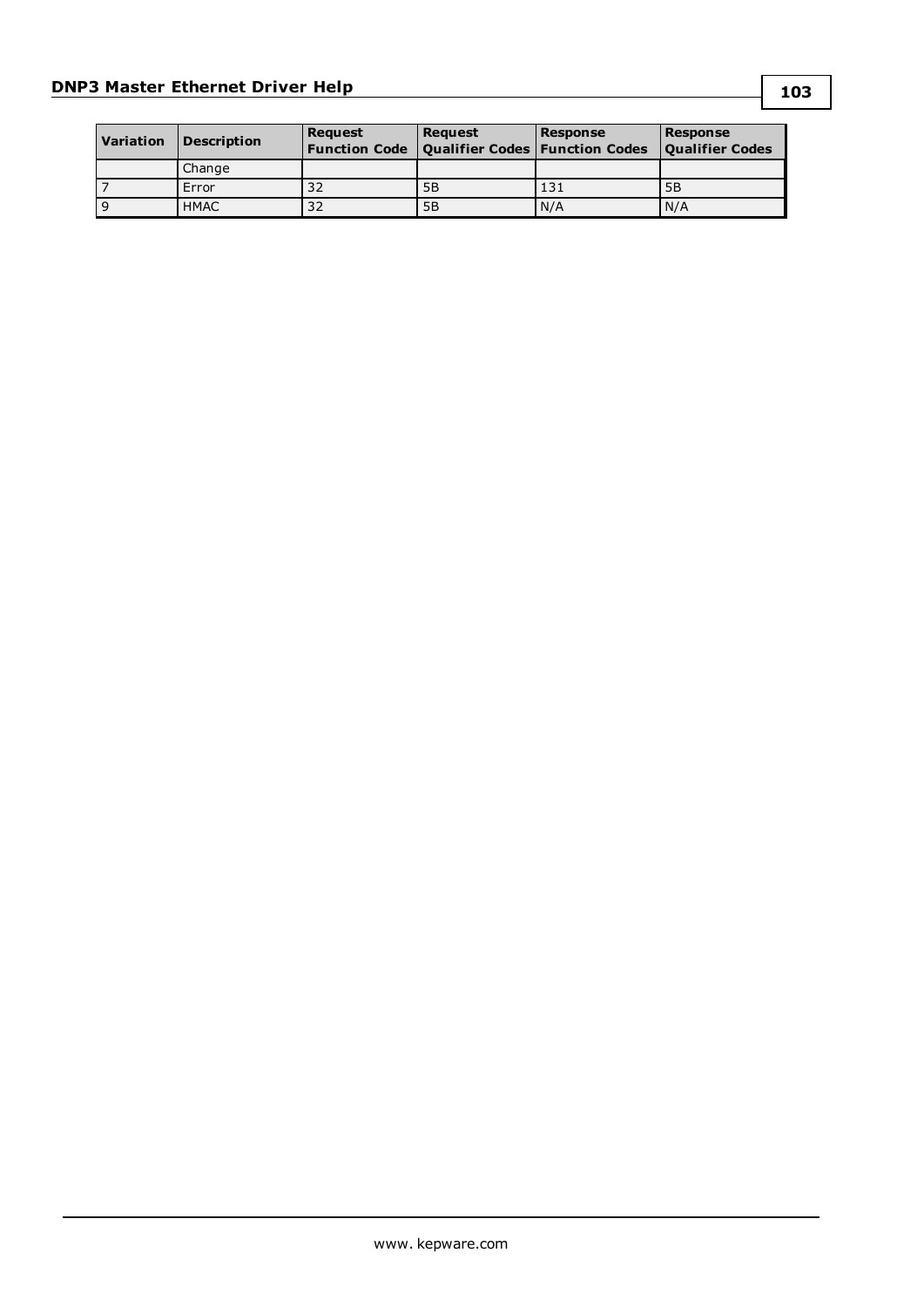# **Index**

# **A**

Added <tag count> data set tag(s). [59](#page-58-0) Address <address> is not valid on device <channel> <device>. [53](#page-52-0) Address <address> is out of range for the specified device or register. [53](#page-52-1) Address Descriptions [27](#page-26-0) Address Validation [53](#page-52-2) Advanced [23](#page-22-0) Application Layer [94](#page-93-0) Authentication [19](#page-18-0) Authentication Error Messages [54](#page-53-0) Automatic Tag Database Generation Error Messages [57](#page-56-0)

# **C**

Channel Setup [9](#page-8-0) Communications [12](#page-11-0) Communications General [9](#page-8-1)

# **D**

Data Set write of value <value to be written> pending on tag address <address> on device <device>. [60](#page-59-0) Data type <type> is not valid for device address <address>. [53](#page-52-3) Data Types Description [26](#page-25-0) Device <device name> is not responding. [62](#page-61-0) Device <device> does not support the LAN Time Sync Style Record Current Time Function Code 24. [60](#page-59-1) Device <device> does not support the LAN Time Sync Style write to object group 50, variation 3. [60](#page-59-2) Device <device> indicated an event buffer overflow (IIN 2.3). [61](#page-60-0) Device <device> indicated it restarted (IIN 1.7). [61](#page-60-1) Device <device> initialization completed. [61](#page-60-2) Device <device> is restarting. [62](#page-61-1) Device <device> requested time synchronization (IIN 1.4). [62](#page-61-2) Device address <address> contains a syntax error. [53](#page-52-4) Device address <address> is read only. [54](#page-53-1) Device Identification [92](#page-91-0) Device Profile [92](#page-91-1) Device Setup [11](#page-10-0) Device Status Messages [58](#page-57-0) DNP Specific Error Messages [67](#page-66-0) Driver Error Messages [67](#page-66-1) DWord [26](#page-25-1)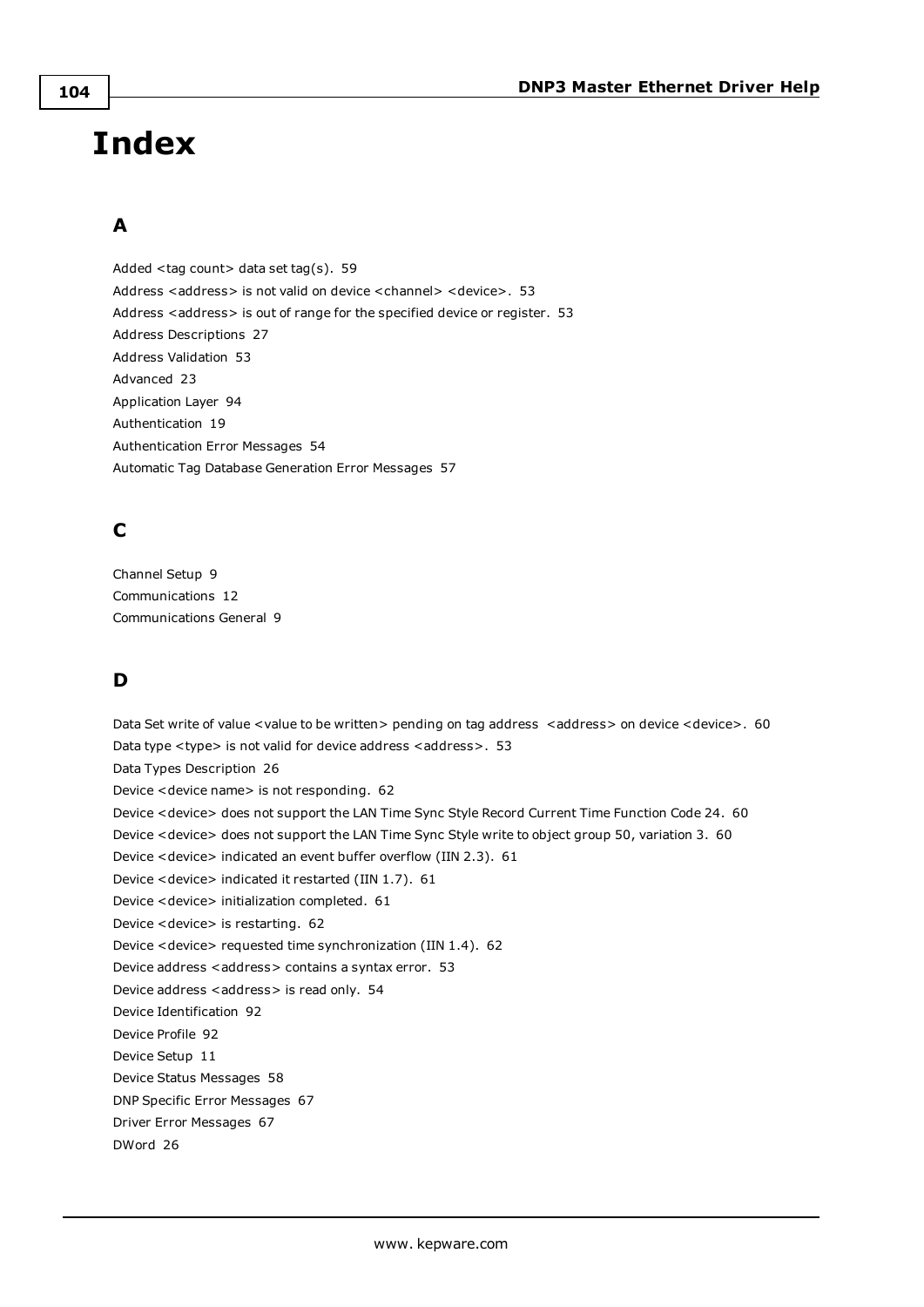### **E**

Error Descriptions [53](#page-52-5) Event Playback [16](#page-15-0)

### **F**

Failed to resolve Destination Host <host name> on channel <channel name>. [62](#page-61-3)

File Control [21](#page-20-0)

File Control Error Messages [88](#page-87-1)

File Transfer failure on device < device> for file index <index>. Local file <file name> is empty. [89](#page-88-3)

File Transfer failure on device < device> for file index <index>. Device returned File-Related Status Code <status code> - <description>. [88](#page-87-0)

File Transfer failure on device <device> for file index <index>. File size of <size> kilobytes is greater than maximum file size of <maximum size> kilobytes. [89](#page-88-0)

File Transfer failure on device <device> for file index <index>. File transfer aborted by user. [89](#page-88-1)

File Transfer failure on device <device> for file index <index>. File transfer aborted due to communications issue. [89](#page-88-2)

File Transfer failure on device <device> for file index <index>. Local file open failure. <local file open failure>. [90](#page-89-0)

File Transfer failure on device <device> for file index <index>. Session shutting down or duplicate request. [90](#page-89-1)

### **H**

Help Contents [8](#page-7-0)

## **I**

Implementation Tables [97](#page-96-0) Internal Tags [51](#page-50-0) Invalid local file for file index 70.<file index>, general error [90](#page-89-2) Invalid Local File for File Index 70.<file index>, verify the specified path is write-enabled [91](#page-90-0) Invalid Local File path for File Index 70.<file index> [91](#page-90-1) Invalid Local File syntax for File Index 70.<file index> [91](#page-90-2) Item description on device <device> has been auto-demoted [59](#page-58-1) Item description on device <device> has been auto-promoted to determine if it can be completed [59](#page-58-2)

### **L**

Link Layer [93](#page-92-0)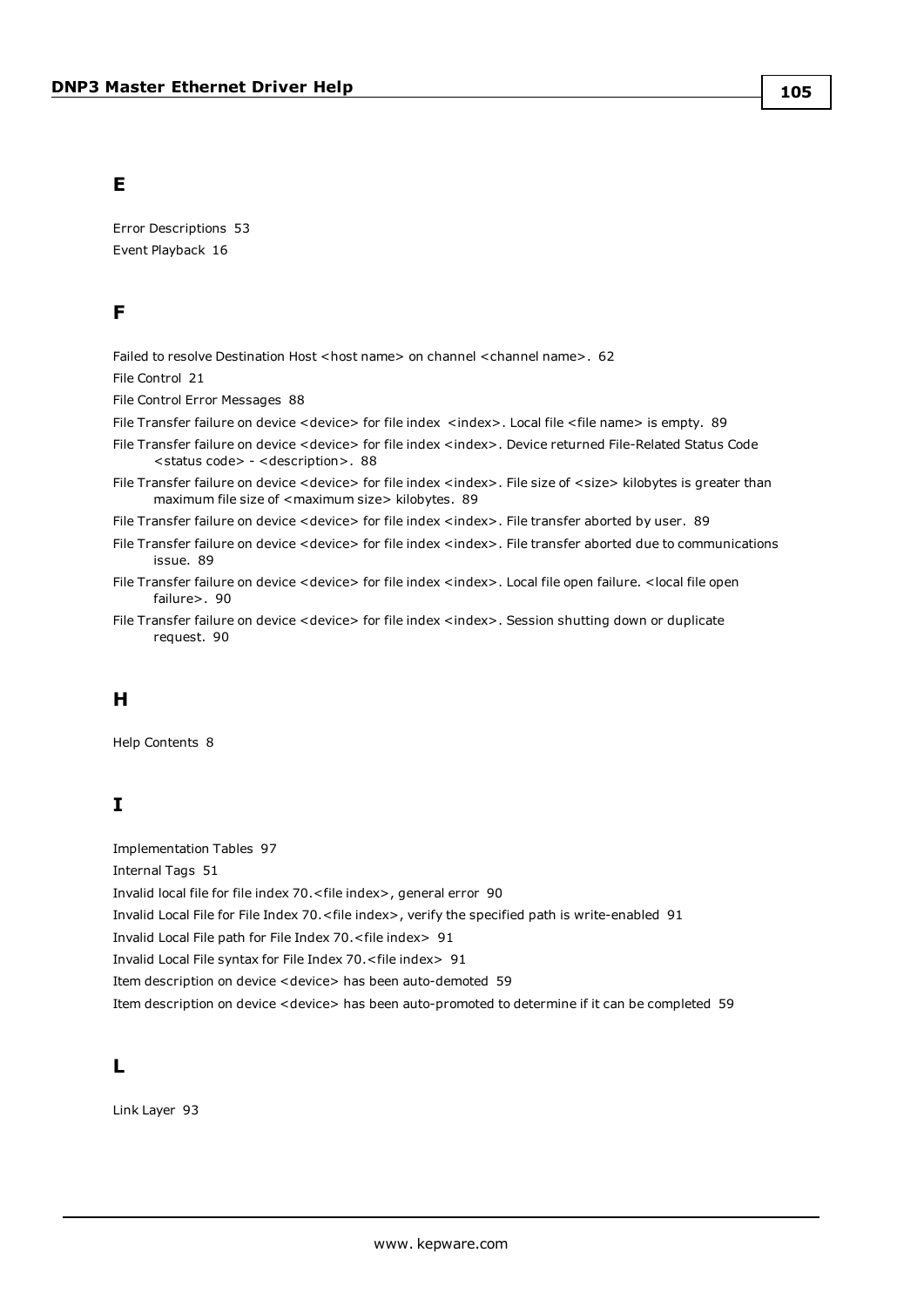### **M**

Masters Only [95](#page-94-0)

# **O**

Object Group 0 - Device Attributes [29](#page-28-0) Object Group 1- Binary Inputs [30](#page-29-0) Object Group 10 - Binary Outputs [33](#page-32-0) Object Group 110 - Octet String Object [48](#page-47-0) Object Group 12 - Binary Output Commands [35](#page-34-0) Object Group 120 - Authentication Object [49](#page-48-0) Object Group 20 - Counters [37](#page-36-0) Object Group 21 - Frozen Counters [38](#page-37-0) Object Group 3 - Double Bit Inputs [31](#page-30-0) Object Group 30 - Analog Inputs [40](#page-39-0) Object Group 34 - Analog Inputs Deadband [41](#page-40-0) Object Group 40 - Analog Outputs [42](#page-41-0) Object Group 41 - Analog Output Commands [44](#page-43-0) Object Group 50 - Time and Date [44](#page-43-1) Object Group 60 - Class Poll Data Request [45](#page-44-0) Object Group 70 - File Identifiers [46](#page-45-0) Object Group 80 - Internal Indications [47](#page-46-0) Object Group 87 - Data Sets [48](#page-47-1) Other Object Groups [51](#page-50-1) Overview [8](#page-7-1)

## **P**

Polling [14](#page-13-0)

## **R**

Reached max. events per point for object group < object group> point < data index> on device < device>. [63](#page-62-0) Read Errors [68](#page-67-0)

Request failed on device <device>. Device does not support the function code (IIN2.0). [63](#page-62-1) Request to enable unsolicited messaging failed on device <device>. [64](#page-63-0)

# **S**

Secure authentication failure on device <channel.device>. Aggressive Mode Response indicates improper authentication. [55](#page-54-0)

Secure authentication failure on device <channel.device>. Challenge Reply indicates improper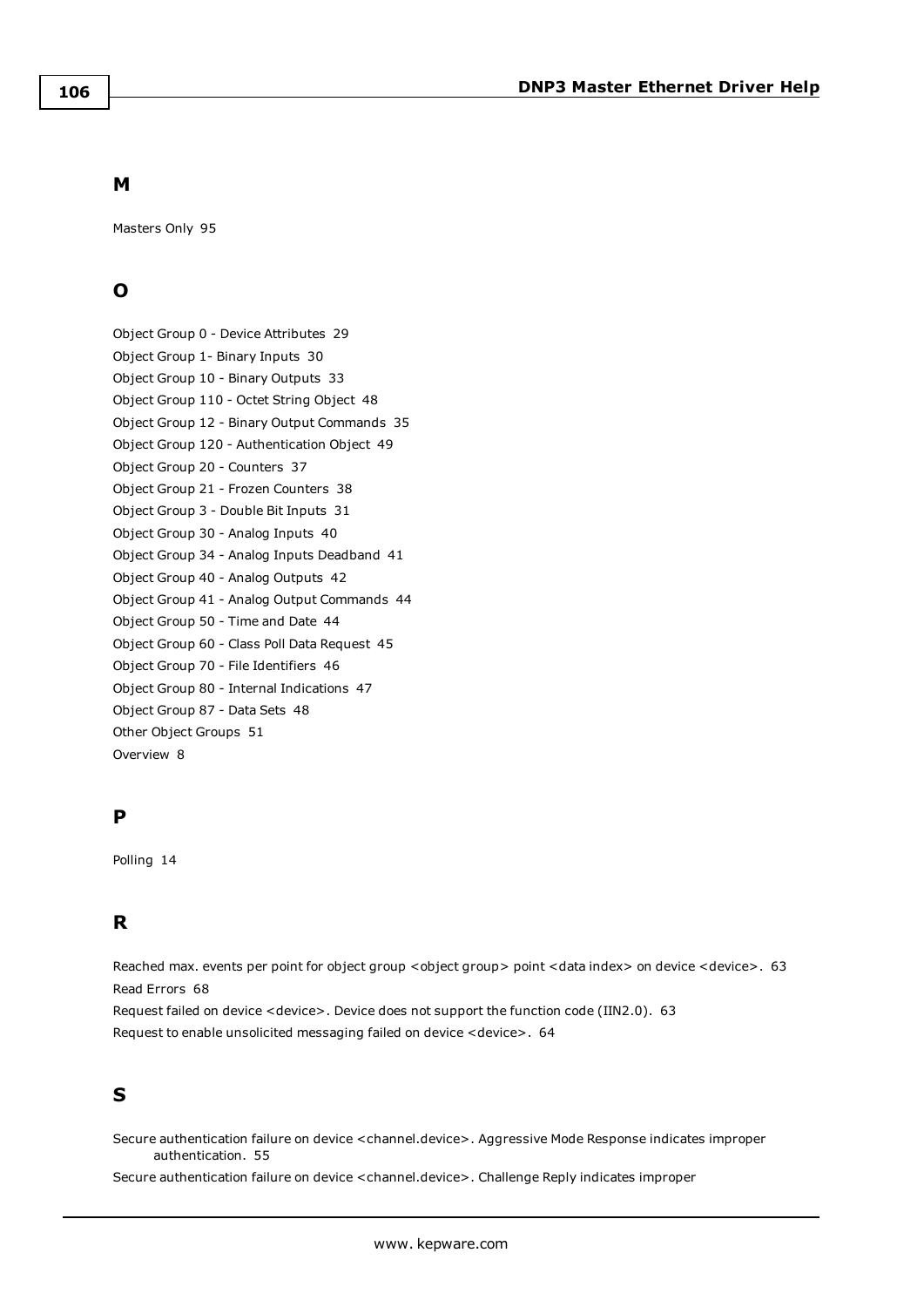authentication. [55](#page-54-1)

- Secure authentication failure on device <channel.device>. Device does not support the function code (IIN2.0). [54](#page-53-2)
- Secure authentication failure on device <channel.device>. Key Status Request communications failure. Session keys are not valid. [54](#page-53-3)
- Secure authentication failure on device <channel.device>. Key Status Request non-authentic. Session Keys are not valid. [55](#page-54-2)
- Secure authentication failure on device <channel.device>. User= <User Number>\_ AssocID= <Association ID>\_ Sequence= <Sequence Number>. RX Error Code= <error code>-<error description>. [55](#page-54-3)
- Secure authentication failure on device <channel.device>. User= <User Number>\_ AssocID= <Association ID>\_ Sequence= <Sequence Number>. TX Error Code= <error code>-<error description>. [56](#page-55-0)
- Secure authentication failure on device < device>. Key Status Request response status code: < status code>. [57](#page-56-1)

Security Parameters [95](#page-94-1)

Special Tags [52](#page-51-0)

# **T**

Tag Import [17](#page-16-0)

The Keep-Alive Interval with UDP Protocol on device <device> was overridden. [63](#page-62-2)

- The returned value for tag address <tag address> in device <device name> has a length of zero. The tag value cannot be set. [69](#page-68-0)
- The returned value of <date returned value> for tag address <address> in device <device> is invalid for the <data type> tag data type. [69](#page-68-1)
- The returned value of <returned numeric value> for tag address <address> in device <device> is invalid for the <data type> tag data type. [69](#page-68-2)
- The returned value of <returned numeric value> for tag address <address> in device <device> is out of range for the <data type> tag data type. [69](#page-68-3)
- The returned value of <returned string value> for tag address <address> in device <device> is invalid for the <data type> tag data type. [70](#page-69-0)

Timing [10](#page-9-0)

Timing and Other Considerations [24](#page-23-0)

### **U**

Unable to add data set <data set index> on device <device name>. Data set has <number of elements> elements. The maximum number of elements allowed is <max elements>. [57](#page-56-2)

Unable to bind to local address (IP

xxx.xxx.xxx.xxx, Source Port). [64](#page-63-1)

Unable to generate a tag database for device <device>. Channel is not open. [57](#page-56-3)

Unable to generate a tag database for device <device>. Session is not open. [57](#page-56-4)

Unable to generate a tag database for device <driver>. The device is not responding. [58](#page-57-1)

Unable to read device attribute set <set number>. No tags added on device <device>. [58](#page-57-2)

Unable to read point(s) <OBJ.VAR.IDX - OBJ.VAR.IDX> on device <device>. Unable to receive response from device <device> within timeout. Either the request or response could not be completed or the response is invalid. [74](#page-73-0)

Unable to read point(s) <OBJ.VAR.IDX – OBJ.VAR.IDX> on device <device>. An abnormal condition exists in the device (IIN1.6). [73](#page-72-0)

Unable to read point(s) <OBJ.VAR.IDX – OBJ.VAR.IDX> on device <device>. Device detected corrupt configuration (IIN2.5). [73](#page-72-1)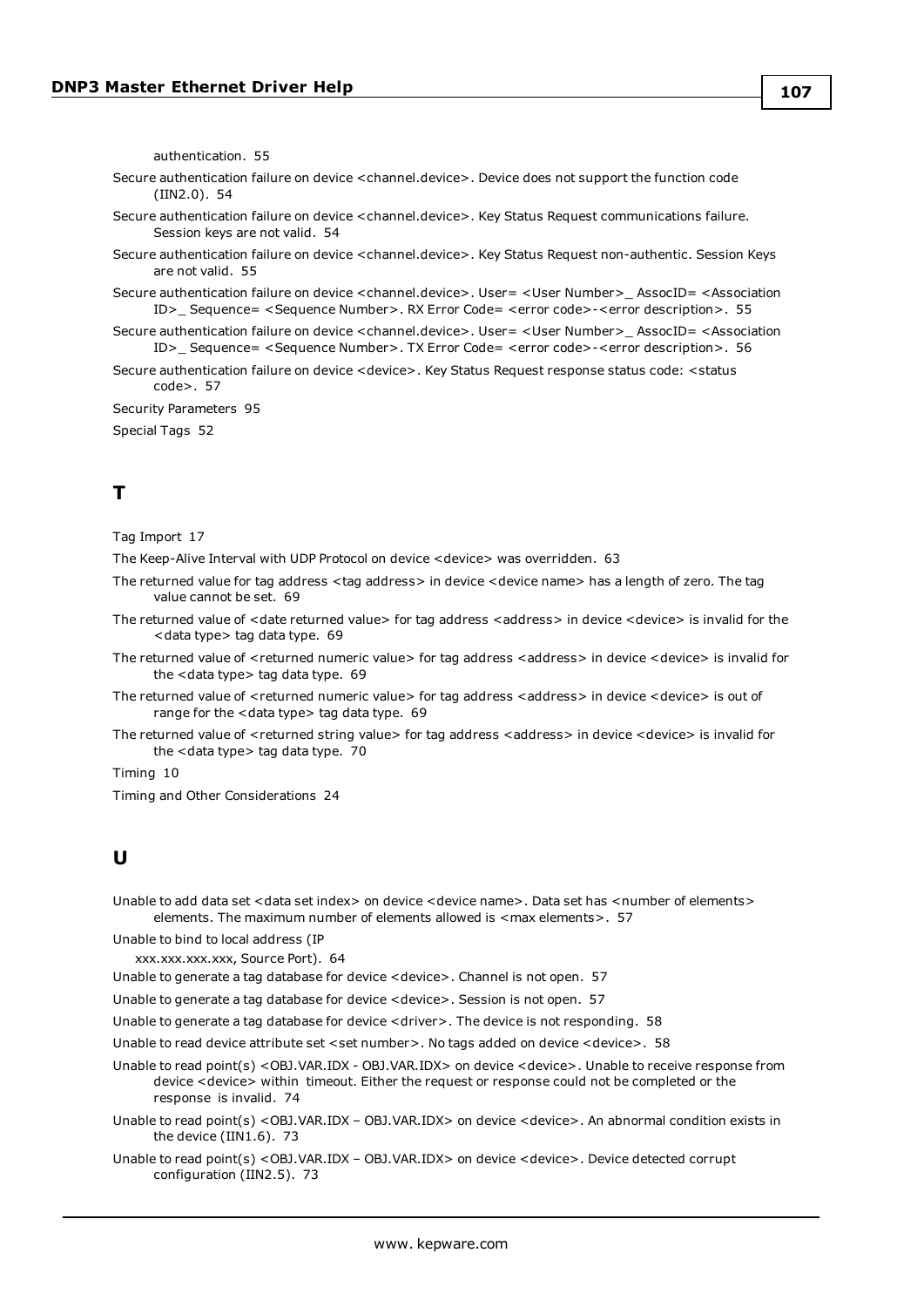- Unable to read point(s) <OBJ.VAR.IDX OBJ.VAR.IDX> on device <device>. Device does not support a point in the range or other parameter error (IIN2.2). [73](#page-72-2)
- Unable to read point(s) < OBJ.VAR.IDX OBJ.VAR.IDX > on device < device >. Device does not support requested operation for objects in the request (IIN2.1). [73](#page-72-3)
- Unable to read point(s) <OBJ.VAR.IDX OBJ.VAR.IDX> on device <device>. Device does not support the function code (IIN2.0). [73](#page-72-4)
- Unable to read point(s) <OBJ.VAR.IDX OBJ.VAR.IDX> on device <device>. Device reports that some output points are in local mode (IIN1.5). [74](#page-73-1)
- Unable to read point(s) <OBJ.VAR.IDX OBJ.VAR.IDX> on device <device>. Device reports that the operation is already executing (IIN2.4). [74](#page-73-2)
- Unable to read point(s) <OBJ.VAR.IDX OBJ.VAR.IDX> on device <device>. Failed to initialize communication stack. [65](#page-64-0)

Unable to read point(s) <OBJ.VAR.IDX – OBJ.VAR.IDX> on device <device>. Internal error occurred. [65](#page-64-1)

Unable to read point(s) <OBJ.VAR.IDX – OBJ.VAR.IDX> on device <device>. Session shutting down or duplicate request. [74](#page-73-3)

- Unable to read point(s) <OBJ.VAR.IDX OBJ.VAR.IDX> on device <device>. Unrecognized object returned in response. [75](#page-74-0)
- Unable to read point(s) <OBJ.VAR.IDX> on device <device>. An abnormal condition exists in the device (IIN1.6). [70](#page-69-1)
- Unable to read point(s) <OBJ.VAR.IDX> on device <device>. Device detected corrupt configuration (IIN2.5). [70](#page-69-2)
- Unable to read point(s) <OBJ.VAR.IDX> on device <device>. Device does not support a point in the range or other parameter error (IIN2.2). [70](#page-69-3)
- Unable to read point(s) <OBJ.VAR.IDX> on device <device>. Device does not support requested operation for objects in the request (IIN2.1). [70](#page-69-4)
- Unable to read point(s) <OBJ.VAR.IDX> on device <device>. Device does not support the function code (IIN2.0). [71](#page-70-0)
- Unable to read point(s) <OBJ.VAR.IDX> on device <device>. Device reports that some output points are in local mode (IIN1.5). [71](#page-70-1)
- Unable to read point(s) <OBJ.VAR.IDX> on device <device>. Device reports that the operation is already executing (IIN2.4). [71](#page-70-2)
- Unable to read point(s) <OBJ.VAR.IDX> on device <device>. Failed to initialize communication stack. [64](#page-63-2)
- Unable to read point(s) <OBJ.VAR.IDX> on device <device>. Internal Error occurred. [65](#page-64-2)
- Unable to read point(s) <OBJ.VAR.IDX> on device <device>. Session shutting down or duplicate request. [71](#page-70-3)
- Unable to read point(s) <OBJ.VAR.IDX> on device <device>. Unable to receive response from device <device> within timeout. Either the request or response could not be completed or the response is invalid. [72](#page-71-0)
- Unable to read point(s) <OBJ.VAR.IDX> on device <device>. Unrecognized object returned in response. [72](#page-71-1)
- Unable to read set <set index> of object group <object group> on device <device>. An abnormal condition exists in the device (IIN1.6). [75](#page-74-1)
- Unable to read set <set index> of object group <object group> on device <device>. Device detected corrupt configuration (IIN2.5). [75](#page-74-2)
- Unable to read set <set index> of object group <object group> on device <device>. Device does not support a point in the range or other parameter error (IIN2.2). [75](#page-74-3)
- Unable to read set <set index> of object group <object group> on device <device>. Device does not support requested operation for objects in the request (IIN2.1). [76](#page-75-0)
- Unable to read set <set index> of object group <object group> on device <device>. Device does not support the function code (IIN2.0). [76](#page-75-1)
- Unable to read set <set index> of object group <object group> on device <device>. Device reports that some output points are in local mode (IIN1.5). [76](#page-75-2)
- Unable to read set <set index> of object group <object group> on device <device>. Device reports that the operation is already executing (IIN2.4). [76](#page-75-3)
- Unable to read set <set index> of object group <object group> on device <device>. Session shutting down or duplicate request. [77](#page-76-0)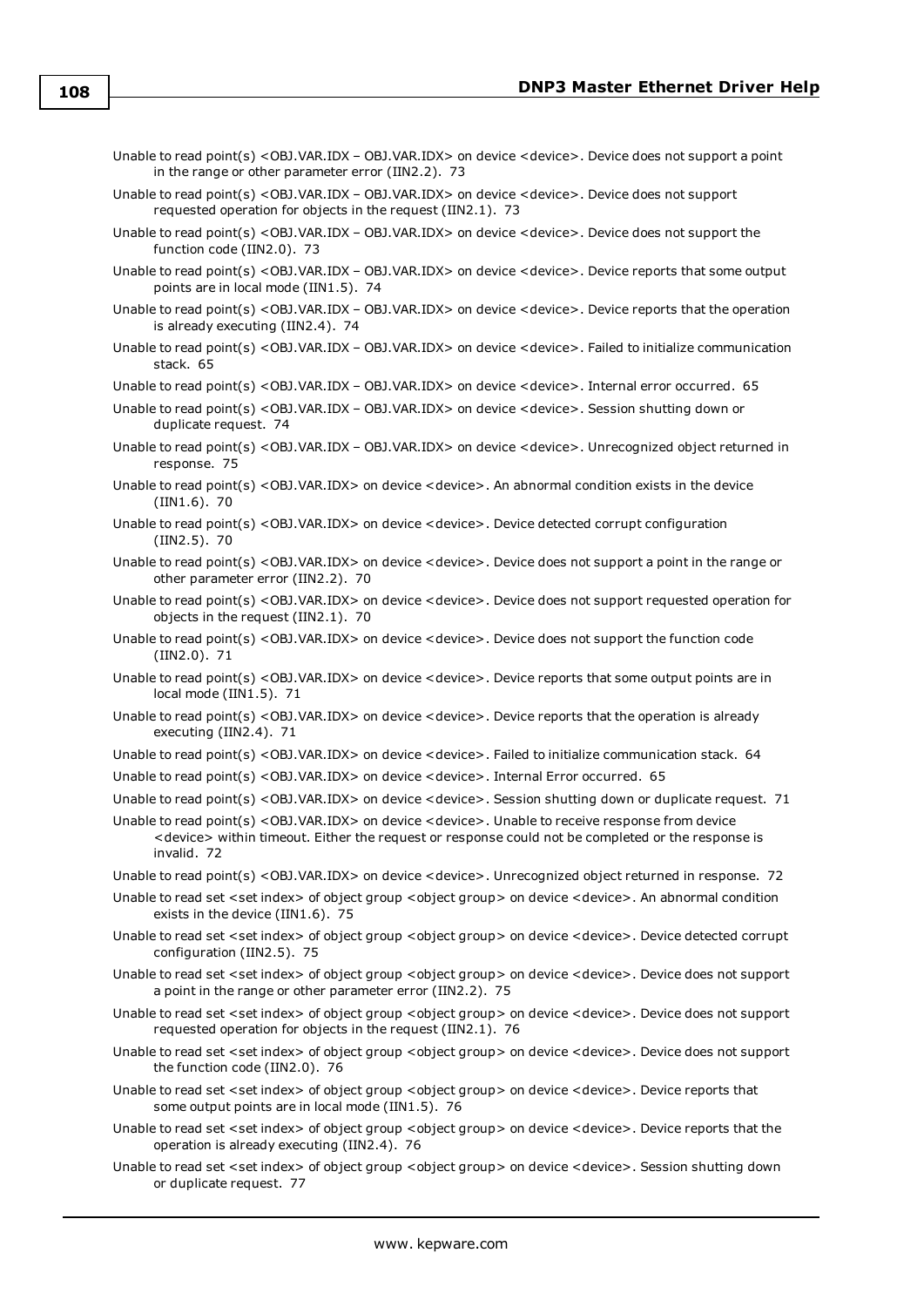- Unable to read set <set index> of object group <object group> on device <device>. Unrecognized object returned in Response. [77](#page-76-0)
- Unable to read tag <tag address> on device <device>. Device indicates one or more exception conditions (DNP flags byte=<hexadecimal byte> - <DNP flag exception list). [65](#page-64-0)
- Unable to read tag address <address> on device <device>. Element index <variation> is not defined in data set <index>. [77](#page-76-1)
- Unable to read tag address <address> on device <device>. No definition for data set <index>. [78](#page-77-0)
- Unable to read tag address <address> on device <device>. Response missing data. [78](#page-77-1)
- Unable to receive response from device <device> within timeout. Either the request or response could not be completed or the response is invalid. [65](#page-64-1)
- Unable to write to address <address> on device <device>. Activate configuration-related status code <status code> - <description>. [79](#page-78-0)
- Unable to write to address <address> on device <device>. An abnormal condition exists in the device (IIN1.6). [80](#page-79-0)
- Unable to write to address <address> on device <device>. Channel Response Timeout must be between <min channel response timeout> and <max channel response timeout>. [80](#page-79-1)
- Unable to write to address <address> on device <device>. Control-related status code <status code>. [80](#page-79-2)
- Unable to write to address <address> on device <device>. Destination <destination host>:<destination port> already in use on channel <channel>. [81](#page-80-0)
- Unable to write to address <address> on device <device>. Destination Port must be between <min. source port> and <max. source port>. [81](#page-80-1)
- Unable to write to address <address> on device <device>. Device detected corrupt configuration (IIN2.5). [81](#page-80-2)
- Unable to write to address <address> on device <device>. Device does not support a point in the range or other parameter error (IIN2.2). [81](#page-80-3)
- Unable to write to address <address> on device <device>. Device does not support requested operation for objects in the request (IIN2.1). [82](#page-81-0)
- Unable to write to address <address> on device <device>. Device does not support the function code (IIN2.0). [82](#page-81-1)
- Unable to write to address <address> on device <device>. Device reports that some output points are in local mode (IIN1.5). [82](#page-81-2)
- Unable to write to address <address> on device <device>. Device reports that the operation is already executing (IIN2.4). [82](#page-81-3)
- Unable to write to address <address> on device <device>. Device Request Timeout must be between <min. value> and <max value>. [83](#page-82-0)
- Unable to write to address <address> on device <device>. Element index <variation> is not defined in data set <index>. [83](#page-82-1)
- Unable to write to address <address> on device <device>. Event poll interval must be between <min. value> and <max. value>. [83](#page-82-2)
- Unable to write to address <address> on device <device>. Failed to initialize communication stack. [66](#page-65-0)
- Unable to write to address < address > on device < device >. File name writes have been disabled. [83](#page-82-3)
- Unable to write to address <address> on device <device>. Integrity poll interval must be between <min. value> and <max value>. [83](#page-82-4)
- Unable to write to address <address> on device <device>. Internal error occurred. [66](#page-65-1)
- Unable to write to address <address> on device <device>. Master address <master address> already in use as slave address on device <device>. [84](#page-83-0)
- Unable to write to address <address> on device <device>. Master address must be between <min master address> and <max master address>. [84](#page-83-1)
- Unable to write to address <address> on device <device>. Master and slave address cannot be the same. [84](#page-83-2)
- Unable to write to address <address> on device <device>. No definition for Data Set <index>. [84](#page-83-3)
- Unable to write to address <address> on device <device>. Protocol must be between <min. protocol> and <max. protocol>. [85](#page-84-0)
- Unable to write to address <address> on device <device>. Select Operate response invalid. [85](#page-84-1)